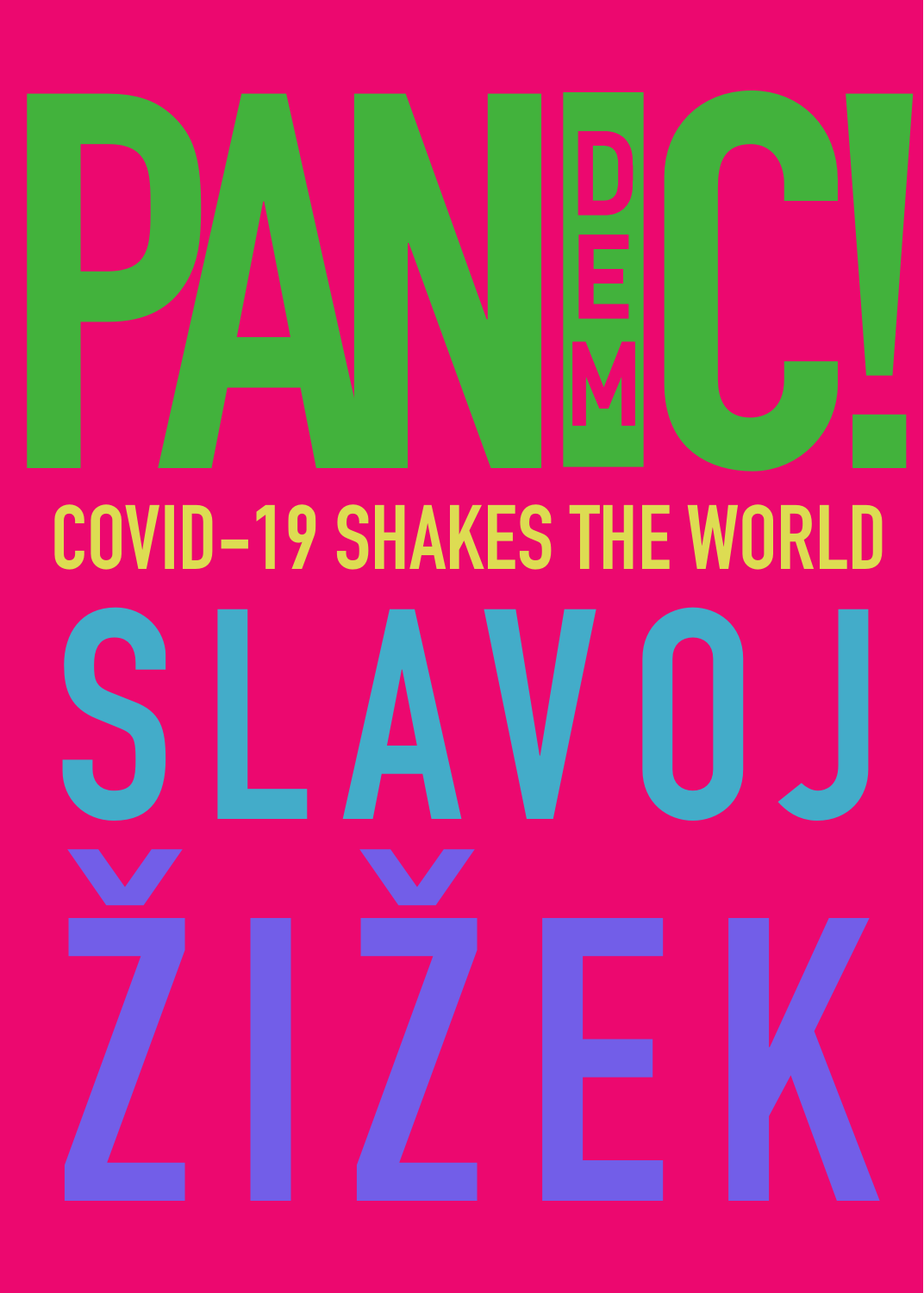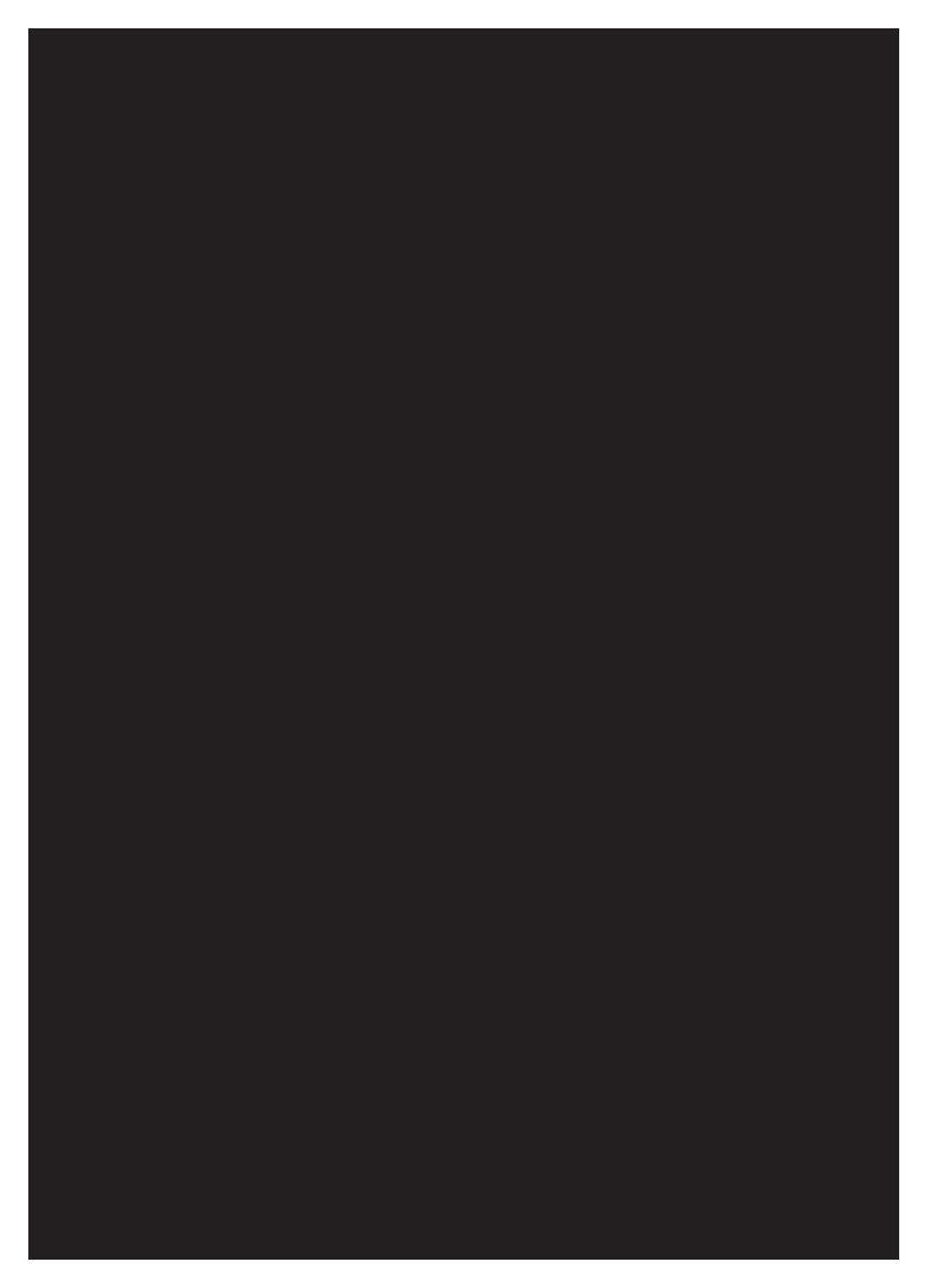# **COVID-19 Shakes the World**

# **SLAVOJ ŽIŽEK**

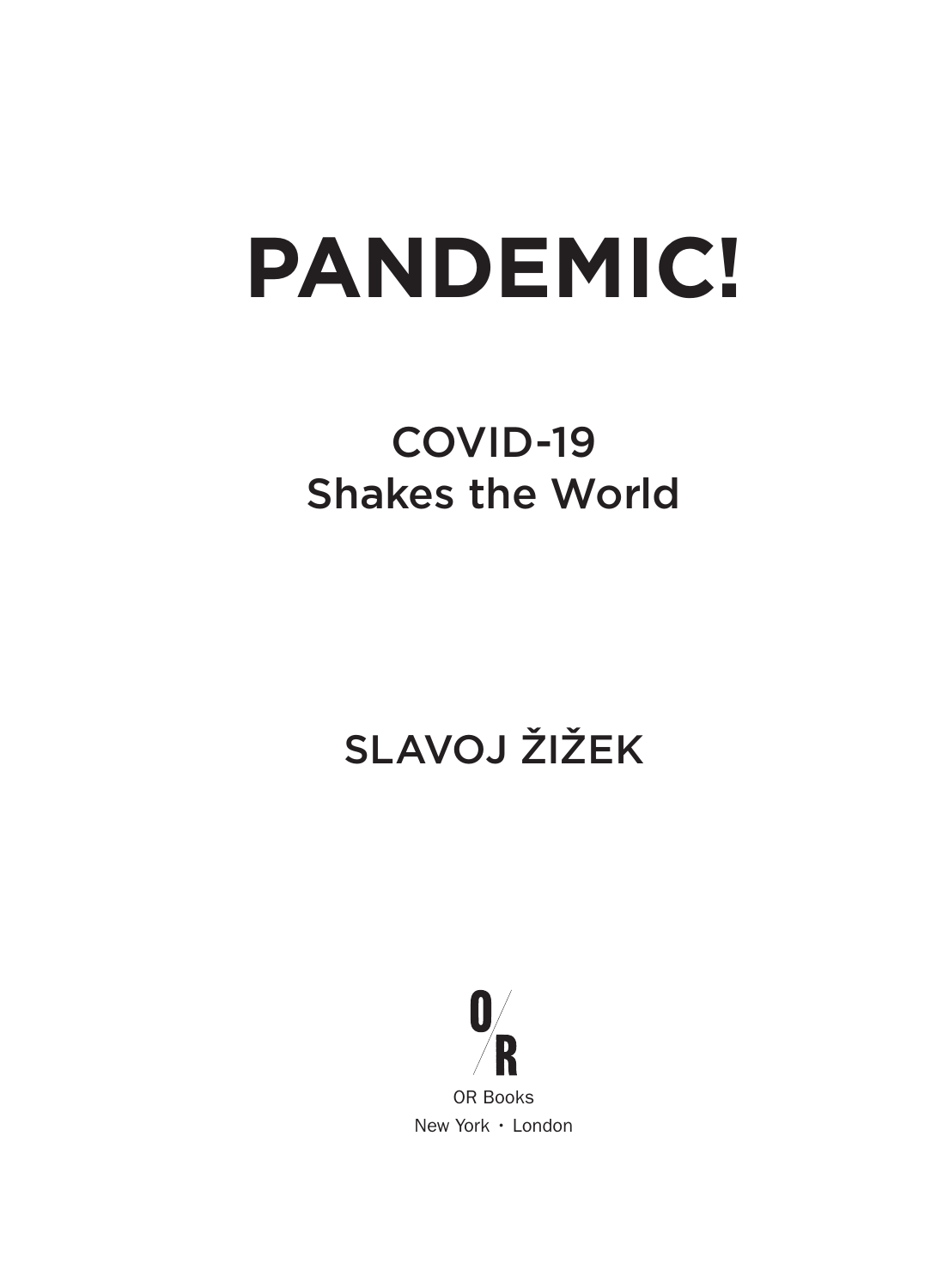All rights information: rights@orbooks.com Visit our website at www.orbooks.com First printing 2020

Published by OR Books, New York and London

© 2020 Slavoj Žižek

All rights reserved. No part of this book may be reproduced or transmitted in any form or by any means, electronic or mechanical, including photocopy, recording, or any information storage retrieval system, without permission in writing from the publisher, except brief passages for review purposes.

Library of Congress Cataloging-in-Publication Data: A catalog record for this book is available from the Library of Congress.

Typeset by Lapiz Digital Services. Printed by Bookmobile, USA, and CPI, UK.

paperback ISBN 978-1-68219-301-3 • ebook ISBN 978-1-68219-246-7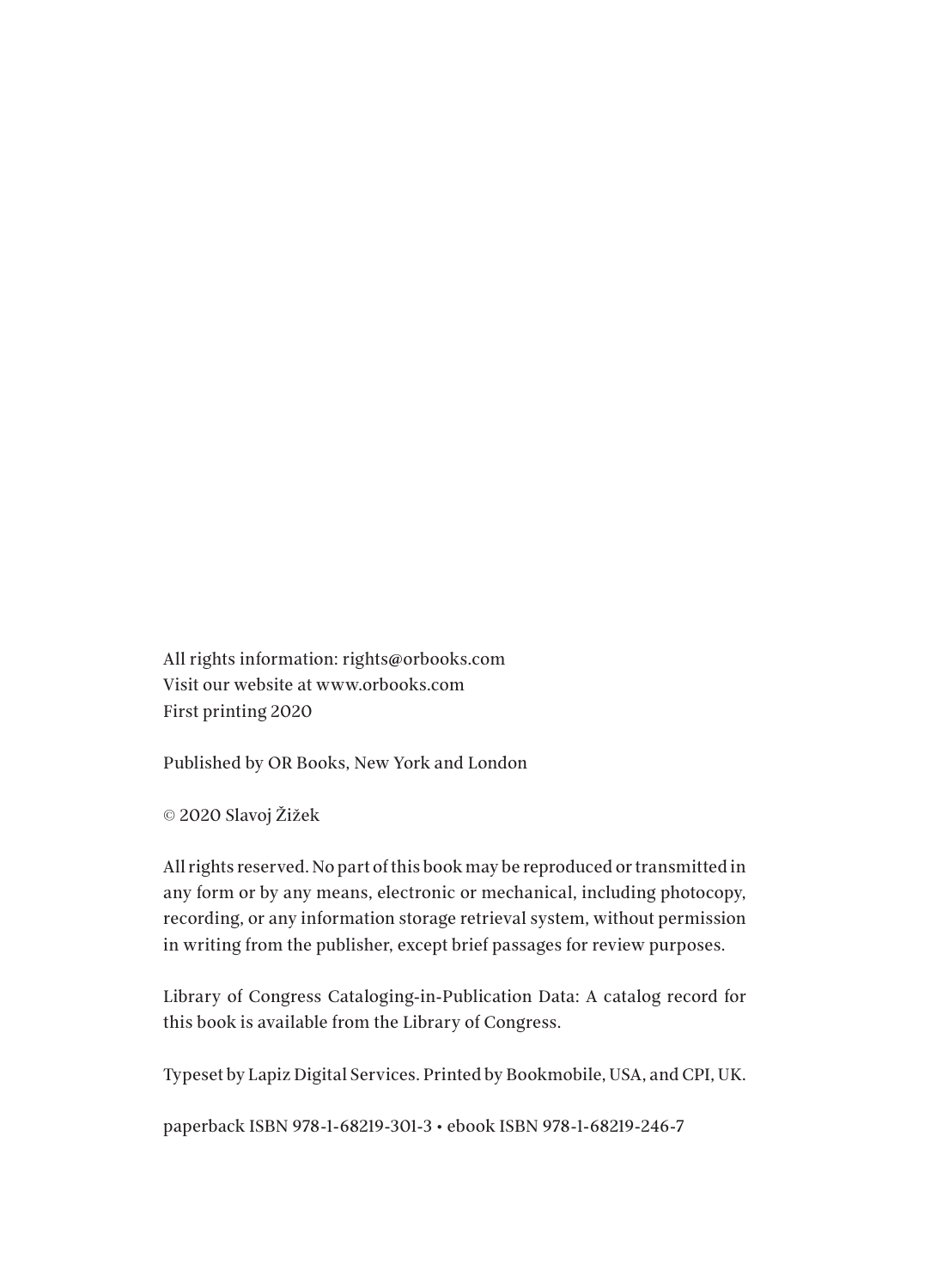For Michael Sorkin—I know he is no longer with us, but I refuse to believe it.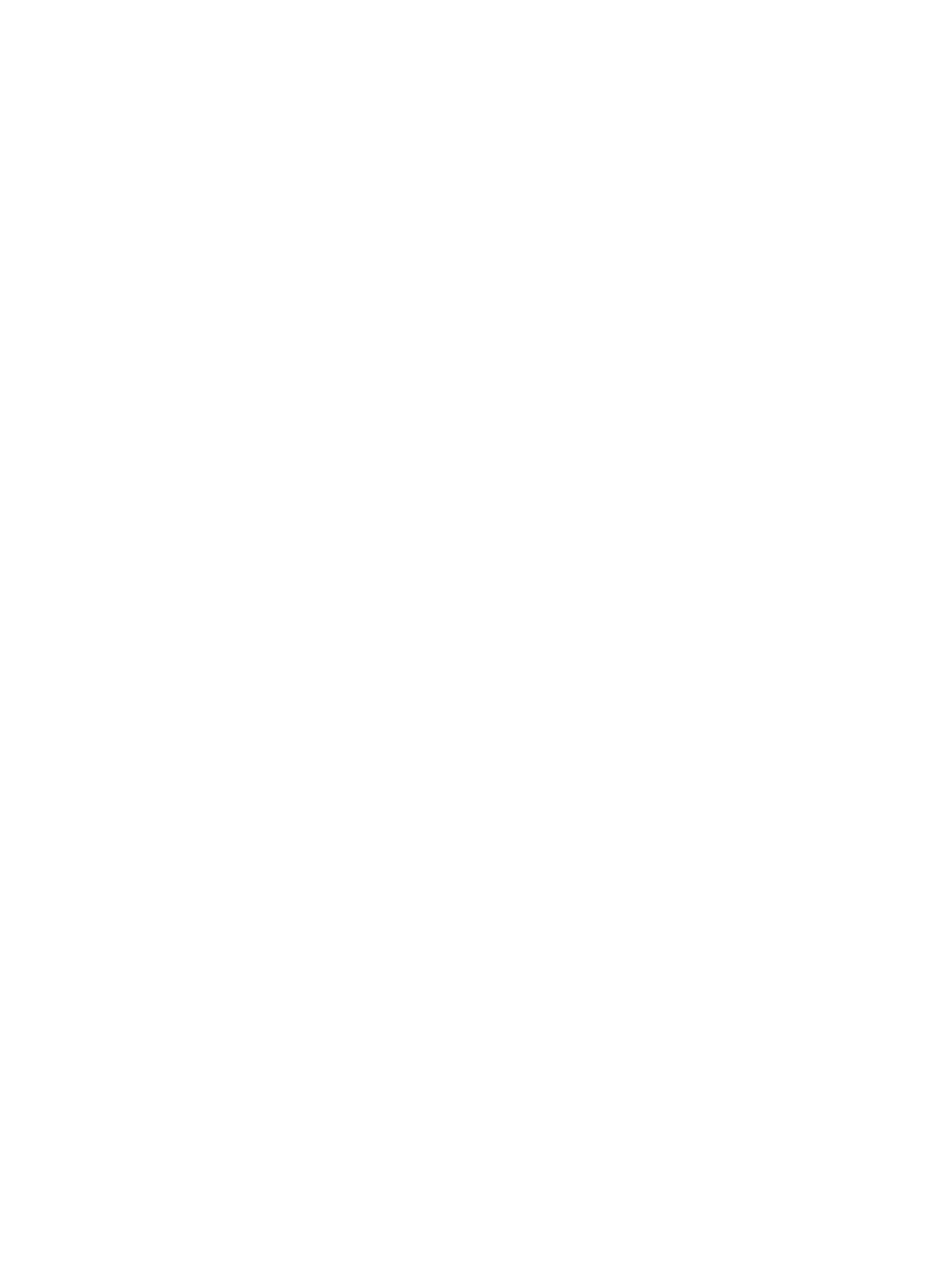## **CONTENTS**

| Introduction: Noli Me Tangere              |                                                | 1   |
|--------------------------------------------|------------------------------------------------|-----|
| 1.                                         | We're All in the Same Boat Now                 | 5   |
| 2.                                         | Why Are We Tired All the Time?                 | 17  |
| 3.                                         | Towards A Perfect Storm in Europe              | 29  |
| 4.                                         | Welcome to the Viral Desert                    | 37  |
| 5.                                         | The Five Stages of Epidemics                   | 47  |
| 6.                                         | The Virus of Ideology                          | 53  |
| 7.                                         | Calm Down and Panic!                           | 61  |
| 8.                                         | Monitor and Punish? Yes, Please!               | 71  |
| 9.                                         | Is Barbarism With a Human Face Our Fate?       | 83  |
|                                            | 10. Communism or Barbarism, as Simple as That! | 95  |
| Appendix: Two Helpful Letters from Friends |                                                | 107 |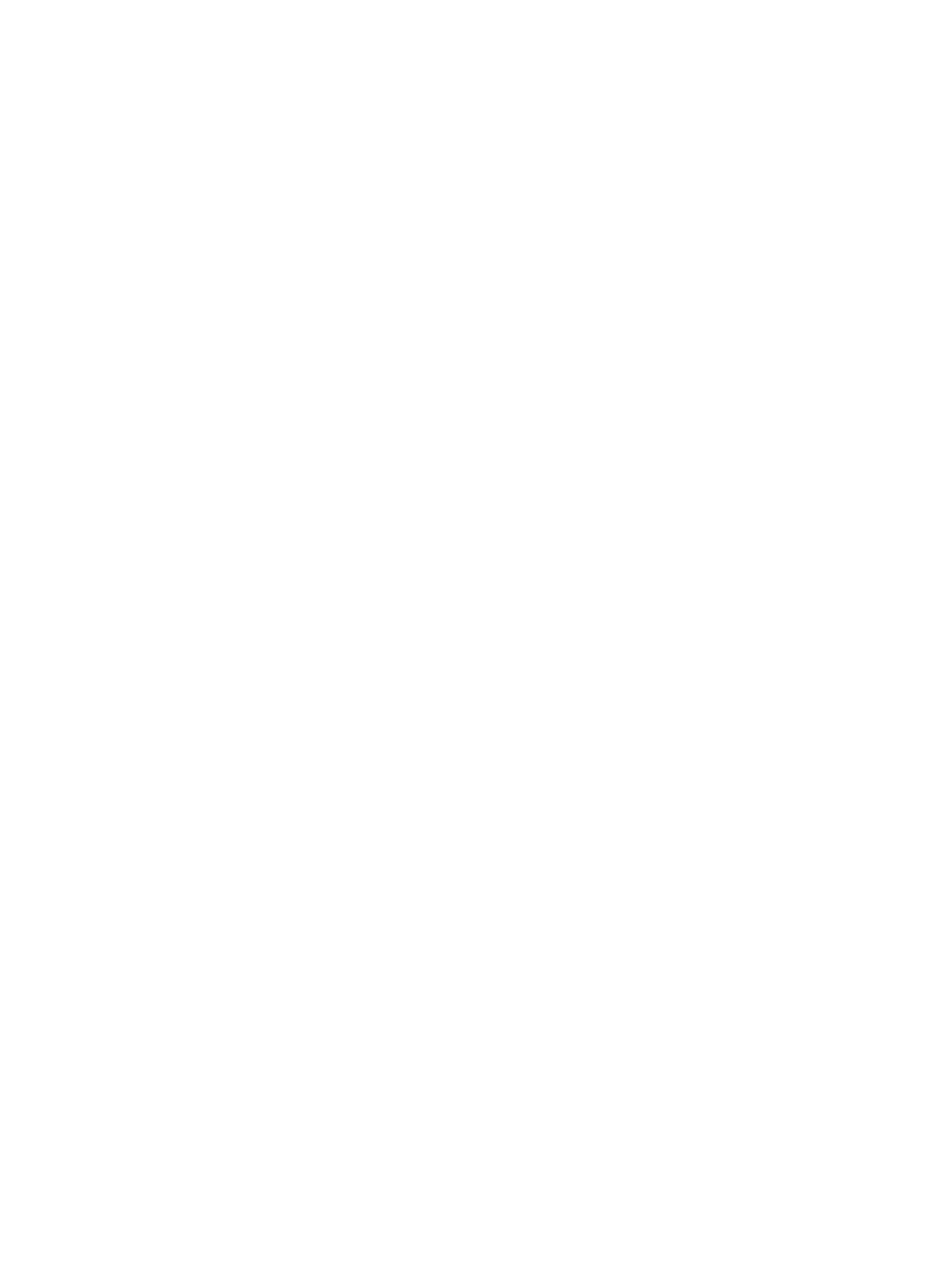### <span id="page-9-0"></span>**INTRODUCTION**  *NOLI ME TANGERE*

**f**  $\bullet$  vuch me not," according to John 20:17, is what Jesus said to Mary Magdalene when she recognized him after his resurrection. How do I, an avowed Christian atheist, understand these words? First, I take them together with Christ's answer to his disciple's question as to how we will know that he is returned, resurrected. Christ says he will be there whenever there is love between his believers. He will be there not as a person to touch, but as the bond of love and solidarity between people—so, "do not touch me, touch and deal with other people in the spirit of love."

Today, however, in the midst of the coronavirus epidemic, we are all bombarded precisely by calls not to touch others but to isolate ourselves, to maintain a proper corporeal distance. What does this mean for the injunction "touch me not?" Hands cannot reach the other person; it is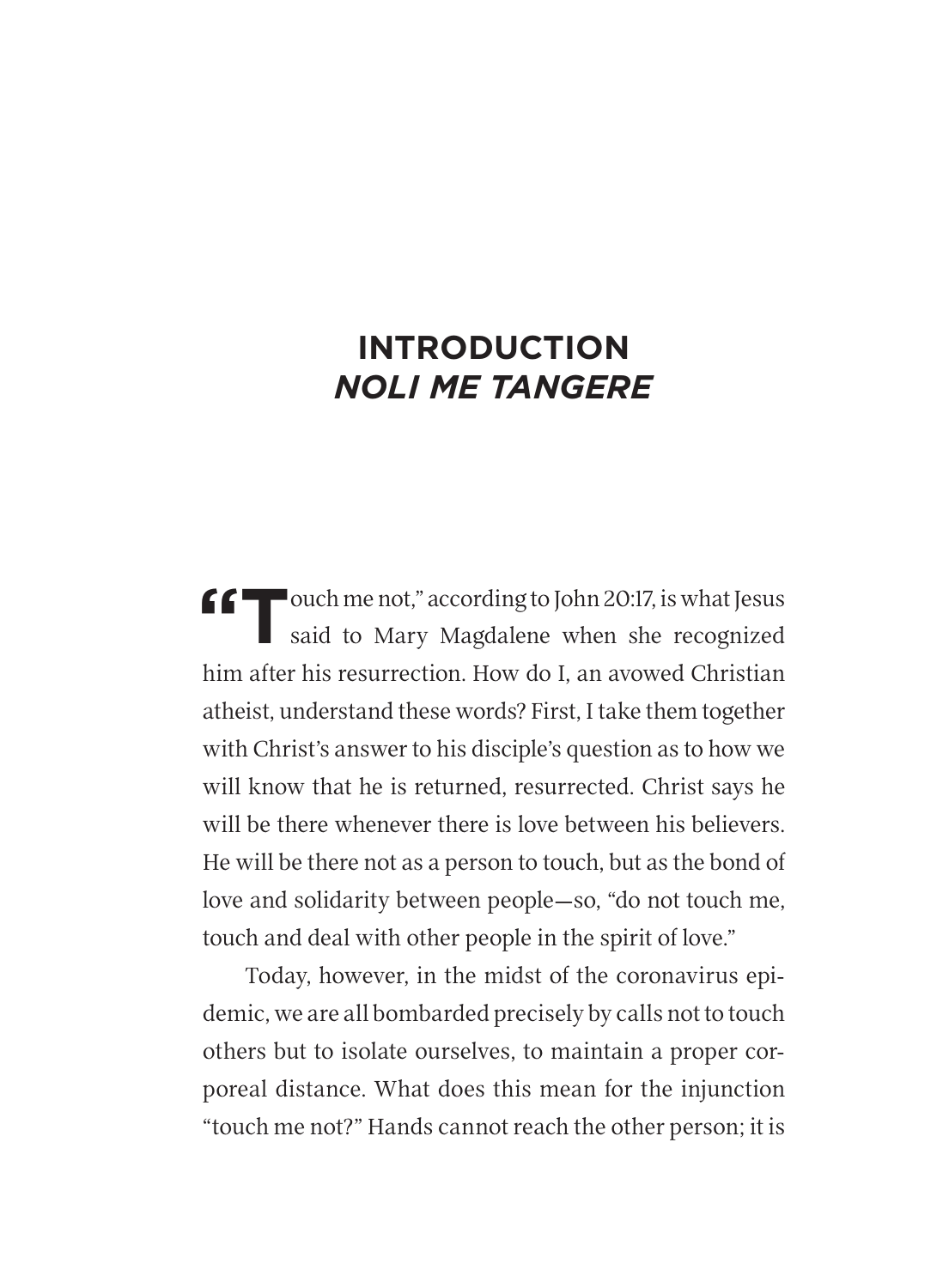only from within that we can approach one another—and the window onto "within" is our eyes. These days, when you meet someone close to you (or even a stranger) and maintain a proper distance, a deep look into the other's eyes can disclose more than an intimate touch. In one of his youthful fragments, Hegel wrote:

The beloved is not opposed to us, he is one with our own being; we see us only in him, but then again he is not a we anymore—a riddle, a miracle [*ein Wunder*], one that we cannot grasp.

It is crucial not to read these two claims as opposed, as if the beloved is partially a "we," part of myself, and partially a riddle. Is not the miracle of love that you are part of my identity precisely insofar as you remain a miracle that I cannot grasp, a riddle not only for me but also for yourself? To quote another well-known passage from young Hegel:

The human being is this night, this empty nothing, that contains everything in its simplicity an unending wealth of many representations, images, of which none belongs to him—or which are not present. One catches sight of this night when one looks human beings in the eye.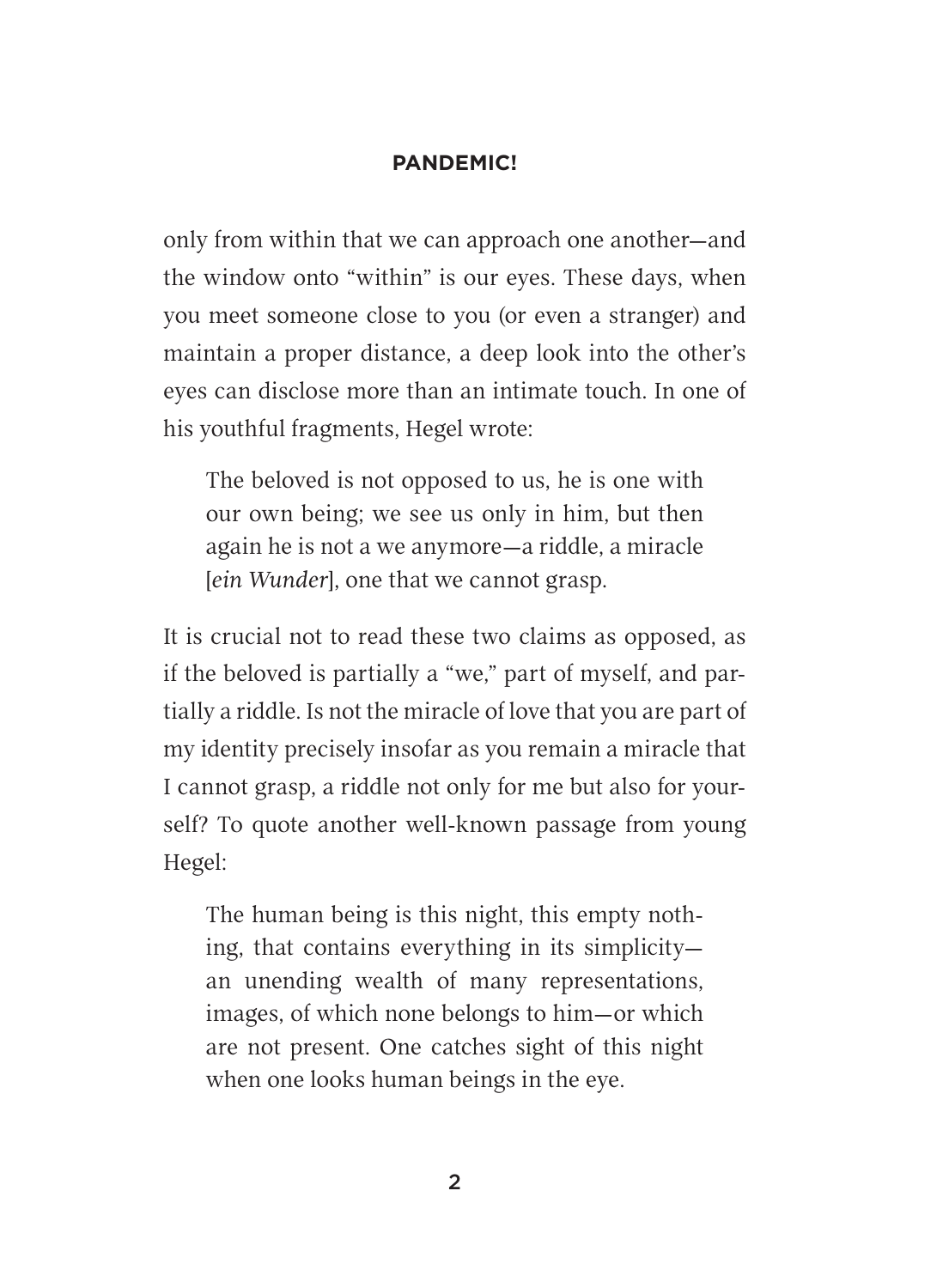### **INTRODUCTION:** *NOLI ME TANGERE*

No coronavirus can take this from us. So there is a hope that corporeal distancing will even strengthen the intensity of our link with others. It is only now, when I have to avoid many of those who are close to me, that I fully experience their presence, their importance to me.

I can already hear a cynic's laughter at this point: OK, maybe we will get such moments of spiritual proximity, but how will this help us to deal with the ongoing catastrophe? Will we learn anything from it?

Hegel wrote that the only thing we can learn from history is that we learn nothing from history, so I doubt the epidemic will make us any wiser. The only thing that is clear is that the virus will shatter the very foundations of our lives, causing not only an immense amount of suffering but also economic havoc conceivably worse than the Great Recession. There is no return to normal, the new "normal" will have to be constructed on the ruins of our old lives, or we will find ourselves in a new barbarism whose signs are already clearly discernible. It will not be enough to treat the epidemic as an unfortunate accident, to get rid of its consequences and return to the smooth functioning of the old way of doing things, with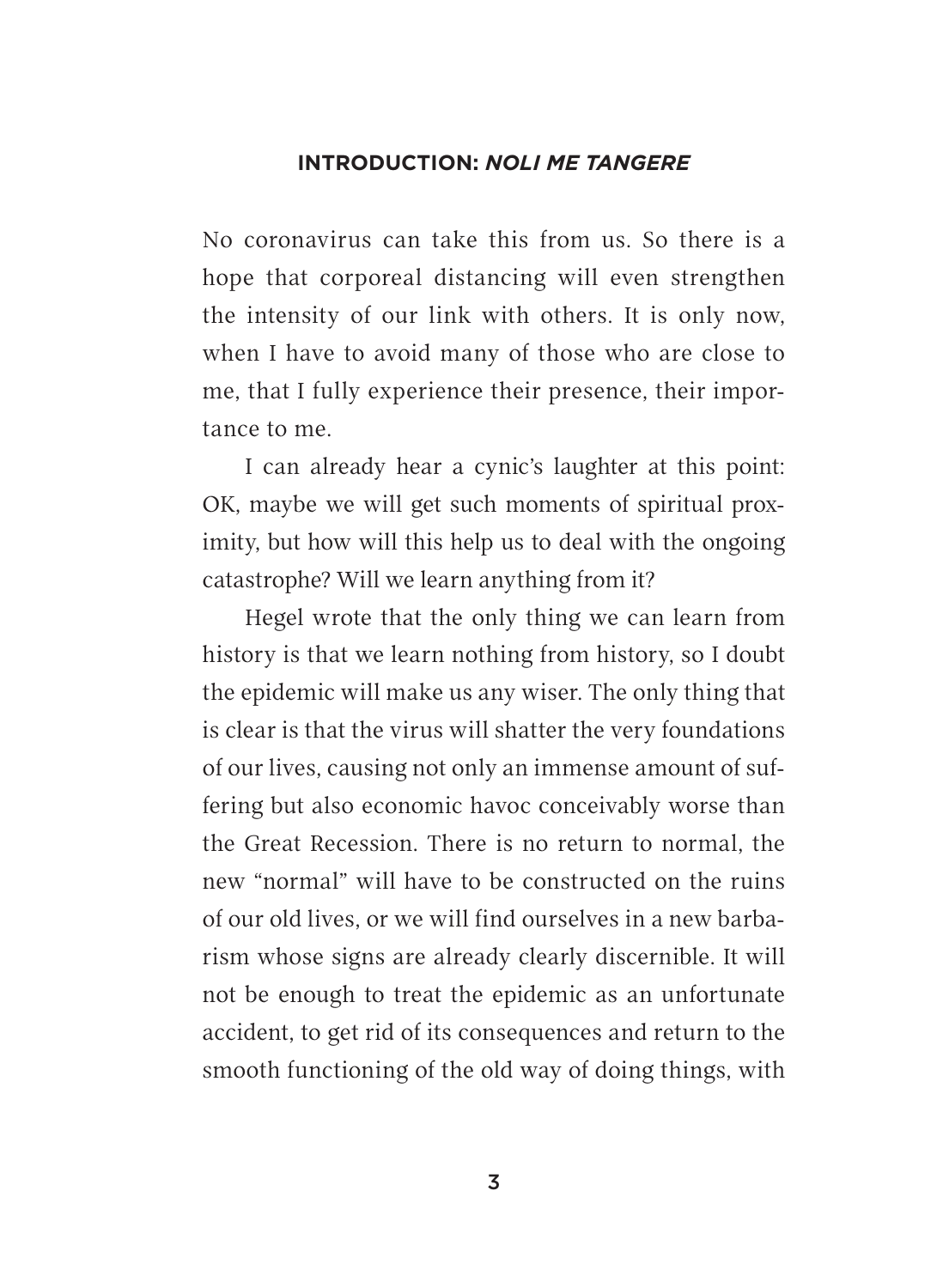perhaps some adjustments to our healthcare arrangements. We will have to raise the key question: What is wrong with our system that we were caught unprepared by the catastrophe despite scientists warning us about it for years?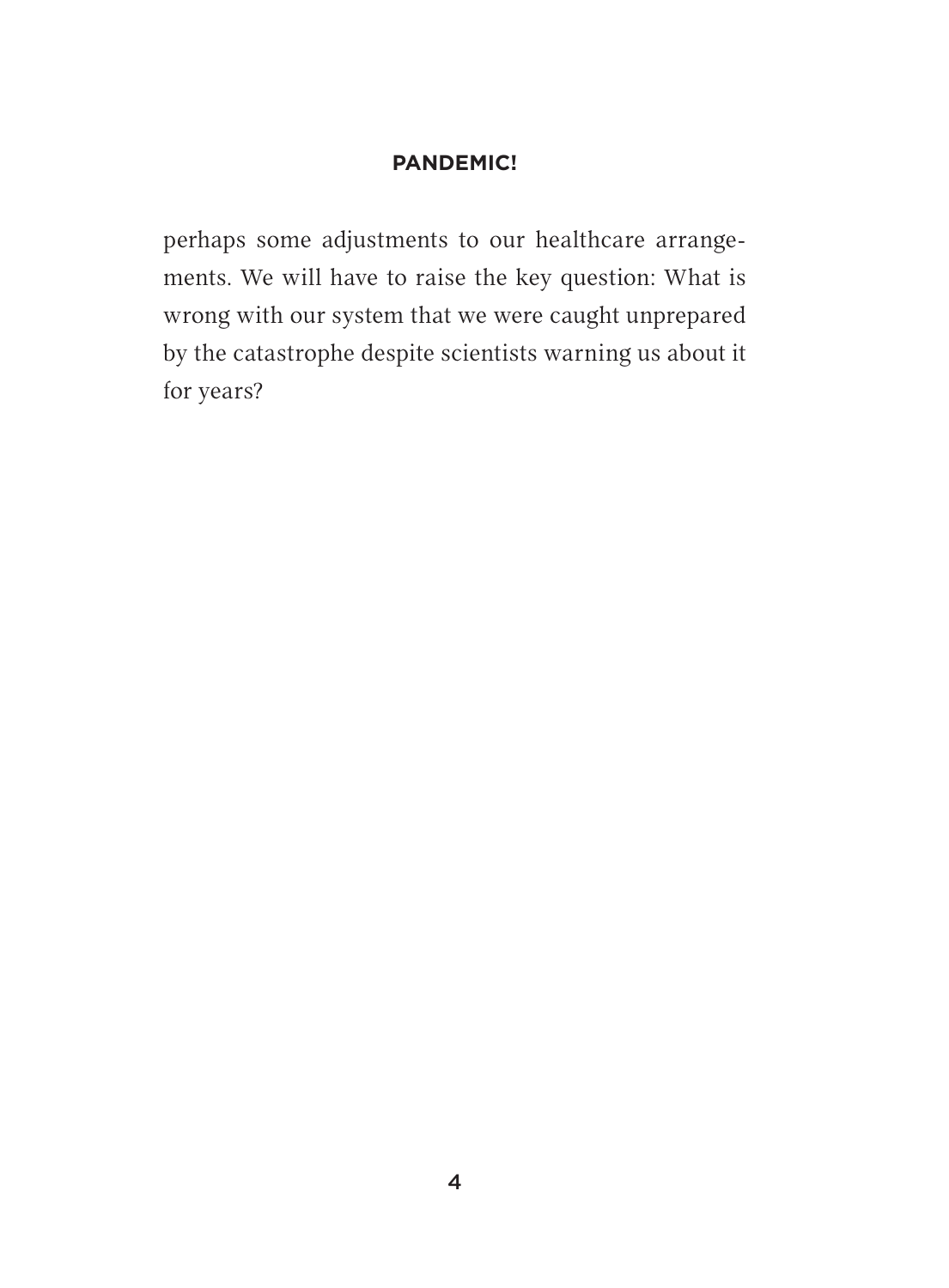**1.**

# <span id="page-13-0"></span>**WE'RE ALL IN THE SAME BOAT NOW**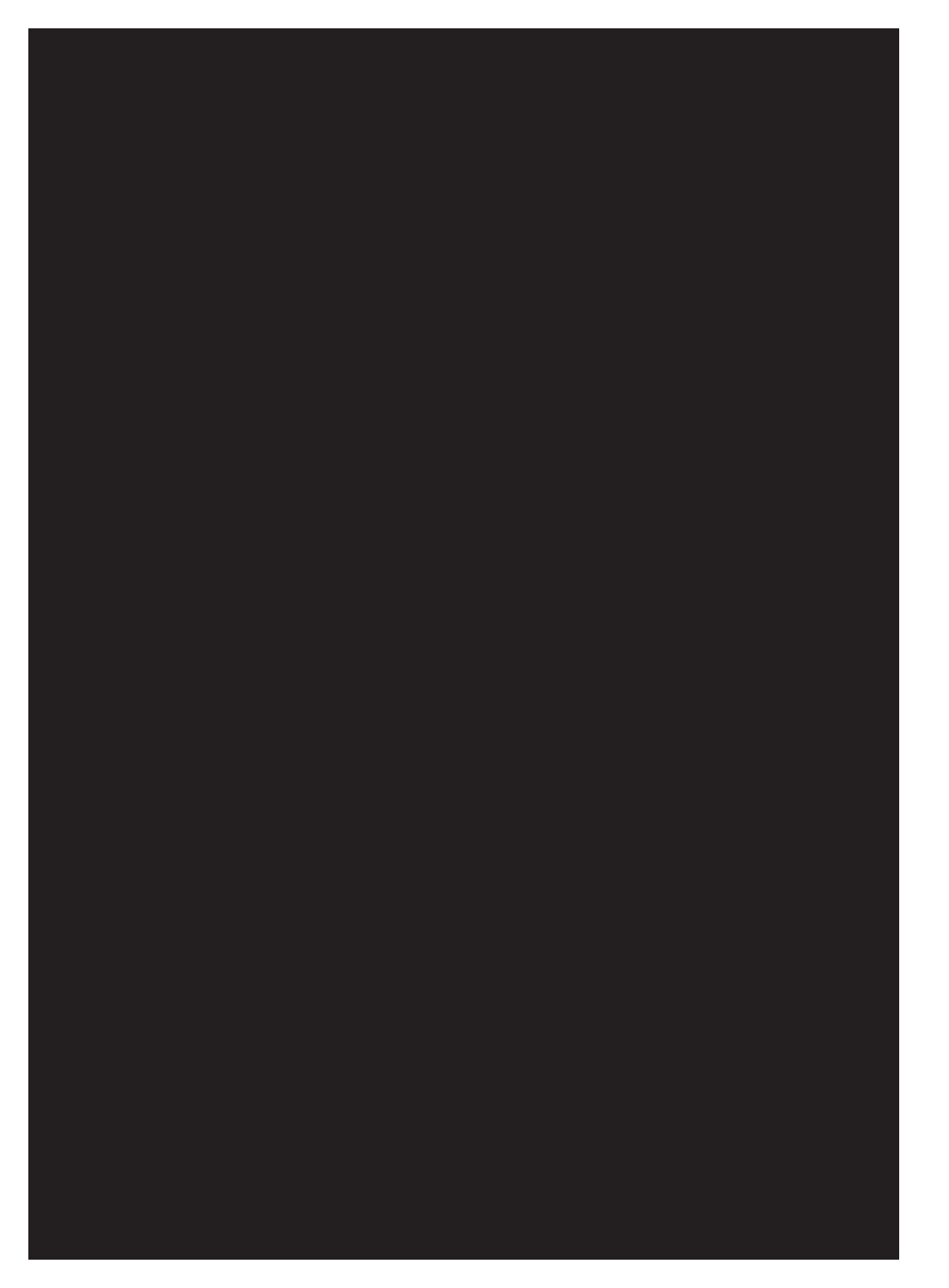l i Wenliang, the doctor who first discovered the ongoing coronavirus epidemic and was censored by authorcoronavirus epidemic and was censored by authorities, was an authentic hero of our time, something like the Chinese Chelsea Manning or Edward Snowden, so no wonder his death triggered widespread anger. The predictable reaction to how the Chinese state has dealt with the epidemic is best rendered by Hong Kong-based journalist Verna Yu's comment, "If China valued free speech, there would be no coronavirus crisis. Unless Chinese citizens' freedom of speech and other basic rights are respected, such crises will only happen again . . . Human rights in China may appear to have little to do with the rest of the world but as we have seen in this crisis, disaster could occur when China thwarts the freedoms of its citizens. Surely it is time the international community takes this issue more seriously."1

True, one can say that the whole functioning of the Chinese state apparatus runs against old Mao's motto "Trust the people!" Rather the government runs on the

1. [https://www.theguardian.com/world/2020/feb/08/if-china](https://www.theguardian.com/world/2020/feb/08/if-china-valued-free-speech-there-would-be-no-coronavirus-crisis)[valued-free-speech-there-would-be-no-coronavirus-crisis.](https://www.theguardian.com/world/2020/feb/08/if-china-valued-free-speech-there-would-be-no-coronavirus-crisis)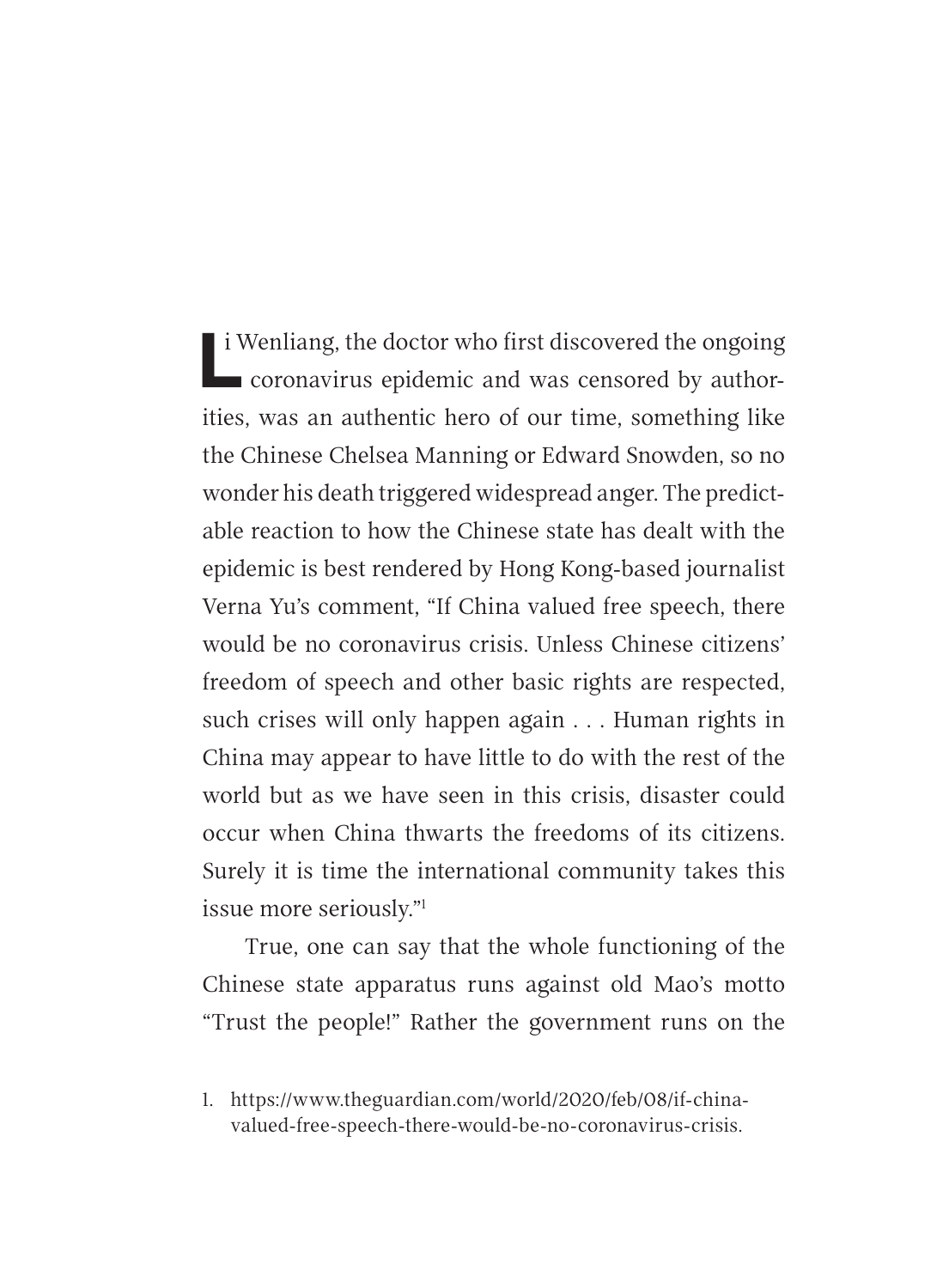premise that one should NOT trust the people: the people should be loved, protected, taken care of, controlled . . . but not trusted. This distrust is just the culmination of the same stance displayed by the Chinese authorities when they are dealing with reactions to ecological protests or problems with workers' health. Chinese authorities ever more often resort to a particular procedure: a person (an ecological activist, a Marxist student, the chief of Interpol, a religious preacher, a Hong Kong publisher, even a popular movie actress) simply disappears for a couple of weeks before they reappear in public with specific accusations raised against them, and this protracted period of silence delivers the key message: power is exerted in an impenetrable way where nothing has to be proven. Legal reasoning comes in distant second when this basic message is delivered. But the case of disappearing Marxist students is nonetheless specific: while all disappearances concern individuals whose activities can be somehow characterized as a threat to the state, the disappearing Marxist students legitimize their critical activity by a reference to the official ideology itself.

What triggered such a panicky reaction in the Party leadership was, of course, the specter of a network of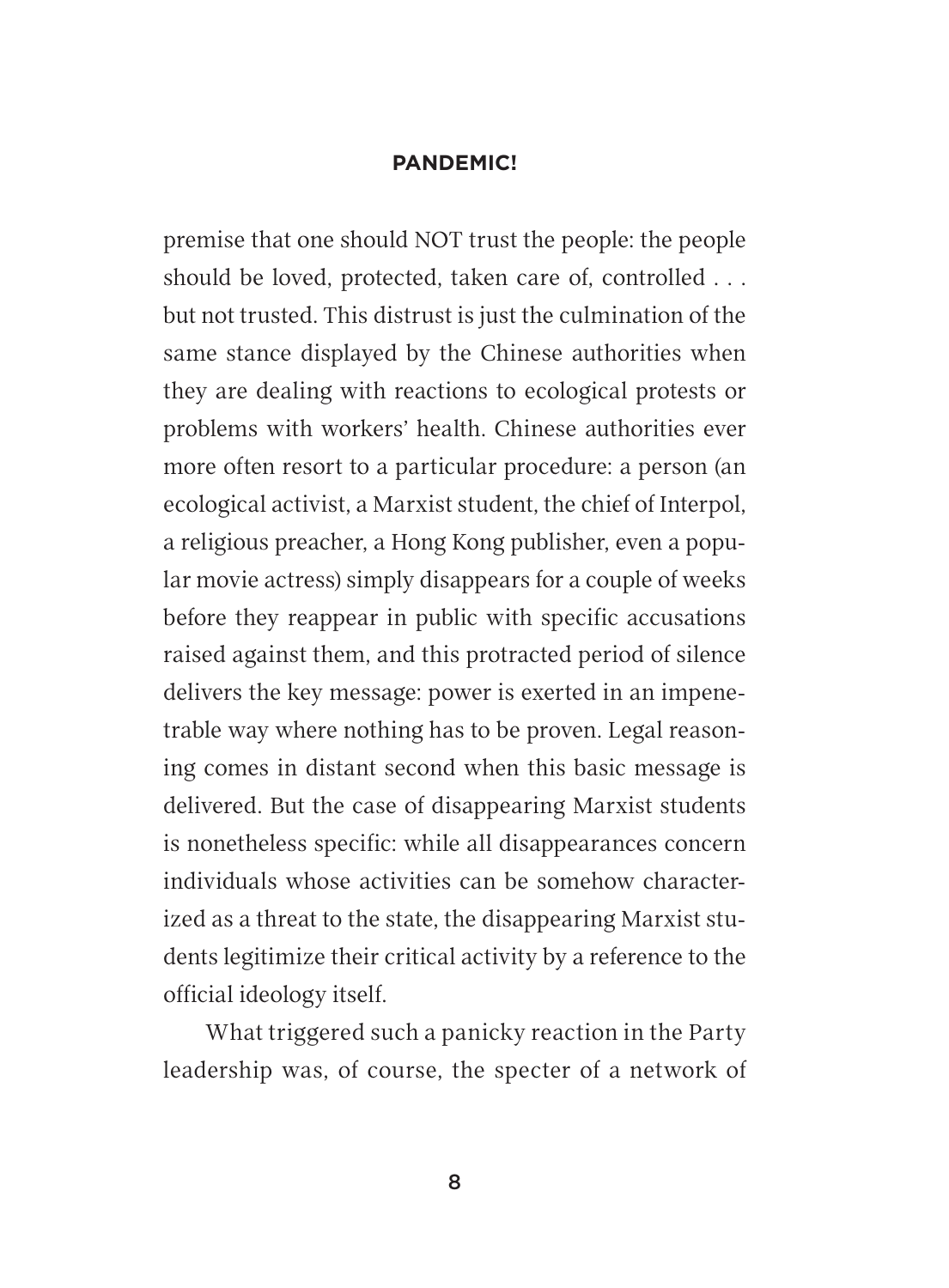### **WE'RE ALL IN THE SAME BOAT NOW**

self-organization emerging through direct horizontal links between groups of students and workers, and based in Marxism, with sympathy in some old party cadres and even parts of the army. Such a network directly undermines the legitimacy of the Party's rule and denounces it as an imposture. No wonder, then, that, in recent years, the government closed down many "Maoist" websites and prohibited Marxist debate groups at universities. The most dangerous thing to do today in China is to believe seriously in the state's own official ideology. China is now paying the price for such a stance:

The coronavirus epidemic could spread to about two-thirds of the world's population if it cannot be controlled," according to Hong Kong's leading public health epidemiologist Gabriel Leung. "People needed to have faith and trust in their government while the uncertainties of the new outbreak were worked out by the scientific community," he said, "and of course when you have social media and fake news and real news all mixed in there and then zero trust, how do you fight that epidemic? You need extra trust, an extra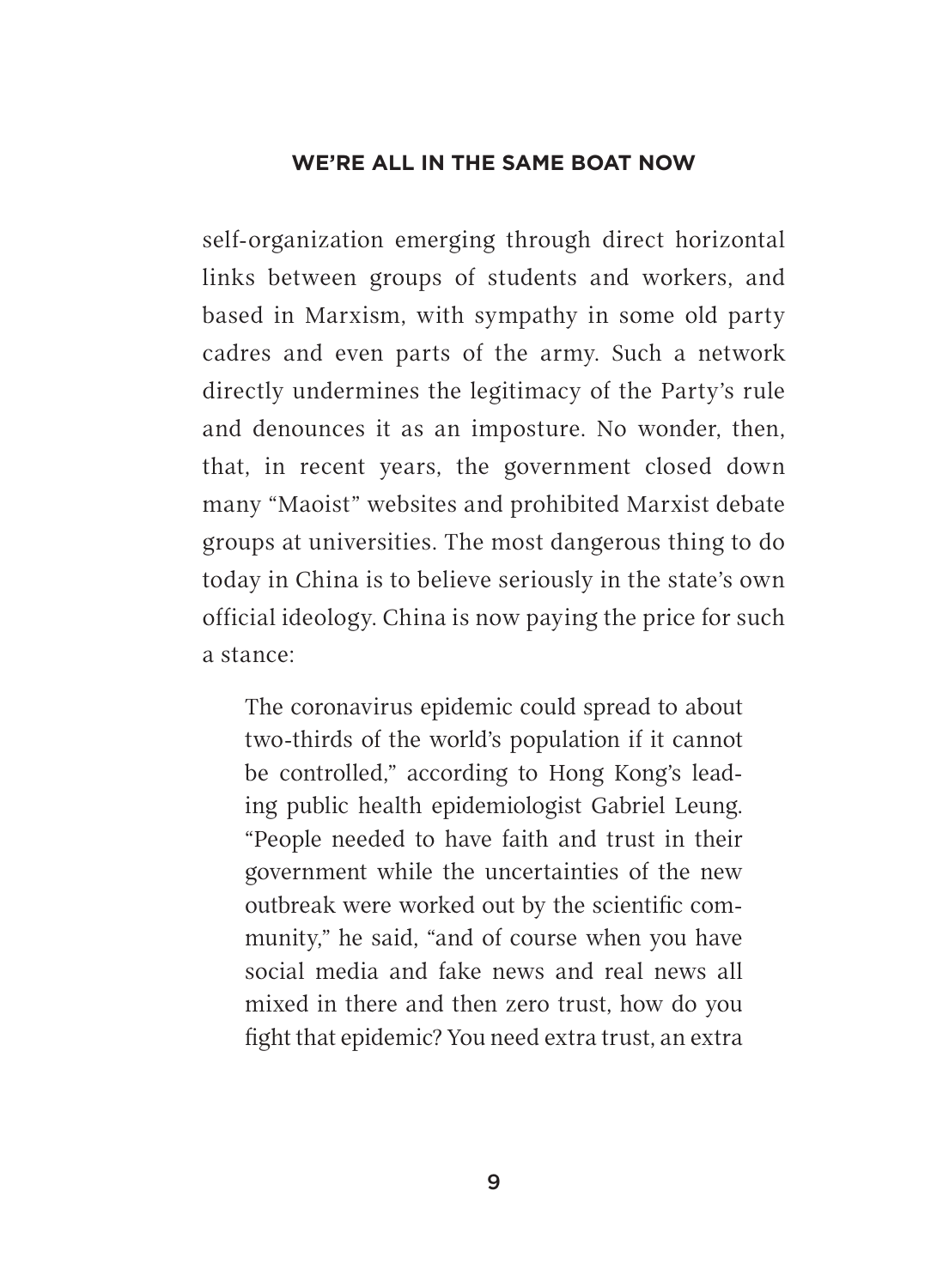sense of solidarity, an extra sense of goodwill, all of which have been completely used up.2

There should be more than one voice in a healthy society, said doctor Li from his hospital bed just prior to his death, but this urgent need for other voices to be heard does not necessarily mean Western-style multiparty democracy, it just demands an open space for citizens' critical reactions to circulate. The chief argument against the idea that the state has to control rumors to prevent panic is that this control itself spreads distrust and thus creates even more conspiracy theories. Only a mutual trust between ordinary people and the state can prevent this from happening.

A strong state is needed in times of epidemics since large-scale measures like quarantines have to be performed with military discipline. China was able to quarantine tens of millions of people. It seems unlikely that, faced with the same scale of epidemic, the United States will be able to enforce the same measures. It's not hard to imagine that large bands of libertarians, bearing arms and suspecting that the quarantine was a state conspiracy, would attempt to fight their way out. So would it have

<sup>2.</sup> [https://www.theguardian.com/world/2020/feb/11/coronavirus](https://www.theguardian.com/world/2020/feb/11/coronavirus-expert-warns-infection-could-reach-60-of-worlds-population)[expert-warns-infection-could-reach-60-of-worlds-population.](https://www.theguardian.com/world/2020/feb/11/coronavirus-expert-warns-infection-could-reach-60-of-worlds-population)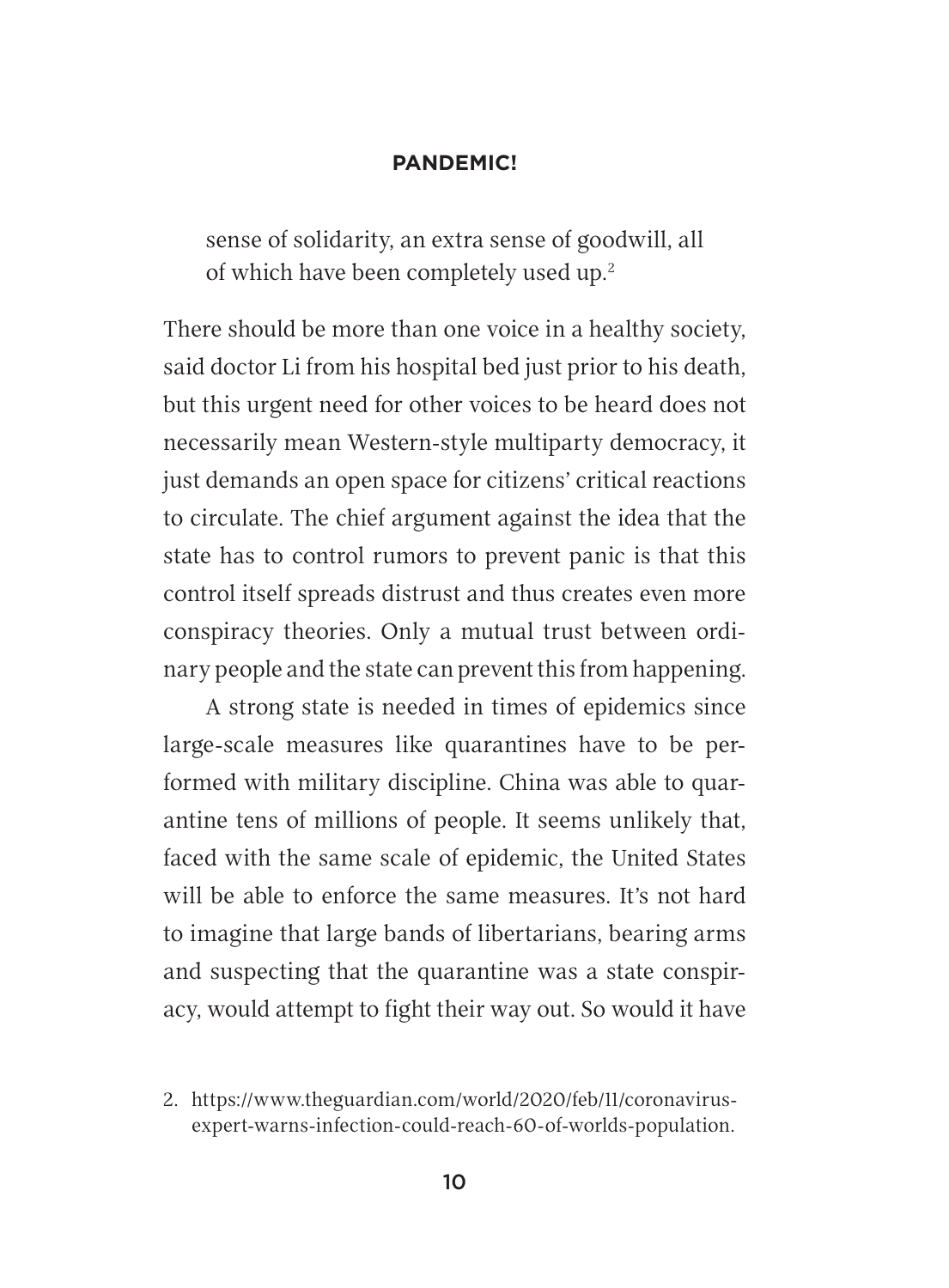### **WE'RE ALL IN THE SAME BOAT NOW**

been possible to prevent the outbreak with more freedom of speech, or has China been forced to sacrifice civil liberties in the province of Hubei in order to save the world? In some sense, both alternatives are true. And what makes things even worse is that there is no easy way to separate the "good" freedom of speech from the "bad" rumors. When critical voices complain that "the truth will always be treated as a rumor" by the Chinese authorities, one should add that the official media and the vast domain of digital news are already full of rumors.

A blistering example of this was provided by one of the main Russian national television networks, Channel One, which launched a regular slot devoted to coronavirus conspiracy theories on its main evening news programme, Vremya ("Time"). The style of the reporting is ambiguous, appearing to debunk the theories while leaving viewers with the impression that they contain a kernel of truth. The central message, that shadowy Western elites, and especially the US, are somehow ultimately to blame for coronavirus epidemics is thus propagated as a doubtful rumor: it's too crazy to be true, but nonetheless, who knows  $\ldots$  ?<sup>3</sup> The suspension of actual truth

<sup>3.</sup> <https://www.bbc.com/news/world-europe-51413870>.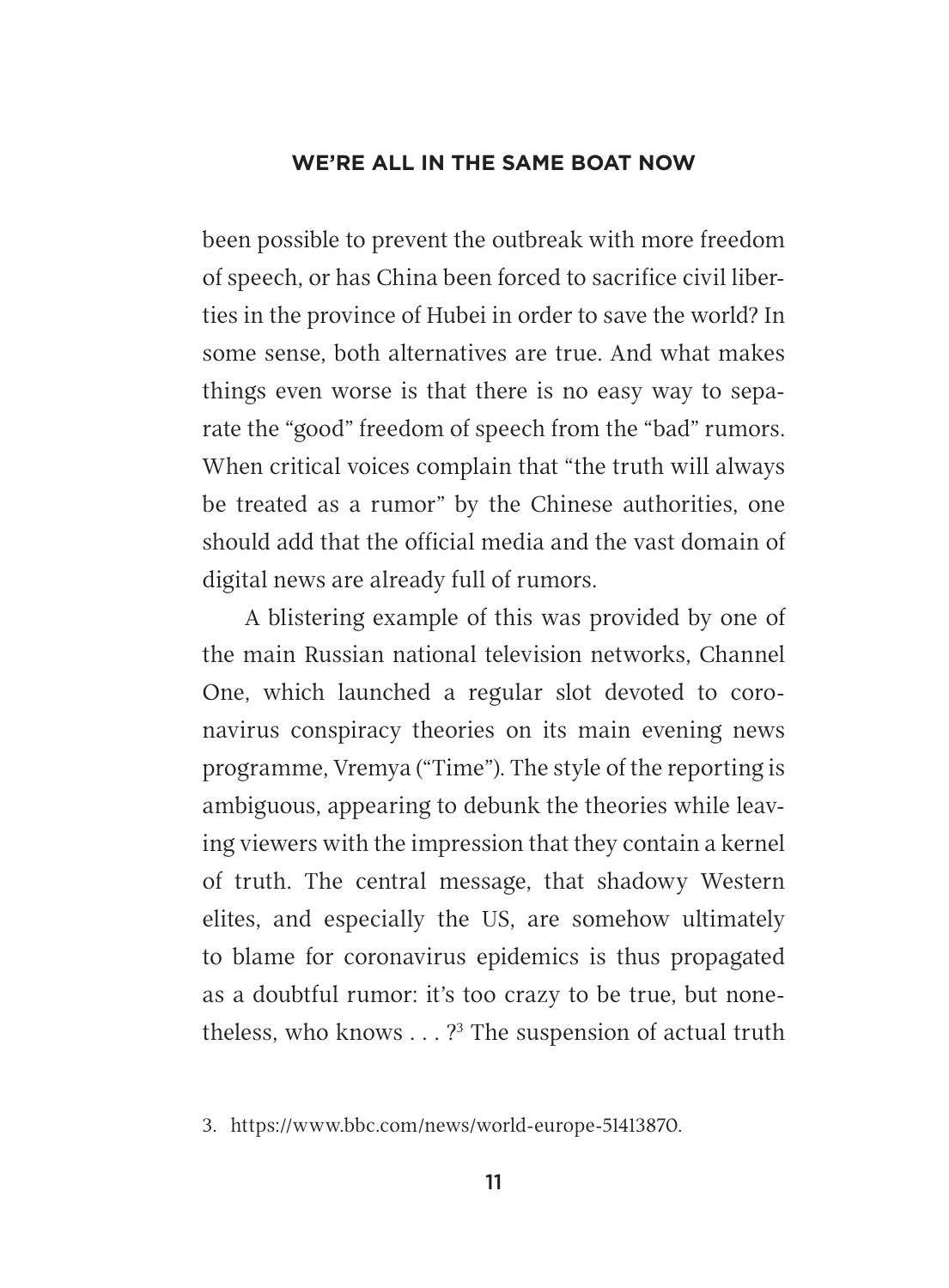strangely doesn't annihilate its symbolic efficiency. Plus, we must recognize that, sometimes, not telling the entire truth to the public can effectively prevent a wave of panic that could lead to more victims. At this level, the problem cannot be solved—the only way out is the mutual trust between the people and the state apparatuses, and this is what is sorely missing in China.

As the world-wide epidemic develops, we need to be aware that market mechanisms will not be enough to prevent chaos and hunger. Measures that appear to most of us today as "Communist" will have to be considered on a global level: coordination of production and distribution will have to take place outside the coordinates of the market. One should recall here the Irish potato famine in the 1840s that devastated Ireland, with millions dead or compelled to emigrate. The British state retained their trust in market mechanisms, exporting food from Ireland even when vast numbers were suffering. We must hope that a similar brutal solution is no longer acceptable today.

One can read the ongoing coronavirus epidemic as an inverted version of H. G. Wells's *The War of the Worlds* (1897). This is the story of how after Martians conquer the earth, the desperate hero-narrator discovers that all of them have been killed by an onslaught of earthly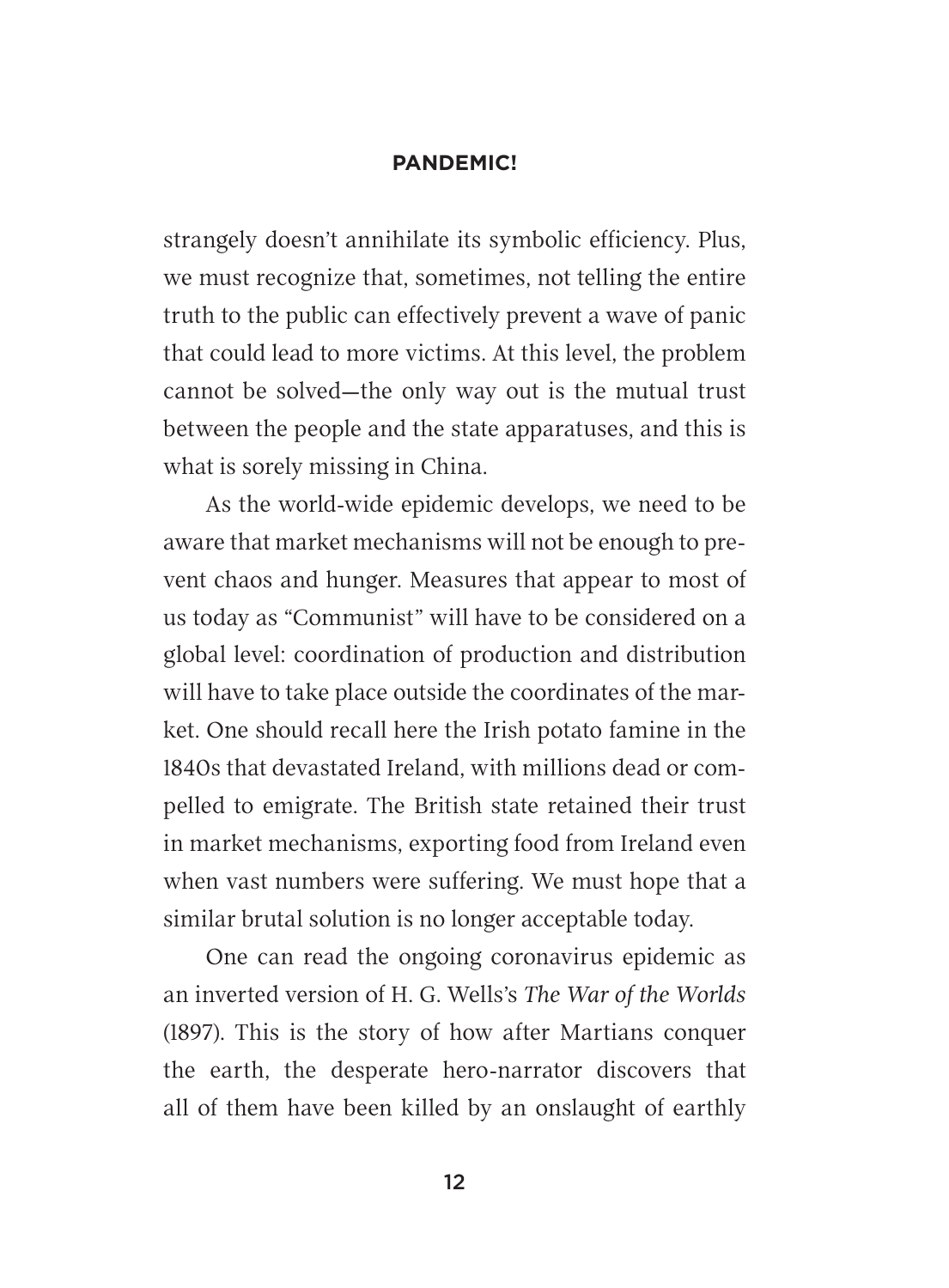### **WE'RE ALL IN THE SAME BOAT NOW**

pathogens to which they had no immunity: "slain, after all man's devices had failed, by the humblest things that God, in his wisdom, has put upon this earth." It is interesting to note that, according to Wells, the plot arose from a discussion with his brother Frank about the catastrophic effect of the British on indigenous Tasmanians. What would happen, he wondered, if Martians did to Britain what the British had done to the Tasmanians? The Tasmanians, however, lacked the lethal pathogens to defeat their invaders.4 Perhaps an epidemic which threatens to decimate humanity should be treated as Wells's story turned around: the "Martian invaders" ruthlessly exploiting and destroying life on earth are we, humanity, ourselves; and after all devices of highly developed primates to defend themselves from us have failed, we are now threatened "by the humblest things that God, in his wisdom, has put upon this earth," stupid viruses which just blindly reproduce themselves—and mutate.

We should of course analyze in detail the social conditions which made the coronavirus epidemic possible. Just think about the way, in today's interconnected world, a British person meets someone in Singapore, returns to

<sup>4.</sup> https://en.wikipedia.org/wiki/The War of the Worlds.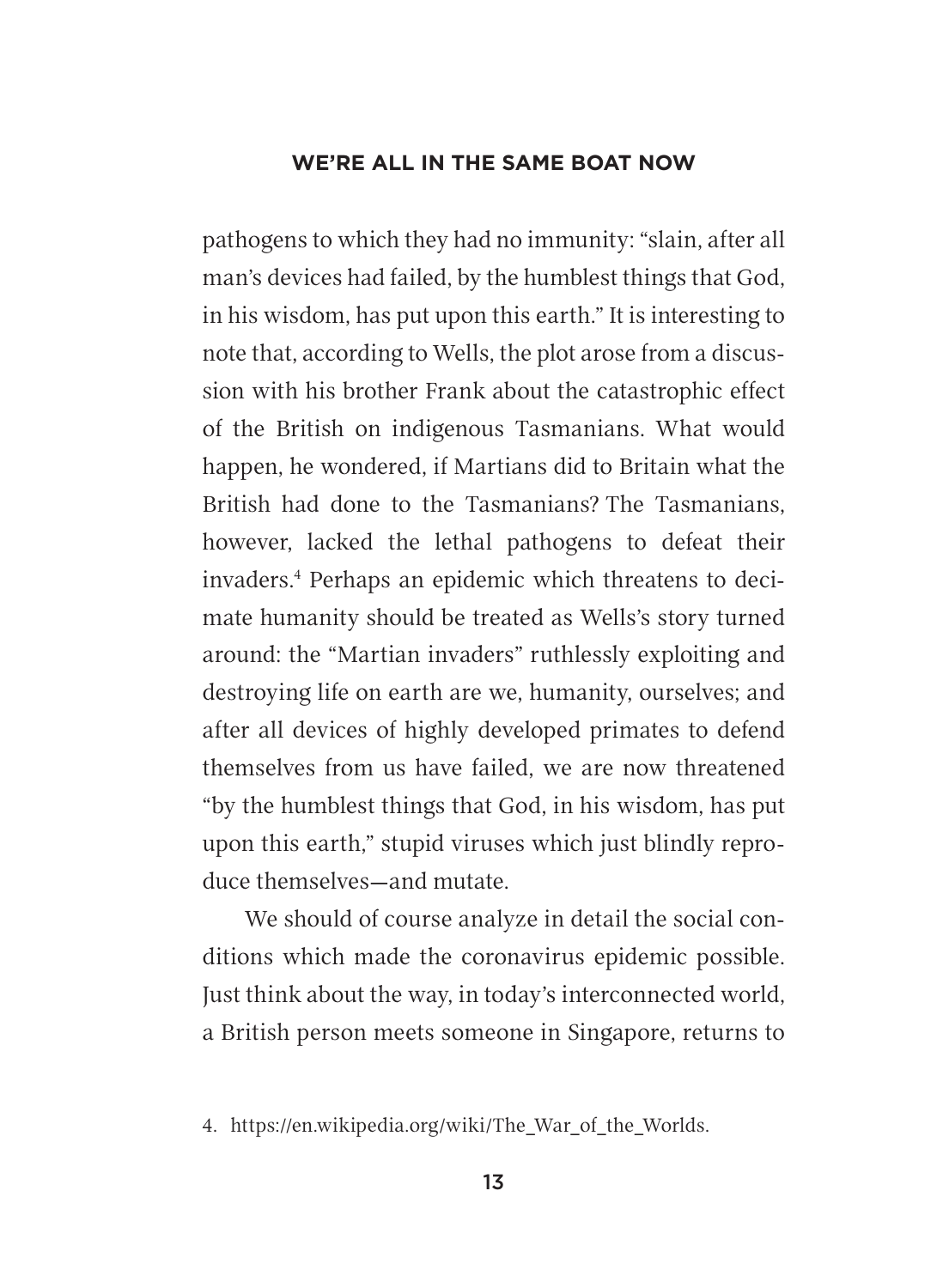England, and then goes skiing to France, infecting there four others . . . The usual suspects are waiting in line to be questioned: globalization, the capitalist market, the transience of the rich. However, we should resist the temptation to treat the ongoing epidemic as something that has a deeper meaning: the cruel but just punishment of humanity for the ruthless exploitation of other forms of life on earth. If we search for such a hidden message, we remain premodern: we treat our universe as a partner in communication. Even if our very survival is threatened, there is something reassuring in the fact that we are punished, the universe (or even Somebody-out-there) is engaging with us. We matter in some profound way. The really difficult thing to accept is the fact that the ongoing epidemic is a result of natural contingency at its purest, that it just happened and hides no deeper meaning. In the larger order of things, we are just a species with no special importance.

Reacting to the threat posed by the coronavirus outbreak, Israeli prime minister Benjamin Netanyahu immediately offered help and coordination to the Palestinian authority—not out of goodness and human consideration, but for the simple fact that it is impossible to separate Jews and Palestinians there—if one group is affected, the other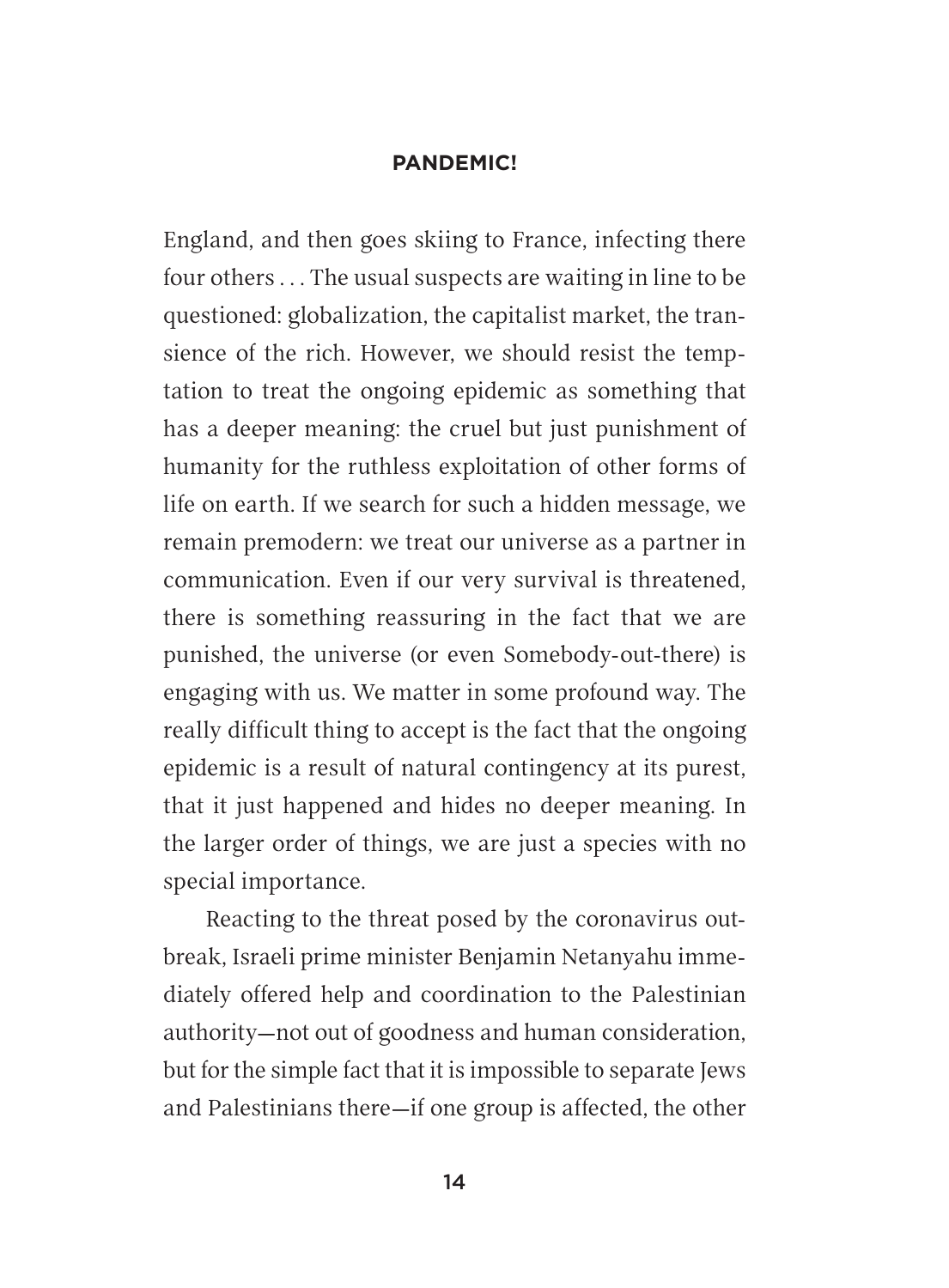### **WE'RE ALL IN THE SAME BOAT NOW**

will inevitably also suffer. This is the reality which we should translate into politics—now is the time to drop the "America (or whoever else) First" motto. As Martin Luther King put it more than half a century ago: "We may have all come on different ships, but we're in the same boat now."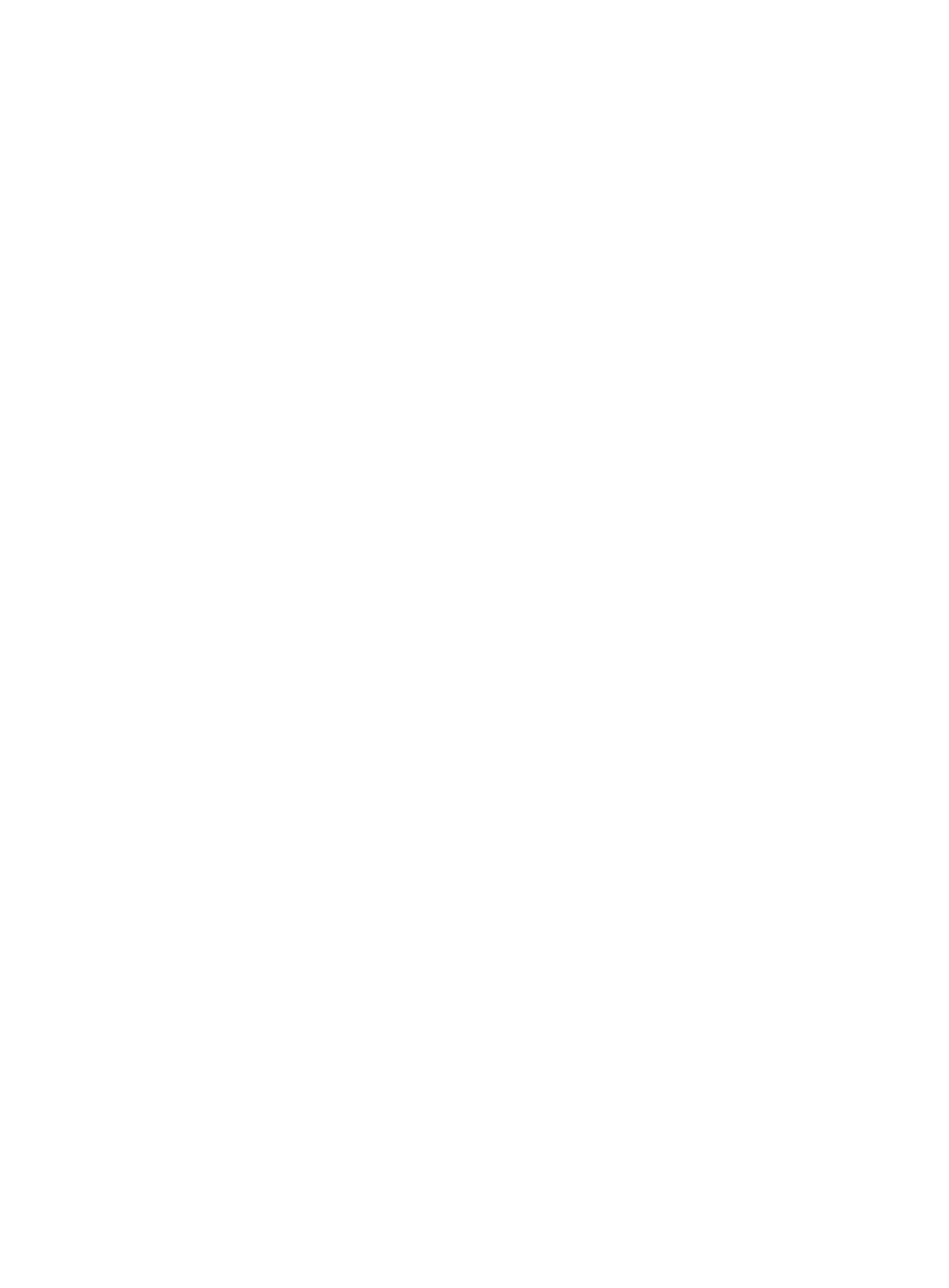**2.**

# <span id="page-25-0"></span>**WHY ARE WE TIRED ALL THE TIME?**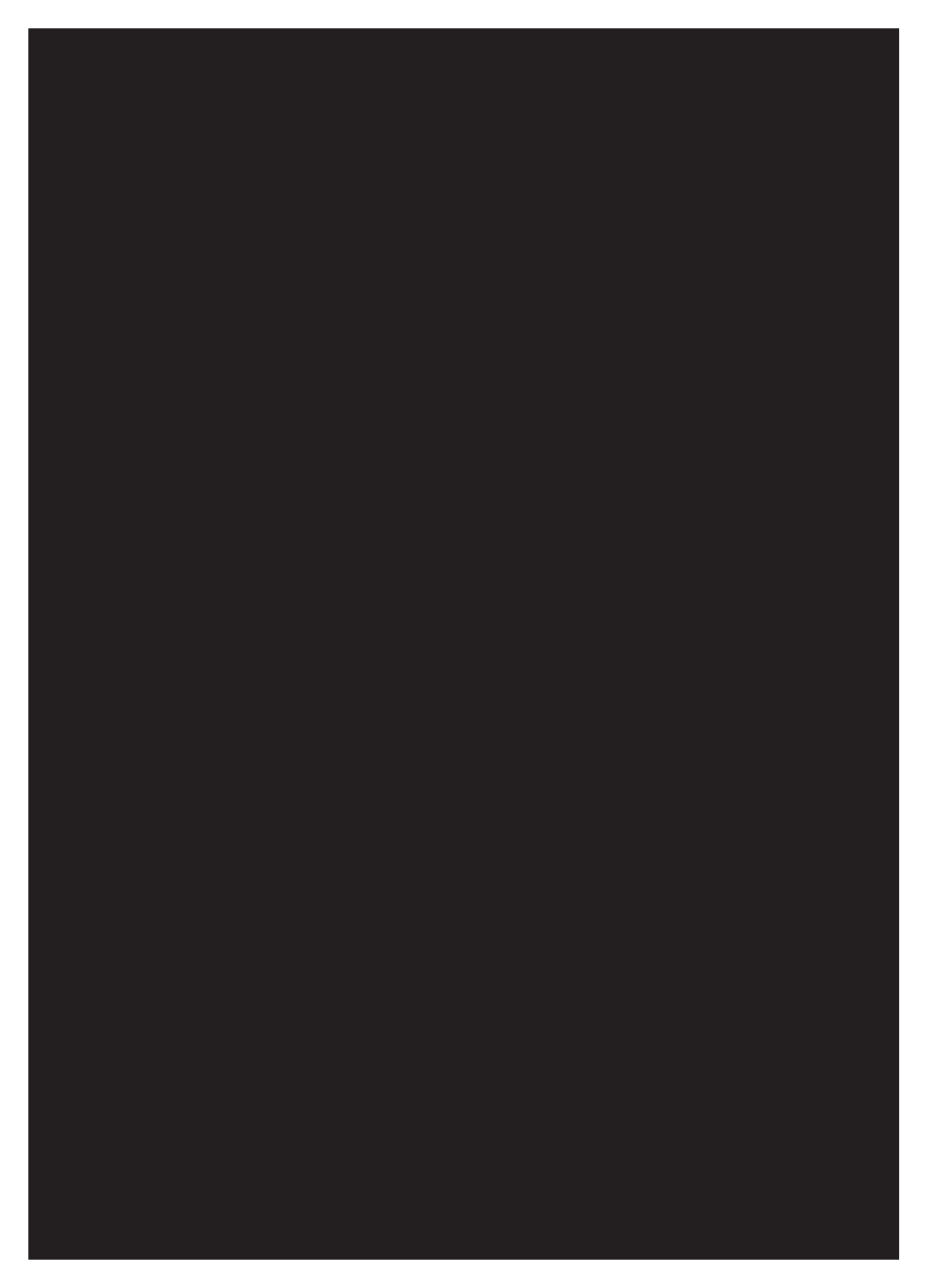The coronavirus epidemic confronts us with two opposed figures that prevail in our daily lives: those, like medical staff and carers, who are overworked to the point of exhaustion, and those who have nothing to do since they are forcibly or voluntarily confined to their homes. Belonging to the second category, I feel obliged to use this predicament to propose a short reflection on the different ways in which we become tired. I will ignore here the obvious paradox of enforced inactivity itself making us tired, but let me begin with Byung-Chul Han, who provided a systematic account of how and why we live in a "burnout society."1 Here is a short resume of Byung-Chul Han's masterpiece of the same name, shamelessly but gratefully lifted from Wikipedia:

Driven by the demand to persevere and not to fail, as well as by the ambition of efficiency, we become committers and sacrificers at the same time and enter a swirl of demarcation, self-exploitation and collapse. When production is immaterial,

<sup>1.</sup> Byung-Chul Han, *The Burnout Society*, Redwood City: Stanford UP 2015.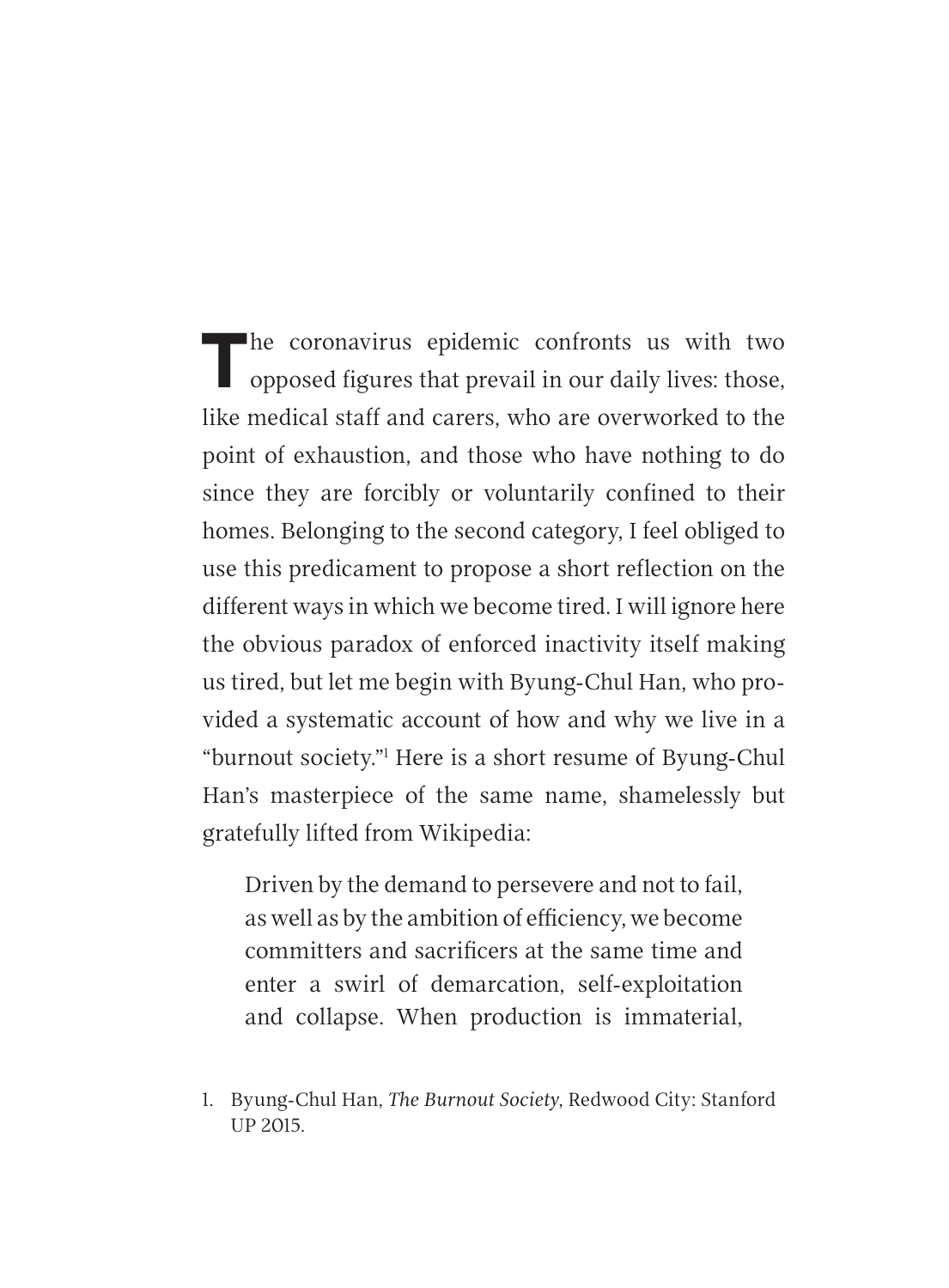everyone already owns the means of production him- or herself. The neoliberal system is no longer a class system in the proper sense. It does not consist of classes that display mutual antagonism. This is what accounts for the system's stability." Han argues that subjects become self-exploiters: "Today, everyone is an *auto-exploiting labourer in his or her own enterprise.* People are now master and slave in one. Even class struggle has transformed into an *inner struggle against oneself*." The individual has become what Han calls "the achievement-subject"; the individual does not believe they are subjugated "subjects" but rather "*projects*: Always refashioning and reinventing ourselves" which "amounts to a form of compulsion and constraint—indeed, to a *more efcient kind of subjectivation and subjugation.* As a project deeming itself free of external and alien limitations, the *I* is now subjugating itself to internal limitations and self-constraints, which are taking the form of compulsive achievement and optimization.<sup>2</sup>

While Han offers perspicuous observations on the new mode of subjectivation from which we can learn a lot (what he discerns is today's figure of superego),

<sup>2.</sup> [https://en.wikipedia.org/wiki/Byung-Chul\\_Han](https://en.wikipedia.org/wiki/Byung-Chul_Han).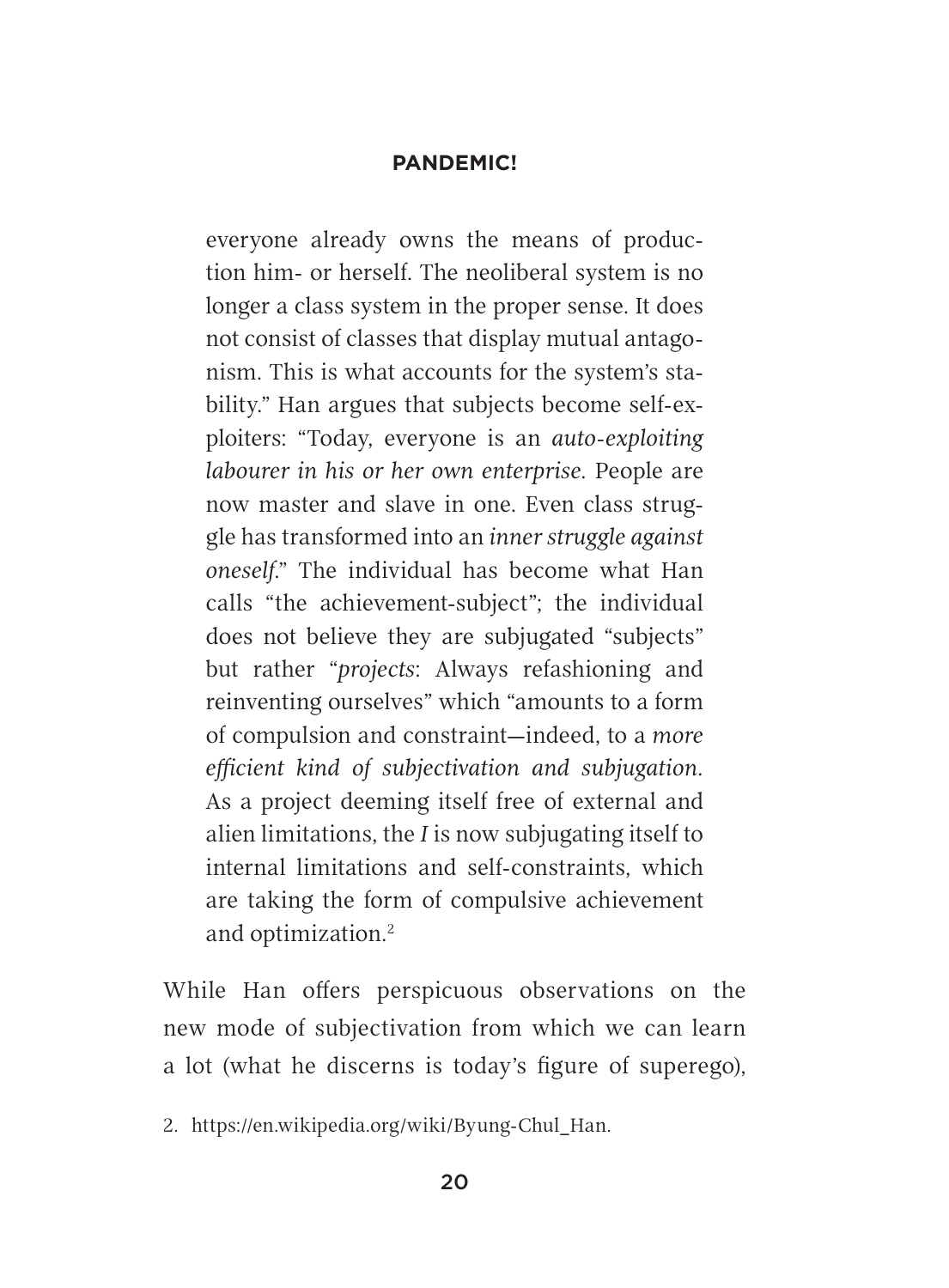### **WHY ARE WE TIRED ALL THE TIME?**

I nonetheless think that a couple of critical points should be made. First, limitations and constraints are definitely not only internal: new strict rules of behavior are being enforced, especially among the members of the new "intellectual" class. Just think about the Politically Correct constraints which form a special domain of the "struggle against oneself," against "incorrect" temptations. Or take the following example of a very external limitation: A couple of years ago, the filmmaker Udi Aloni organized for the Palestinian group, Jenin Freedom Theatre, to visit New York, and there was a report on the visit in *The New York Times* which nearly wasn't published. Asked to name his most recent publication for the story, Aloni cited a volume he had edited; the problem was that the word "bi-national" was in the book's subtitle. Afraid of annoying the Israeli government, the *Times* demanded that this word be deleted, otherwise the report would not appear.

Or take another, more recent example: the British Pakistani writer Kamila Shamsie wrote a novel, *Home Fire*, a successful modernized version of *Antigone*, and was awarded several international prizes for it, among them the Nelly Sachs Prize presented by the German city of Dortmund. However, when it became known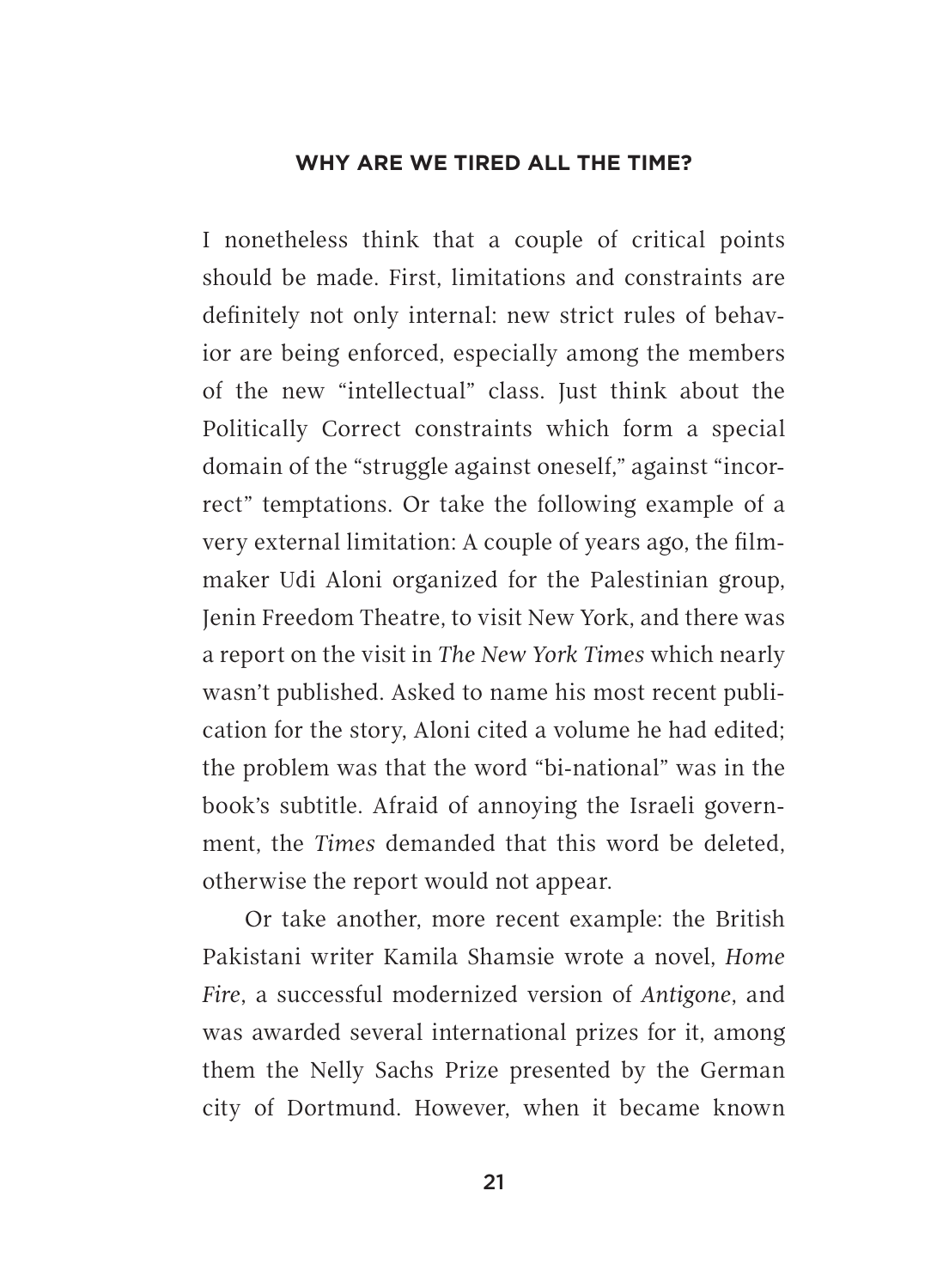that Shamsie supported BDS, she was retroactively stripped of the prize with the explanation that, when they decided to give it to her, "the members of the jury were not aware that the author has been participating in the boycott measures against the Israeli government for its Palestinian policies since 2014.<sup>3</sup> This is where we stand today: Peter Handke received the 2019 Nobel Prize in Literature although he openly agreed with Serb military operations in Bosnia, while supporting a peaceful protest against the West Bank politics of Israel excludes you from the winners' table.

Second, the new form of subjectivity described by Han is conditioned by the new phase of global capitalism which remains a class system with growing inequalities—struggle and antagonisms are in no way reducible to the intra-personal "struggle against oneself." There are still millions of manual workers in Third World countries, there are big differences between different kinds of immaterial workers (suffice it to mention the growing domain of those employed in "human services," like the caretakers of old people). A gap separates the top manager who owns or runs a company from a precarious worker spending

3. [https://www.middleeasteye.net/news/german-city-reverse](https://www.middleeasteye.net/news/german-city-reverse-prize-uk-author-kamila-shamsie-over-support-bds)[prize-uk-author-kamila-shamsie-over-support-bds.](https://www.middleeasteye.net/news/german-city-reverse-prize-uk-author-kamila-shamsie-over-support-bds)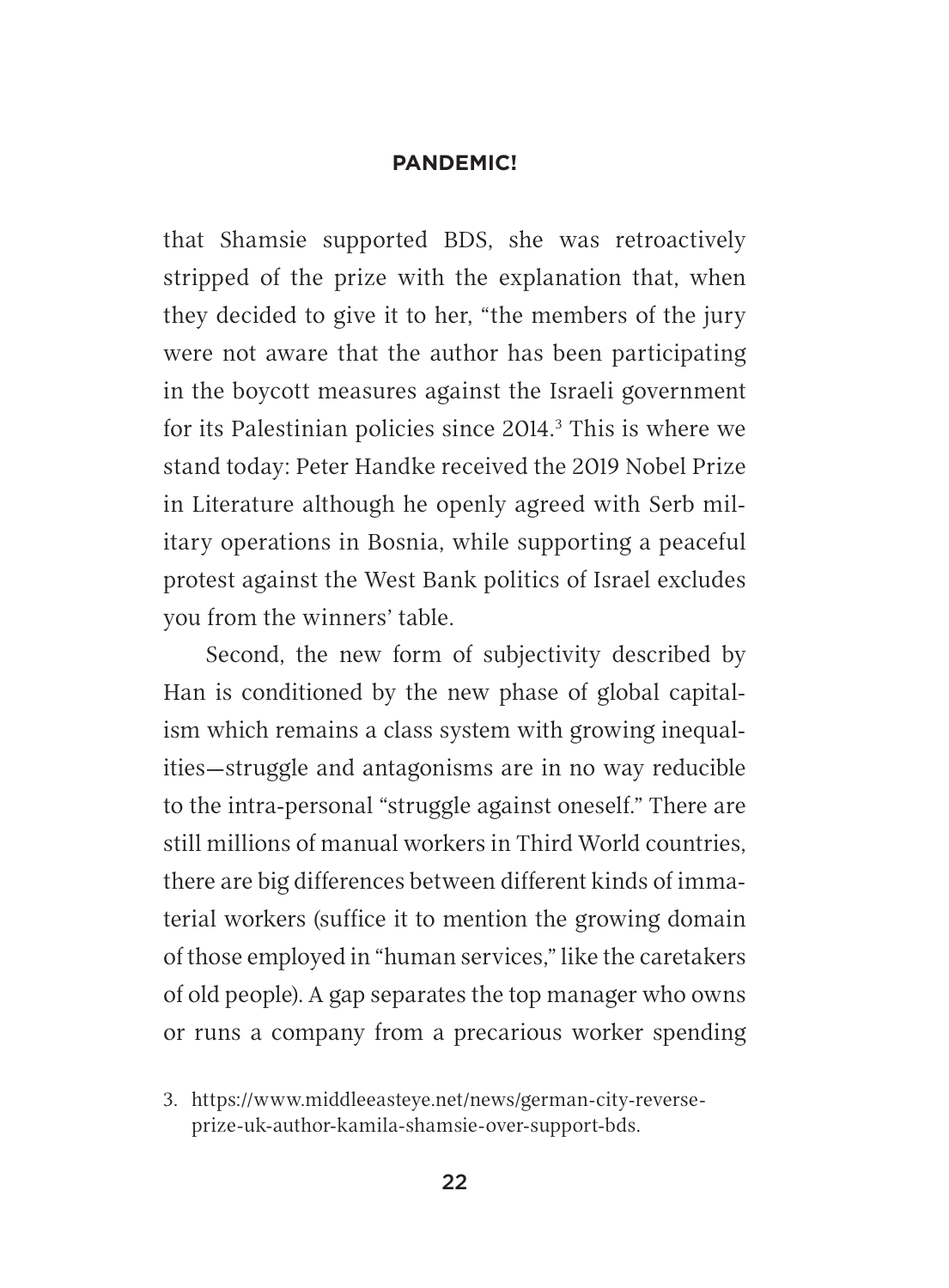### **WHY ARE WE TIRED ALL THE TIME?**

days at home alone with his/her personal computer—they are definitely not both a master and a slave in the same sense.

A lot is being written about how the old Fordist assembly line way of working is replaced by a new mode of cooperative work that leaves much more space for individual creativity. However, what is effectively going on is not so much a replacement, but an outsourcing: work for Microsoft and Apple may be organized in a more cooperative fashion, but their final products are then put together in China or Indonesia in a very Fordist way—assembly line work is simply outsourced. So we get a new division of work: self-employed and self-exploited workers (described by Han) in the developed West, debilitating assembly line work in the Third World, plus the growing domain of human care workers in all its forms (caretakers, waiters . . .) where exploitation also abounds. Only the first group (self-employed, often precarious workers) fits Han's description.

Each of the three groups implies a specific mode of being tired and overworked. The assembly line work is simply debilitating in its repetitiveness—workers get desperately tired of assembling again and again the same iPhone behind a table in a Foxconn factory in a suburb of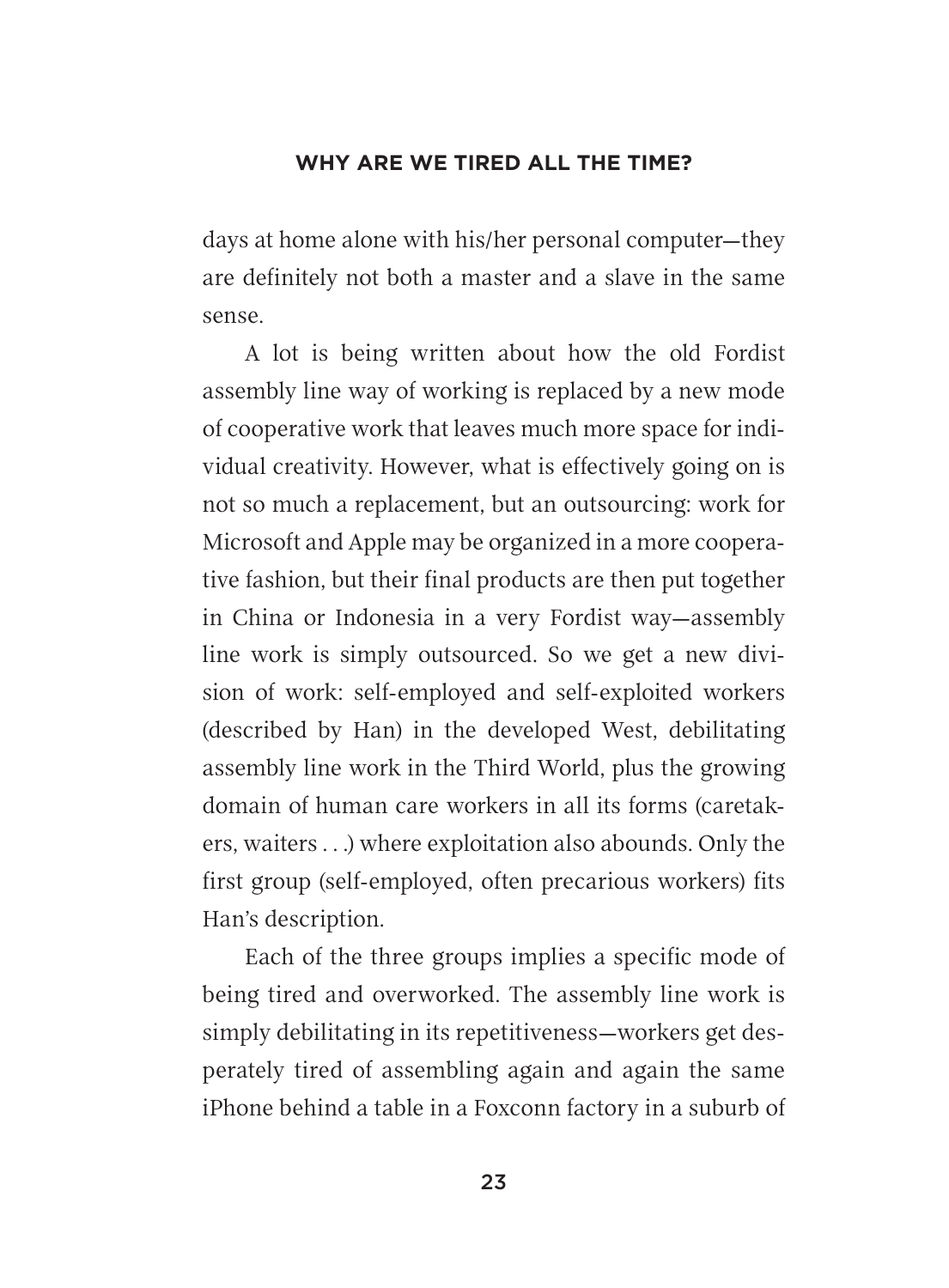Shanghai. In contrast to this tiredness, what makes the human-care work so weary is the very fact that they are expected to labor with empathy, to seem to care about the "objects" of their work: a kindergarten worker is paid not just to look after children but to show affection for them, the same goes for those who take care of the old or the sick. One can imagine the strain of constantly "being nice." In contrast to the first two spheres where we can at least maintain some kind of inner distance towards what we are doing (even when we are expected to treat a child nicely, we can just pretend to do so), the third sphere demands of us something which is much more tiresome. Imagine being hired to publicize or package a product in order to seduce people into buying it—even if personally one doesn't care about the product or even hates the very idea of it. One has to engage creativity quite intensely, trying to figure out original solutions, and such an effort can be much more exhausting than repetitive assembly line work. This is the specific tiredness Han is talking about.

But it is not only precarious workers laboring behind their PC screen at home who exhaust themselves through self-exploitation. Another group should be mentioned here, usually referred to by the deceptive term "creative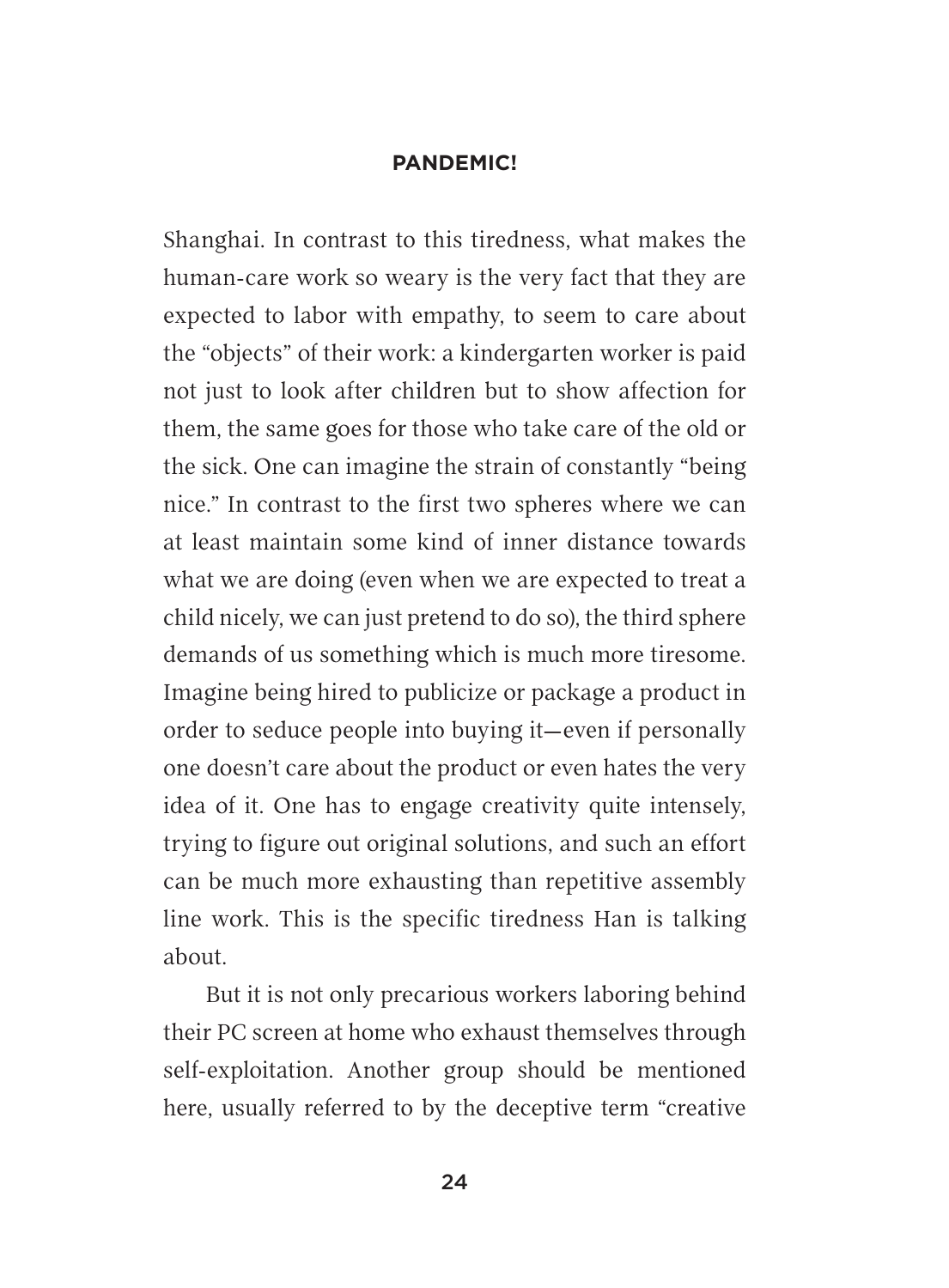### **WHY ARE WE TIRED ALL THE TIME?**

team work."4 These are workers who are expected to undertake entrepreneurial functions on behalf of higher management or owners. They deal "creatively" with social organization of production and with its distribution. The role of such groups is ambiguous: on the one hand, "by appropriating the entrepreneurial functions, workers deal with the social character and meaning of their work in the confined form of profitability": "The ability to organize labor and combined cooperation efficiently and economically, and to think about the socially useful character of labour, is useful for mankind and always will be."<sup>5</sup> However, they are doing this under the continuous subordination of capital, i.e., with the aim of making the company more efficient and profitable, and it is this tension which makes such "creative team work" so exhausting. They are held responsible for the success of the company, while their team work also involves competition among themselves and with other groups. As organizers of the work process, they are paid to perform a

- 4. See Stephan Siemens and Martina Frenzel, *Das unternehmerische Wir*, Hamburg: VSA Verlag 2014.
- 5. Eva Bockenheimer, "Where Are We Developing the Requirements for a New Society," in Victoria Fareld and Hannes Kuch, *From Marx to Hegel and Back*, London: Bloomsbury 2020, p. 209.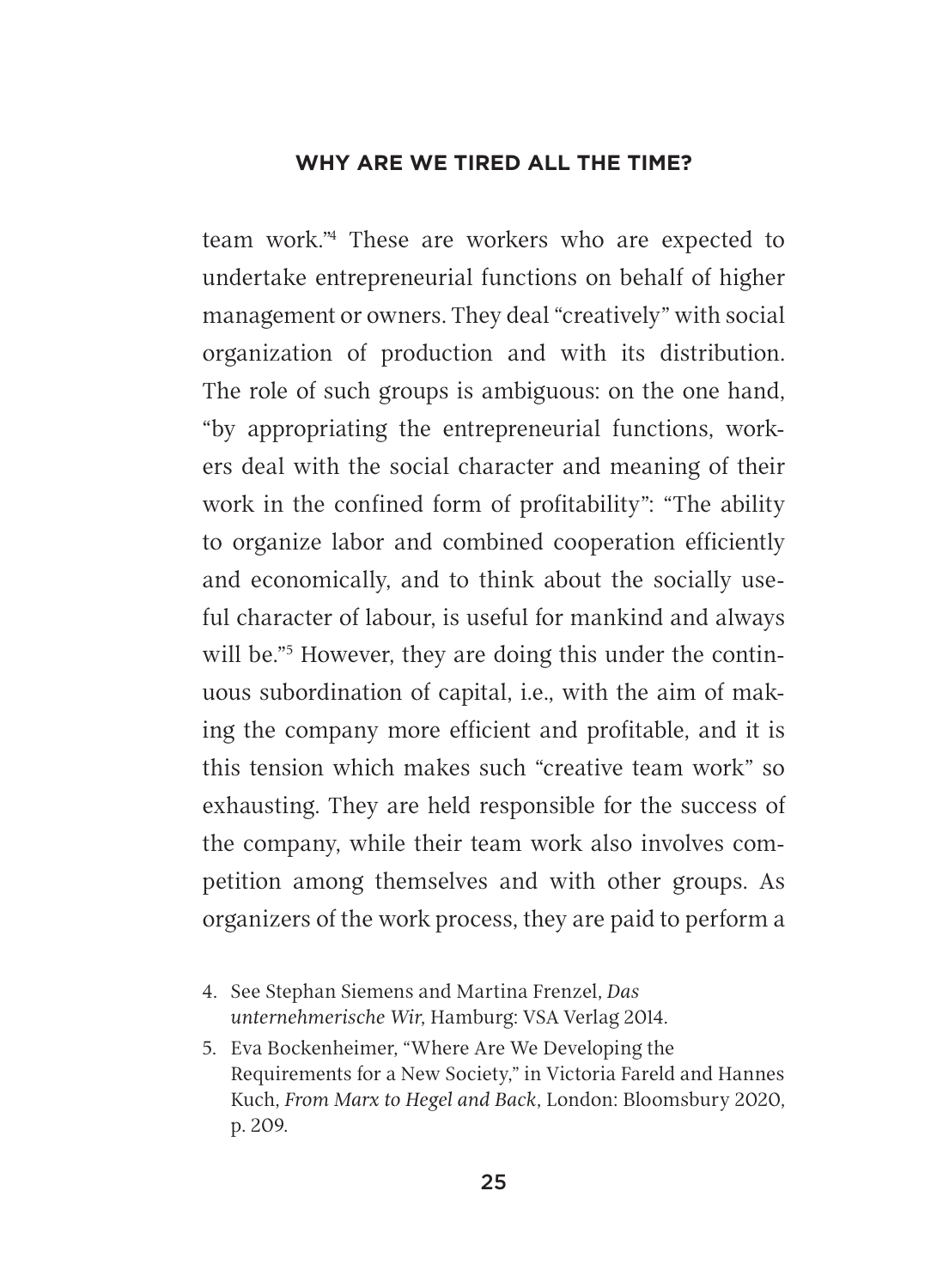role that traditionally belonged to capitalists. And so, with all the worries and responsibilities of management while remaining paid workers insecure of their future, they get the worst of both worlds.

Such class divisions have acquired a new dimension in the coronavirus panic. We are bombarded by calls to work from home, in safe isolation. But which groups can do this? Precarious intellectual workers and managers who are able to cooperate through email and teleconferencing, so that even when they are quarantined their work goes on more or less smoothly. They may gain even more time to "exploit ourselves." But what about those whose work has to take place outside, in factories and fields, in stores, hospitals and public transport? Many things have to take place in the unsafe outside so that others can survive in their private quarantine . . .

And, last but not least, we should avoid the temptation to condemn strict self-discipline and dedication to work and propagate the stance of "Just take it easy!"—*Arbeit macht frei!* ("Work sets you free") is still the right motto, although it was brutally misused by the Nazis. Yes, there is hard exhaustive work for many who deal with the effects of the epidemics—but it is a meaningful work for the benefit of the community which brings its own satisfaction,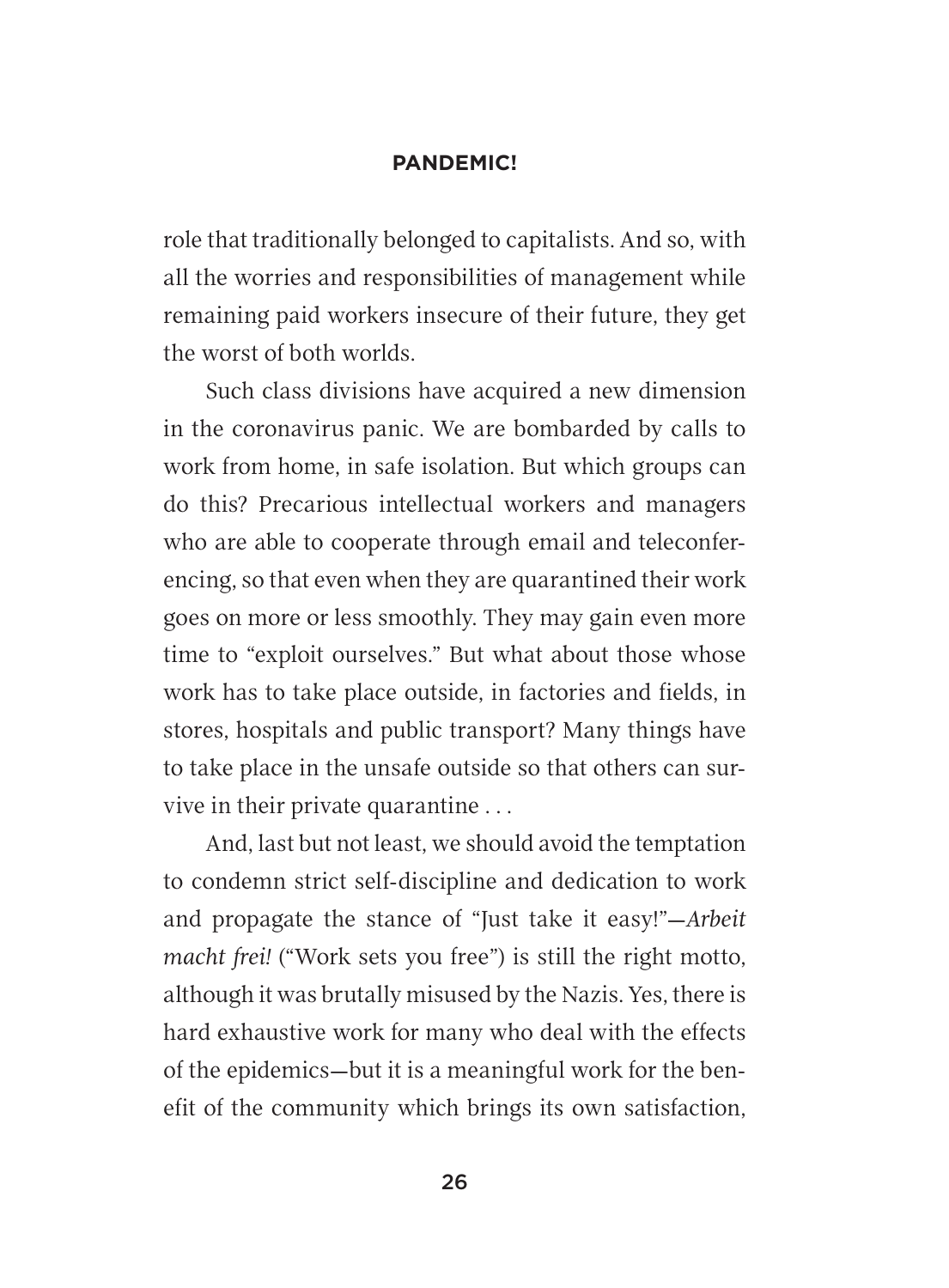### **WHY ARE WE TIRED ALL THE TIME?**

not the stupid effort of trying to succeed in the market. When a medical worker gets deadly tired from working overtime, when a caregiver is exhausted by a demanding charge, they are tired in a way that is different from the exhaustion of those driven by obsessive career moves. Their tiredness is worthwhile.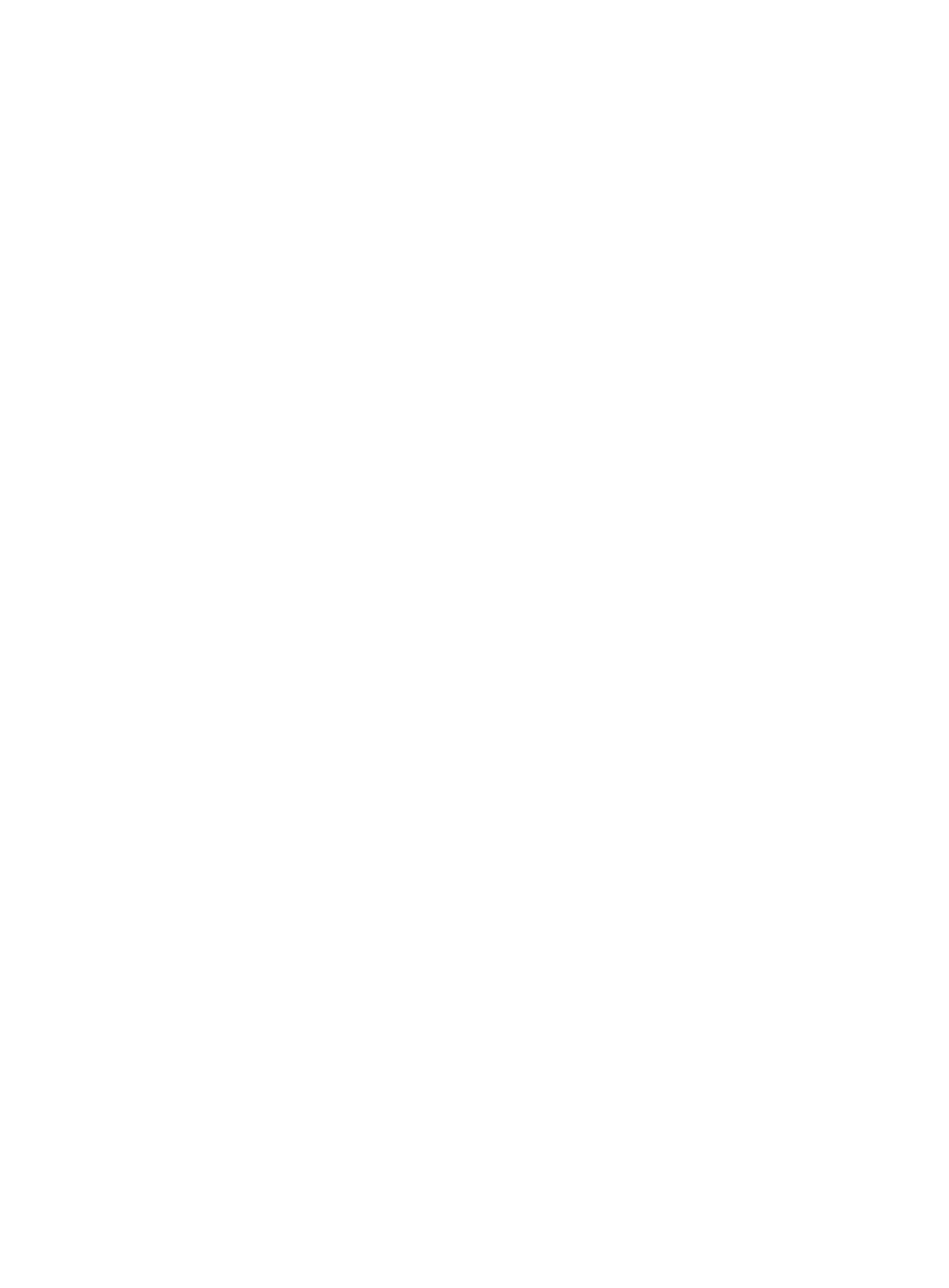**3.**

## **TOWARDS A PERFECT STORM IN EUROPE**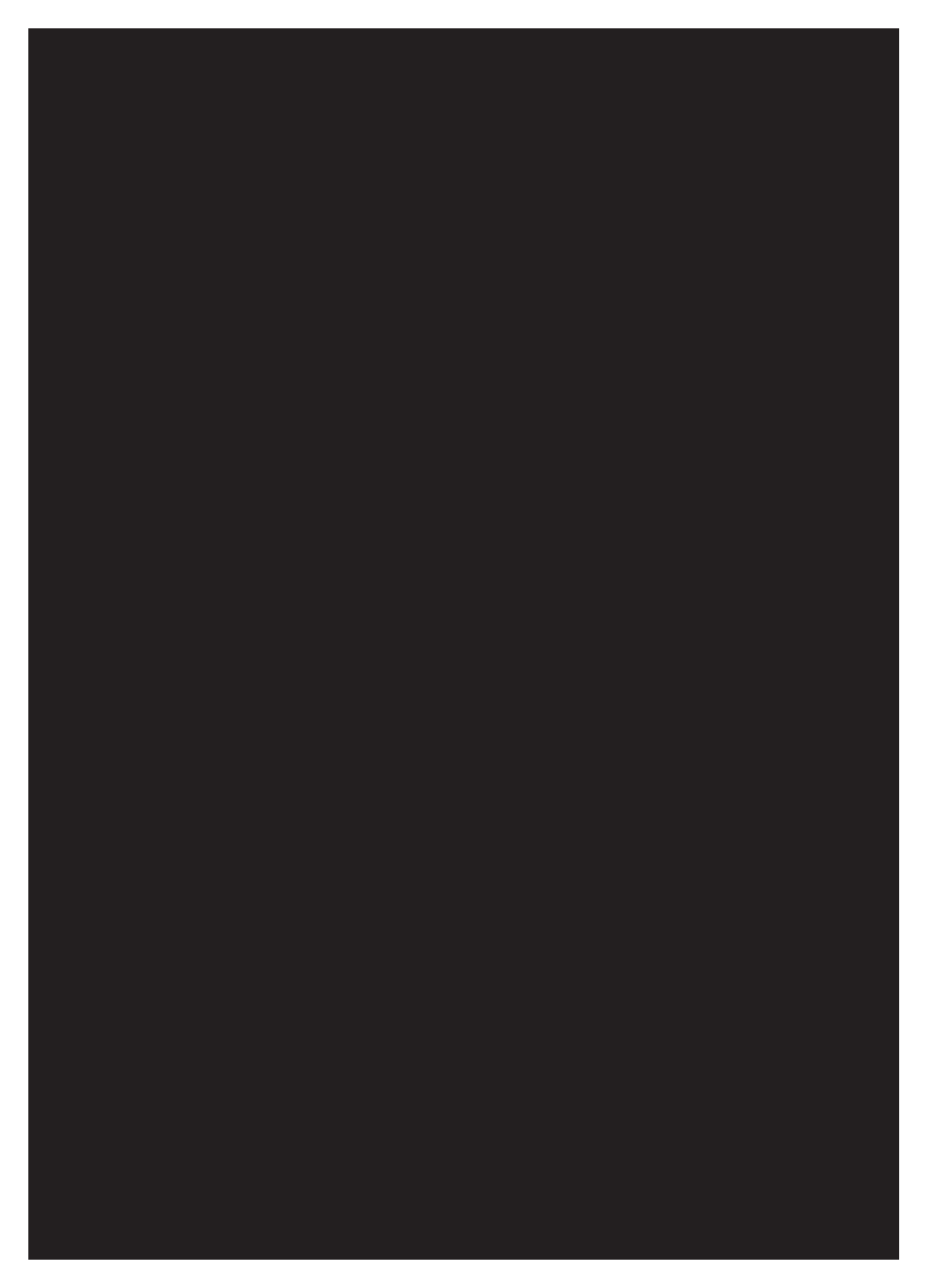**A** perfect storm takes place when a rare combination of disparate circumstances produces an event of extreme violence: in such a case, a synergy of forces releases energy much greater than the mere sum of its individual contributors. The term was popularized by Sebastian Junger's nonfiction bestseller from 1997 about a once-in-a-hundred-years combination that, in 1991, hit the northern Atlantic east of the US coast: a high pressure system from the Great Lakes produced storm winds over Sable Island off the coast of Nova Scotia that collided with Hurricane Grace coming from the Caribbean. Junger's report focuses on the crew of the fishing boat *Andrea Gail*, which disappeared among monstrous waves.

Due to its global character, the ongoing coronavirus epidemic often provokes the comment that we are now all in the same boat. But there are signs indicating that the boat called Europe comes much closer than others to the fate of *Andrea Gail.* Three storms are gathering and combining their force above Europe. The first two are not specific to Europe: the coronavirus epidemic in its direct physical impact (quarantines, suffering and death) and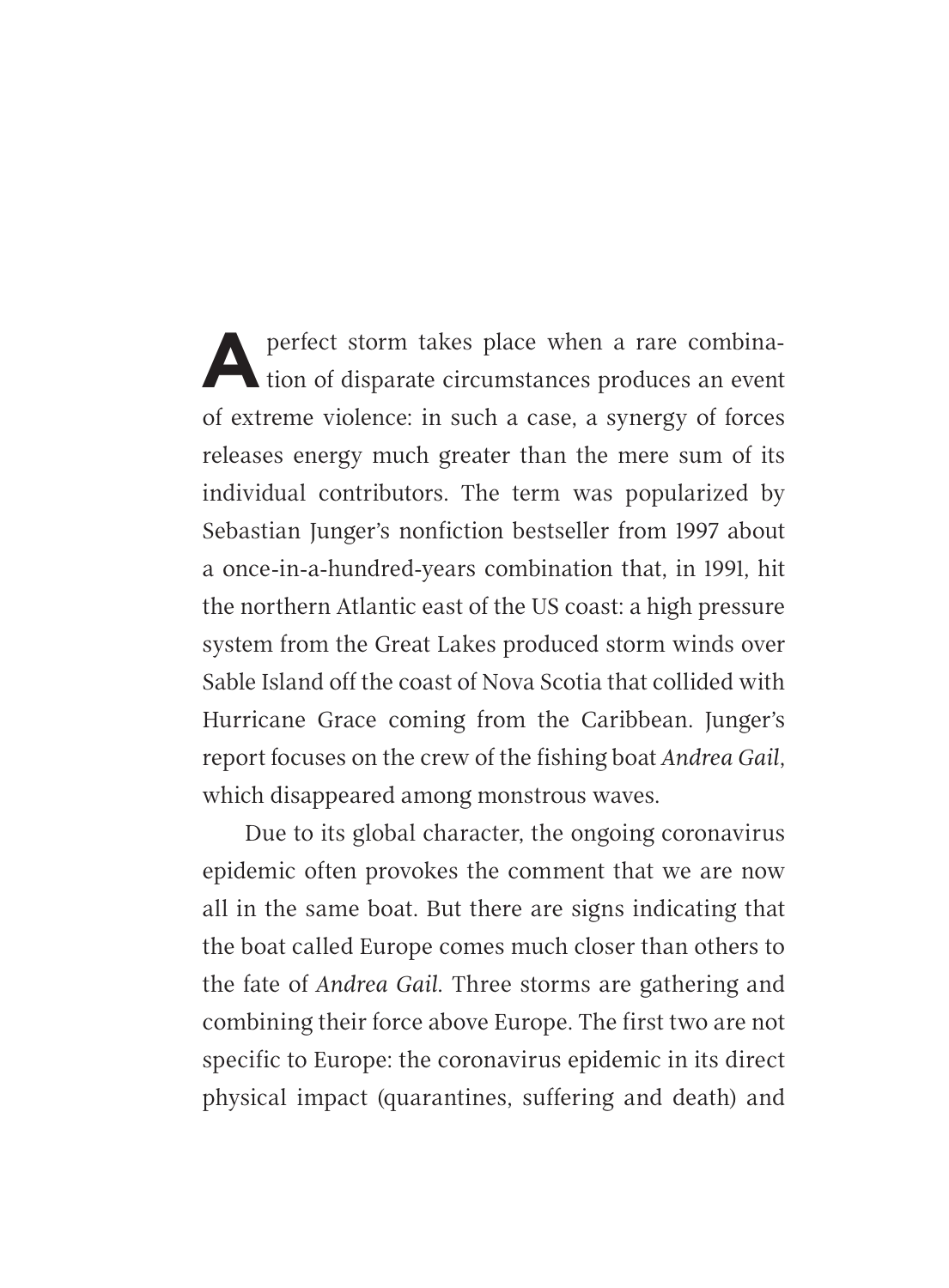its economic effects which will be worse in Europe than elsewhere since the continent is already stagnating, and is also more dependent than other regions of the world on imports and exports (for instance, the car industry is the backbone of the German economy, and the export of luxury cars to China is already at a standstill.) To these two storms, we have to add now a third one which we can call the Putogan virus: the new explosion of violence in Syria between Turkey and the Assad regime (directly supported by Russia). Both sides are coldly exploiting the suffering of millions of displaced people for their own political gains.

When Turkey began to solicit thousands of immigrants to leave for Europe, organizing their transport to the Greek border, Erdogan justified this measure with pragmatic humanitarian reasons: Turkey cannot any longer support the growing number of refugees. This excuse bears witness to a breathtaking cynicism: it ignores how Turkey itself has participated in the Syrian civil war, supporting one faction against the other, and is thus heavily responsible for the flow of refugees. Now Turkey wants Europe to share the burden of refugees, i.e., to pay the price for its ruthless politics. The fake "solution" to the crisis of the Kurds in Syria—with Turkey and Russia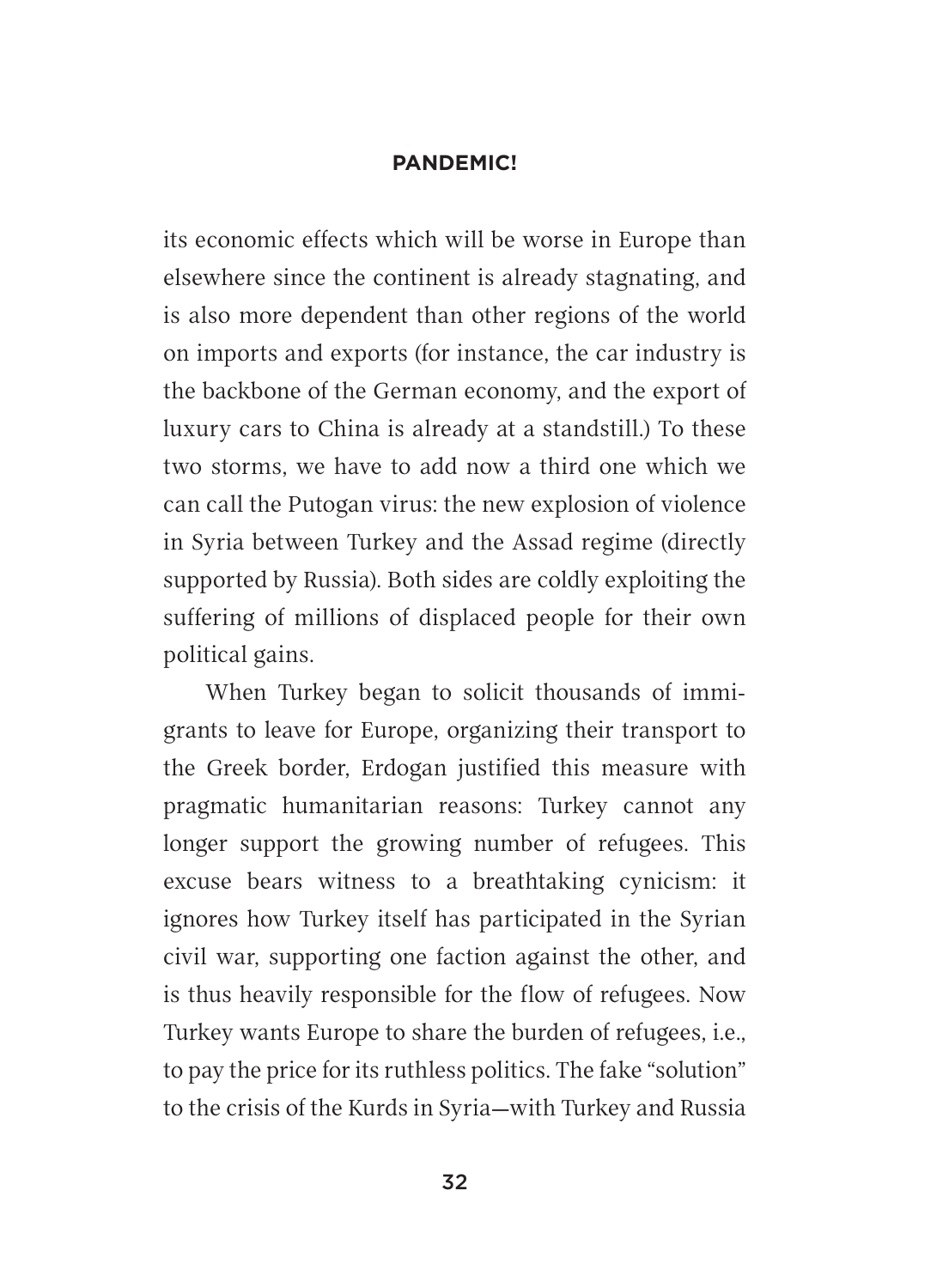### **TOWARDS A PERFECT STORM IN EUROPE**

imposing peace so that each controls its own side – is now falling apart, but Russia and Turkey remain in an ideal position to exert pressure on Europe: the two countries control the oil supply, as well as the flow of refugees, and so can use both as a means of blackmail.

The devilish dance between Erdogan and Putin, from conflict to alliance and back to conflict, should not deceive us: both extremes are part of the same geopolitical game at the expense of the Syrian people. Not only does neither side care about their suffering, they both actively exploit it. What cannot but strike the eye is the similarity between Putin and Erdogan, who evermore stand for the two versions of the same political regime, led by a composite figure that we can call Putogan.

One should avoid the game of asking who is more responsible, Erdogan or Putin, for the crisis. They are both worse and should be treated as what they are: war criminals using the suffering of millions and destroying a country to ruthlessly pursue their goals, among which is the destruction of a united Europe. Furthermore, they are now doing this in the context of a global epidemic, a time when global cooperation is more urgent than ever, using the fear this induces as a means of pursuing their military goals. In a world with a minimal sense of justice,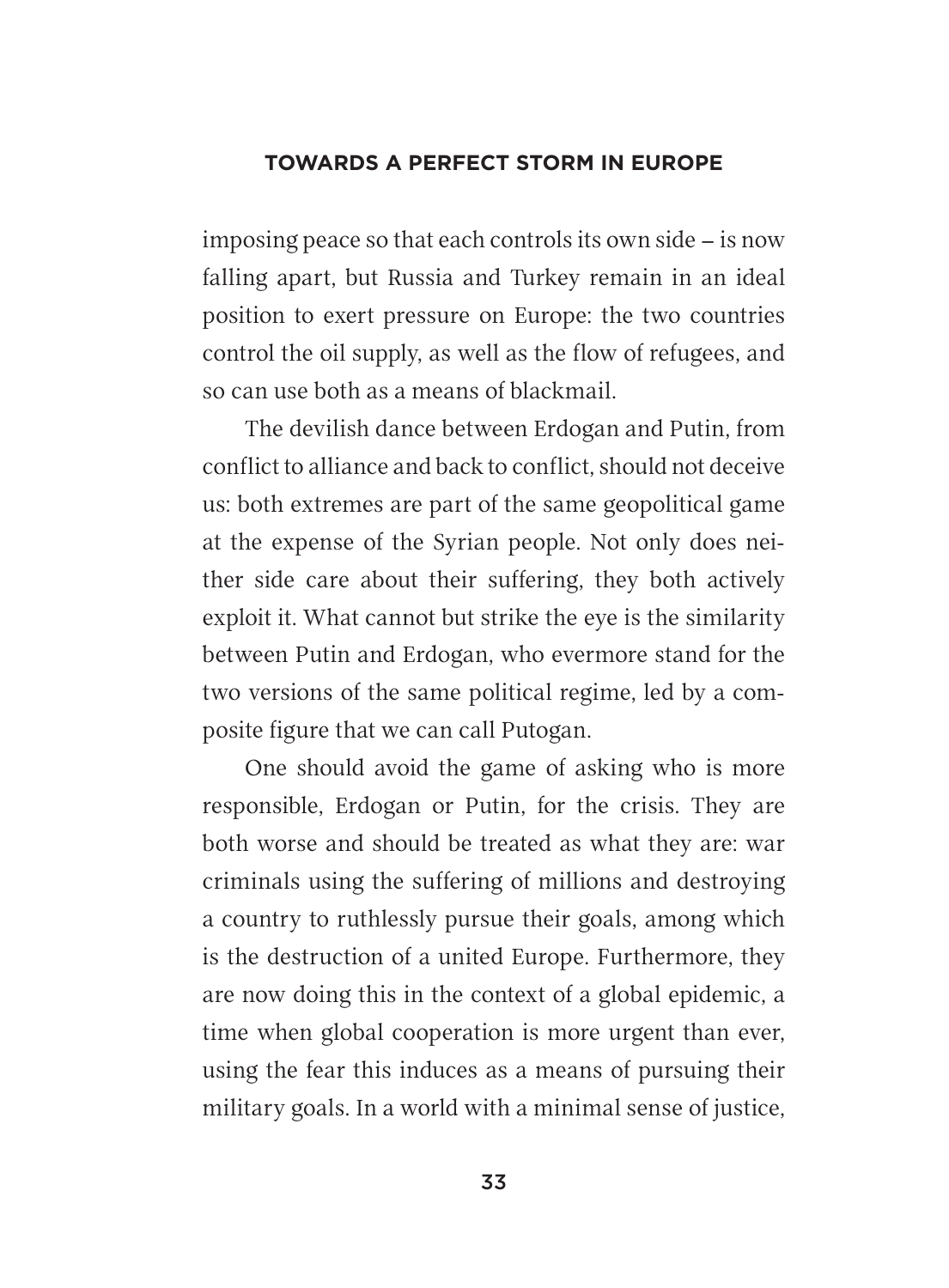their place should be not in presidential palaces but the International Criminal Court in the Hague.

Now we can see how the combination of three storms makes a perfect storm: a new wave of refugees organized by Turkey can have catastrophic consequences in this time of the coronavirus epidemic. Up until now, one of the few good things about the epidemic, alongside the basic fact that it has made us sharply aware of the need for global cooperation, has been that is has not been attributed to immigrants and refugees—racism was at work mostly in perceiving the threat as originating from the Oriental Other. But if the two issues get mixed together, if refugees are perceived as linked to the spread of the epidemic (and of course there are likely to be widespread infection of coronavirus among refugees given the conditions in the crowded camps they occupy), then populist racists will have their heyday: they will be able to justify their exclusion of foreigners with "scientific" medical reasons. Sympathetic policies allowing the influx of refugees could easily trigger a reaction of panic and fear. As prime minister Viktor Orban claimed in a recent speech, Hungary could effectively become the model for all Europe to follow.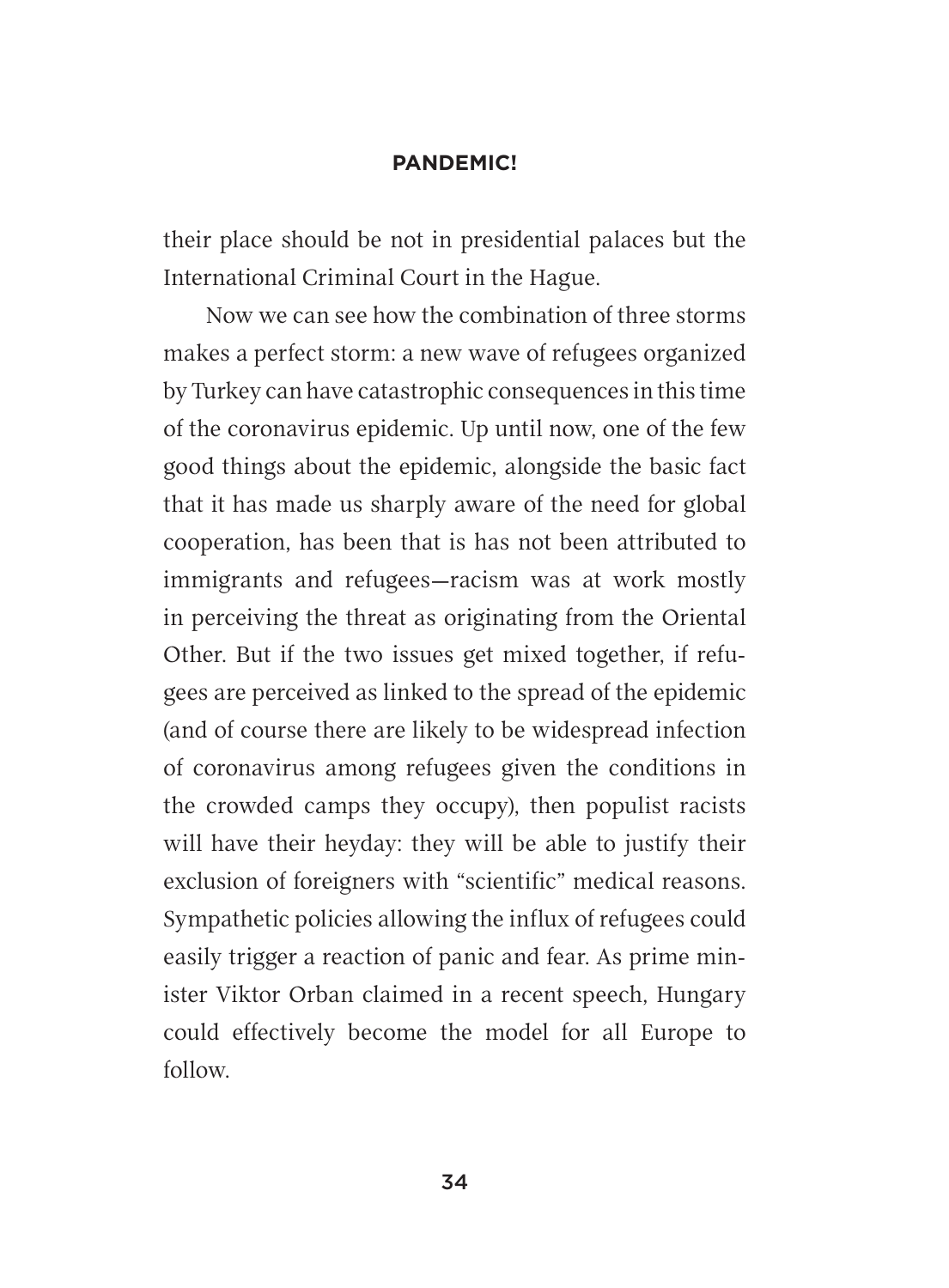#### **TOWARDS A PERFECT STORM IN EUROPE**

To prevent this catastrophe, the first thing that is required is something almost impossible: the strengthening of Europe's operational unity, especially the coordination between France and Germany. Based on this unity, Europe should then *act* to deal with the refugee crisis. In a recent TV debate, Gregor Gysi, a key figure of the German left-wing party Die Linke, gave a good answer to an anti-immigrant spokesperson who aggressively insisted that we should feel no responsibility for the poverty in Third World countries. Instead of spending money to help them, the spokesperson argued, our states should be responsible only for the welfare of their own citizens. The gist of Gysi's answer was that if we in Europe don't accept responsibility for the Third World poor and act accordingly, then they will have no choice but to come here, which is precisely what anti-immigrant sentiment is ferociously opposed to). While it is vital to all stress tolerance and solidarity towards refuges who are arriving, this line of argument that dealing with the difficulties of refuge flows is likely to be much more effective than appeals to abstract humanitarianism, appealing to generosity and guilt stemming from the undeniable fact that the cause of much suffering in the poorer nation is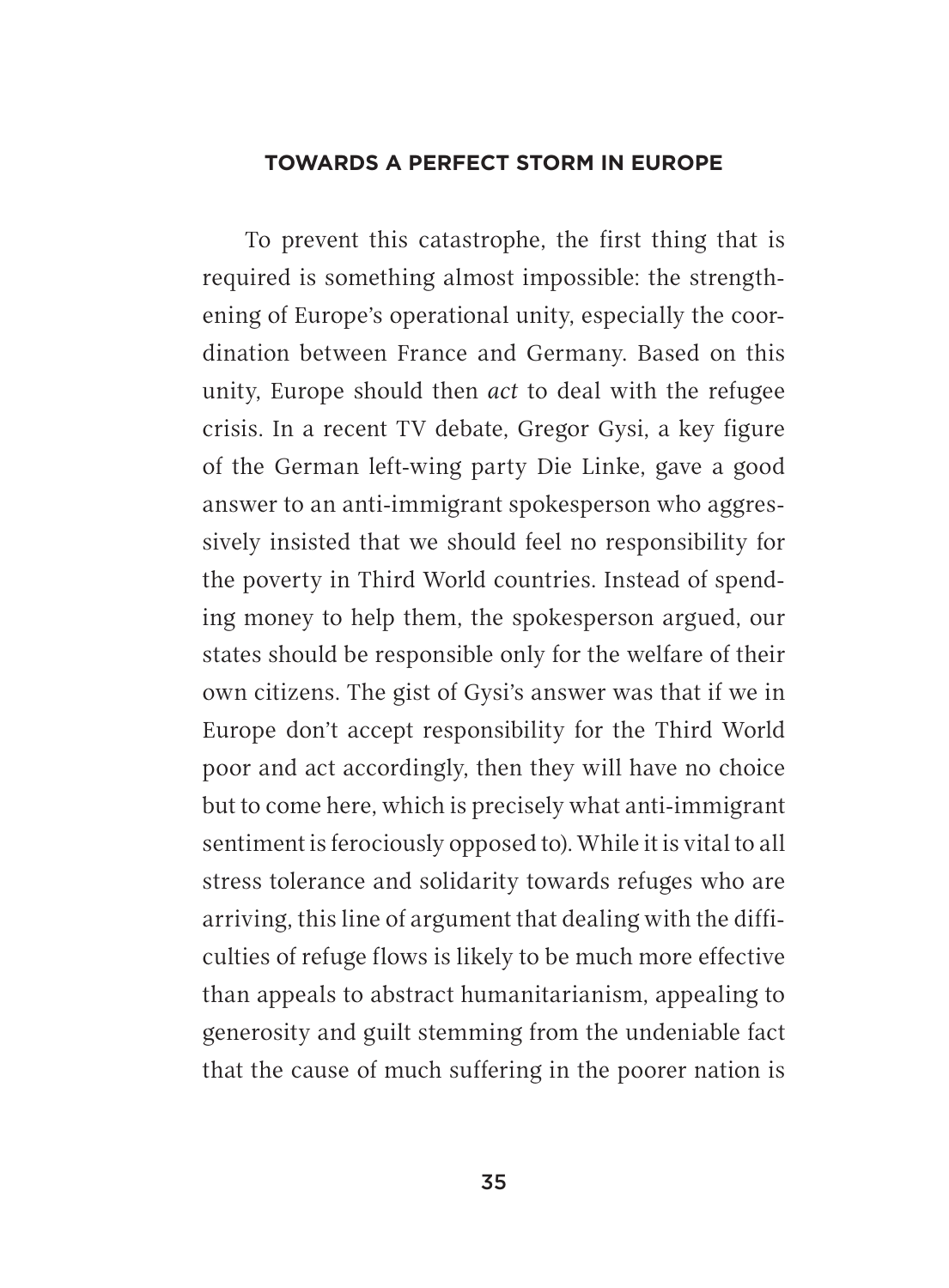the result of European racism and colonization. Such a line of argument, to maintain the existing order but with a human face, is a desperate measure likely to change nothing. Much more is needed today.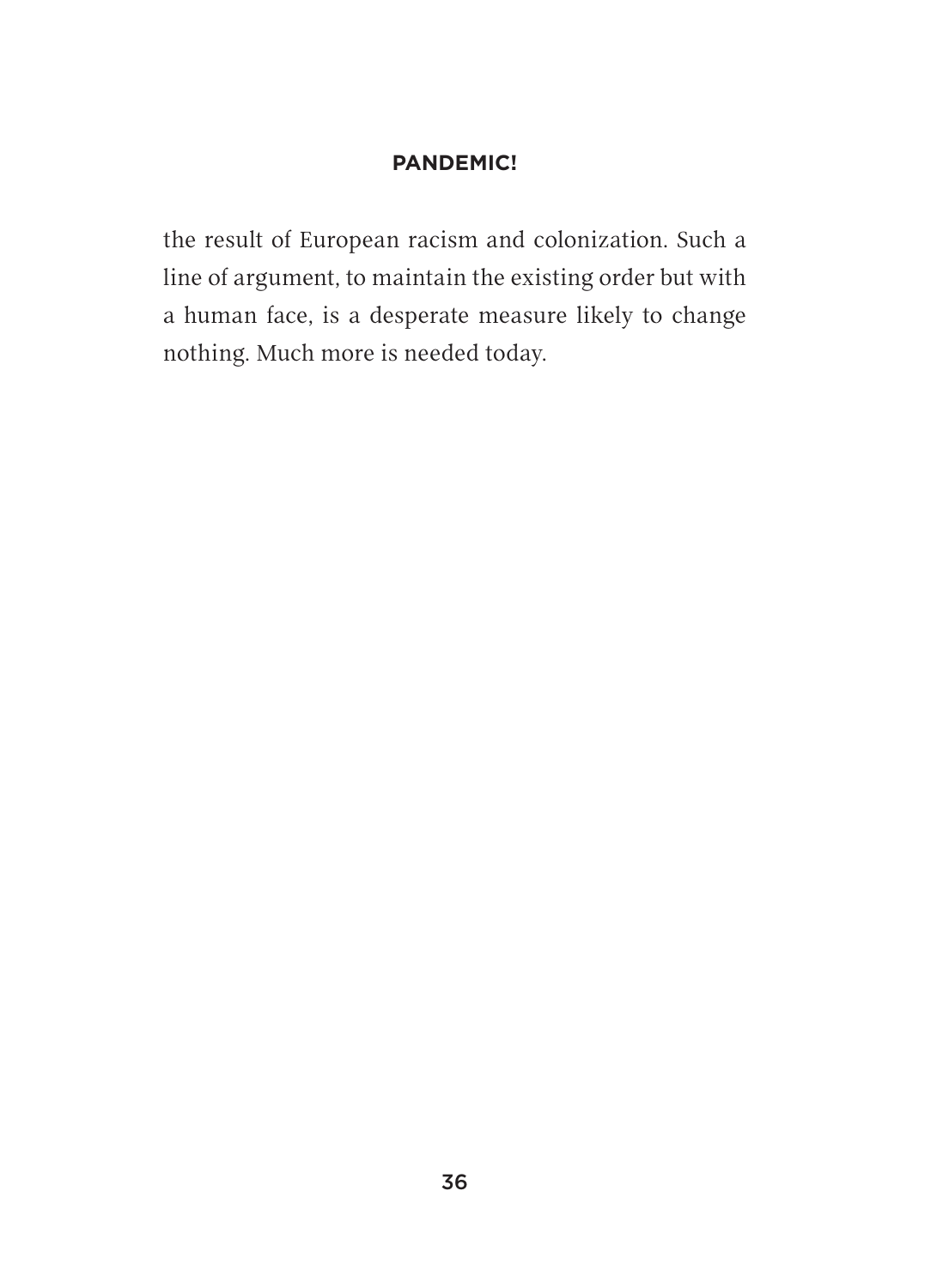**4.**

## **WELCOME TO THE VIRAL DESERT**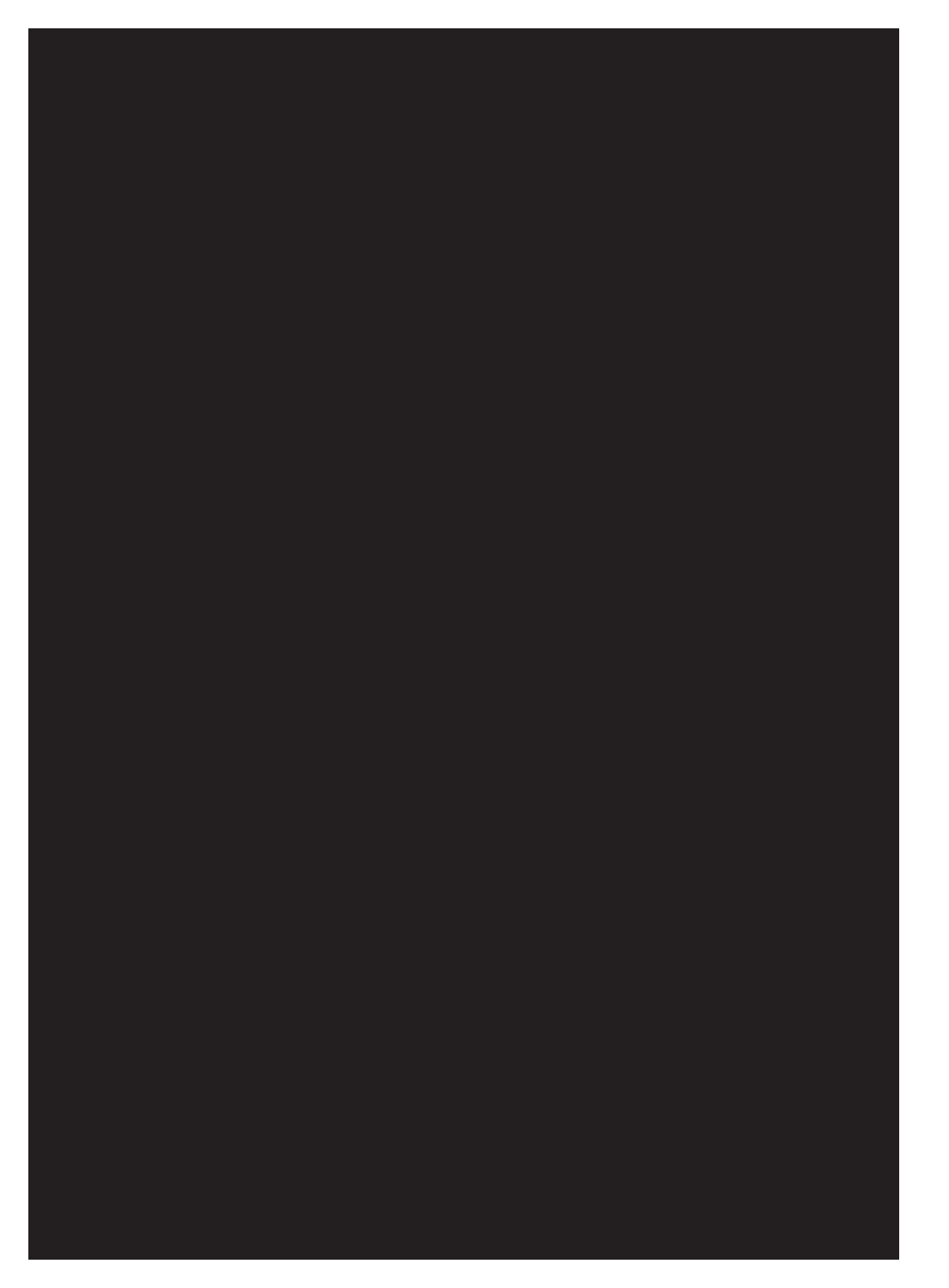The ongoing spread of the coronavirus epidemic has also triggered a vast epidemic of ideological viruses which were lying dormant in our societies: fake news, paranoiac conspiracy theories, explosions of racism. The wellgrounded medical need for quarantines found an echo in the ideological pressure to establish clear borders and to quarantine enemies who pose a threat to our identity.

But maybe another and much more beneficent ideological virus will spread and hopefully infect us: the virus of thinking of an alternate society, a society beyond nation-state, a society that actualizes itself in the forms of global solidarity and cooperation. Speculation is widespread that coronavirus may lead to the fall of Communist rule in China, in the same way that, as Gorbachev himself admitted, the Chernobyl catastrophe was the event that triggered the end of Soviet Communism. But there is a paradox here: coronavirus will also compel us to re-invent Communism based on trust in the people and in science.

In the final scene of Quentin Tarantino's *Kill Bill: Volume 2*, Beatrix disables the evil Bill and strikes him with the "Five Point Palm Exploding Heart Technique,"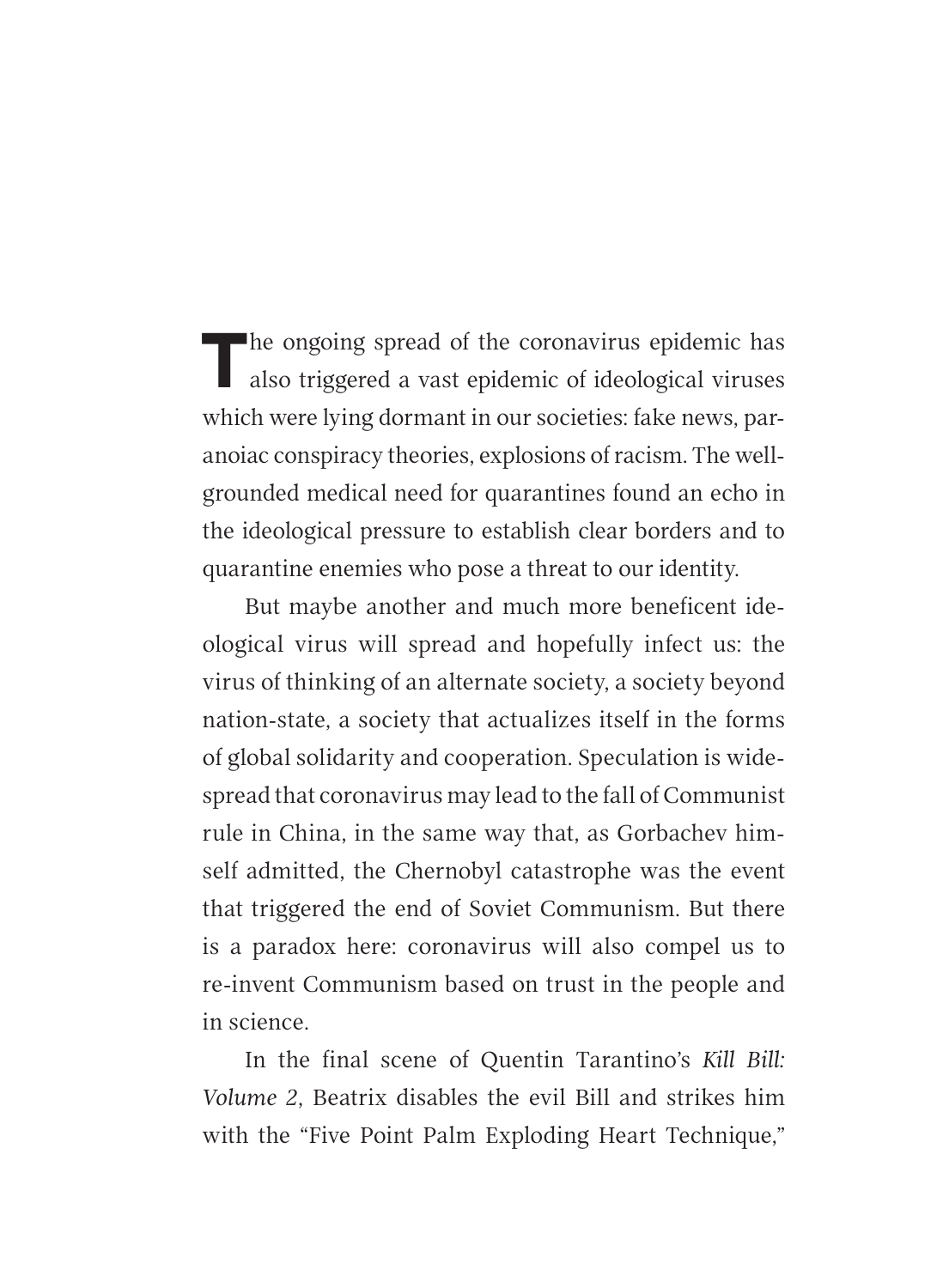the deadliest blow in all of martial arts. The move consists of a combination of five strikes with one's fingertips to five different pressure points on the target's body—after the target walks away and has taken five steps, their heart explodes in their body and they fall to the floor. Such an attack is part of the martial arts mythology but is not possible in real hand-to-hand combat. In the film, after Beatrix strikes him in this way, Bill calmly makes his peace with her, takes five steps and dies.

What makes this attack so fascinating is the time between being hit and the moment of death: I can have a nice conversation as long as I sit calmly, but I am aware throughout it that the moment I start to walk my heart will explode. And isn't the idea of those who speculate on how coronavirus may lead to the fall of the Communist rule in China that the coronavirus epidemics works as some kind of social "Five Point Palm Exploding Heart Technique" on the Chinese Communist regime: the Chinese leadership can sit, observe and go through the usual motions of quarantine, but every real change in the social order (like really trusting the people) will bring their downfall. My modest opinion is much more radical: the coronavirus epidemic is a kind of "Five Point Palm Exploding Heart Technique" on the global capitalist system—a signal that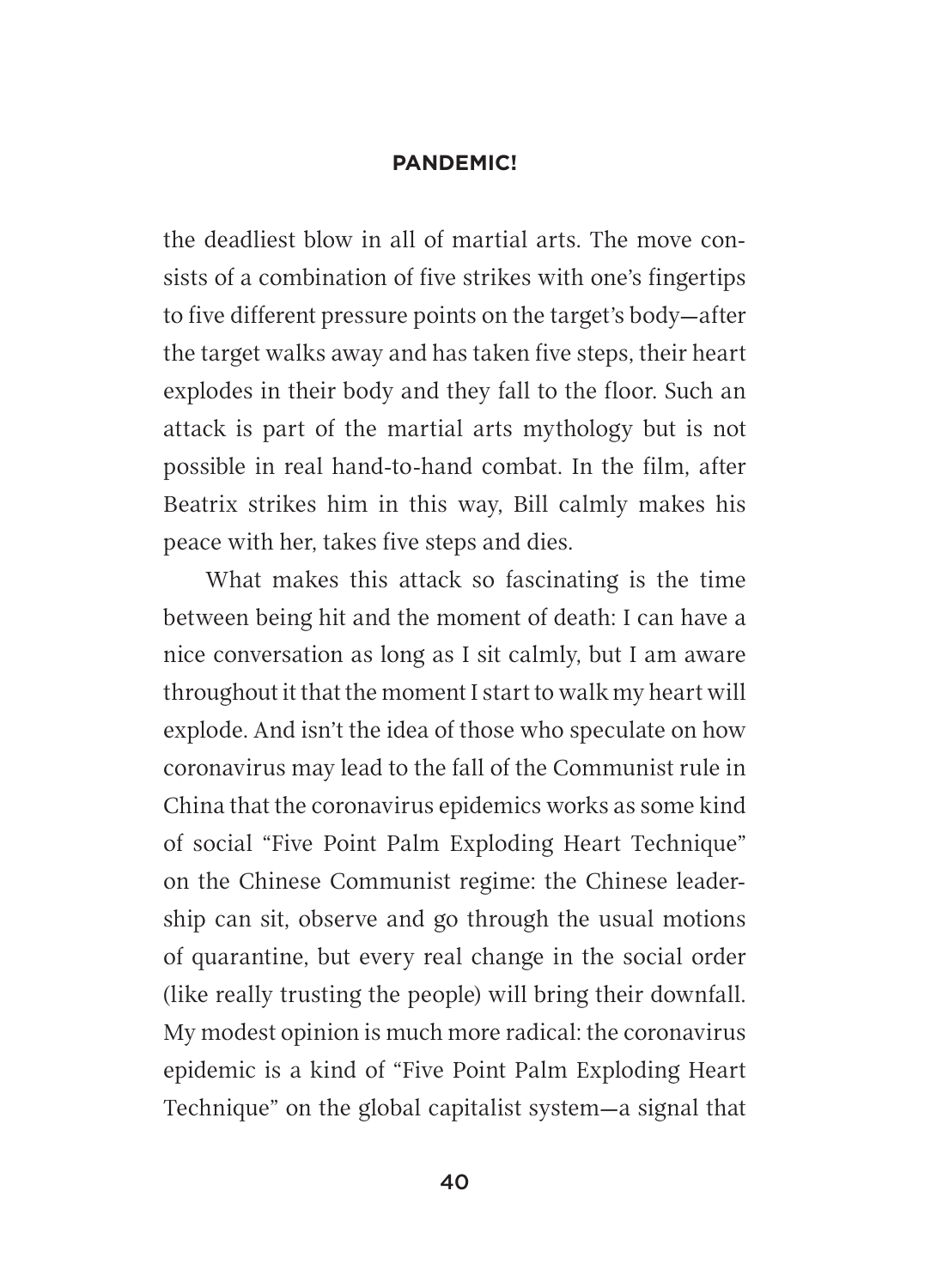## **WELCOME TO THE VIRAL DESERT**

we cannot go on the way we have till now, that a radical change is needed.

Years ago, Fredric Jameson drew attention to the utopian potential in movies about a cosmic catastrophe such as an asteroid threatening life on earth, or a virus wiping out humanity. Such a universal threat gives birth to global solidarity, our petty differences become insignificant, we all work together to find a solution—and here we are today, in real life. This is not a call to sadistically enjoy widespread suffering insofar as it helps our Cause—on the contrary, the point is to reflect upon the sad fact that we need a catastrophe to be able to rethink the very basic features of the society in which we live.

The first vague model of such a global coordination is the World Health Organization from which we are not getting the usual bureaucratic gibberish but precise warnings proclaimed without panic. Such organizations should be given more executive power. While US presidential candidate Bernie Sanders is mocked by skeptics for his advocacy of universal healthcare in the US, isn't the lesson of the coronavirus epidemics that even more is needed, that we should start to put together some kind of *global* healthcare network? A day after Iran's deputy health minister, Iraj Harirchi, appeared at a press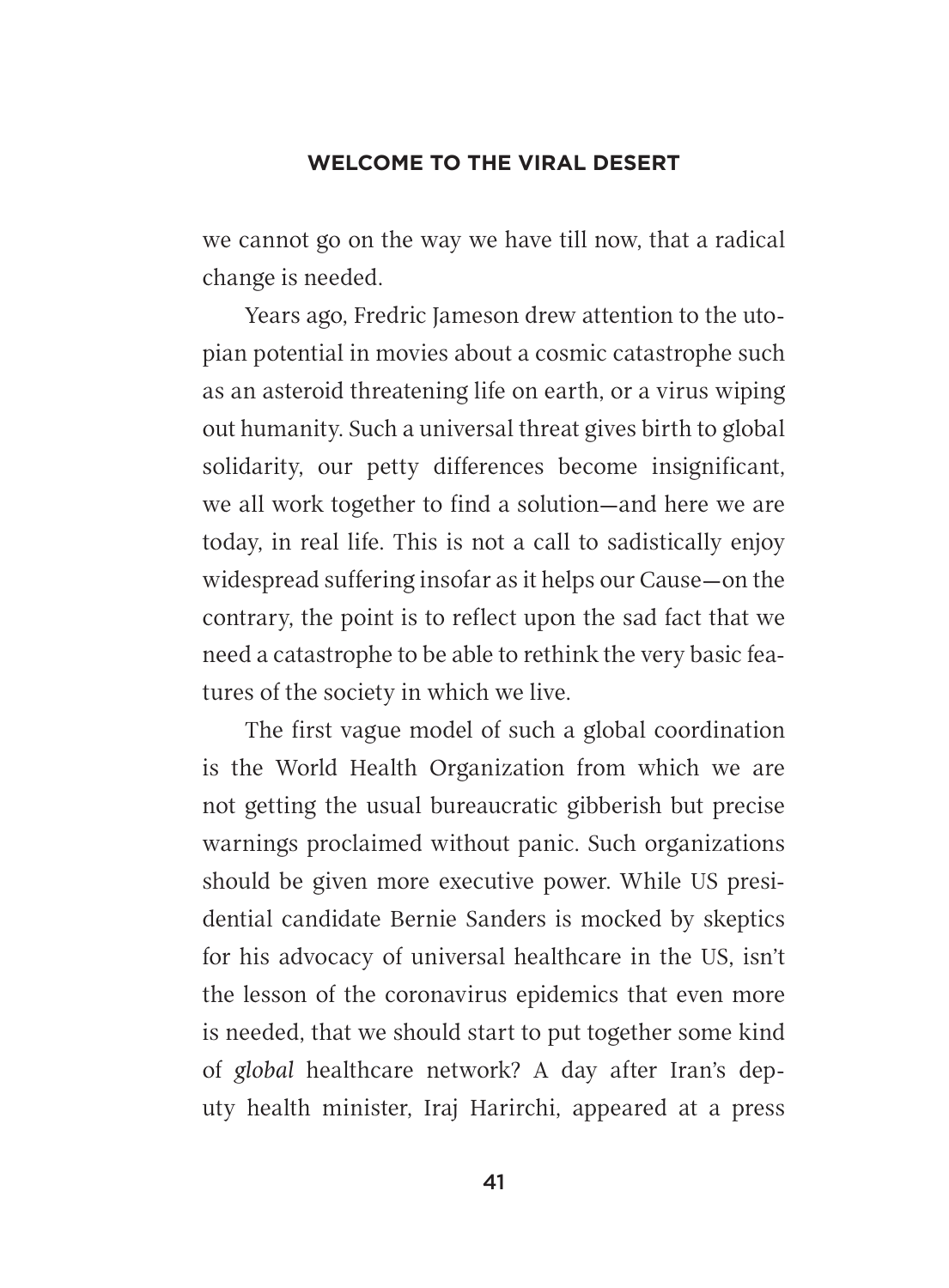conference in order to downplay the coronavirus spread and to assert that mass quarantines are not necessary, he made a short statement admitting that he has contracted the coronavirus and placed himself in isolation (even during his TV appearance, he had displayed signs of fever and weakness). Harirchi added: "This virus is democratic, and it doesn't distinguish between poor and rich or between the statesman and an ordinary citizen."1 In this, he was deeply right—we are all in the same boat. It is difficult to miss the supreme irony of the fact that what has brought us all together and promoted global solidarity expresses itself at the level of everyday life in strict commands to avoid close contacts with others, even to self-isolate.

And we are not dealing only with viral threats—other catastrophes are looming on the horizon or already taking place: droughts, heatwaves, killer storms, the list is long. In all these cases, the answer is not panic but the hard and urgent work to establish some kind of efficient global coordination.

The first illusion to get rid of is the one floated by Donald Trump during his recent visit to India: that the epidemic will recede quickly, we just have to wait for it to

1. [https://www.theguardian.com/world/2020/feb/25/](https://www.theguardian.com/world/2020/feb/25/irans-deputy-health-minister-i-have-coronavirus) [irans-deputy-health-minister-i-have-coronavirus](https://www.theguardian.com/world/2020/feb/25/irans-deputy-health-minister-i-have-coronavirus).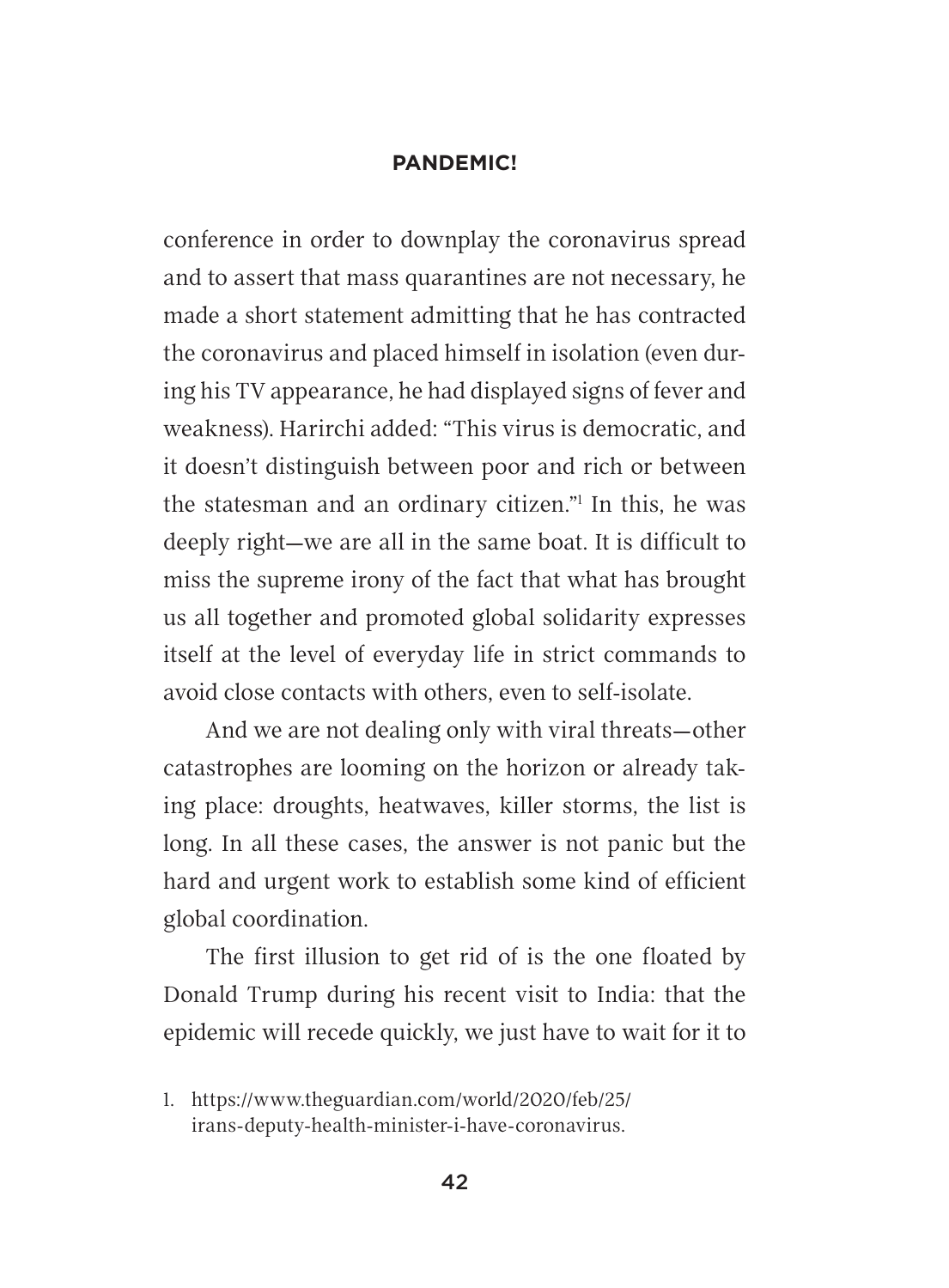### **WELCOME TO THE VIRAL DESERT**

spike and then life will return to normal. China is already preparing for this moment: their media announced that when the epidemic is over, people will have to work Saturdays and Sundays to catch up. Against these all too easy hopes, it's important to accept is that the threat is here to stay: even if this wave recedes, it will likely reappear in new, perhaps even more dangerous, forms. The fact that we already have patients who survived coronavirus infection, were proclaimed cured, and then became infected again, is an ominous sign in this direction.

For this reason, we can expect that viral epidemics will affect our most elementary interactions with other people and objects around us, including our own bodies: Instructions about how to deal with this will abound: avoid touching things which may be (invisibly) dirty, do not touch hooks, do not sit on public toilets or on benches in public places, avoid embracing others or shaking their hands . . . and be especially careful about how you control your own body and your spontaneous gestures: do not touch your nose or rub your eyes—in short, do not play with yourself. So it's not only the state and other agencies that will seek to control us, we should learn to control and discipline ourselves! Maybe only virtual reality will be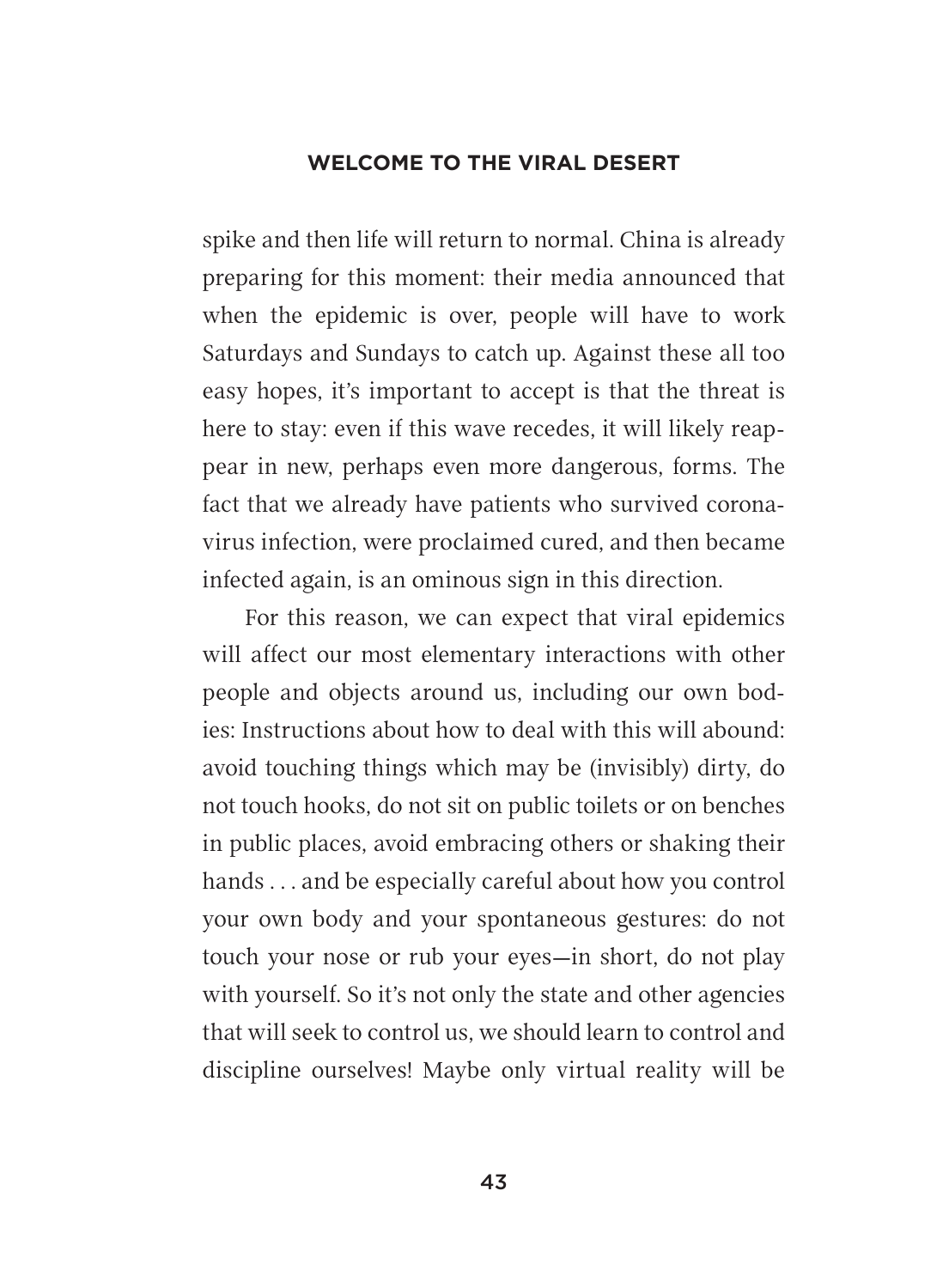considered safe, and moving freely in an open space will be reserved for the islands owned by the ultra-rich.<sup>2</sup>

But even here, at the level of virtual reality and the internet, we should remind ourselves that, in the last decades, the terms "virus" and "viral" were mostly used to designate digital viruses that infected our web-space and of which we were not aware, at least not until their destructive power (say, of destroying our data or our hard drive) was unleashed. What we see now is a massive return to the original literal meaning of the term: viral infections work hand in hand in both dimensions, real and virtual.

Another weird phenomenon that we can observe is the triumphant return of capitalist animism, of treating social phenomena such as markets or financial capital as living entities. If one reads our big media, the impression one gets is that what we should really worry about are not the thousands who have already died and the many more who will, but the fact that "markets are panicking"—coronavirus is ever more disturbing the smooth functioning of the world market. Does all this not clearly signal the urgent need for a reorganization of global economy which will no longer be at the mercy of market mechanisms? We

2. I owe this insight to Andreas Rosenfelder.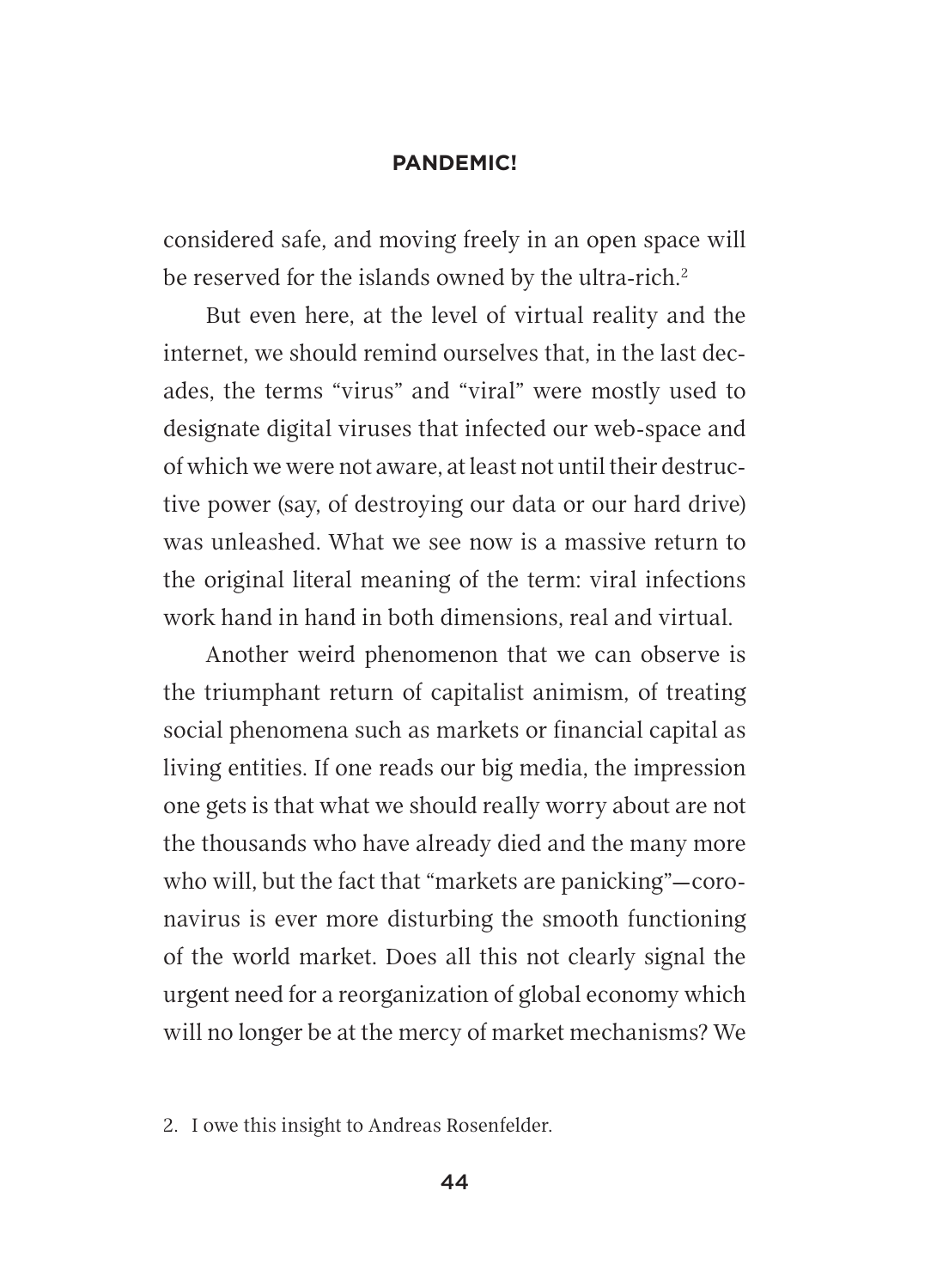## **WELCOME TO THE VIRAL DESERT**

are not talking here about the old-style Communism, of course, just about some kind of global organization that can control and regulate the economy, as well as limit the sovereignty of nation-states when needed. Countries were able to do it in the conditions of war, and we are now effectively approaching a state of medical war.

We should not be afraid to note some potentially beneficial side effect of the epidemic. One of the lasting symbols of the epidemic is passengers trapped in quarantine on large cruise ships. Good riddance to the obscenity of such ships say I, though we have to be careful that travel to lone islands or other resorts will not once again become the exclusive privilege of the rich few, as it was decades ago with flying. Amusement parks are turning into ghost towns—perfect, I cannot imagine a more boring and stupid place than Disneyland. Car production is seriously affected—good, this may compel us to think about alternatives to our obsession with individual vehicles. The list can go on.

In a recent speech, Viktor Orban said: "There is no such thing as a liberal. A liberal is nothing more than a Communist with a diploma."3 What if the opposite is

<sup>3.</sup> [https://www.euronews.com/2020/02/16/hungary-s-orban](https://www.euronews.com/2020/02/16/hungary-s-orban-lashes-out-at-slow-eu-growth-sinister-menaces-and-george-soros)[lashes-out-at-slow-eu-growth-sinister-menaces-and-george](https://www.euronews.com/2020/02/16/hungary-s-orban-lashes-out-at-slow-eu-growth-sinister-menaces-and-george-soros)[soros.](https://www.euronews.com/2020/02/16/hungary-s-orban-lashes-out-at-slow-eu-growth-sinister-menaces-and-george-soros)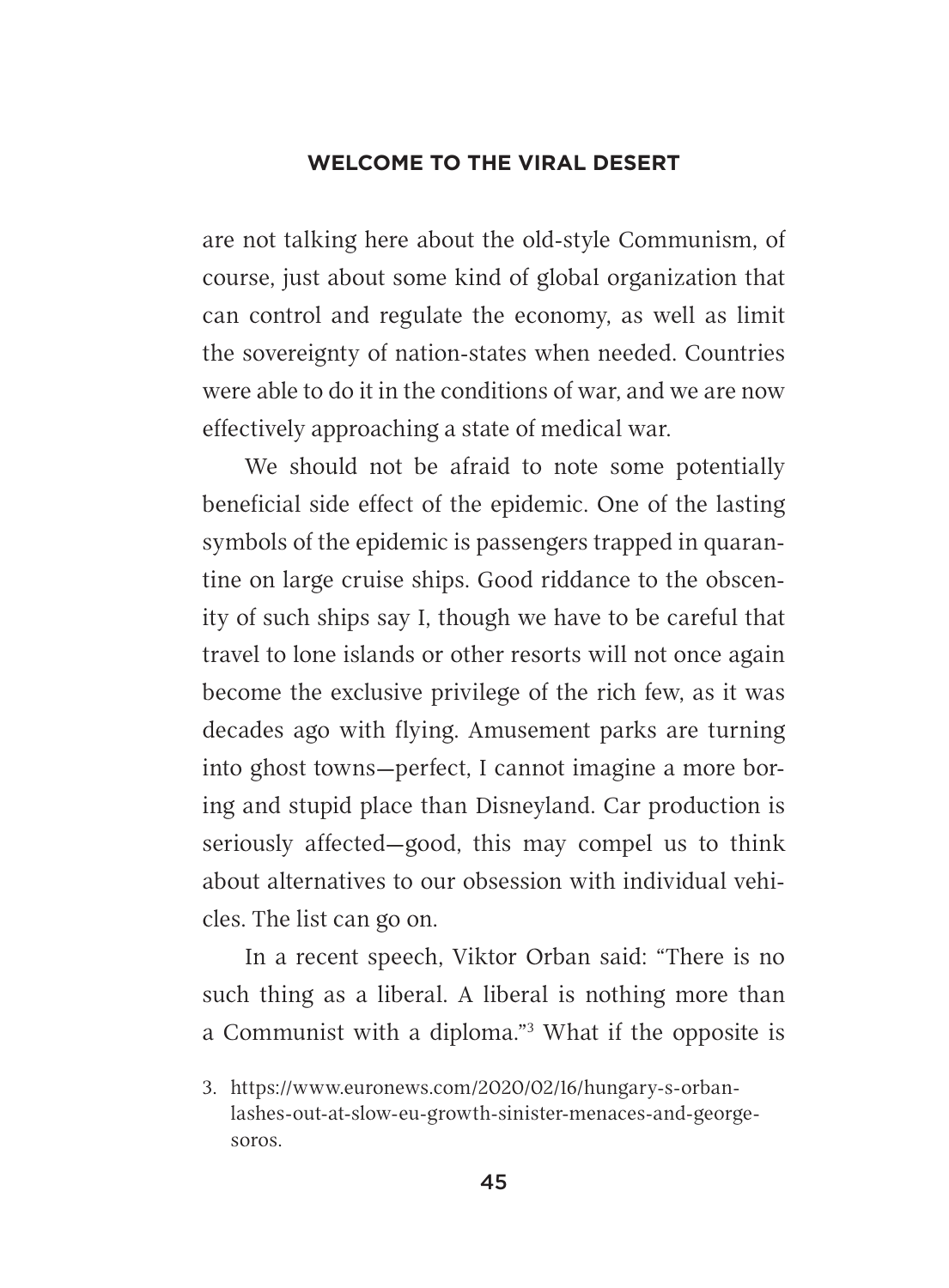true? If we designate as "liberals" those who care for our freedoms, and as "Communists" those who are aware that we can save those freedoms only with radical changes since global capitalism is approaching a crisis, then we should say that, today, those of us who still recognize ourselves as Communists, are liberals with a diploma liberals who seriously studied why our liberal values are under threat and became aware that only a radical change can save them.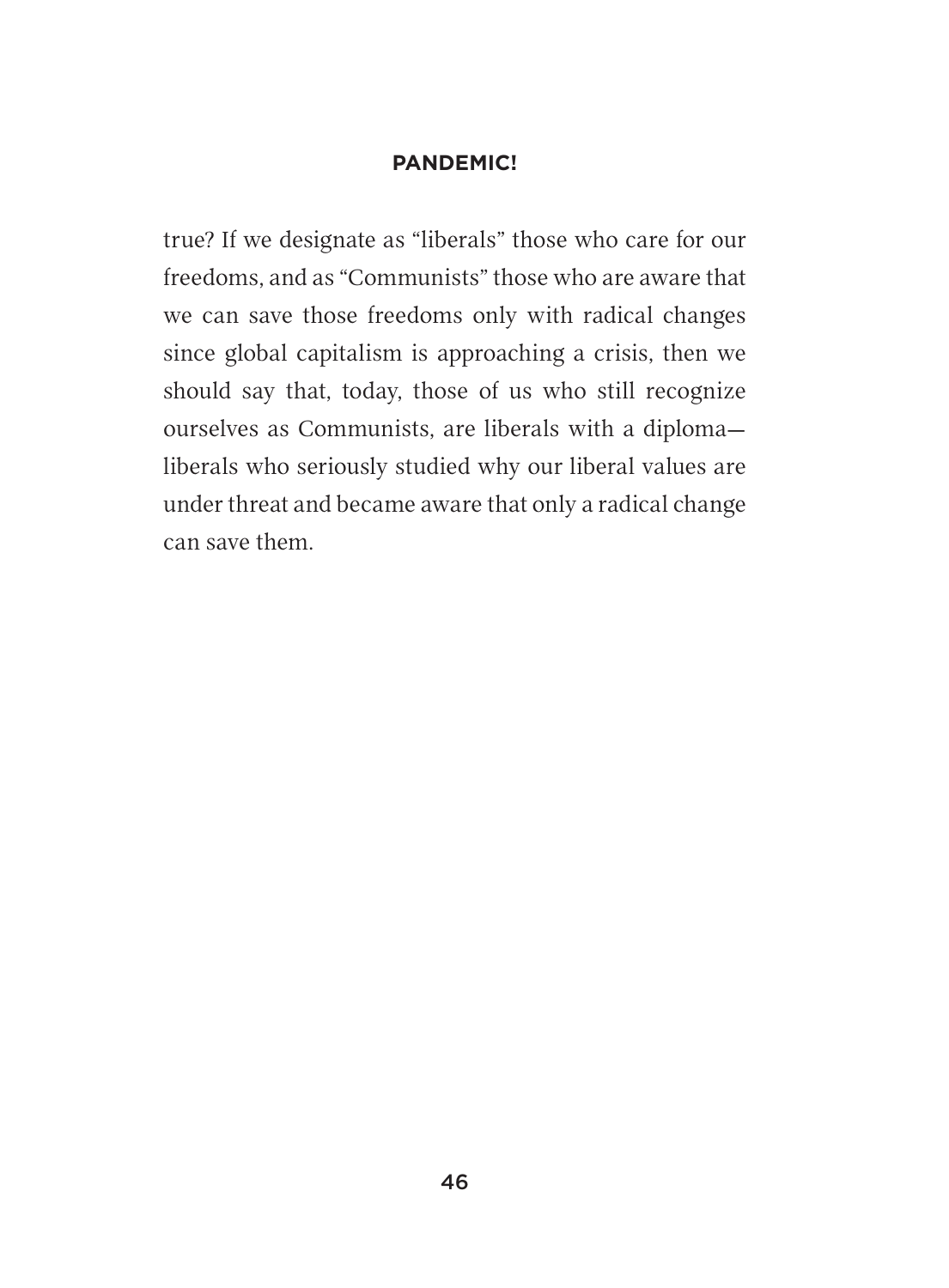**5.**

## **THE FIVE STAGES OF EPIDEMICS**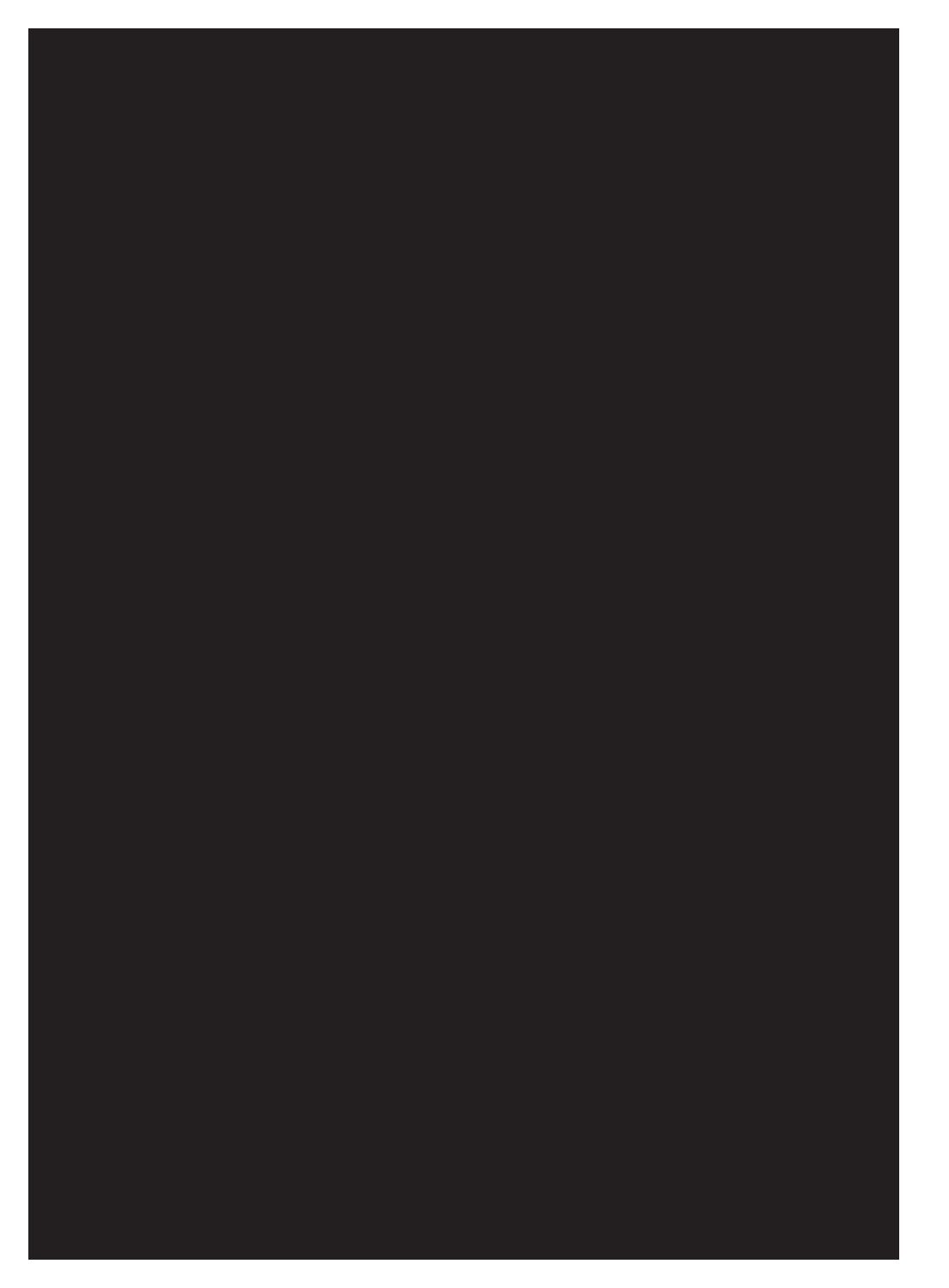**M**aybe we can learn something about our reactions to the coronavirus epidemics from Elisabeth Kübler-Ross who, in her *On Death and Dying*, proposed the famous schema of the five stages of how we react upon learning that we have a terminal illness: *denial* (one simply refuses to accept the fact: "This can't be happening, not to me."); *anger* (which explodes when we can no longer deny the fact: "How can this happen to me?"); *bargaining* (the hope we can somehow postpone or diminish the fact: "Just let me live to see my children graduate."); *depression* (libidinal disinvestment: "I'm going to die, so why bother with anything?"); *acceptance* ("I can't fight it, I may as well prepare for it."). Later, Kübler-Ross applied these stages to any form of catastrophic personal loss (joblessness, death of a loved one, divorce, drug addiction), and also emphasized that they do not necessarily come in the same order, nor are all five stages experienced by all patients.

One can discern the same five stages whenever a society is confronted with some traumatic break. Let's take the threat of ecological catastrophe: first, we tend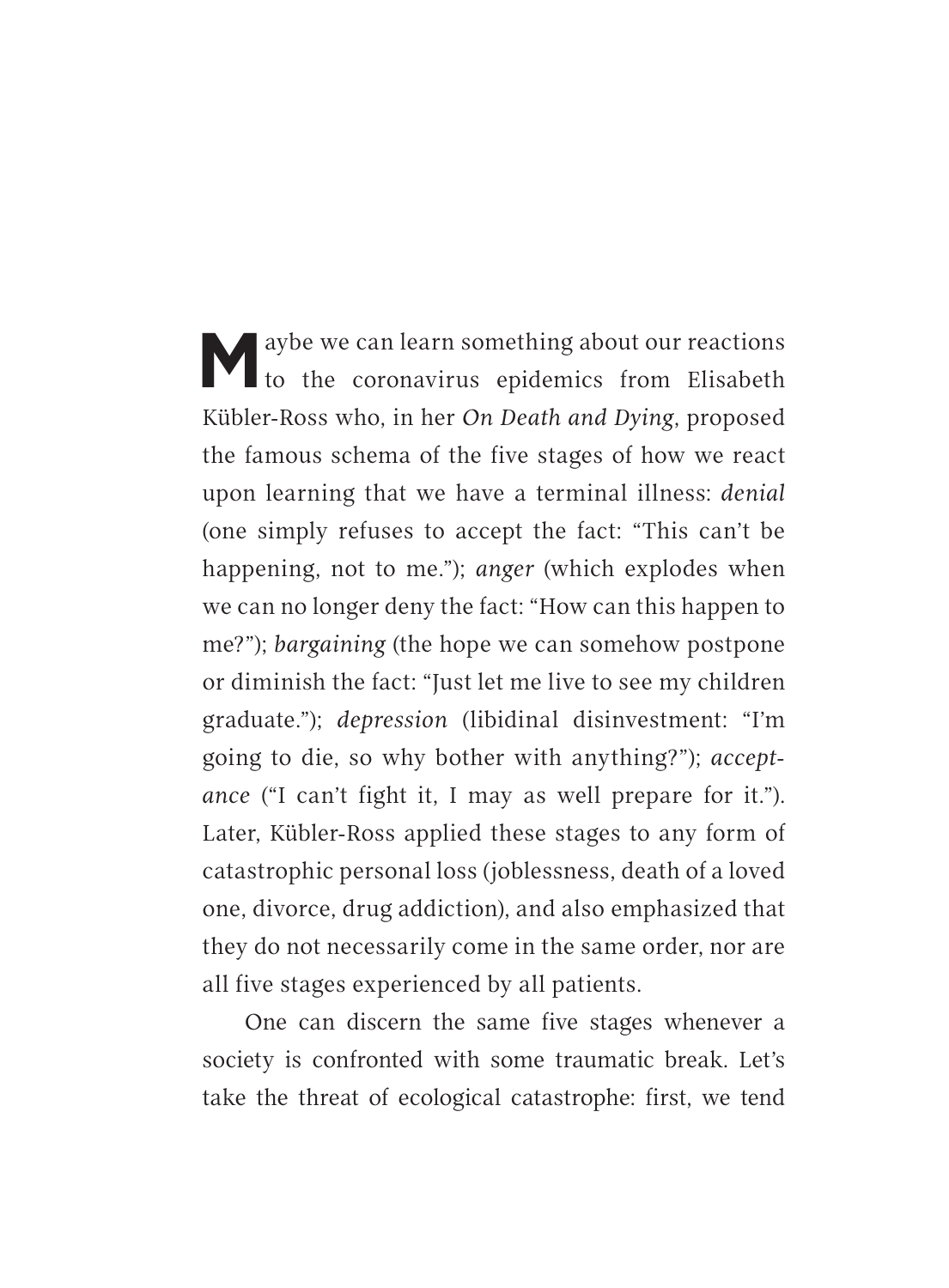to deny it (it's just paranoia, all that's happening are the usual oscillations in weather patterns); then comes anger (at big corporations which pollute our environment, at the government which ignores the dangers); this is followed by bargaining (if we recycle our waste, we can buy some time; also there are good sides to it: we can grow vegetables in Greenland, ships will be able to transport goods from China to the US much faster on the new northern passage, new fertile land is becoming available in Siberia due to the melting of permafrost . . .), depression (it's too late, we're lost . . .); and, finally, acceptance—we are dealing with a serious threat, and we'll have to change our entire way of life!

The same holds for the growing threat of digital control over our lives: first, we tend to deny it (it's an exaggeration, a Leftist paranoia, no agency can control our daily activity); then we explode in anger (at big companies and secret state agencies who know us better than we know ourselves and use this knowledge to control and manipulate us); next, bargaining (authorities have the right to search for terrorists, but not to infringe upon our privacy . . .); followed by depression (it's too late, our privacy is lost, the time of personal freedoms is over); and, finally, acceptance (digital control is a threat to our freedom, we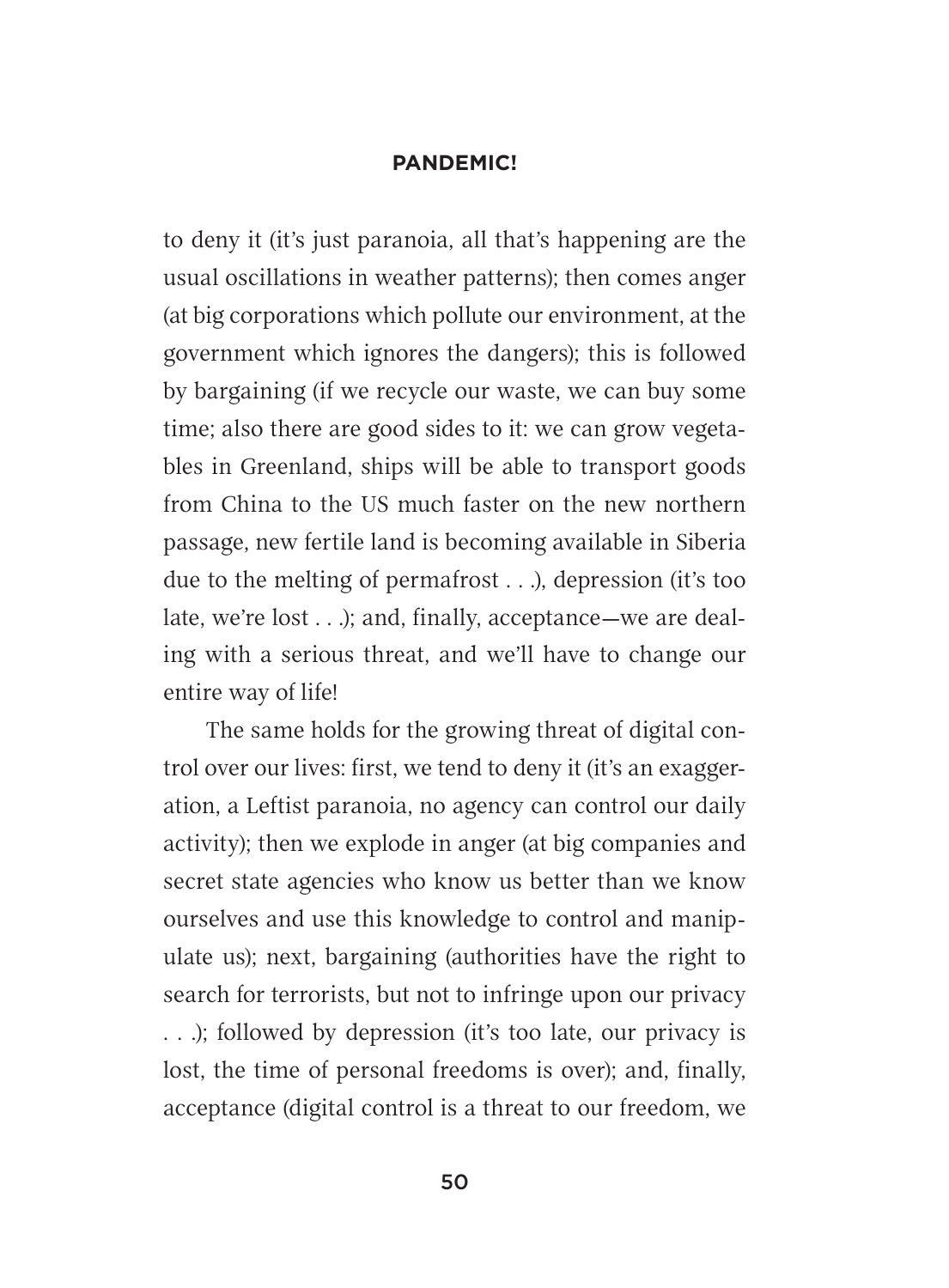## **THE FIVE STAGES OF EPIDEMICS**

should render the public aware of all its dimensions and engage ourselves to fight it!).

In medieval times, the population of an affected town reacted to the signs of plague in a similar way: first denial, then anger at our sinful lives for which we are punished, or even at the cruel God who allowed it, then bargaining (it's not so bad, let's just avoid those who are ill . . .), then depression (our life is over . . .), then, interestingly, orgies (since our lives are over, let's get out of it all the pleasures still possible with lots of drinking and sex), and, finally, acceptance (here we are, let's just behave as much as possible as if normal life goes on . . .).

And is this not also how we are dealing with the coronavirus epidemics that exploded at the end of 2019? First, there was a denial (nothing serious is going on, some irresponsible individuals are just spreading panic); then, anger (usually in a racist or anti-state form: the Chinese are guilty, our state is not efficient . . .); next comes bargaining (OK, there are some victims, but it's less serious than SARS, and we can limit the damage . . .); if this doesn't work, depression arises (let's not kid ourselves, we are all doomed) . . . but how would will the final stage of acceptance look? It's a strange fact that this epidemic displays a feature common with the latest round of social protests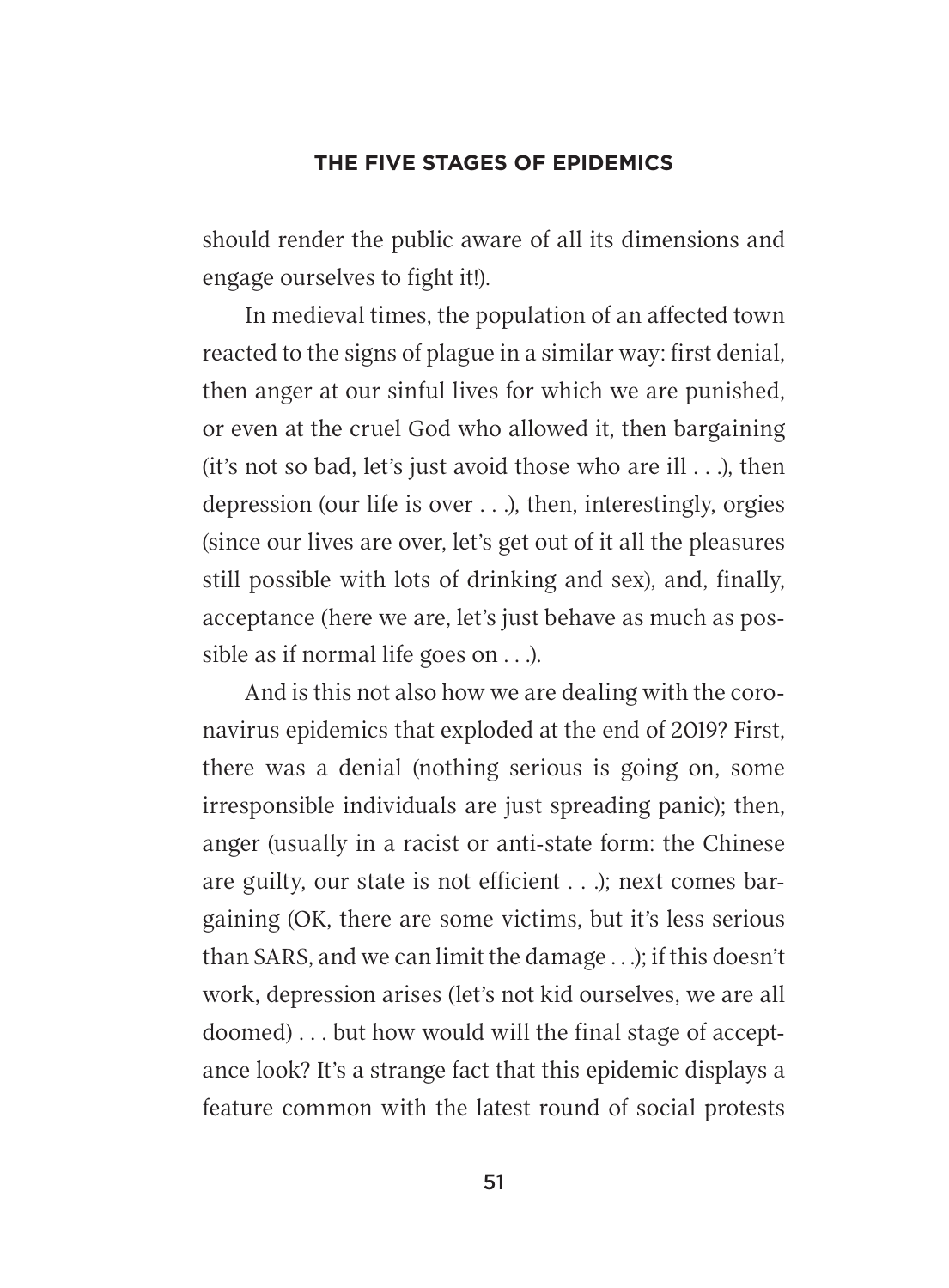in places like France and Hong Kong, They don't explode and then pass away, they persist, bringing permanent fear and fragility to our lives.

What we should accept and reconcile ourselves to, is that there is a sub-layer of life, the undead, stupidly repetitive, pre-sexual life of viruses, which has always been there and which will always be with us as a dark shadow, posing a threat to our very survival, exploding when we least expect it. And at an even more general level, viral epidemics remind us of the ultimate contingency and meaninglessness of our lives: no matter how magnificent the spiritual edifices we, humanity, construct, a stupid natural contingency like a virus or an asteroid can end it all . . . not to mention the lesson of ecology, which is that we, humanity, can also unknowingly contribute to this end.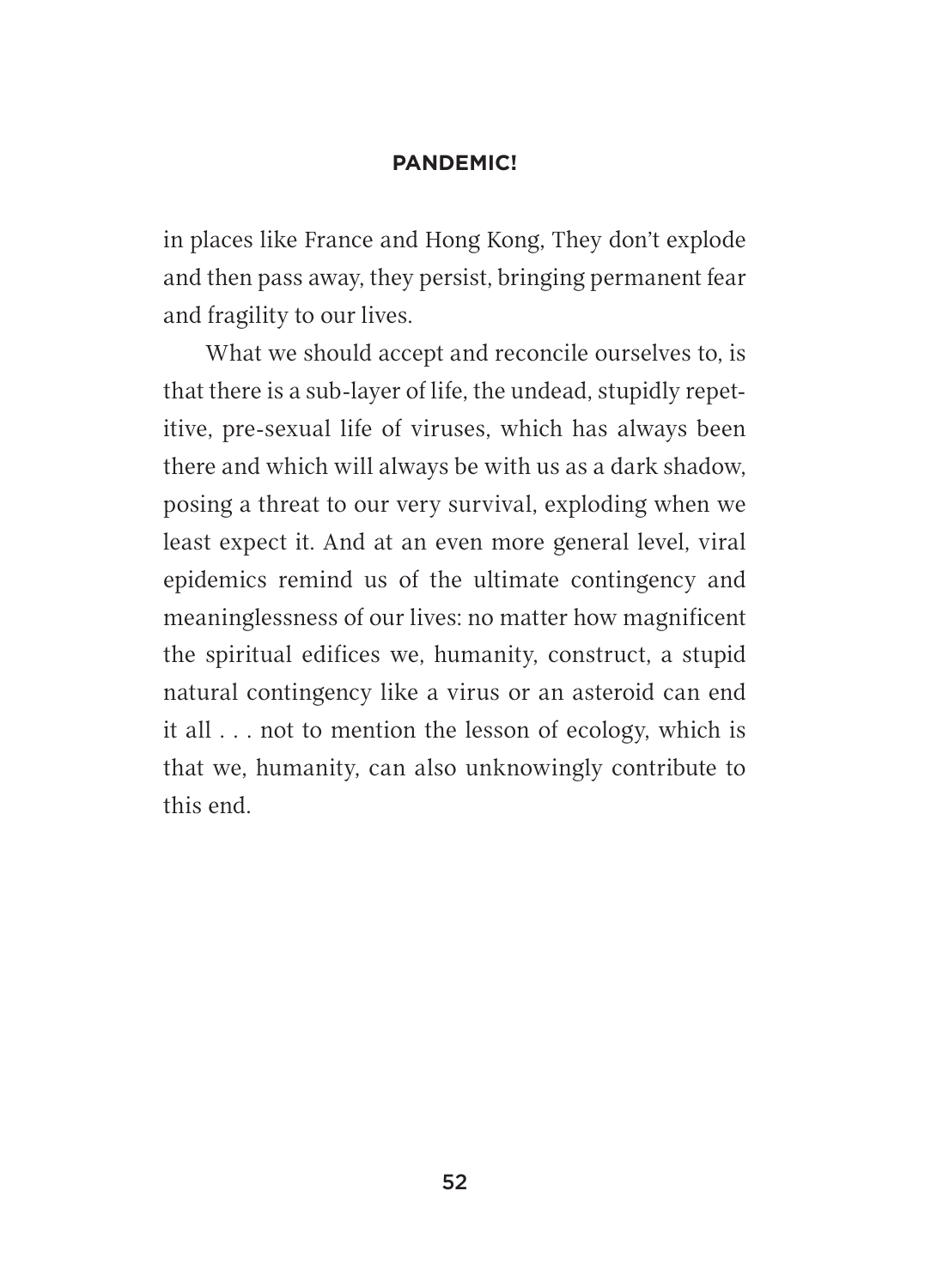**6.**

# **THE VIRUS OF IDEOLOGY**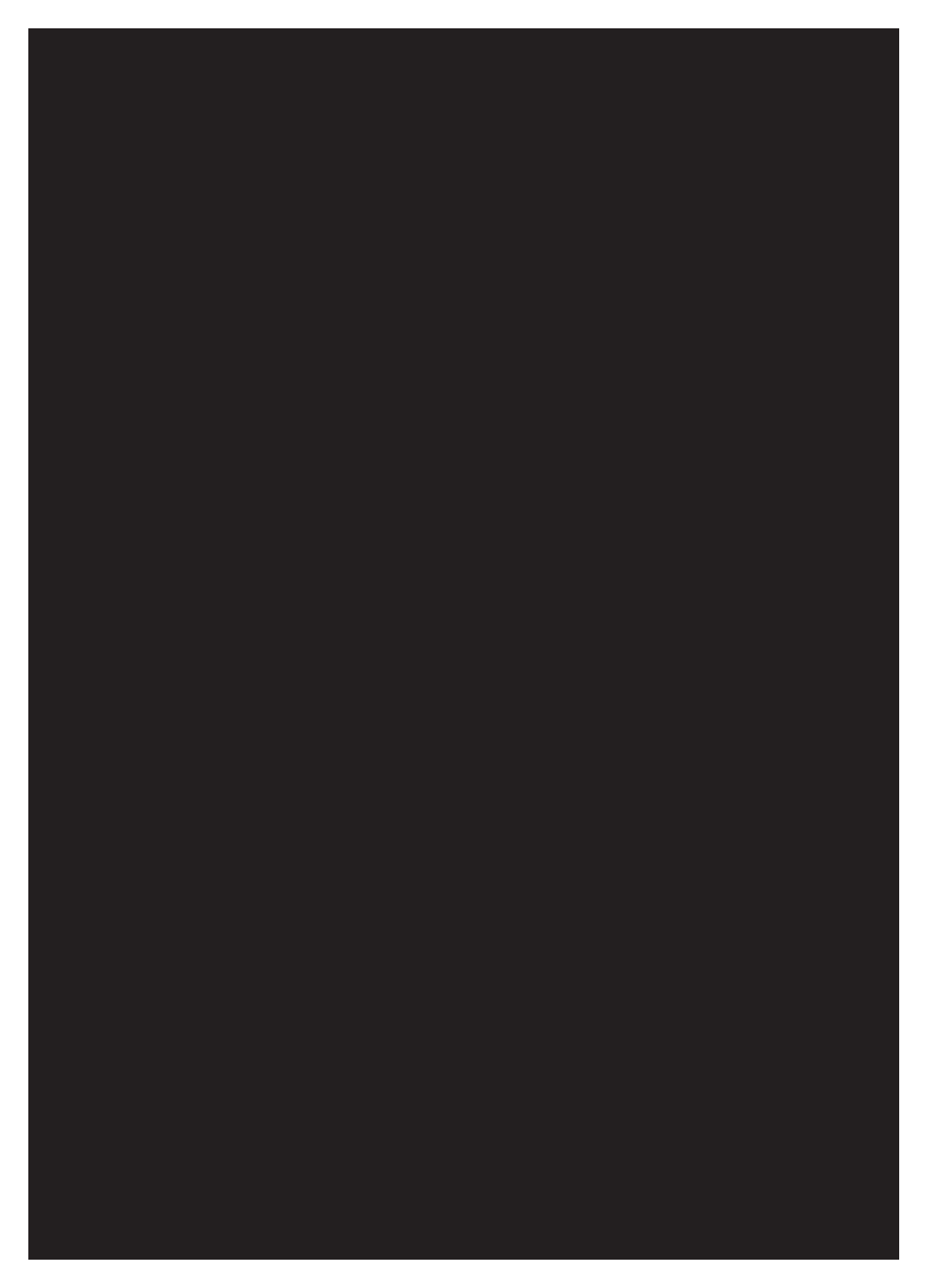**O**ne interesting question raised by the coronavirus epidemic, even for a non-expert in statistics like me, is: where does data end and ideology begin?

There is a paradox at work here: the more our world is connected, the more a local disaster can trigger global fear and eventually a catastrophe. In the Spring of 2010, a dust cloud from a minor volcanic eruption in Iceland, a small disturbance in the complex mechanism of the life on the Earth, put to a standstill the aerial traffic over most of Europe. It was a sharp reminder of how, despite all its tremendous activity of transforming nature, humankind remains merely another of many living species on planet Earth. The very catastrophic socioeconomic impact of such a minor outburst is due to the fragility of our technological development, in this case air travel. A century ago, such an eruption would have passed unnoticed. Technological development makes us more independent from nature and at the same time, at a different level, more dependent on nature's whims. And the same holds for the spread of coronavirus: if it had happened before Deng Xiaoping's reforms, we probably wouldn't even have heard about it.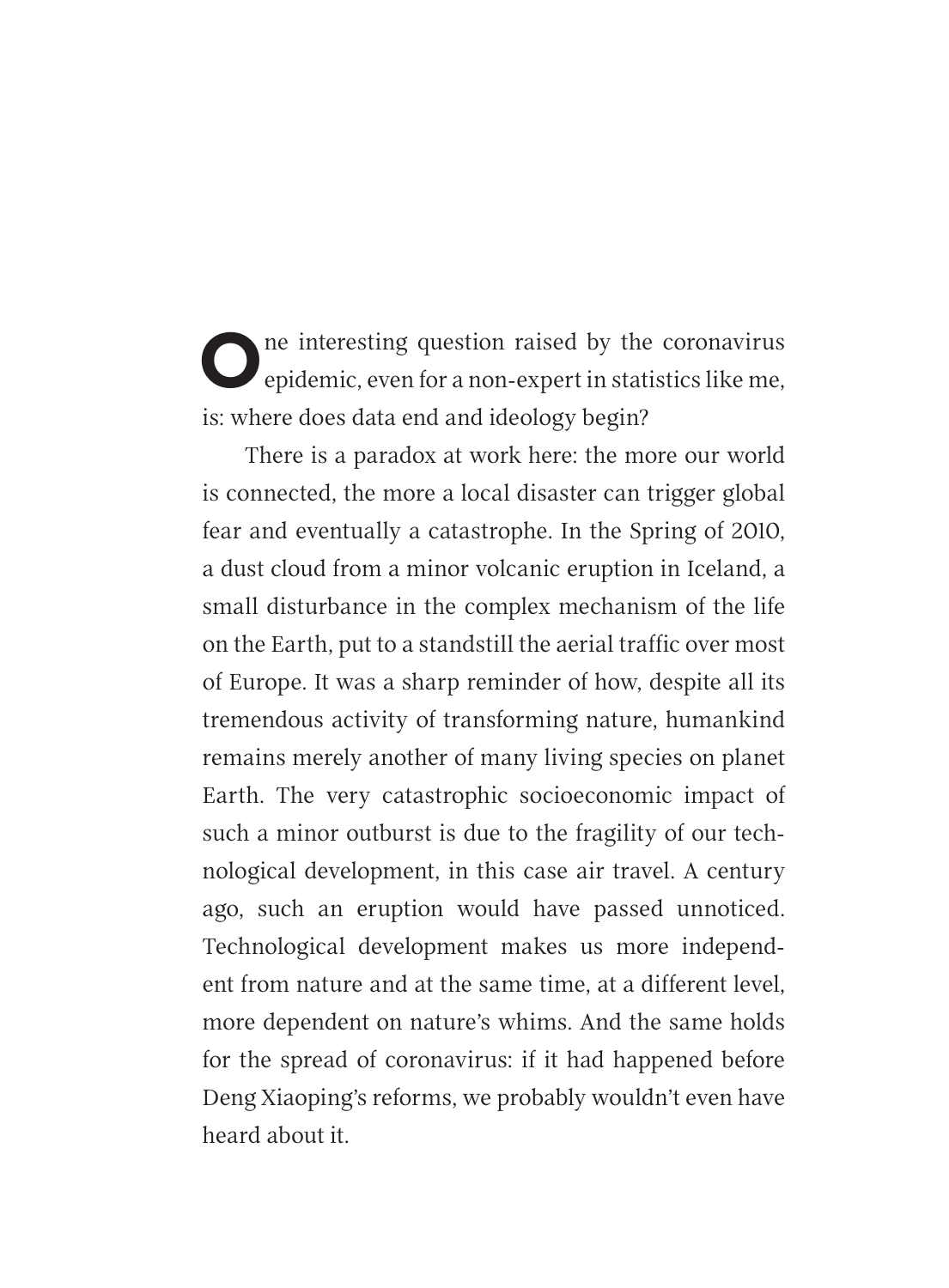One thing is sure: isolation alone, building new walls and further quarantines, will not do the job. Full unconditional solidarity and a globally coordinated response are needed, a new form of what was once called Communism. If we do not orient our efforts in this direction, then Wuhan today may well be typical of the city of our future. Many dystopias already imagine a similar future: we stay at home, work on our computers, communicate through videoconferences, exercise on a machine in the corner of our home office, occasionally masturbate in front of a screen displaying hardcore sex, and get food by delivery, never seeing other human beings in person.

There is, however, an unexpected emancipatory prospect hidden in this nightmarish vision. I must admit that during these last days I caught myself dreaming of visiting Wuhan. The abandoned streets in a megalopolis—the usually bustling urban centers looking like ghost towns, stores with open doors and no customers, just a lone walker or a single car here and there, provide a glimpse of what a non-consumerist world might look like. The melancholic beauty of the empty avenues of Shanghai or Hong Kong remind me of some old post-apocalyptic movies like *On the Beach*, which shows a city with most of its population wiped out—no big spectacular destruction,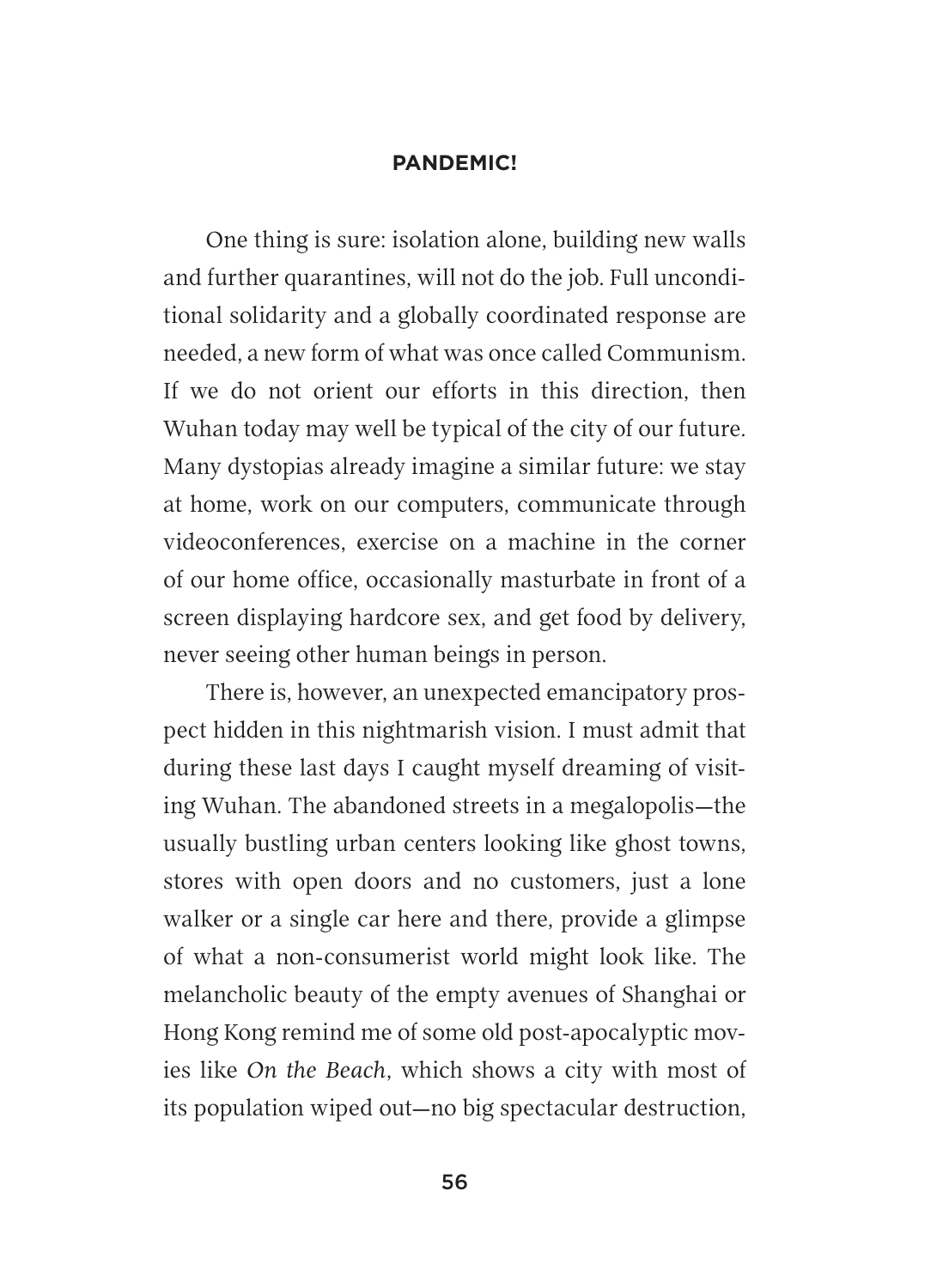## **THE VIRUS OF IDEOLOGY**

just the world out there no longer ready-at-hand, awaiting us, looking at us and for us. Even the white masks worn by the few people walking around provide a welcome anonymity and liberation from the social pressure of recognition.

Many of us remember the famous conclusion of the students' Situationist manifesto published in 1966: *Vivre sans temps mort, jouir sans entraves* (to live without dead time, to enjoy without obstacles). If Freud and Lacan taught us anything, it is that this formula, the supreme case of a superego injunction (since, as Lacan aptly demonstrated, superego is at its most basic a positive injunction to enjoy, not a negative act of prohibiting something) is in fact a recipe for disaster: the urge to fill in every moment of the time allotted to us with intense engagement unavoidably ends up in a suffocating monotony. Dead time—moments of withdrawal, of what old mystics called *Gelassenheit*, releasement—are crucial for the revitalization of our life experience. And, perhaps, one can hope that one of the unintended consequences of the coronavirus quarantines in cities around the world will be that some people at least will use their time released from hectic activity and think about the (non)sense of their predicament.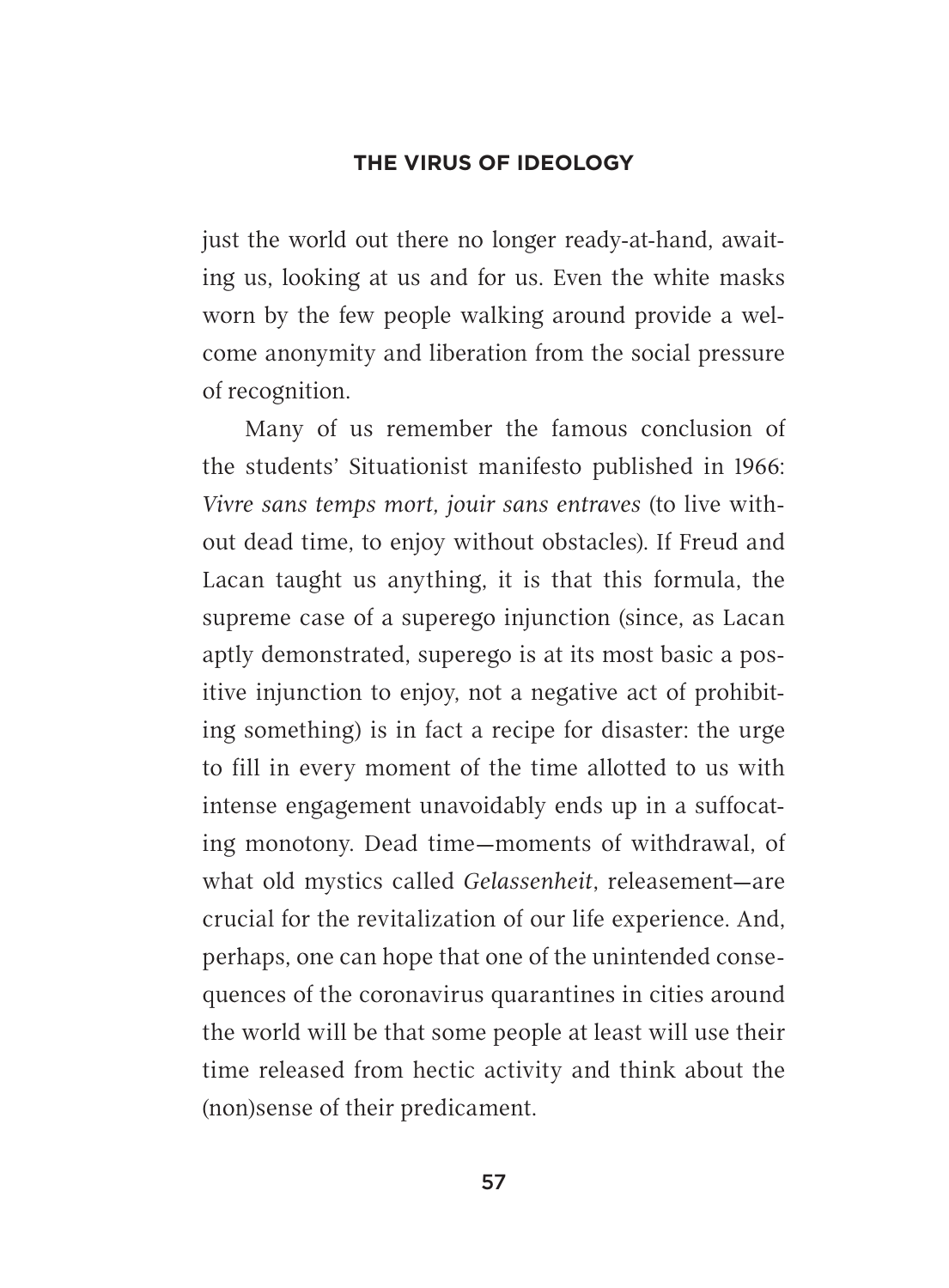I am fully aware of the danger I am courting in making public these thoughts. Am I not engaging in a new version of attributing to the suffering victims some deeper authentic insight from my (as yet) safe external position and thus cynically legitimizing their suffering? When a masked citizen of Wuhan walks around searching for medicine or food, there are definitely no anti-consumerist thoughts on his or her mind, just panic, anger and fear. My plea is just that even horrible events can have unpredictable positive consequences.

Carlo Ginzburg proposed the notion that being ashamed of one's country, not love of it, may be the true mark of belonging to it. Maybe, in this time of isolation and forced quietness, some Israelis will gather the courage to feel shame in relation to the politics done on their behalf by Netanyahu and Trump—not, of course, in the sense of shame of being Jewish but, on the contrary, of feeling shame for what the Israeli politics in the West Bank is doing to the most precious legacy of Judaism itself. Maybe, some British people will gather the courage to feel shame about falling for the ideological dream that brought them Brexit. But for the people in isolation in Wuhan and around the world, it's not the time to feel ashamed and stigmatized but rather the time to gather the courage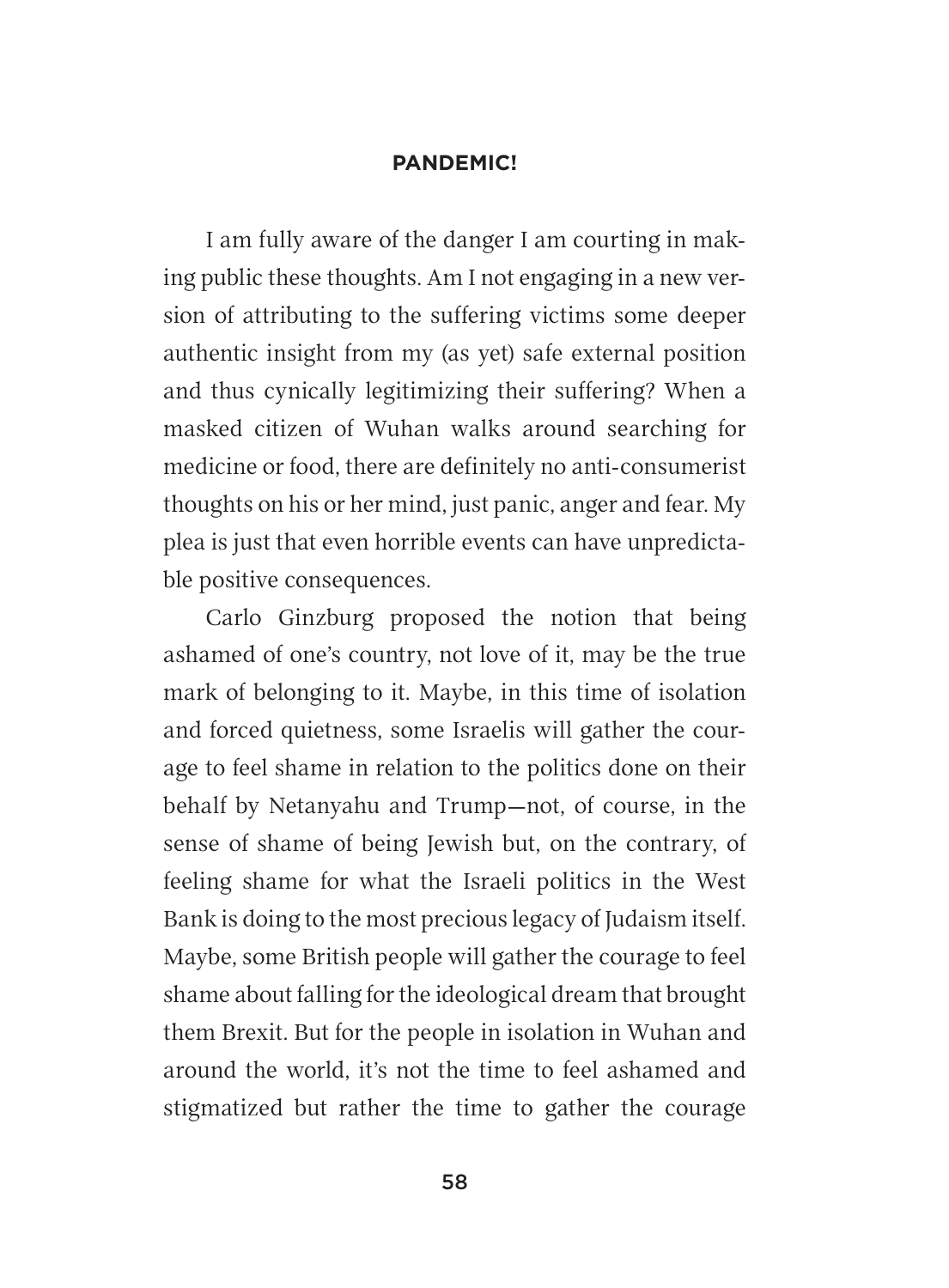## **THE VIRUS OF IDEOLOGY**

and patiently persist in their struggle. The only ones truly ashamed in China are those who publicly downplayed the epidemic while over-protecting themselves, acting like those Soviet functionaries around Chernobyl who publicly claimed there was no danger while immediately evacuating their own families, or those upper managers who publicly deny global warming but are already buying houses in New Zealand or building survival bunkers in the Rocky Mountains. Maybe, the public outrage against such double standards (which is already compelling the authorities to promise transparency) will give birth to an unintended positive side effect of this crisis.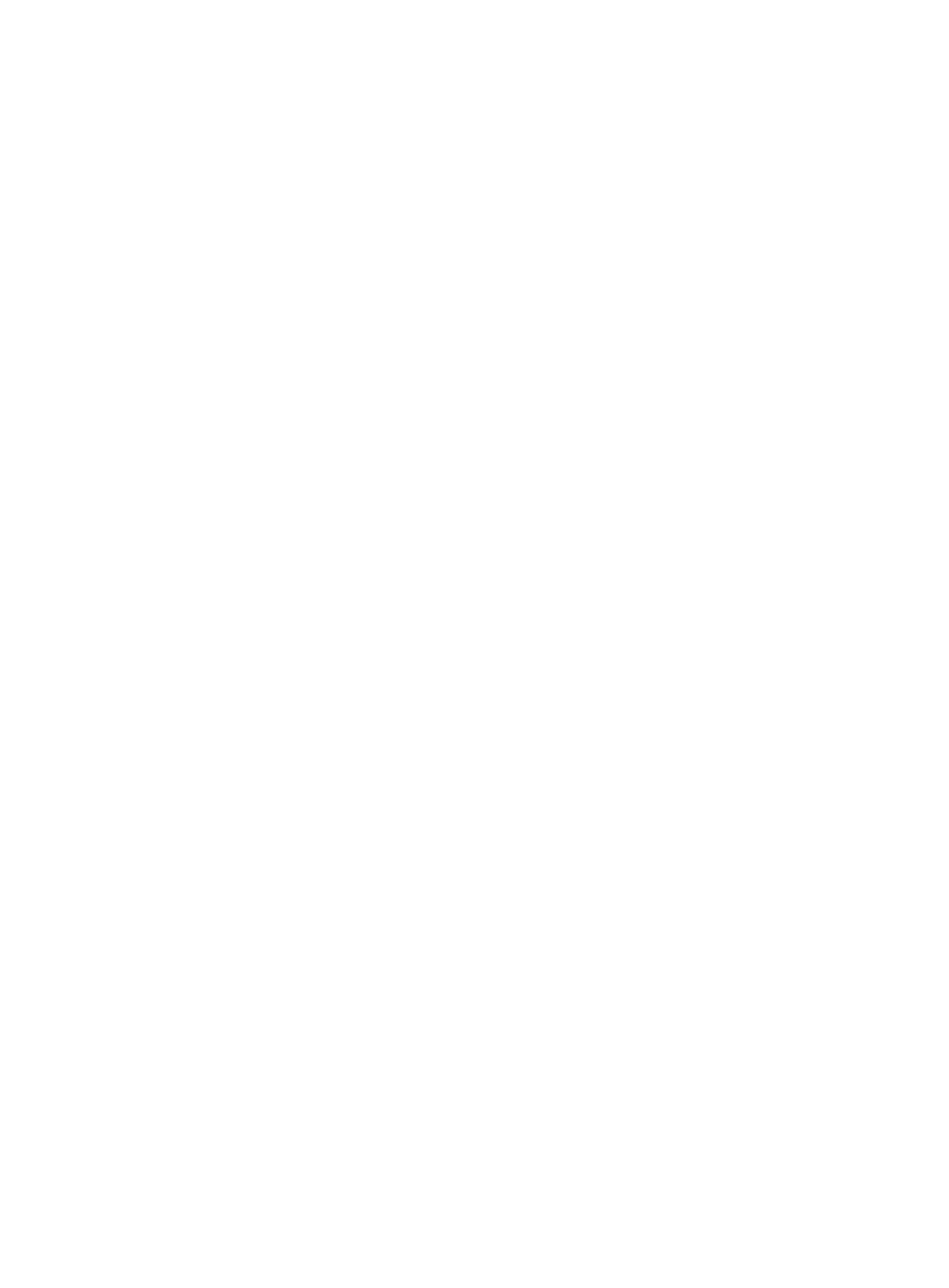**7.**

## **CALM DOWN AND PANIC!**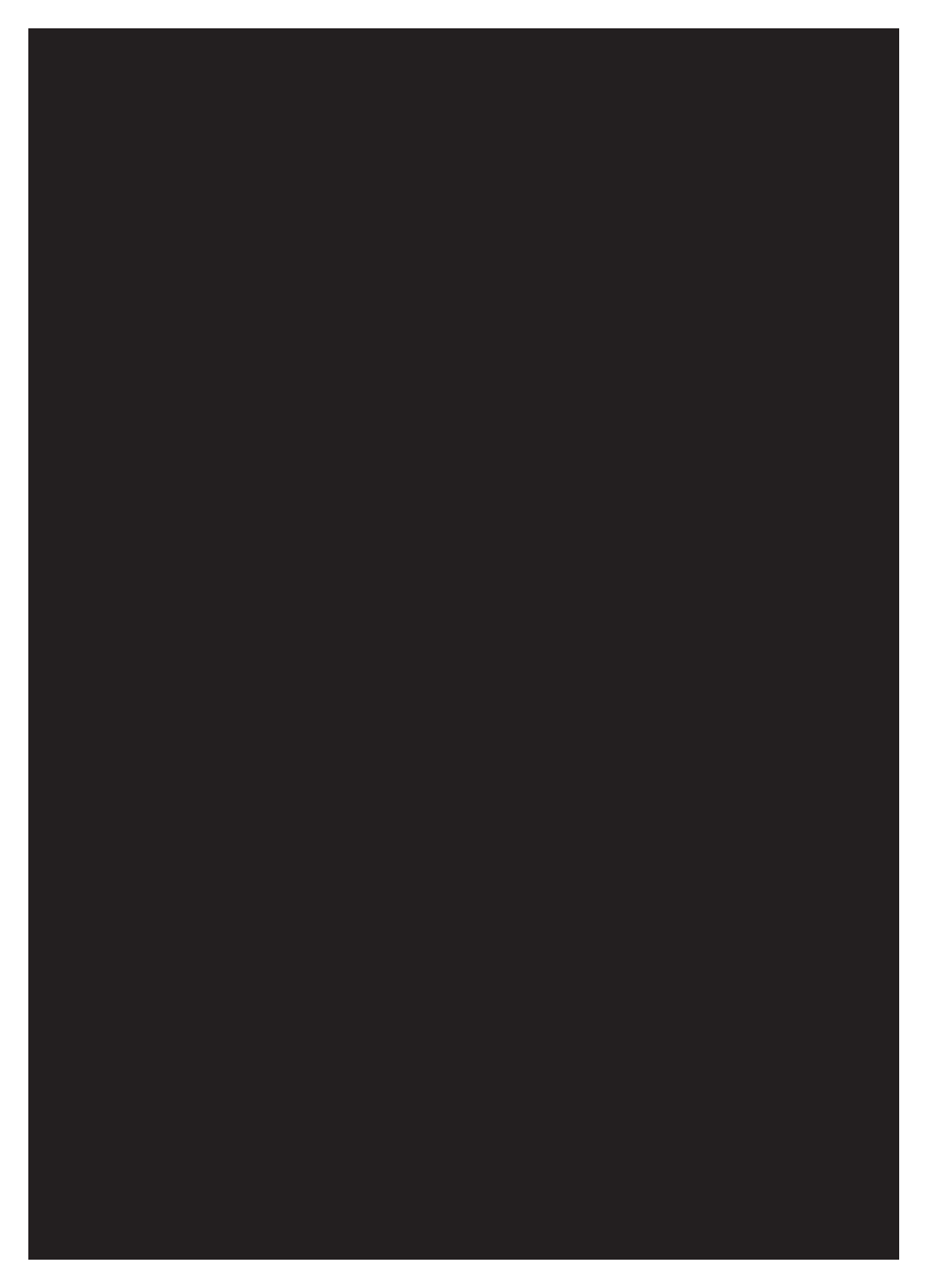Our media endlessly repeat the formula "No panic!" and then we get all the data that cannot but trigger panic. The situation resembles one I remember from my youth in a Communist country when government officials regularly assured the public there was no reason to panic. We all took such assurances as a clear sign that they were themselves panicking.

Panic has a logic of its own. The fact that, in the United Kingdom, due to the coronavirus panic, even the toilet paper rolls disappeared from the stores reminds me of a weird incident with toilet paper from my youth in Socialist Yugoslavia. All of a sudden, a rumor started to circulate that there not enough toilet paper was available. The authorities promptly issued assurances that there was enough toilet paper for normal consumption, and, surprisingly, this was not only true but people mostly even believed it was true. However, an average consumer reasoned in the following way: I know there is enough toilet paper and the rumor is false, but what if some people take this rumor seriously and, in a panic, start to buy excessive reserves of toilet paper, causing an actual shortage?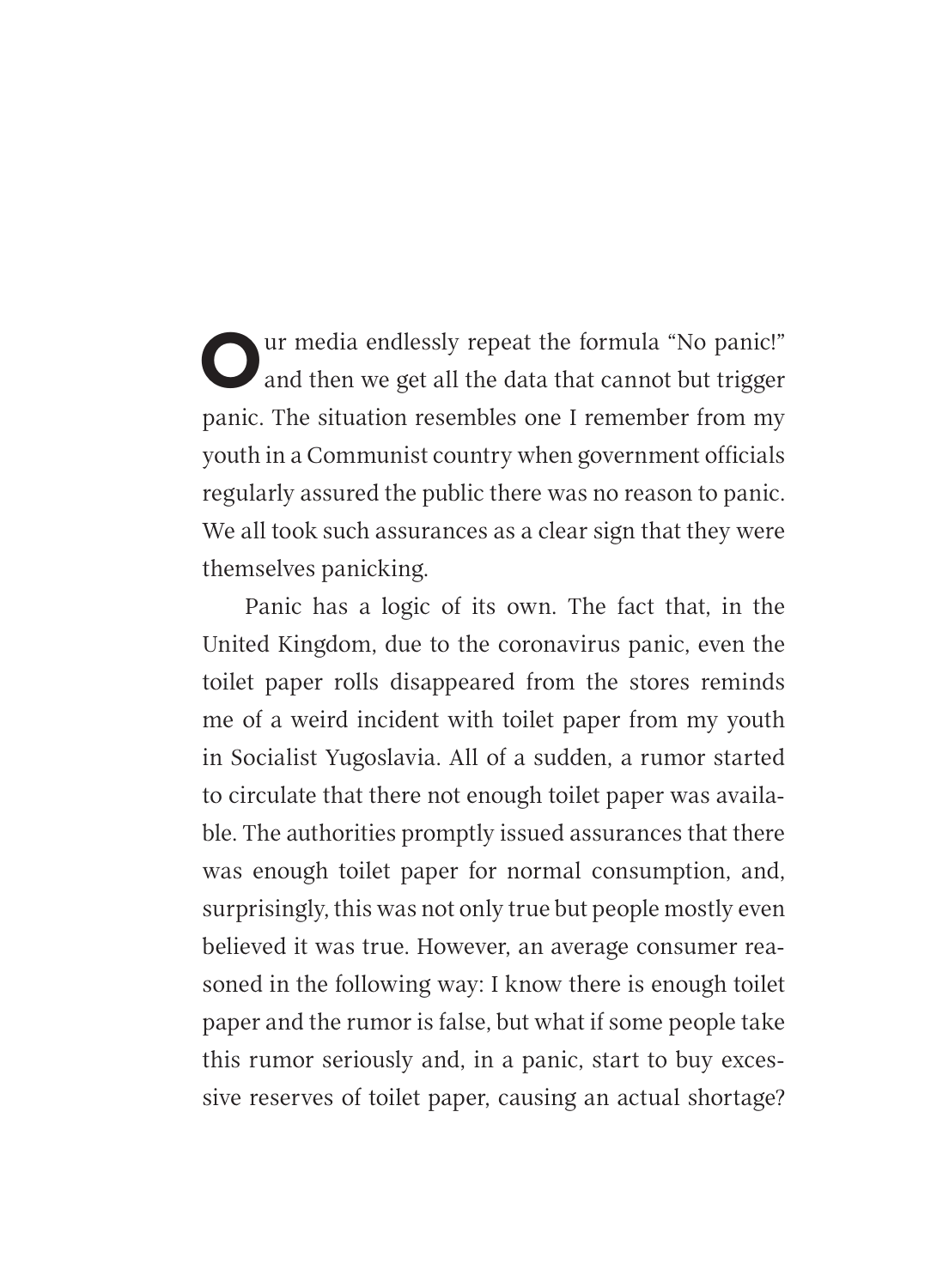So I better buy reserves myself. It is not even necessary to believe that some others take the rumor seriously—it is enough to presuppose that some others believe that there are people who take the rumor seriously—the effect is the same, namely the real lack of toilet paper in the stores. Is something similar not going on in the UK and California today?

The strange counterpart of this kind of ongoing excessive fear is the absence of panic when it would have been fully justified. In the last couple of years, after the SARS and Ebola epidemics, we were told again and again that a new much stronger epidemic was just a matter of time, that the question was not IF but WHEN. Although we were convinced of the truth of these dire predictions, we somehow didn't take them seriously and were reluctant to act and engage in serious preparations—the only place we dealt with them was in apocalyptic movies like *Contagion*.

What this contrast tells us is that panic is not a proper way to confront a real threat. When we react in panic, we do not take the threat seriously—we, on the contrary, trivialize it. Just think how ridiculous is the notion that having enough toilet paper would matter in the midst of a deadly epidemic. So what would be an appropriate reaction to the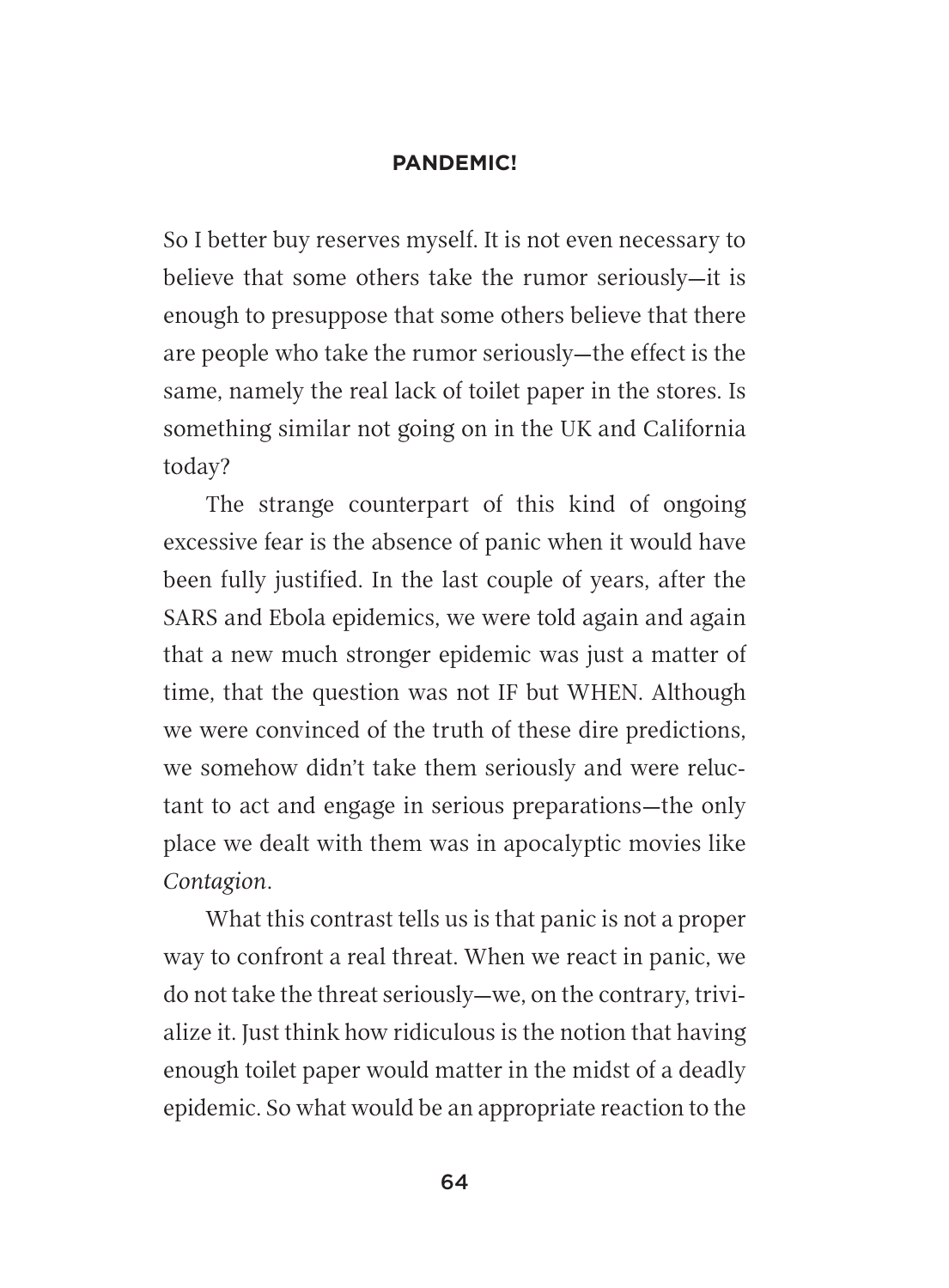# **CALM DOWN AND PANIC!**

coronavirus epidemics? What should we learn and what should we do to confront it seriously?

When I suggested that the coronavirus epidemics may give a new boost of life to Communism, my claim was, as expected, ridiculed. Although it seems that the strong approach to the crisis by the Chinese state has worked—or at least worked much better than what is now occurring in Italy, the old authoritarian logic of Communists in power also clearly demonstrated its limitations. One example was the fear of bringing bad news to those in power (and to the public) that outweighed actual results—this was the reason why those who first reported on a new virus were arrested, and there are reports that a similar phenomenon is occurring now the epidemic is waning.

The pressure to get China back to work after the coronavirus shutdown is resurrecting an old temptation: doctoring data so it shows senior officials what they want to see. This phenomenon is playing out in Zhejiang province, an industrial hub on the east coast, in the form of electricity usage. At least three cities there have given local factories targets to hit for power consumption because they're using the data to show a resurgence in production, according to people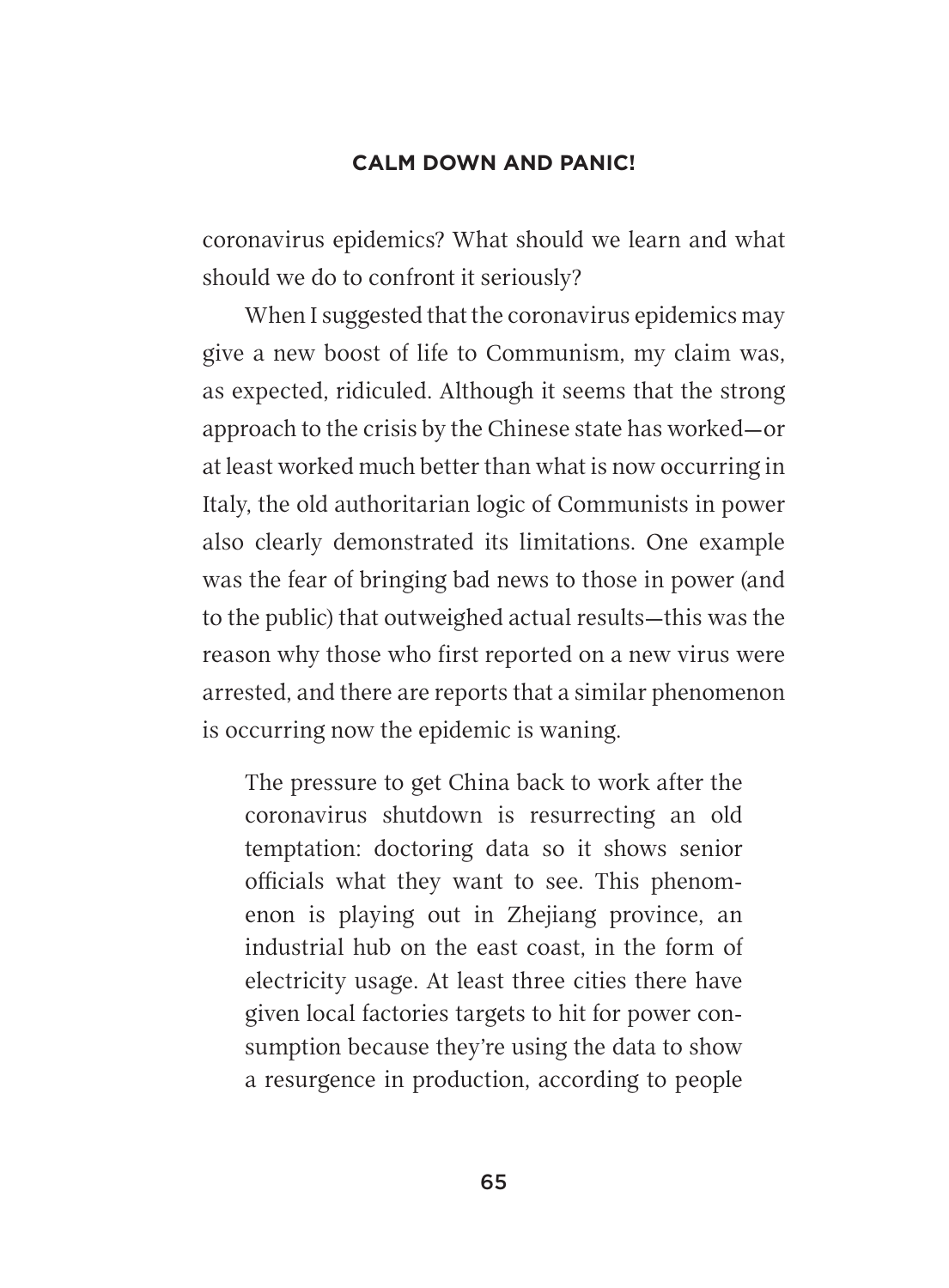familiar with the matter. That's prompted some businesses to run machinery even as their plants remain empty, the people said.<sup>1</sup>

We can also guess what will follow when those in power catch wind of this cheating: local managers will be accused of sabotage and severely punished, thus reproducing the vicious cycle of distrust. A Chinese Julian Assange is needed to expose to the public the concealment in China's response to the epidemic. But if this is not the Communism I have in mind, what do I mean by Communism? To understand it, one just has to read the public declarations of WHO. Here is a recent one:

WHO chief Dr. Tedros Adhanom Ghebreyesus said Thursday that although public health authorities across the globe have the ability to successfully combat the spread of the virus, the organization is concerned that in some countries the level of political commitment does not match the threat level. "This is not a drill. This is not the time to give up. This is not a time for excuses. This is a time for pulling out all the stops. Countries have been planning for scenarios

1. [https://www.bloomberg.com/news/articles/2020-03-01/china](https://www.bloomberg.com/news/articles/2020-03-01/china-s-push-to-jump-start-economy-revives-worries-of-fake-data)[s-push-to-jump-start-economy-revives-worries-of-fake-data.](https://www.bloomberg.com/news/articles/2020-03-01/china-s-push-to-jump-start-economy-revives-worries-of-fake-data)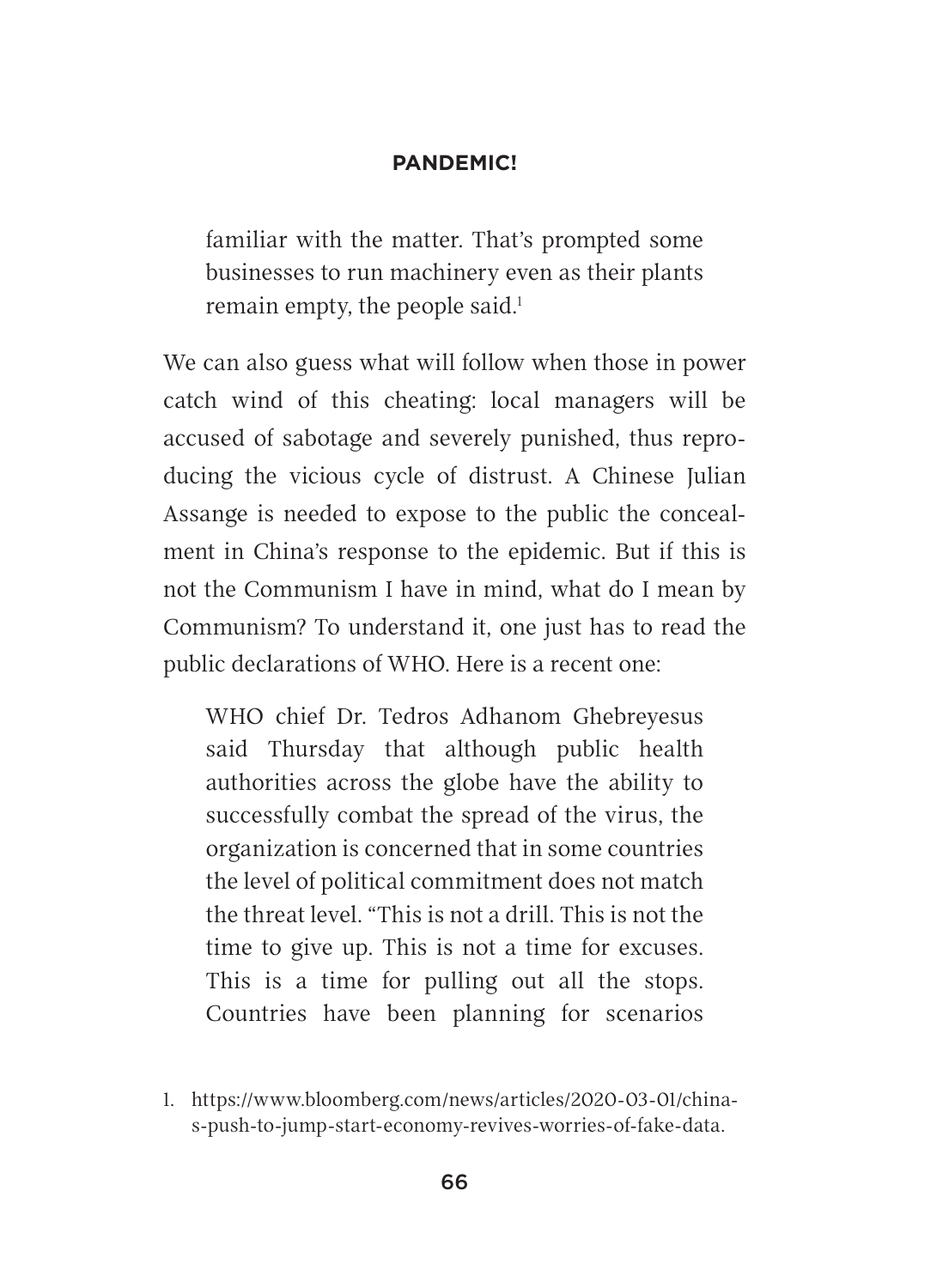# **CALM DOWN AND PANIC!**

like this for decades. Now is the time to act on those plans," Tedros said. "This epidemic can be pushed back, but only with a collective, coordinated and comprehensive approach that engages the entire machinery of government."2

One might add that such a comprehensive approach should reach well beyond the machinery of single governments: it should encompass local mobilization of people outside state control as well as strong and efficient international coordination and collaboration. If thousands become hospitalized with breathing problems, a vastly increased number of respiratory machines will be needed, and to get them, the state should directly intervene in the same way as it intervenes in conditions of war when thousands of guns are needed. It should also seek cooperation with other states. As in a military campaign, information should be shared and plans fully coordinated. This is all I mean by the "Communism" needed today, or, as Will Hutton put it:

Now, one form of unregulated, free-market globalization with its propensity for crises and pandemics is certainly dying. But another form

2. [https://edition.cnn.com/2020/03/06/asia/coronavirus-covid-](https://edition.cnn.com/2020/03/06/asia/coronavirus-covid-19-update-who-intl-hnk/index.html)[19-update-who-intl-hnk/index.html](https://edition.cnn.com/2020/03/06/asia/coronavirus-covid-19-update-who-intl-hnk/index.html).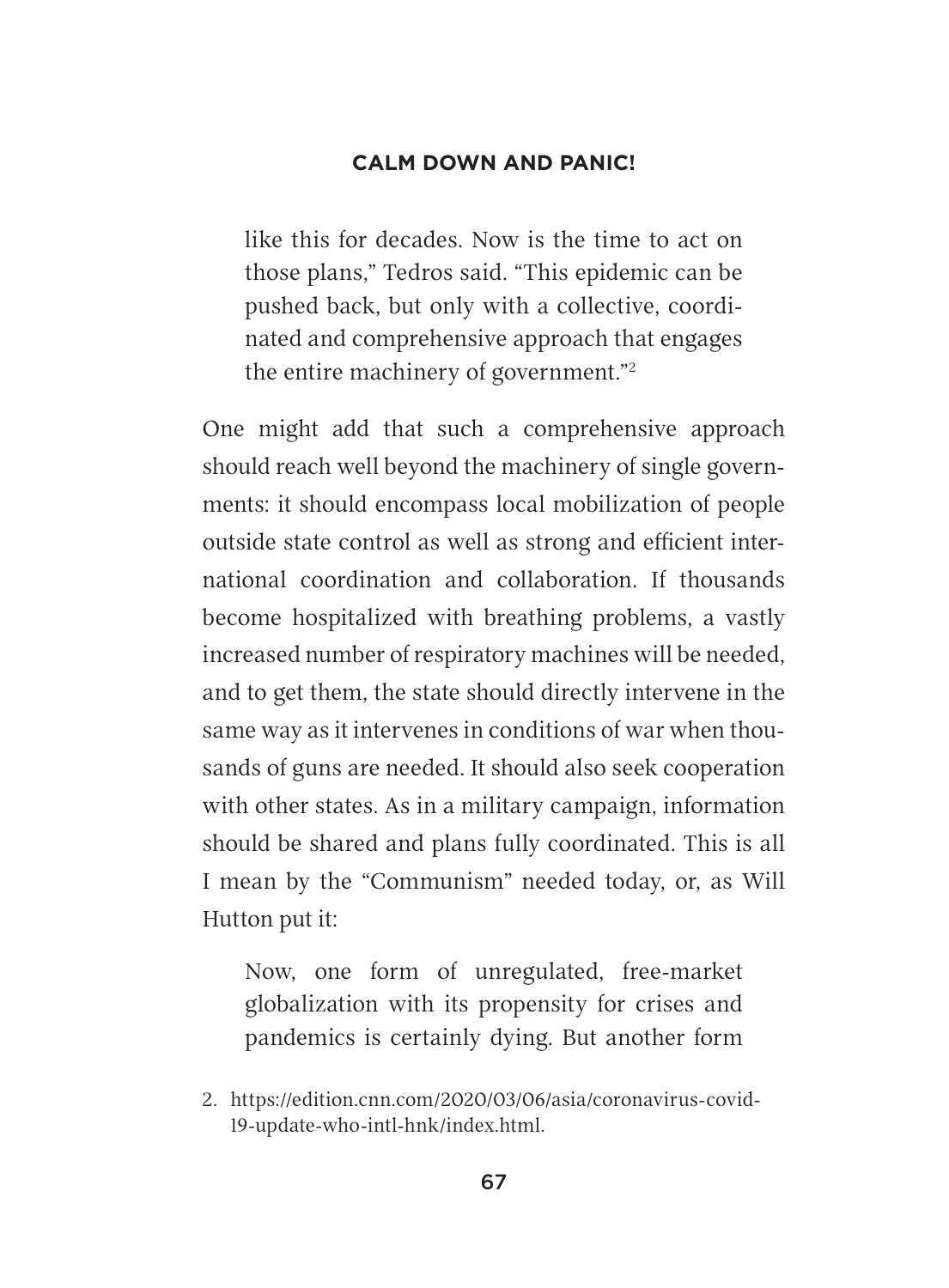that recognizes interdependence and the primacy of evidence-based collective action is being born.

What now still predominates is the stance of "every country for itself":

there are national bans on exports of key products such as medical supplies, with countries falling back on their own analysis of the crisis amid localized shortages and haphazard, primitive approaches to containment.3

The coronavirus epidemic does not signal just the limit of the market globalization, it also signals the even more fatal limit of nationalist populism which insists on full state sovereignty: it's over with "America (or whoever) first!" since America can be saved only through global coordination and collaboration. I am not a utopian here, I don't appeal to an idealized solidarity between people on the contrary, the present crisis demonstrates clearly how global solidarity and cooperation is in the interest of the survival of all and each of us, how it is the only rational egotist thing to do. And it's not just coronavirus:

<sup>3.</sup> [https://www.theguardian.com/commentisfree/2020/mar/08/](https://www.theguardian.com/commentisfree/2020/mar/08/the-coronavirus-outbreak-shows-us-that-no-one-can-take-on-this-enemy-alone) [the-coronavirus-outbreak-shows-us-that-no-one-can-take-on](https://www.theguardian.com/commentisfree/2020/mar/08/the-coronavirus-outbreak-shows-us-that-no-one-can-take-on-this-enemy-alone)[this-enemy-alone](https://www.theguardian.com/commentisfree/2020/mar/08/the-coronavirus-outbreak-shows-us-that-no-one-can-take-on-this-enemy-alone).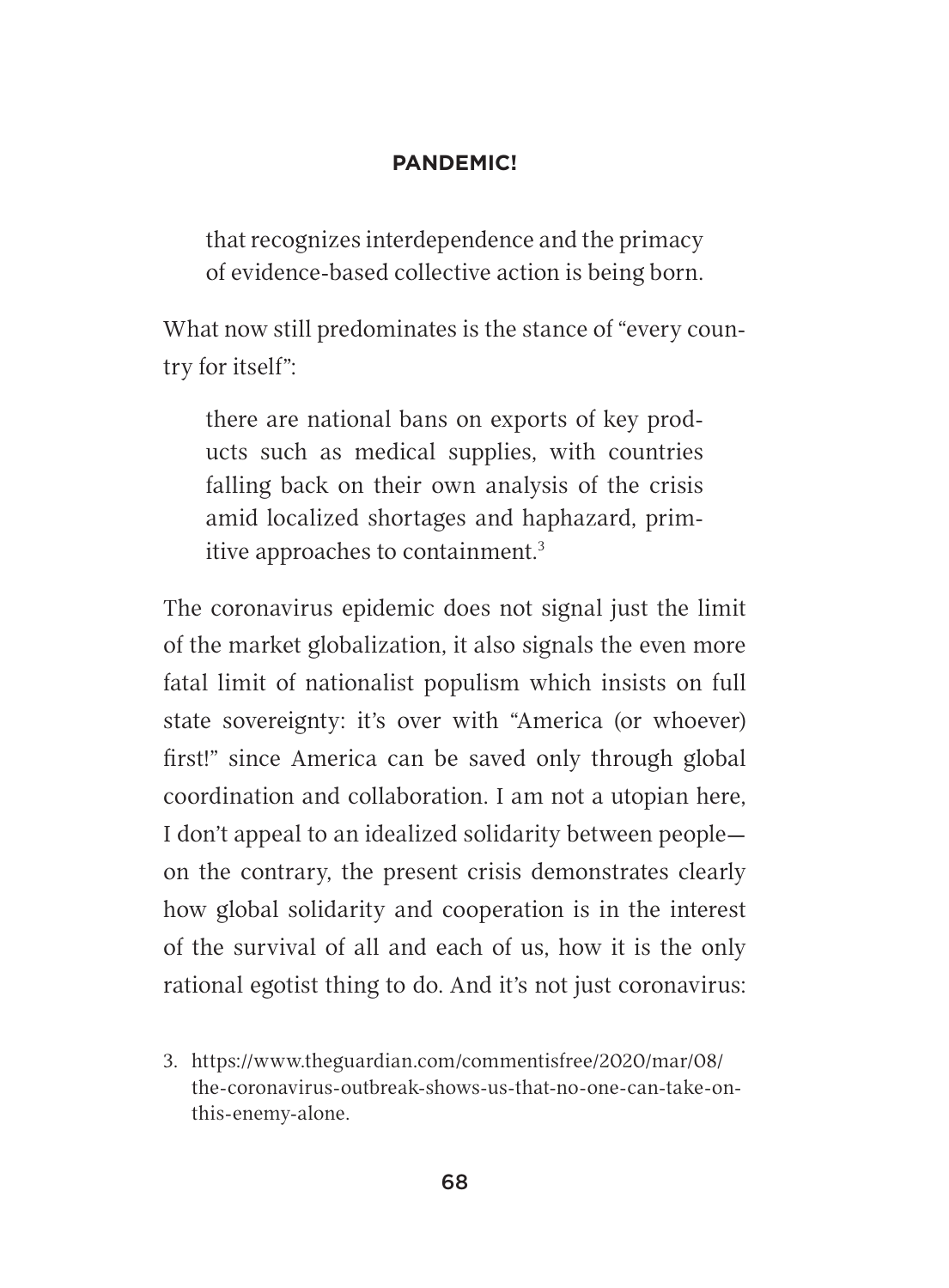# **CALM DOWN AND PANIC!**

China itself suffered a gigantic swine flu months ago, and it is now threatened by the prospect of a locust invasion. And, as Owen Jones has noted,<sup>4</sup> climate crisis is killing many more people around the world than coronavirus, but there is no panic about this.

From a cynical, vitalist standpoint, one could be tempted to see coronavirus as a beneficial infection that allows humanity to get rid of the old, weak and ill, like pulling out the half-rotten weed so that younger, healthier plants can prosper, and thus contribute to global health. The broad Communist approach I am advocating is the only way for us to leave behind such a primitive standpoint. Signs of curtailing unconditional solidarity are already discernible in the ongoing debates, as in the following note about the role of the "three wise men" if the epidemic takes a more catastrophic turn in the UK:

NHS patients could be denied lifesaving care during a severe coronavirus outbreak in Britain if intensive care units are struggling to cope, senior doctors have warned. Under a so-called "three wise men" protocol, three senior consultants in each hospital would be forced to make decisions

4. [https://www.theguardian.com/commentisfree/2020/mar/05/](https://www.theguardian.com/commentisfree/2020/mar/05/governments-coronavirus-urgent-climate-crisis) [governments-coronavirus-urgent-climate-crisis](https://www.theguardian.com/commentisfree/2020/mar/05/governments-coronavirus-urgent-climate-crisis).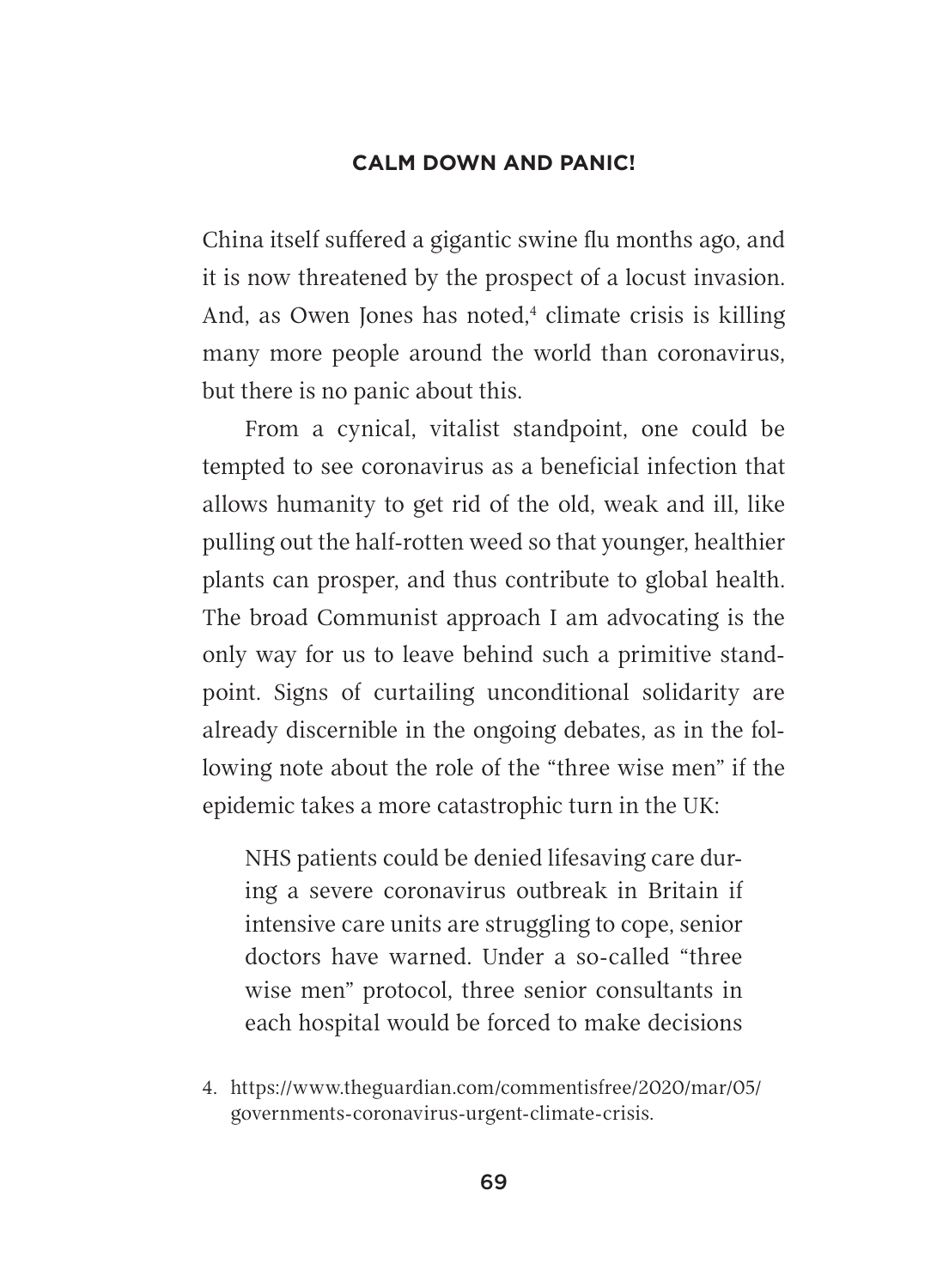on rationing care such as ventilators and beds, in the event hospitals were overwhelmed with patients."5

What criteria will the "three wise men" rely on? Sacrifice of the weakest and eldest? And will this situation not open up the space for immense corruption? Do such procedures not indicate that we are getting ready to enact the most brutal logic of the survival of the fittest? So, again, the choice we face is: barbarism or some kind of reinvented Communism.

5. [https://www.msn.com/en-gb/news/uknews/coronavirus](https://www.msn.com/en-gb/news/uknews/coronavirus-weakest-patients-could-be-denied-lifesaving-care-due-to-lack-of-funding-for-nhs-doctors-admit/ar-BB10raxq)[weakest-patients-could-be-denied-lifesaving-care](https://www.msn.com/en-gb/news/uknews/coronavirus-weakest-patients-could-be-denied-lifesaving-care-due-to-lack-of-funding-for-nhs-doctors-admit/ar-BB10raxq)[due-to-lack-of-funding-for-nhs-doctors-admit/](https://www.msn.com/en-gb/news/uknews/coronavirus-weakest-patients-could-be-denied-lifesaving-care-due-to-lack-of-funding-for-nhs-doctors-admit/ar-BB10raxq) [ar-BB10raxq](https://www.msn.com/en-gb/news/uknews/coronavirus-weakest-patients-could-be-denied-lifesaving-care-due-to-lack-of-funding-for-nhs-doctors-admit/ar-BB10raxq)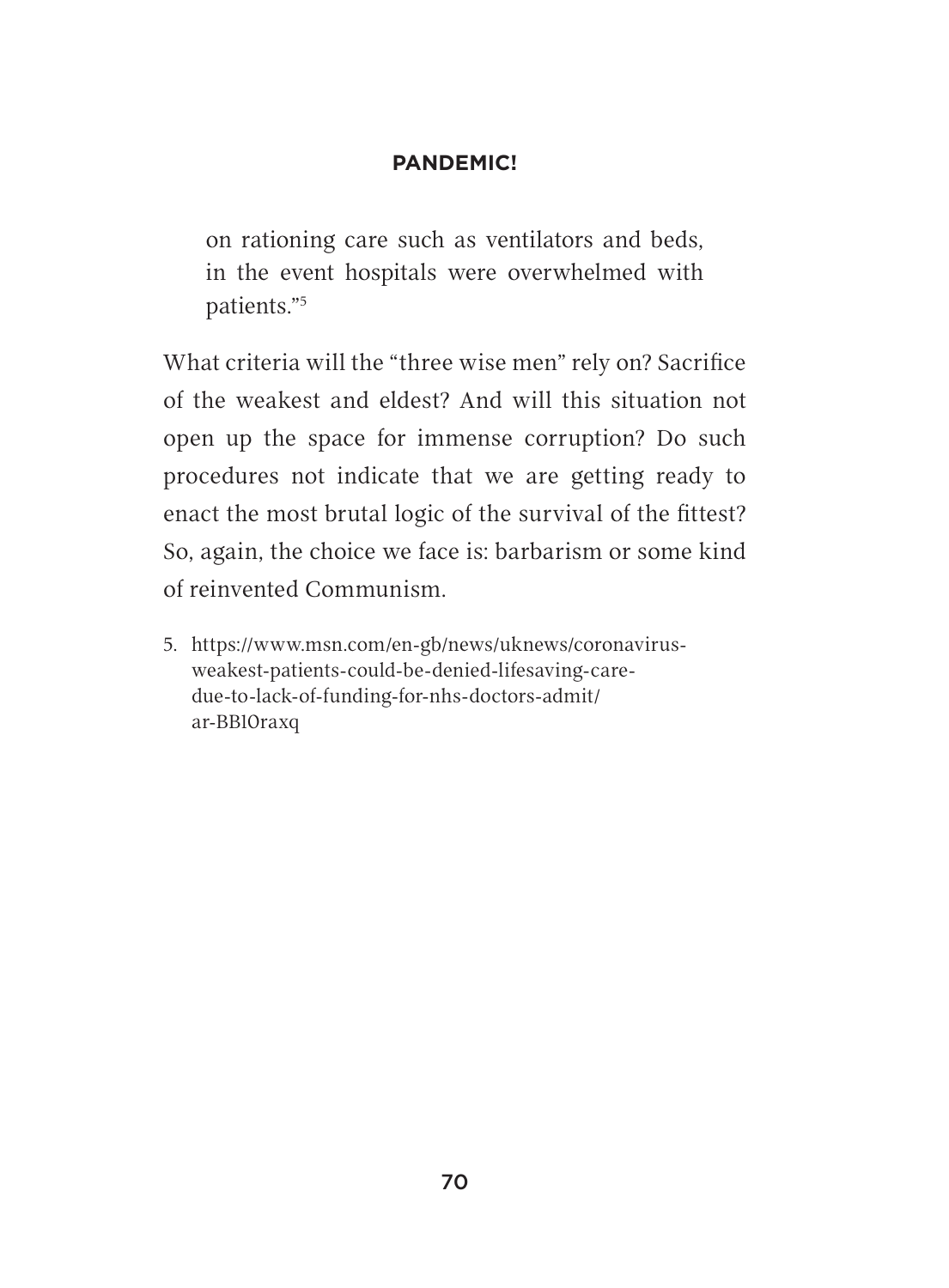**8.**

# **MONITOR AND PUNISH? YES, PLEASE!**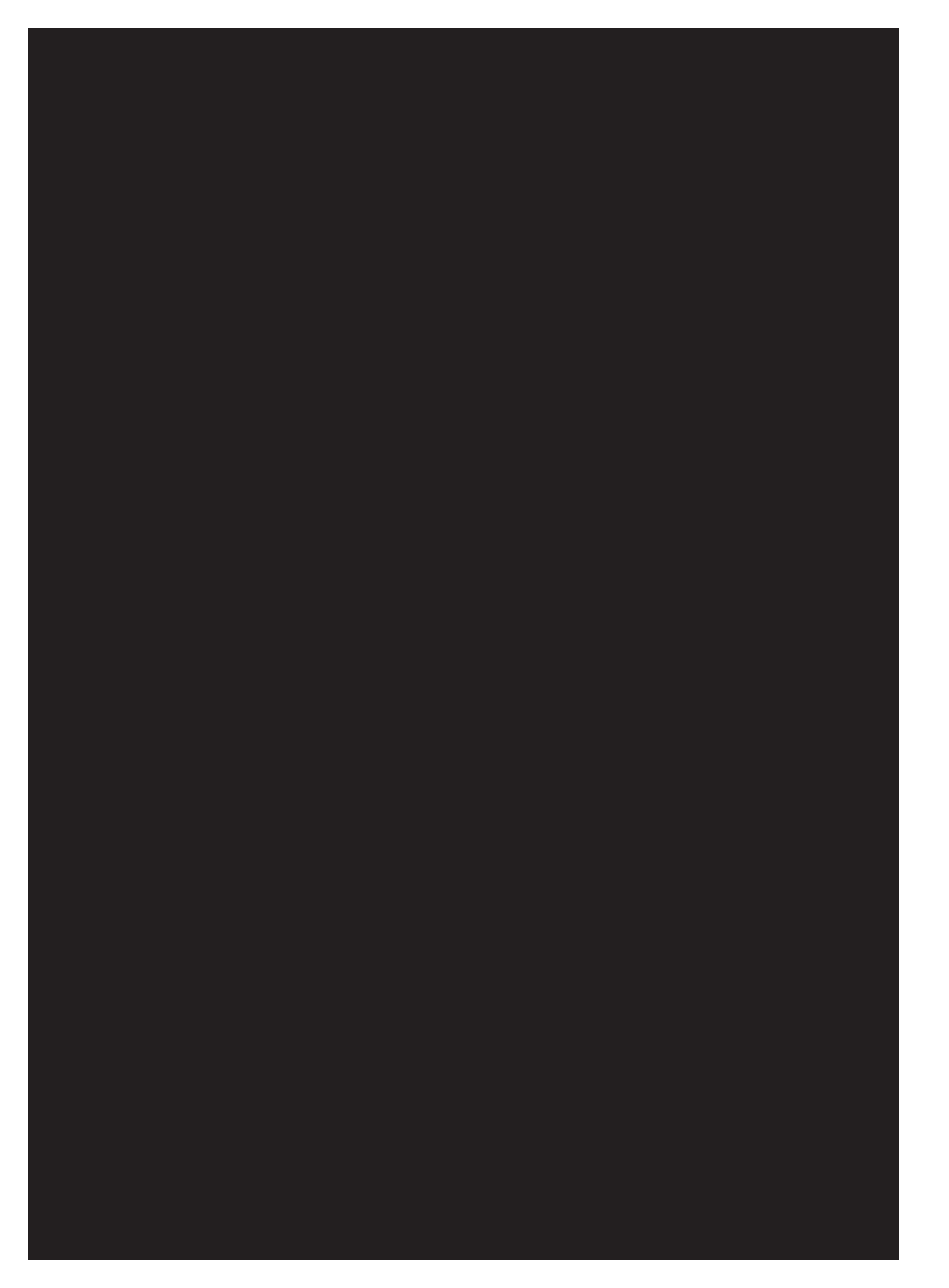**M**any liberal and Leftist commentators have noted how the coronavirus epidemic serves to justify and legitimize measures of control and regulation of the people, measures that were till now unthinkable in a Western democratic society. The lockdown of all of Italy is surely a totalitarian's wildest aspiration come true. No wonder that, as matters stand now, China, with its widespread digitalized social control, proved to be best equipped for coping with a catastrophic epidemic. Does this mean that, at least in some aspects, China is our future?

The Italian philosopher Giorgio Agamben has reacted to the coronavirus epidemic in a radically different way from the majority of commentators.<sup>1</sup> Agamben deplored the "frantic, irrational, and absolutely unwarranted emergency measures adopted for a supposed epidemic of coronavirus" which is just another version of flu, and asked: "why do the media and the authorities do their utmost to create a climate of panic, thus provoking a true state of exception, with severe limitations on movement and

1. [http://positionswebsite.org/giorgio-agamben-the-state-of](http://positionswebsite.org/giorgio-agamben-the-state-of-exception-provoked-by-an-unmotivated-emergency/)[exception-provoked-by-an-unmotivated-emergency/.](http://positionswebsite.org/giorgio-agamben-the-state-of-exception-provoked-by-an-unmotivated-emergency/)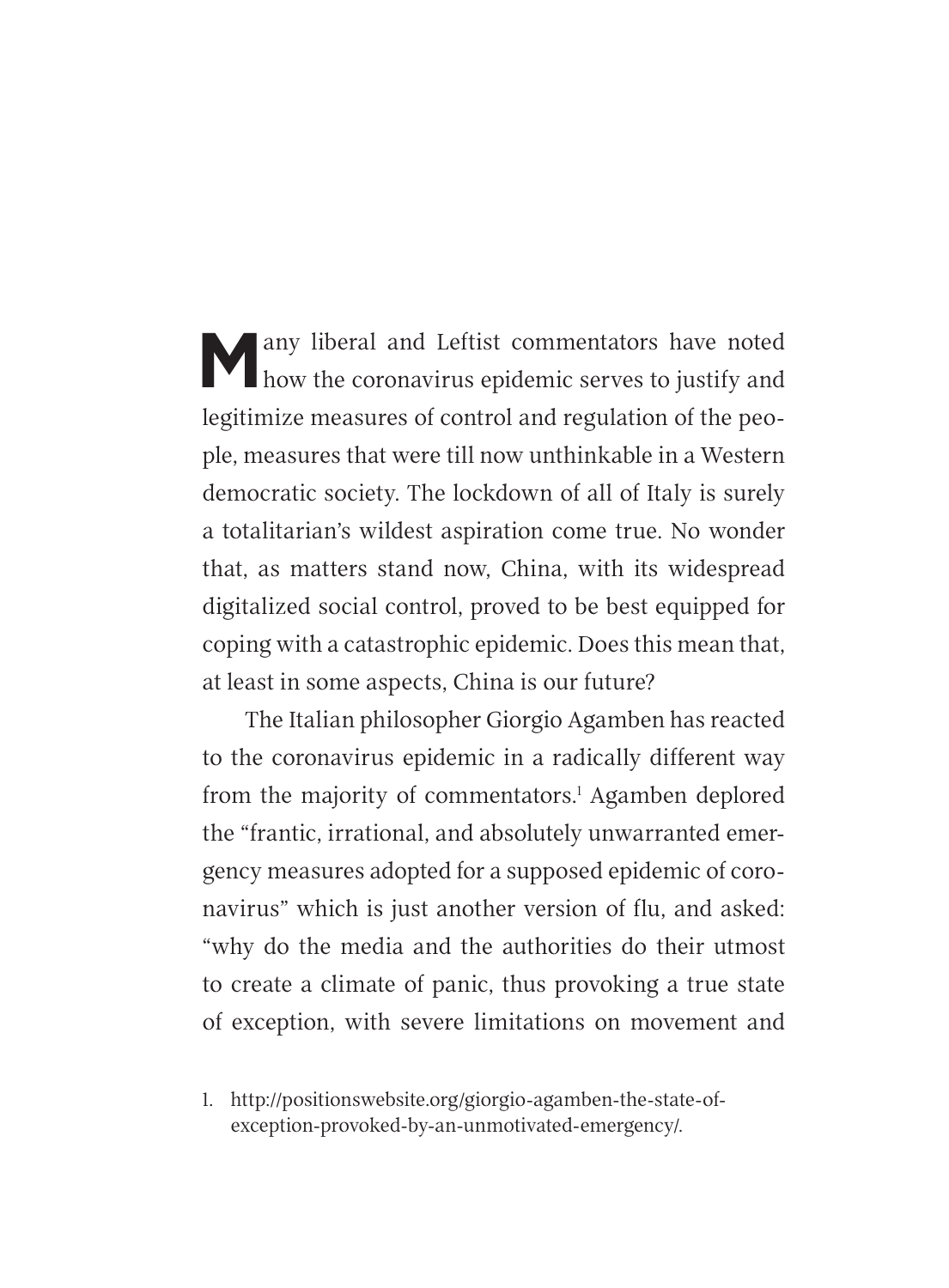the suspension of daily life and work activities for entire regions?"

Agamben sees the main reason for this "disproportionate response" in "the growing tendency to use the state of exception as a normal governing paradigm." The measures imposed in the emergency allow the government to limit seriously our freedoms by executive decree:

It is blatantly evident that these restrictions are disproportionate to the threat from what is, according to the NRC, a normal flu, not much diferent from those that afect us every year. We might say that once terrorism was exhausted as a justification for exceptional measures, the invention of an epidemic could offer the ideal pretext for broadening such measures beyond any limitation." The second reason is "the state of fear, which in recent years has difused into individual consciousnesses and which translates into a real need for states of collective panic, for which the epidemic once again offers the ideal pretext.

Agamben is describing an important aspect of the functioning of state control in the ongoing epidemic, but there are questions that remain open: why would state power be interested in promoting such a panic which is accompanied by distrust in state power ("they are helpless, they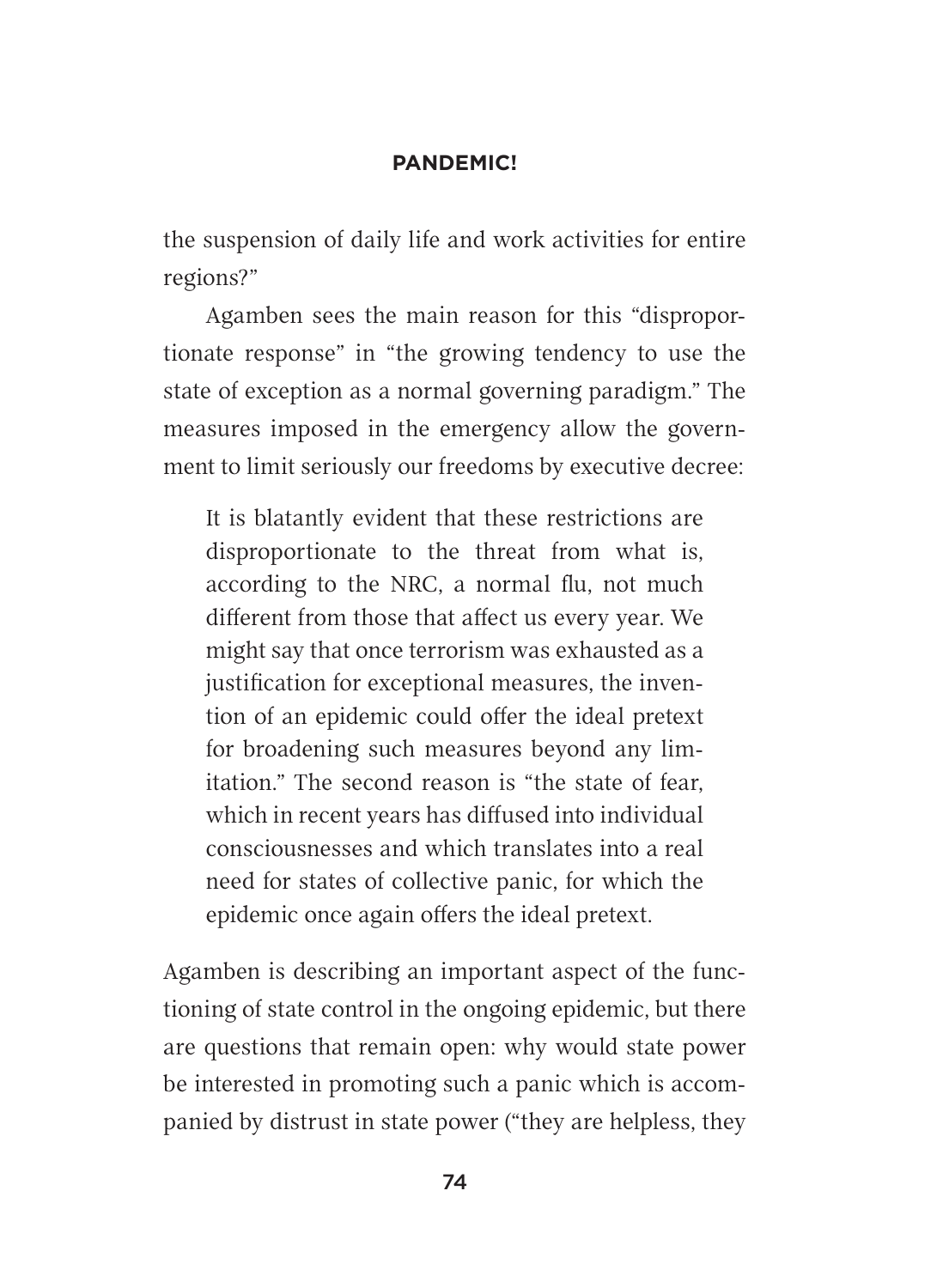### **MONITOR AND PUNISH? YES, PLEASE!**

are not doing enough . . .") and which disturbs the smooth reproduction of capital? Is it really in the interest of capital and state power to trigger a global economic crisis in order to renovate its reign? Are the clear signs that state power itself, not just ordinary people, is also in panic, aware of not being able to control the situation—are these signs really just a stratagem?

Agamben's reaction is just the extreme form of a widespread Leftist stance of reading the "exaggerated panic" caused by the virus spread as a mixture of an exercise of social control combined with elements of outright racism, as when Trump refers to "the Chinese virus." However, such social interpretation doesn't make the reality of the threat disappear. Does this reality compel us to effectively curtail our freedoms? Quarantines and similar measures of course limit our freedom, and new activists following in the shoes of Chelsea Manning, Julian Assange and Edward Snowden are needed to expose their possible misuses. But the threat of viral infection has also given a tremendous boost to new forms of local and global solidarity, and it has made more starkly clear the need for control over power itself. People are right to hold state power responsible: you have the power, now show us what you can do! The challenge that faces Europe is to prove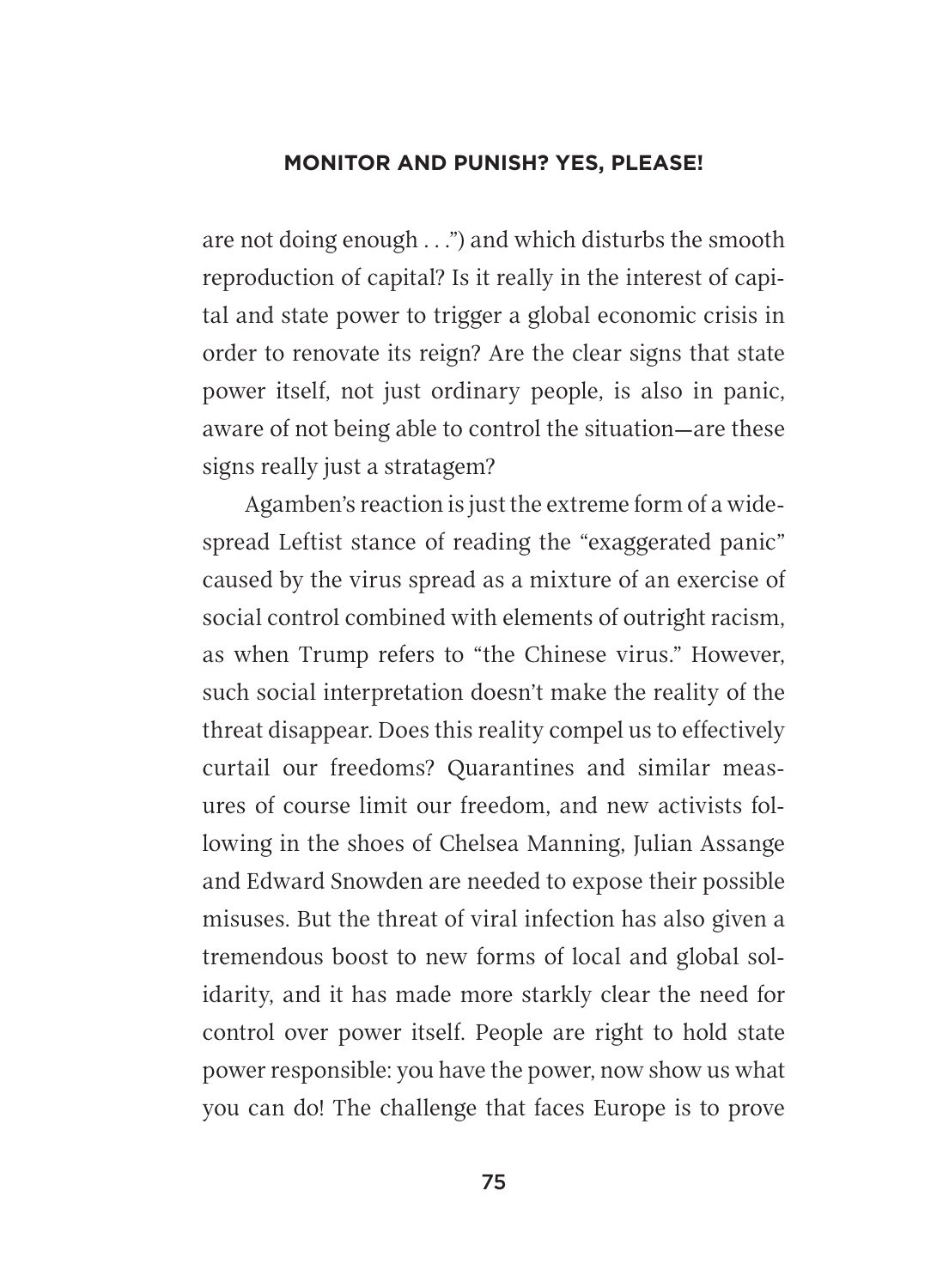that what China did can be done in a more transparent and democratic way:

China introduced measures that Western Europe and the USA are unlikely to tolerate, perhaps to their own detriment. Put bluntly, it is a mistake to reflexively interpret all forms of sensing and modelling as "surveillance" and active governance as "social control." We need a diferent and more nuanced vocabulary of intervention.2

Everything hinges on this "more nuanced vocabulary": the measures necessitated by the epidemics should not be automatically reduced to the usual paradigm of surveillance and control propagated by thinkers like Foucault. What I fear today more than the measures applied by China and Italy is that they apply these measures in a way that will not work and contain the epidemics, and that the authorities will manipulate and conceal the true data.

Both Alt-Right and fake Left refuse to accept the full reality of the epidemic, each watering it down in an exercise of social-constructivist reduction, i.e., denouncing it on behalf of its social meaning. Trump and his partisans repeatedly insist that the epidemic is a plot by Democrats

<sup>2.</sup> Benjamin Bratton, personal communication.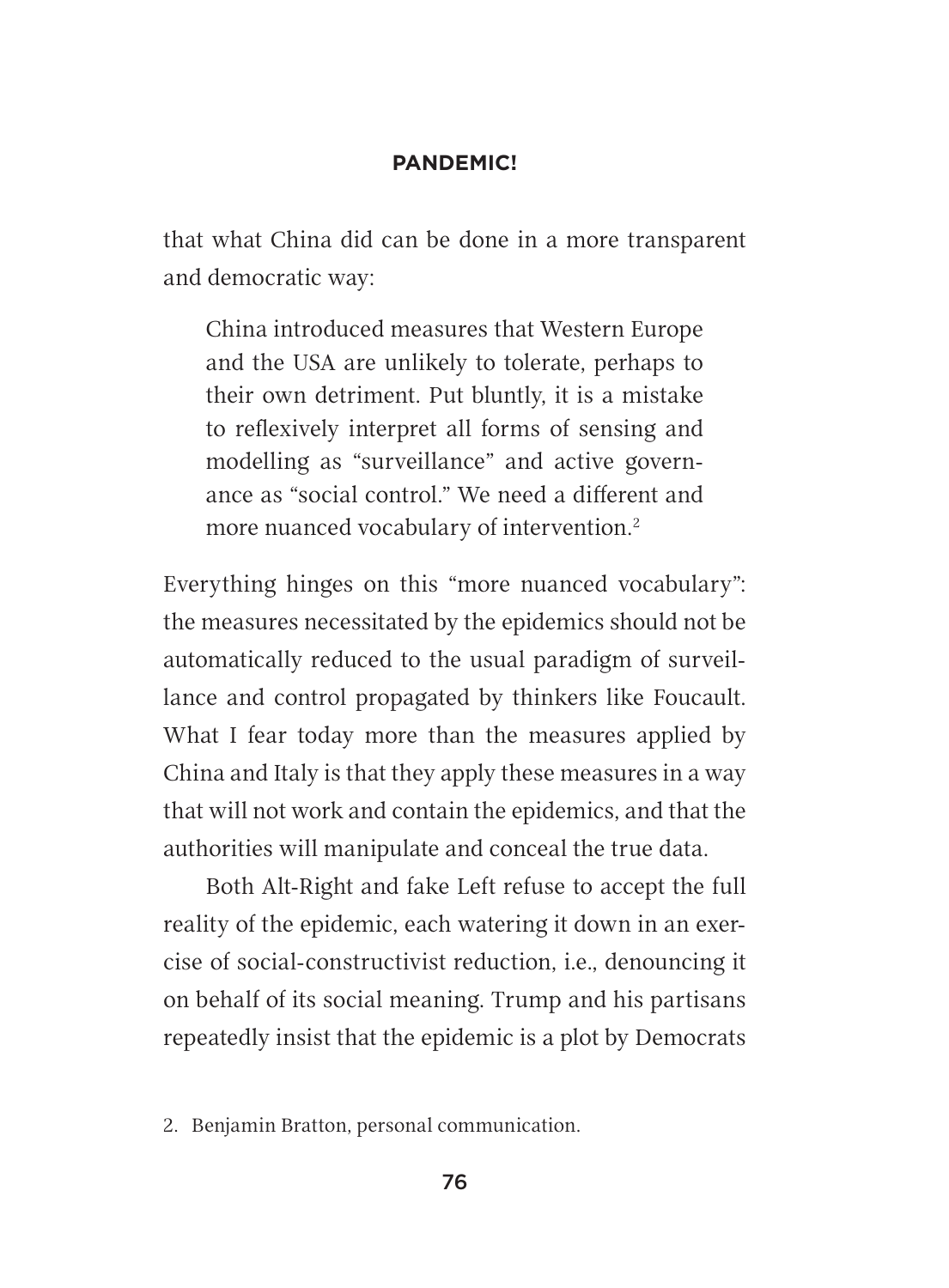### **MONITOR AND PUNISH? YES, PLEASE!**

and China to make him lose the election, while some on the Left denounce the measures proposed by the state and health apparatuses as tainted by xenophobia and therefore insist on continuing social interaction, symbolized by still shaking hands. Such a stance misses the paradox: not to shake hands and isolate when needed IS today's form of solidarity.

Who, going forward, will be able to afford to continue shaking hands and embracing? The privileged few, that's who. Boccaccio's *Decameron* is composed of stories told by a group of seven young women and three young men sheltering in a secluded villa just outside Florence to escape the plague which afflicted the city. The financial elite will similarly withdraw into secluded zones where they will amuse themselves by telling stories in the manner of *The Decameron*, while we, ordinary people, will have to live with viruses.

What I find especially annoying is how, when our media and other powerful institutions announce some closure or cancellation, they as a rule add a fixed temporal limitation, informing us, for instance, that the "schools will be closed till April 4." The big expectation is that, after the peak, which should arrive fast, things will return to normal. In this fashion, I have already been informed that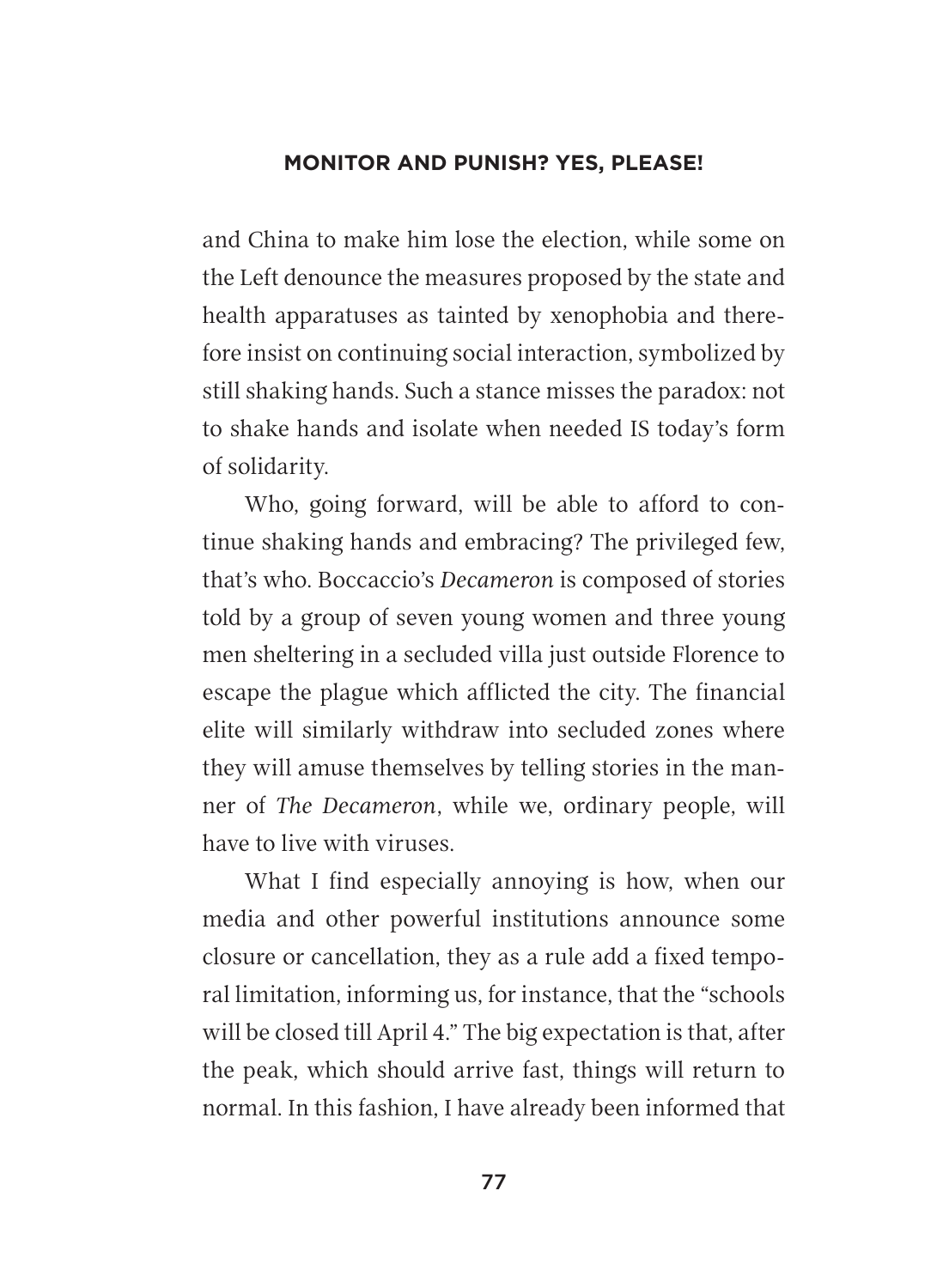a university symposium I was to participate in has just been postponed to September. The catch is that, even if life does eventually return to some semblance of normality, it will not be the same normal as the one we experienced before the outbreak. Things we were used to as part of our daily life will no longer be taken for granted, we will have to learn to live a much more fragile life with constant threats. We will have to change our entire stance to life, to our existence as living beings among other forms of life. In other words, if we understand "philosophy" as the name for our basic orientation in life, we will have to experience a true philosophical revolution.

To make this point clearer, let me quote a popular definition: viruses are "any of various infectious agents, usually ultramicroscopic, that consist of nucleic acid, either RNA or DNA, within a case of protein: they infect animals, plants, and bacteria and reproduce only within living cells: viruses are considered as being non-living chemical units or sometimes as living organisms." This oscillation between life and death is crucial: viruses are neither alive nor dead in the usual sense of these terms, they are a kind of living dead. A virus is alive in its drive to replicate, but it is a kind of zero-level life, a biological caricature not so much of death-drive as of life at its most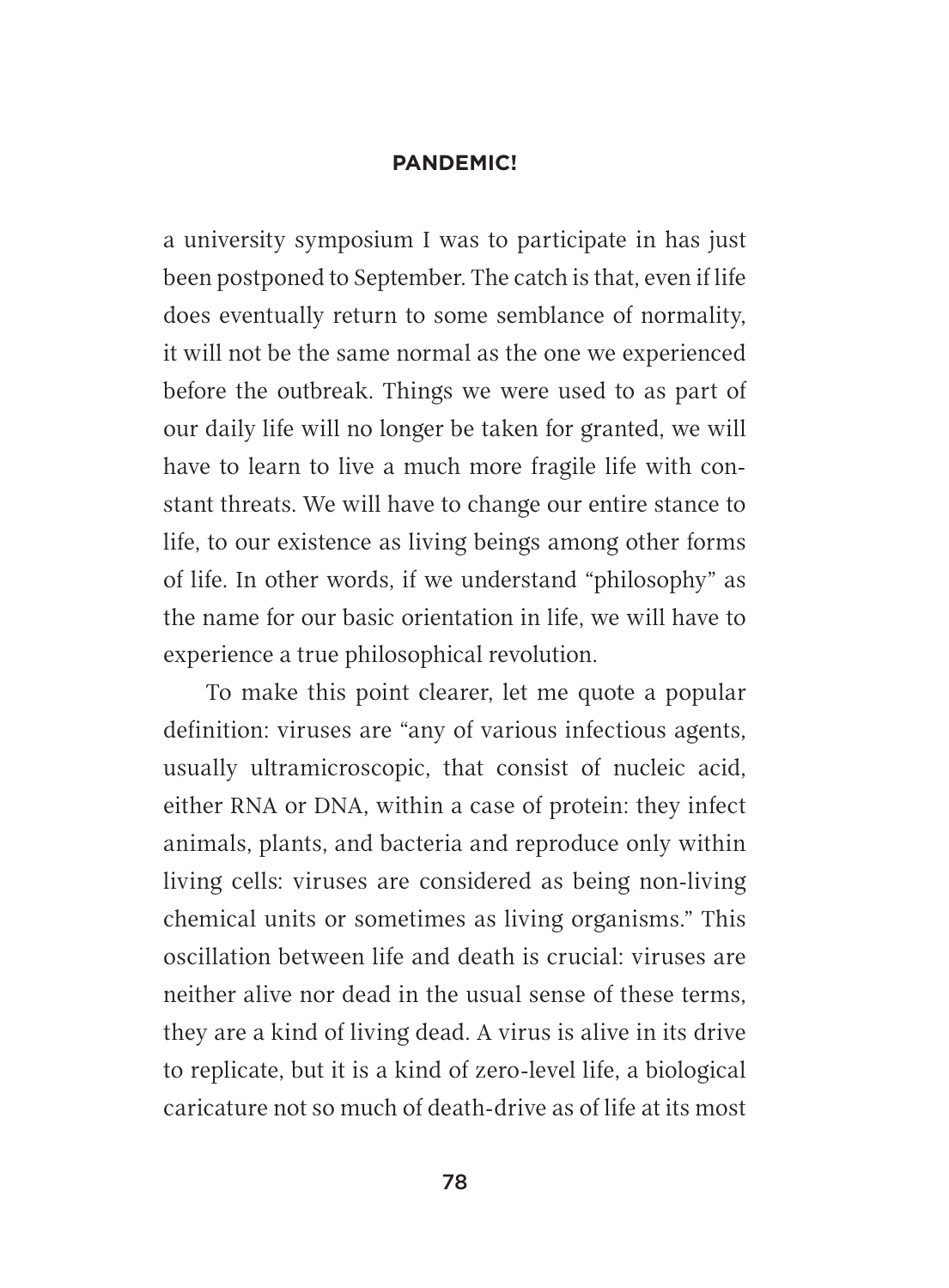### **MONITOR AND PUNISH? YES, PLEASE!**

stupid level of repetition and multiplication. However, viruses are not the elementary form of life out of which more complex developed; they are purely parasitic, they replicate themselves through infecting more developed organisms (when a virus infects us, humans, we simply serve as its copying machine). It is in this coincidence of the opposites—elementary and parasitic—that resides the mystery of viruses: they are a case of what Schelling called "*der nie aufhebbare Rest*": a remainder of the lowest form of life that emerges as a product of malfunctioning of higher mechanisms of multiplication and continues to haunt (infect) them, a remainder that cannot ever be re-integrated into the subordinate moment of a higher level of life.

Here we encounter what Hegel calls the speculative judgment, the assertion of the identity of the highest and the lowest. Hegel's best-known example is "Spirit is a bone" from his analysis of phrenology in *Phenomenology of Spirit*, and our example should be "Spirit is a virus." Human spirit is a kind of virus that parasitizes on the human animal, exploits it for its own self-reproduction, and sometimes threatens to destroy it. And, insofar as the medium of spirit is language, we should not forget that, at its most elementary level, language is also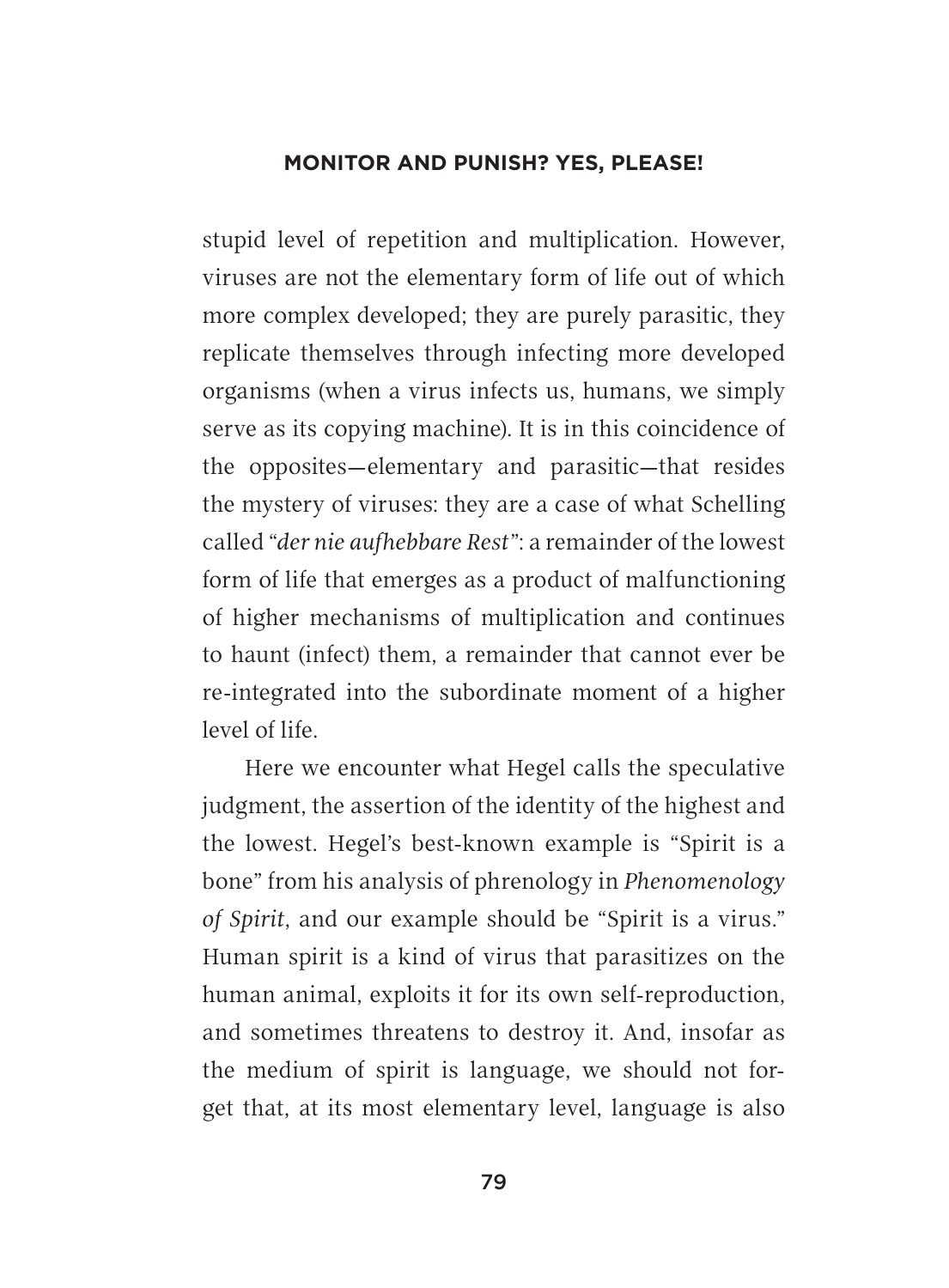something mechanical, a matter of rules we have to learn and follow.

Richard Dawkins has claimed that memes are "viruses of the mind," parasitic entities which "colonize" human might, using it as a means to multiply themselves—an idea whose originator was none other than Leo Tolstoy. Tolstoy is usually perceived as a much less interesting author than Dostoyevsky, a hopelessly outdated realist for whom there is basically no place in modernity, in contrast to Dostoyevsky's existential anguish. Perhaps, however, the time has come to fully rehabilitate Tolstoy, his unique theory of art and man in general, in which we find echoes of Dawkins's notion of memes. "A person is a hominid with an infected brain, host to millions of cultural symbionts, and the chief enablers of these are the symbiont systems known as languages"3 —is this passage from Dennett not pure Tolstoy? The basic category of Tolstoy's anthropology is *infection*: a human subject is a passive empty medium infected by affect-laden cultural elements which, like contagious bacilli, spread from one to another individual. And Tolstoy goes here to the end: he does not oppose a true spiritual autonomy to this spreading of

<sup>3.</sup> Daniel C. Dennett, *Freedom Evolves*, New York: Viking, 2003, p. 173.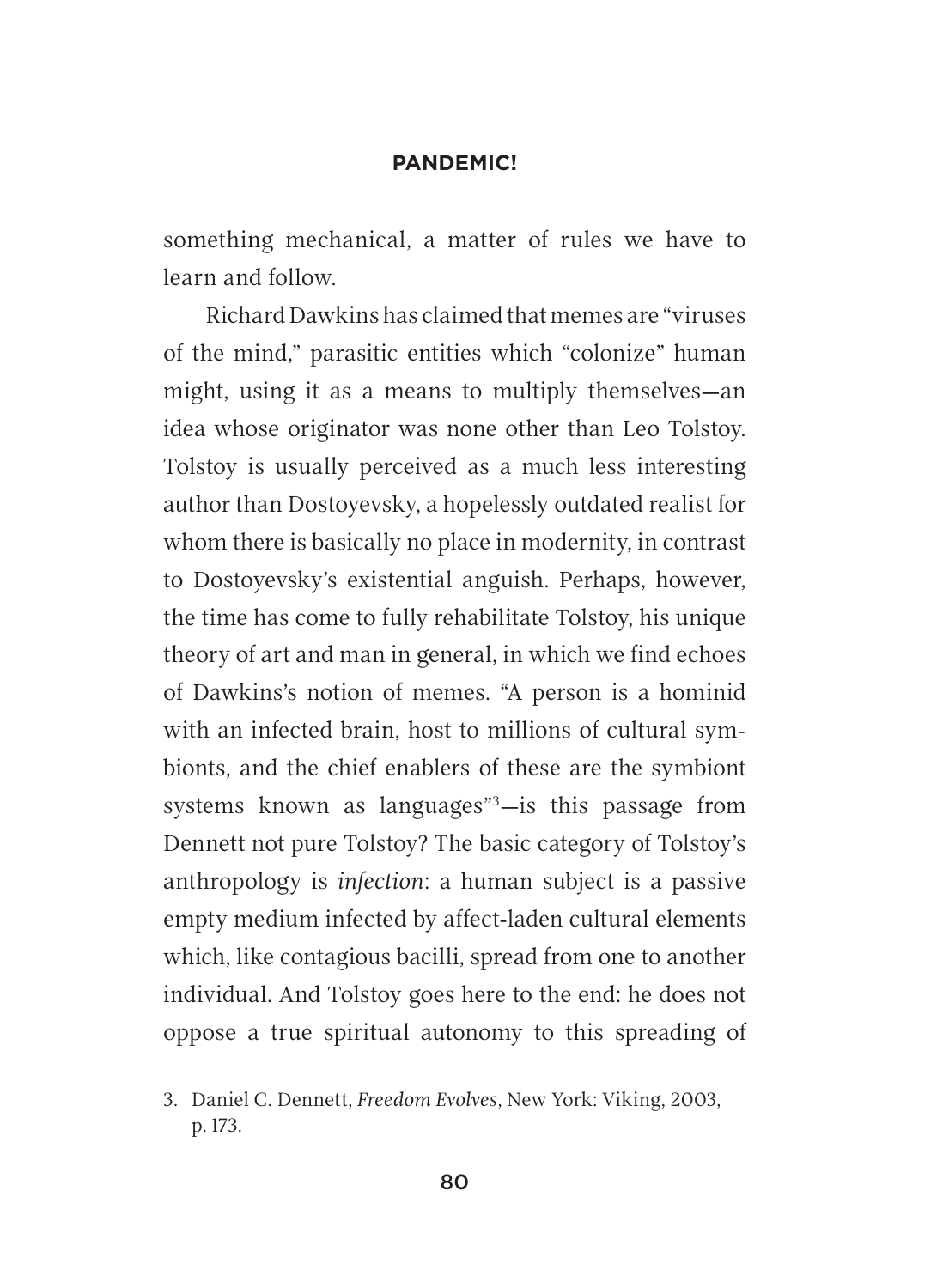# **MONITOR AND PUNISH? YES, PLEASE!**

affective infections; he does not propose a heroic vision of educating oneself into a mature autonomous ethical subject by way of getting rid of the infectious bacilli. The only struggle is the struggle between good and bad infections: Christianity itself is an infection, although—for Tolstoy—a good one.

Maybe this is the most disturbing thing we can learn from the ongoing viral epidemics: when nature is attacking us with viruses, it is in a way returning us our own message. The message is: what you did to me, I am now doing to you.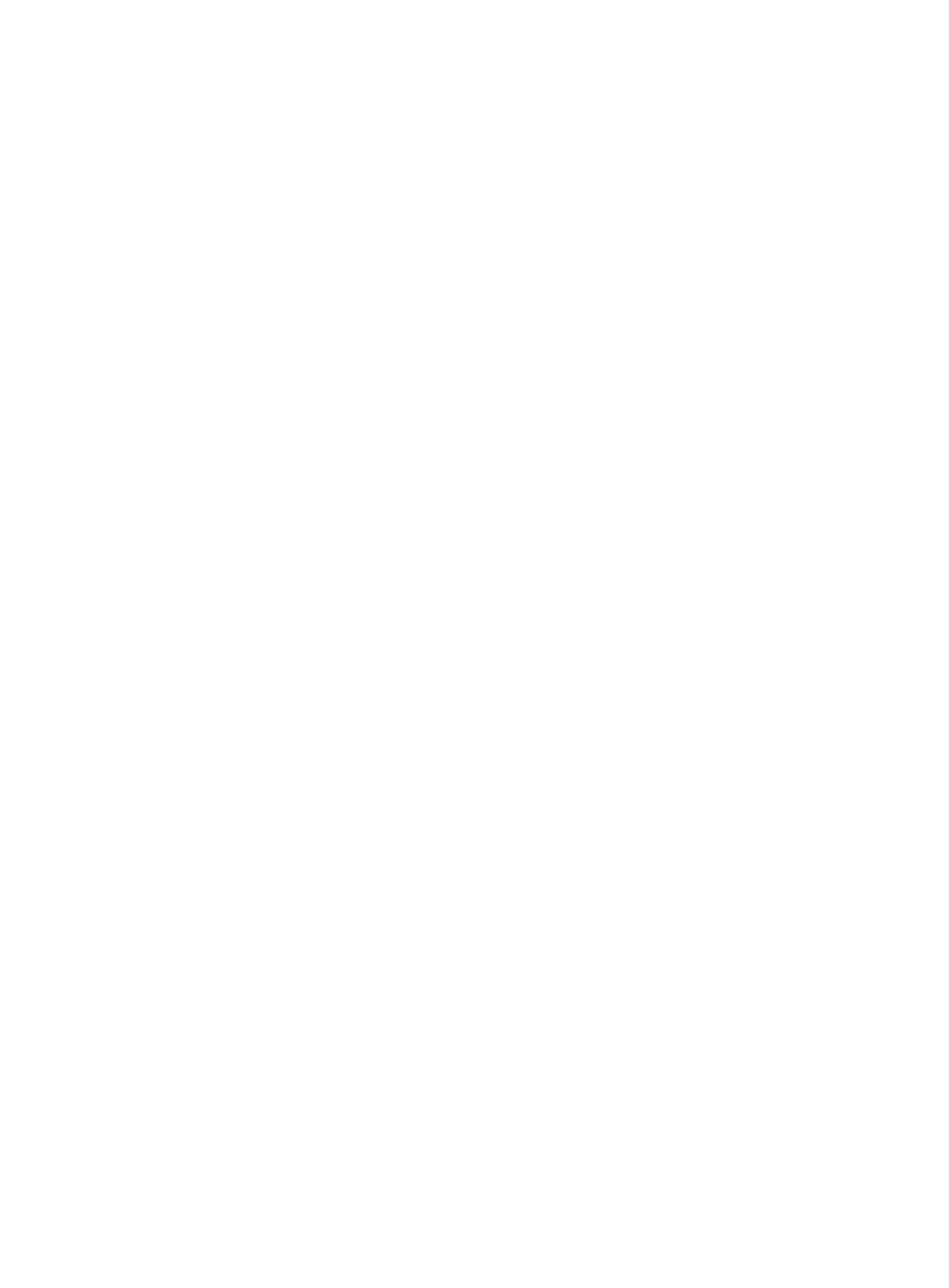# **9.**

# **IS BARBARISM WITH A HUMAN FACE OUR FATE?**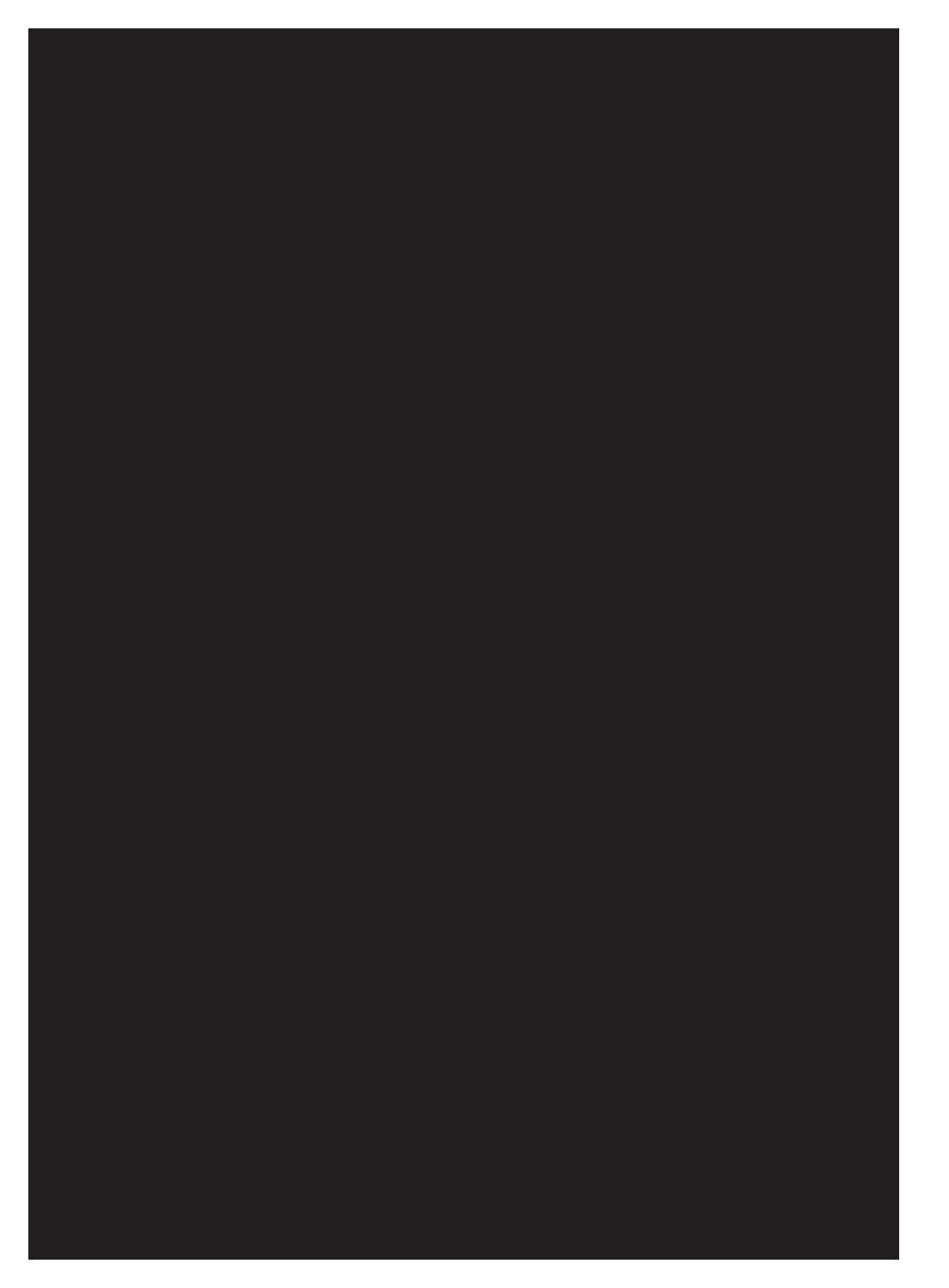These days I sometimes catch myself wishing to contract the virus—in this way, at least the debilitating uncertainty would be over. A clear sign of my growing anxiety is how I relate to sleep. Up until a week ago I was eagerly awaiting the end of the evening when I could escape into sleep and forget about the fears of daily life. Now it's almost the opposite: I am afraid to fall asleep since nightmares haunt me and I find myself awoken in a panic. The nightmares are about the reality that awaits me.

What reality? (I owe the line of thought that follows to Alenka Zupančič.). These days we often hear that radical social changes are needed if we want to cope with the consequences of the ongoing epidemics. As this little book testifies, I myself am among those spreading this mantra. But radical changes are already taking place. The coronavirus epidemic confronts us with something previously thought to be the impossible: the world as we knew it has stopped turning, whole countries are in a lockdown, many of us are confined to our homes facing an uncertain future in which, even if most of us survive, economic mega-crisis is likely. Our reaction to all of this, what we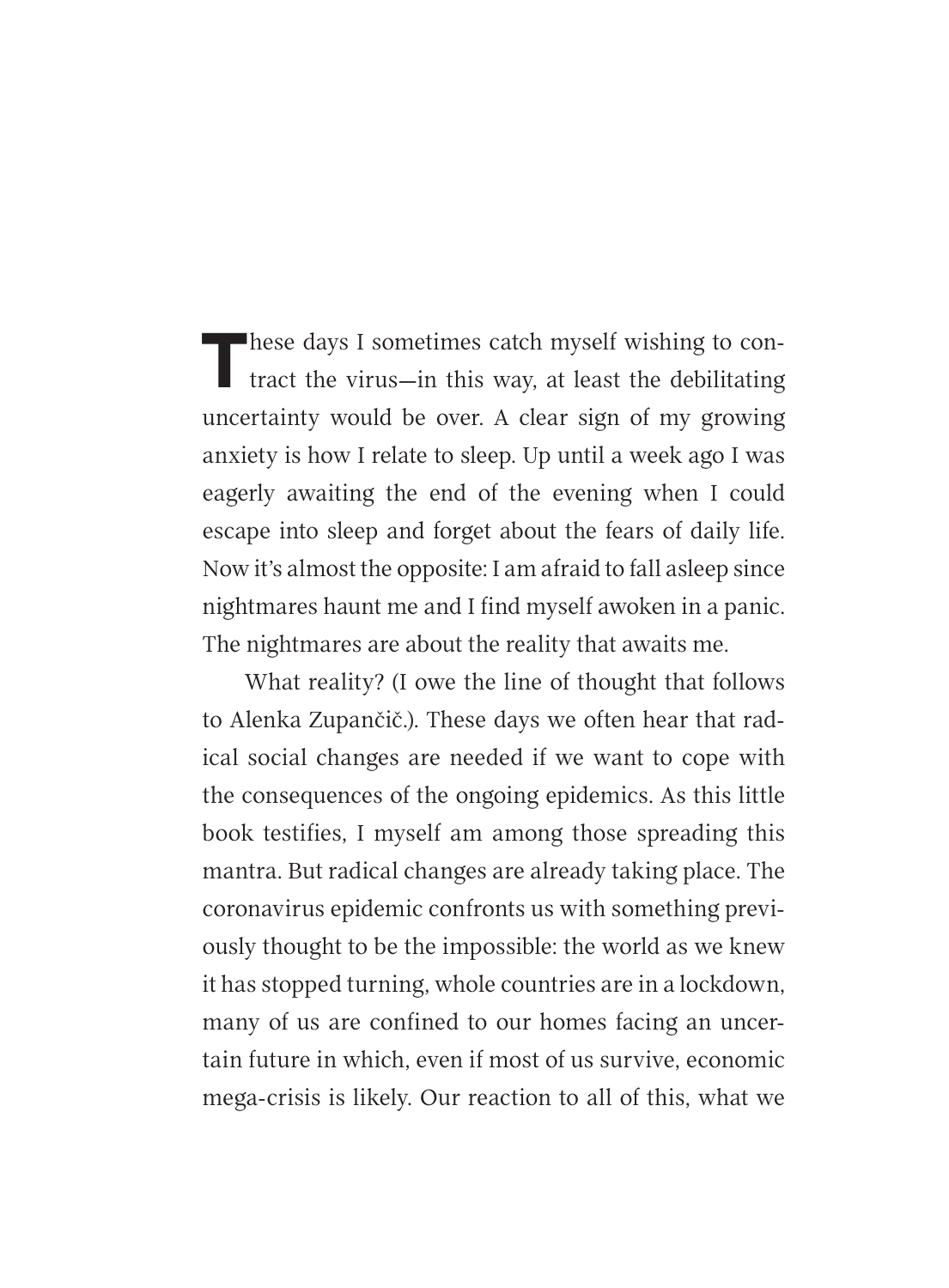should do, should also be the impossible—what appears impossible within the coordinates of the existing world order. The impossible happened, our world has stopped, AND impossible is what we have to do to avoid the worst, which is—what?

I don't think the biggest threat is a regression to open barbarism, to brutal survivalist violence with public disorders, panic lynching, etc. (although, with the collapse of health and some other public services, this is also possible). More than open barbarism I fear barbarism with a human face—ruthless survivalist measures enforced with regret and even sympathy, but legitimized by expert opinions. A careful observer could easily notice the tonal change in how those holding power address us: they are not just trying to project calm and confidence, they also regularly utter dire predictions: the pandemic is likely to take about two years to run its course and the virus will eventually infect 60 to 70 percent of the global population, with millions dead. In short, their true message is that we will have to curtail the cornerstone of our social ethics: the care for the old and weak. Italy has already announced that, if things get worse, those over 80 or with other serious preexisting conditions will be simply left to die. One should note how accepting such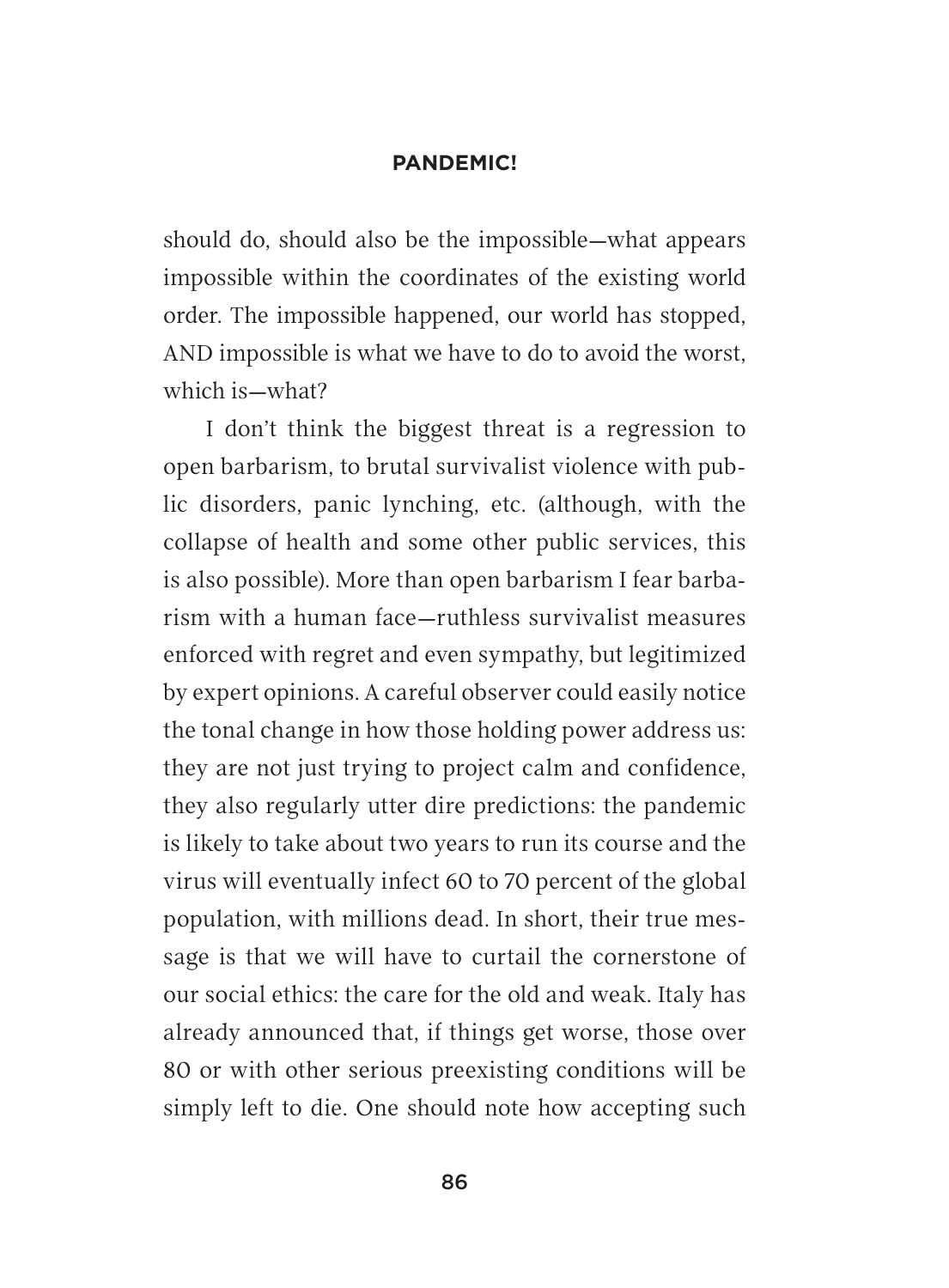# **IS BARBARISM WITH A HUMAN FACE OUR FATE?**

logic of the "survival of the fittest" violates even the basic principle of military ethics, which tells us that, after the battle, one should first take care of the heavily wounded even if the chance of saving them is minimal. To avoid a misunderstanding, I want to assert that I am being an utter realist here: one should prepare medicaments to enable a painless death for the terminally ill, to spare them the unnecessary suffering. But our first principle should be not to economize but to assist unconditionally, irrespective of costs, those who need help, to enable their survival.

So I respectfully disagree with Giorgio Agamben who sees in the ongoing crisis as a sign that

. . . our society no longer believes in anything but bare life. It is obvious that Italians are disposed to sacrifice practically everything—the normal conditions of life, social relationships, work, even friendships, afections, and religious and political convictions—to the danger of getting sick. Bare life—and the danger of losing it—is not something that unites people, but blinds and separates them."1

1. <https://itself.blog/2020/03/17/giorgio-agamben-clarifications/>.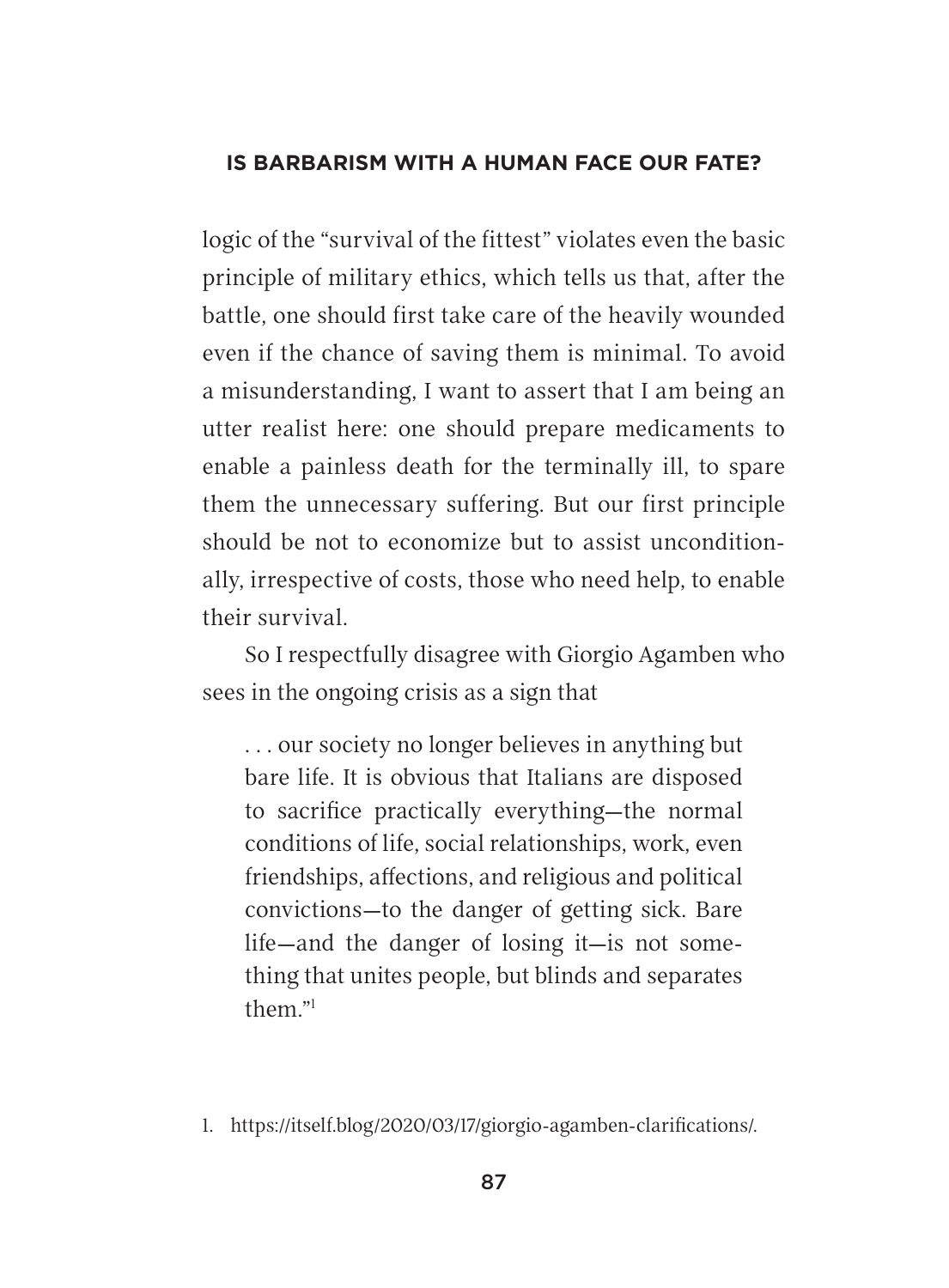Things are much more ambiguous: the threat of death *does* also unite them—to maintain a corporeal distance is to show respect to the other since I also may be a virus bearer. My sons avoid me now because they are afraid they will contaminate me. What for them would likely be a passing illness can be deadly for me. If in the Cold War the rule of survival was MAD (Mutually Assured Destruction), now it is another MAD—mutually assured distance.

In the last days, we hear repeatedly that each of us is personally responsible and has to follow the new rules. Media are full of stories about people who misbehaved and put themselves and others in danger, an infected man enters a store and coughs on everyone, that sort of thing. The problem with this is the same as the journalism dealing with the environmental crisis: the media over-emphasize our personal responsibility for the problem, demanding that we pay more attention to recycling and other behavioral issues. Such a focus on individual responsibility, necessary as it is to some degree, functions as ideology the moment it serves to obfuscate the bigger questions of how to change our entire economic and social system. The struggle against coronavirus can only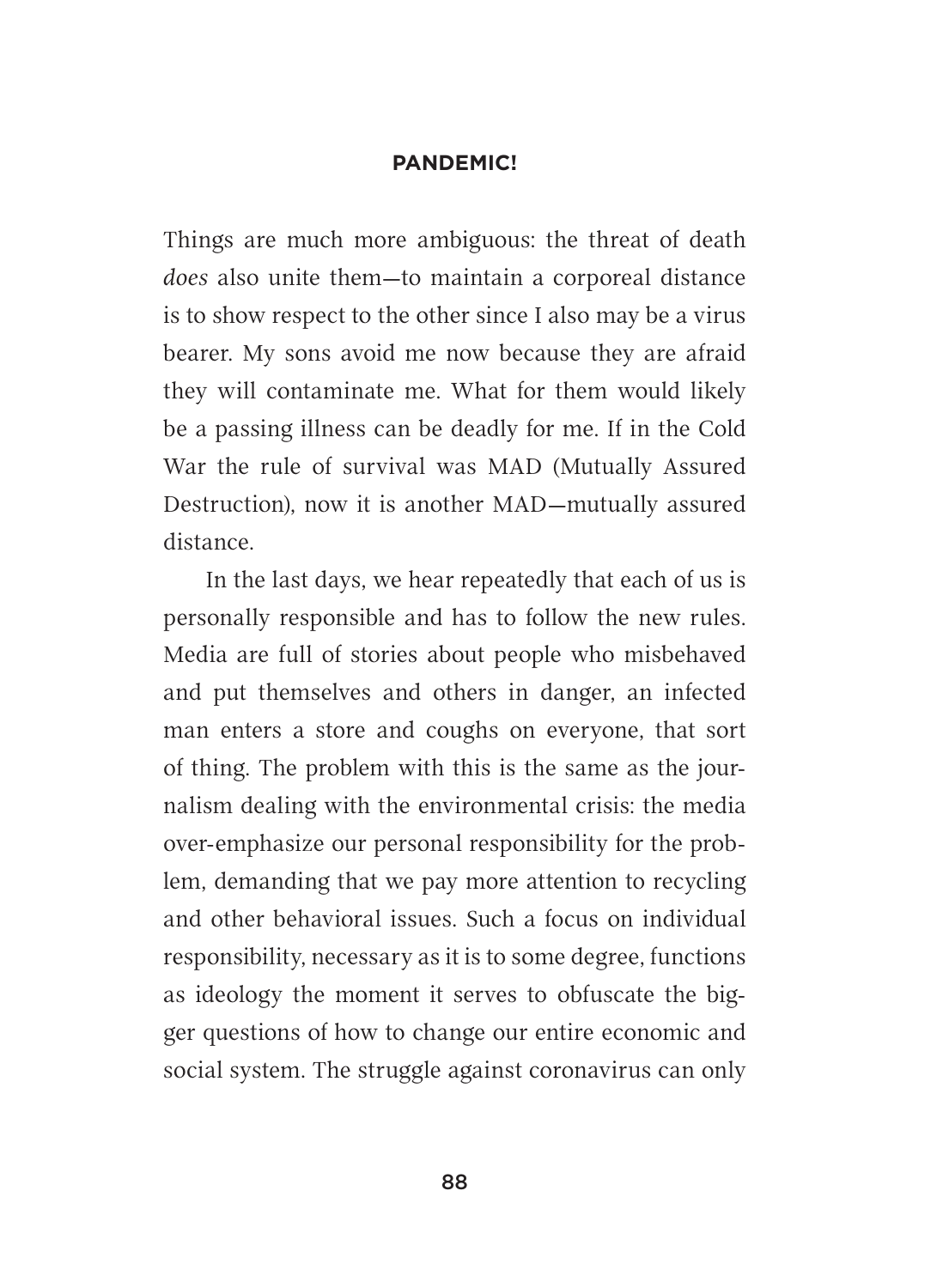# **IS BARBARISM WITH A HUMAN FACE OUR FATE?**

be fought together with the struggle against ideological mystification, and as part of a general ecological struggle. As Kate Jones put it, the transmission of disease from wildlife to humans is

. . . a hidden cost of human economic development. There are just so many more of us, in every environment. We are going into largely undisturbed places and being exposed more and more. We are creating habitats where viruses are transmitted more easily, and then we are surprised that we have new ones  $2$ 

So it is not enough to put together some kind of global healthcare for humans, nature in its entirety has to be included. Viruses also attack plants, which are the main sources of our food. We have constantly to bear in mind the global picture of the world we live in, with all the paradoxes this implies. For example, it is good to know that the coronavirus lockdown in China saved more lives that the number of those killed by the virus (if one trusts official statistics):

2. [https://www.theguardian.com/environment/2020/mar/18/tip](https://www.theguardian.com/environment/2020/mar/18/tip-of-the-iceberg-is-our-destruction-of-nature-responsible-for-covid-19-aoe)[of-the-iceberg-is-our-destruction-of-nature-responsible-for](https://www.theguardian.com/environment/2020/mar/18/tip-of-the-iceberg-is-our-destruction-of-nature-responsible-for-covid-19-aoe)[covid-19-aoe.](https://www.theguardian.com/environment/2020/mar/18/tip-of-the-iceberg-is-our-destruction-of-nature-responsible-for-covid-19-aoe)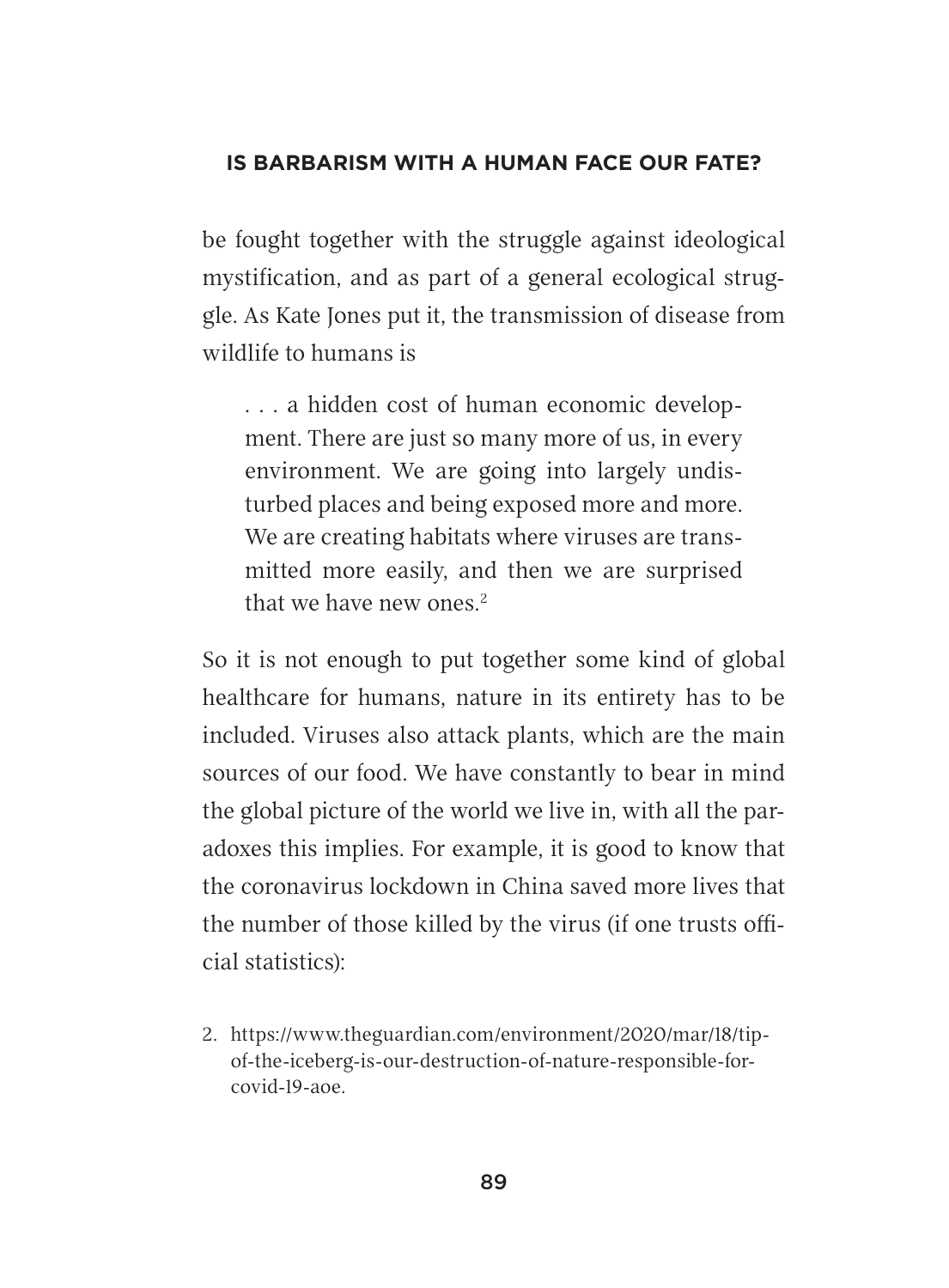Environmental resource economist Marshall Burke says there is a proven link between poor air quality and premature deaths linked to breathing that air. "With this in mind," he said, "a natural—if admittedly strange—question is whether the lives saved from this reduction in pollution caused by economic disruption from COVID-19 exceeds the death toll from the virus itself." "Even under very conservative assumptions, I think the answer is a clear 'yes.'" At just two months of reduction in pollution levels he says it likely saved the lives of 4,000 children under five and 73,000 adults over 70 in China alone $3$ 

We are caught in a triple crisis: medical (the epidemic itself), economic (which will hit hard whatever the outcome of the epidemic), and psychological. The basic coordinates of the everyday lives of millions are disintegrating, and the change will afect everything, from flying to holidays to simple bodily contact. We have to learn to think outside the coordinates of the stock market and profit and simply find another way to produce and

<sup>3.</sup> [https://www.dailymail.co.uk/sciencetech/article-8121515/](https://www.dailymail.co.uk/sciencetech/article-8121515/Global-air-pollution-levels-plummet-amid-coronavirus-pandemic.html) [Global-air-pollution-levels-plummet-amid-coronavirus](https://www.dailymail.co.uk/sciencetech/article-8121515/Global-air-pollution-levels-plummet-amid-coronavirus-pandemic.html)[pandemic.html](https://www.dailymail.co.uk/sciencetech/article-8121515/Global-air-pollution-levels-plummet-amid-coronavirus-pandemic.html).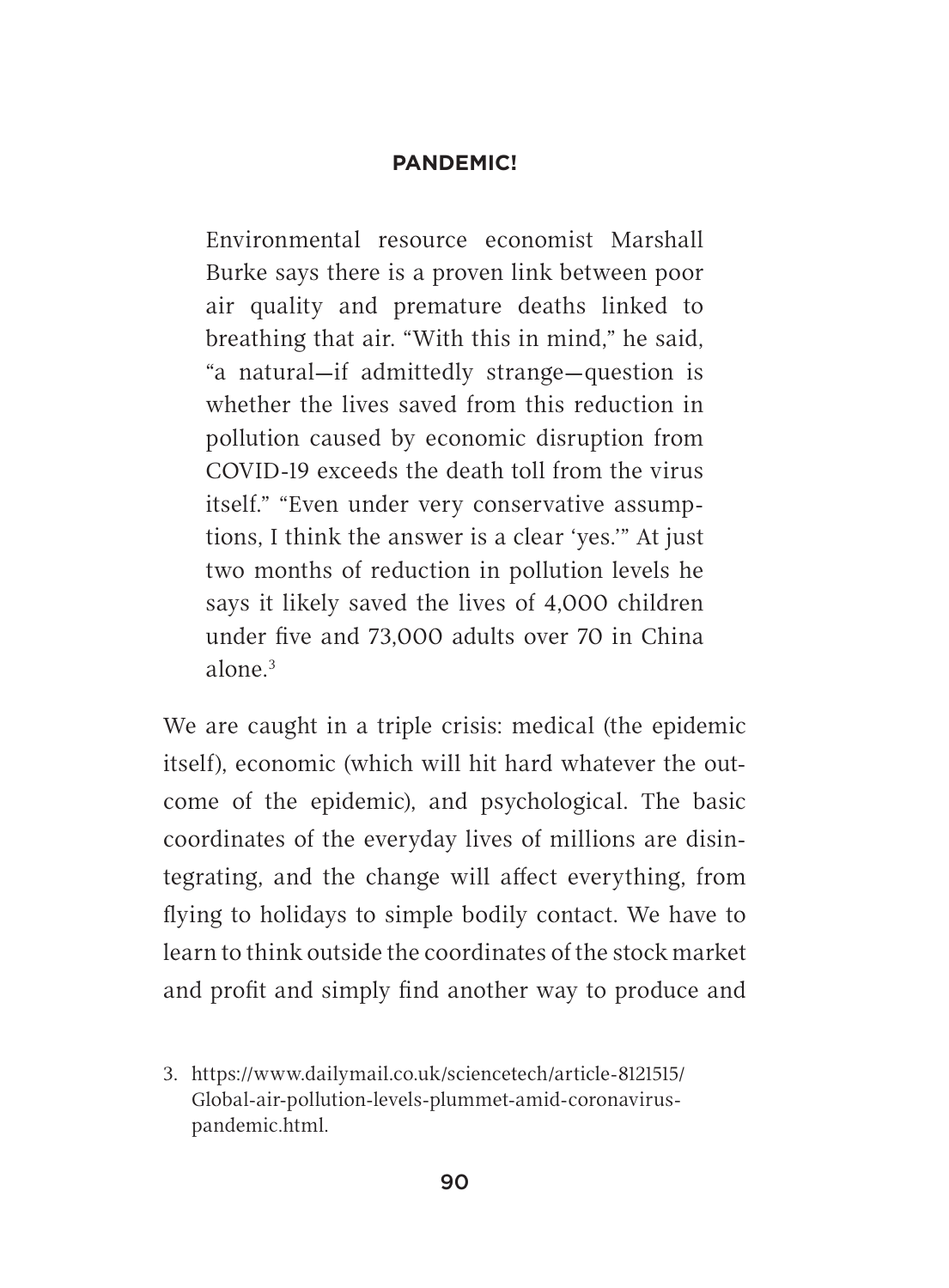### **IS BARBARISM WITH A HUMAN FACE OUR FATE?**

allocate necessary resources. When the authorities learn that a company is stockpiling millions of masks, waiting for the right moment to sell them, there should be no negotiations with the company, those masks should be simply requisitioned.

The media has reported that Trump offered \$1 Billion to Tübingen-based biopharmaceutical company CureVac to secure an effective coronavirus and vaccine "only for the United States." The German health minister, Jens Spahn, said a takeover of CureVac by the Trump administration was "off the table": CureVac would only develop vaccine "for the whole world, not for individual countries." Here we have an exemplary case of the struggle between privatization/barbarism and collectivism/civilization. Yet, at the same time, Trump was forced to invoke the Defense Production Act to allow the government to instruct the private sector to ramp up production of emergency medical supplies:

Trump announces proposal to take over private sector. The US president said he would invoke a federal provision allowing the government to marshal the private sector in response to the pandemic, the Associated Press reported. Trump said he would sign an act giving himself the authority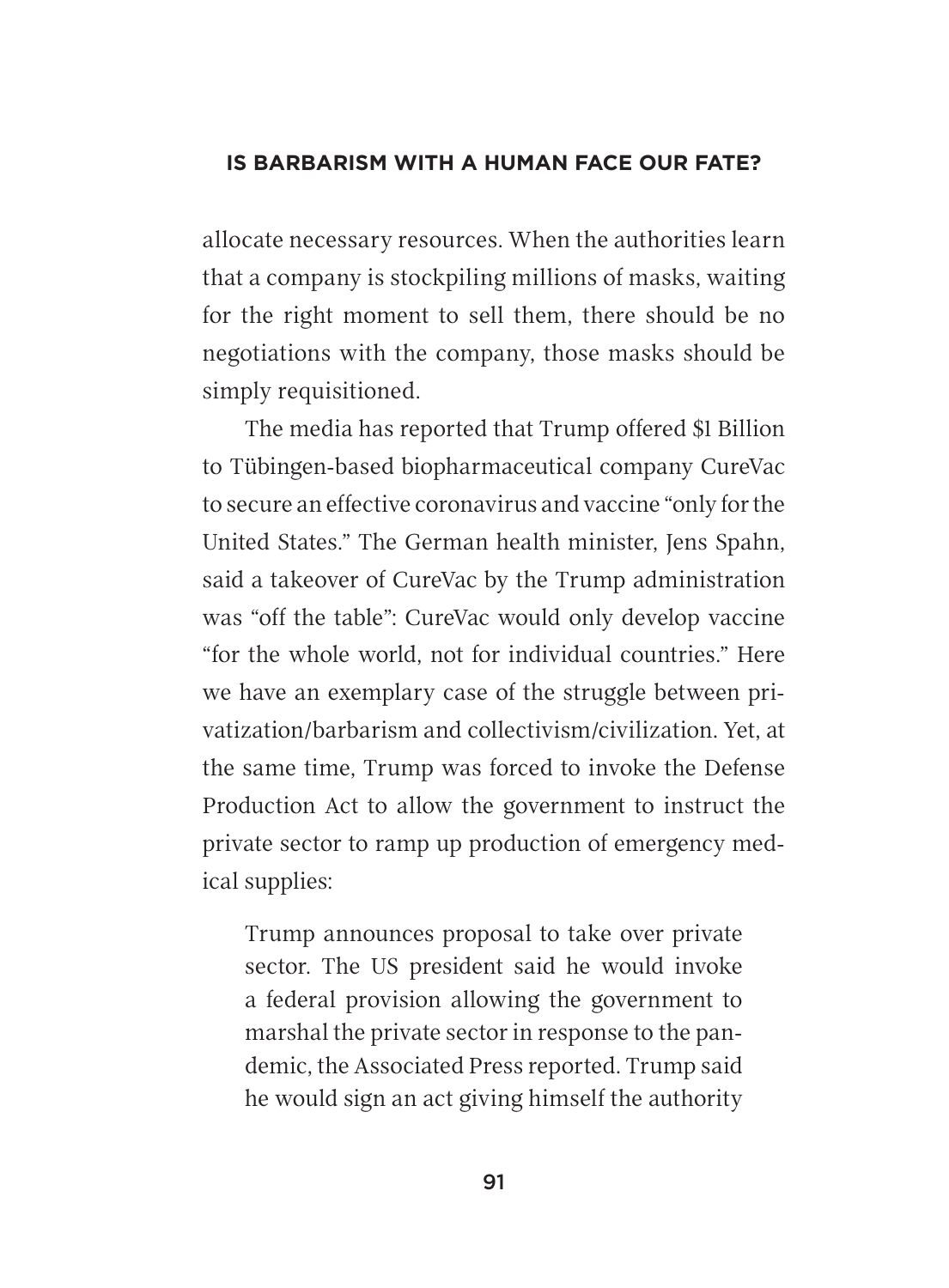to direct domestic industrial production "in case we need it."4

When I suggested recently that a way out of this crisis was a form of "Communism" I was widely mocked. But now we read, "Trump announces proposal to take over private sector." Could one even imagine such a headline prior to the epidemic? And this is just the beginning: many more measures of this sort will be needed, as well as local self-organization of communities if state-run health systems collapse under too much under stress. It is not enough just to isolate and survive—for this to be possible, basic public services will have to continue functioning: electricity and water, food and medicine will have to continue being available. We will soon need a list of those who have recovered and are, at least for some time, immune so that they can be mobilized for the urgent public work. This is not a utopian Communist vision, it is a Communism imposed by the necessities of bare survival. It is unfortunately a version of what, in the Soviet Union in 1918, was called "war Communism."

<sup>4.</sup> [https://www.theguardian.com/world/2020/mar/18/](https://www.theguardian.com/world/2020/mar/18/coronavirus-latest-at-a-glance-wednesday-2020) [coronavirus-latest-at-a-glance-wednesday-2020](https://www.theguardian.com/world/2020/mar/18/coronavirus-latest-at-a-glance-wednesday-2020).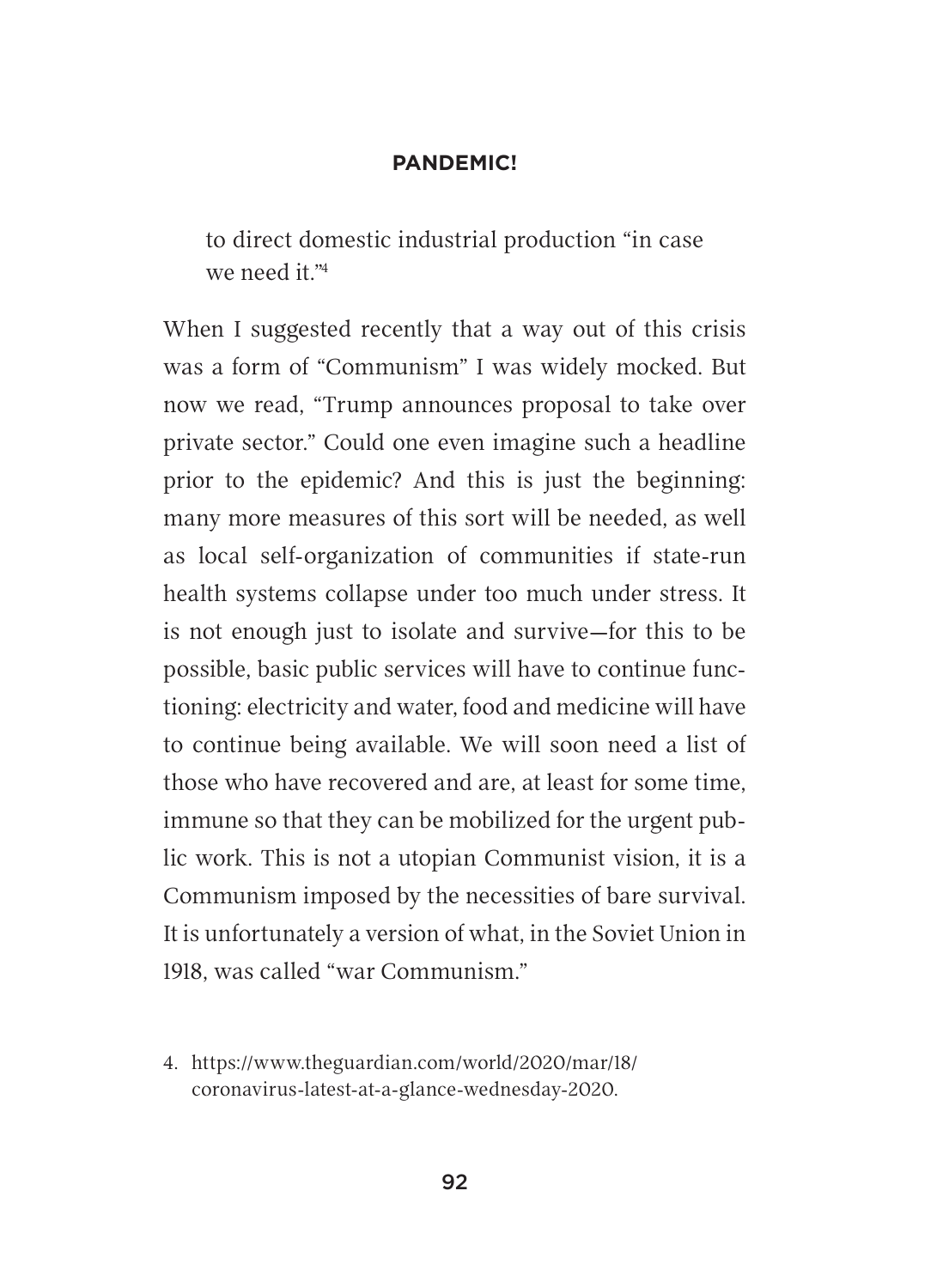### **IS BARBARISM WITH A HUMAN FACE OUR FATE?**

There are progressive things that only a conservative with the hard-line patriotic credentials can do: only de Gaulle was able to give independence to Algeria, only Nixon was able to establish relations with China. In both cases, if a progressive president had attempted to do these things, he would have been instantly accused of betraying the national interest. The same thing now applies with Trump limiting the freedom of private enterprises and forcing them to produce what is needed for the fight against coronavirus: if Obama were to do it, the right-wing populists would undoubtedly explode in rage, claiming that he was using the health crisis as an excuse to introduce Communism to the US.

As the saying goes: in a crisis we are all Socialists. Even Trump is now considering a form of Universal Basic Income—a check for \$1,000 to every adult citizen. Trillions will be spent violating all conventional market rules. But it remains unclear how and where this will occur, and for whom? Will this enforced Socialism be the Socialism for the rich as it was with the bailing out of the banks in 2008 while millions of ordinary people lost their small savings? Will the epidemic be reduced to another chapter in the long sad story of what Naomi Klein called "disaster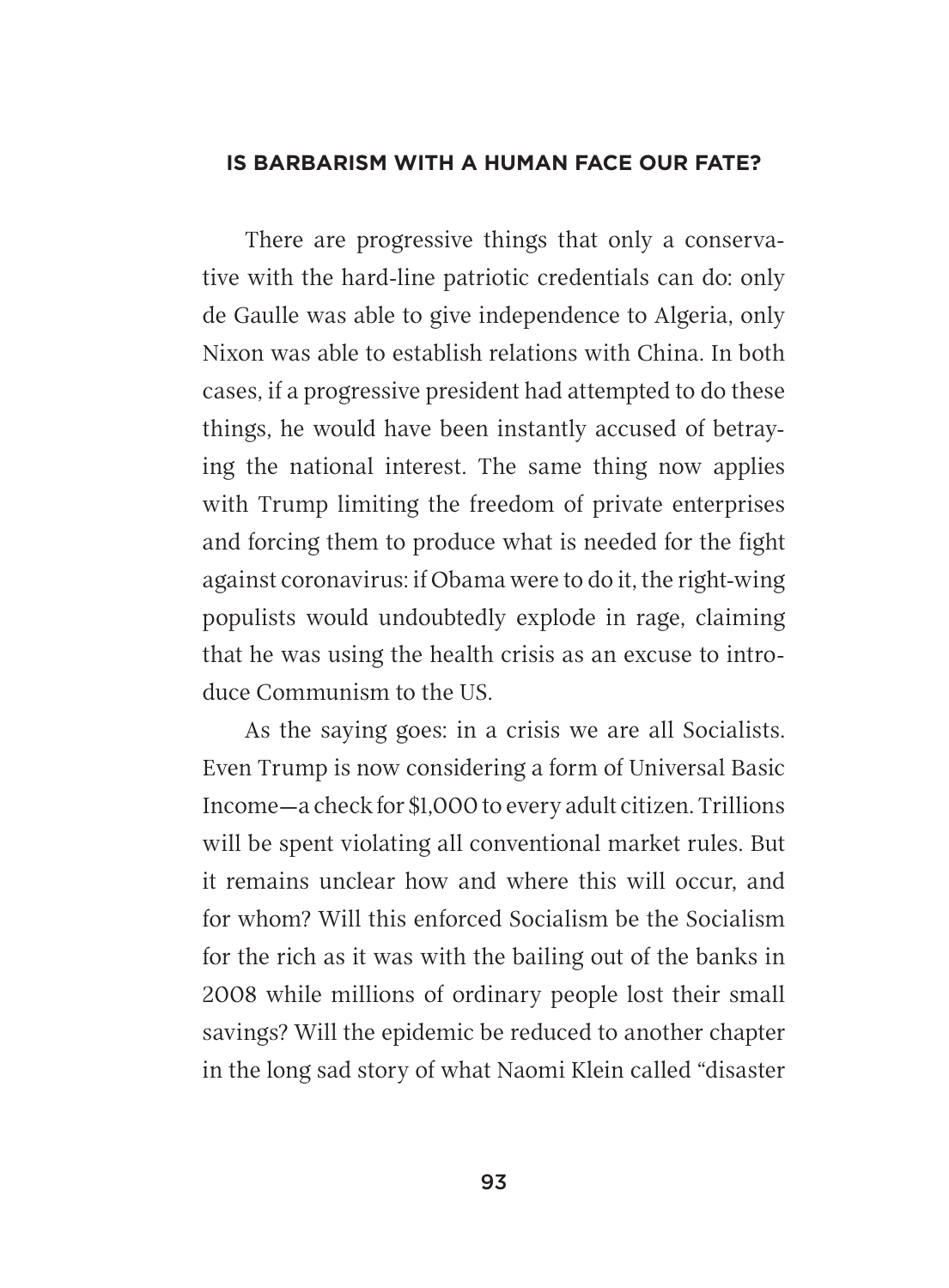capitalism," or will a new better balanced, if perhaps more modest, world order emerge from it?

Everybody is saying today that we will have to change our social and economic system. But, as Thomas Piketty noted in a recent comment in *Nouvel Observateur*, what really matters is *how* we change it, in what direction, which measures are needed. A common sooth now in circulation is that, since we are all now in this crisis together, we should forget about politics and just work in unison to save ourselves. This notion is false: true politics are needed *now*—decisions about solidarity are eminently political.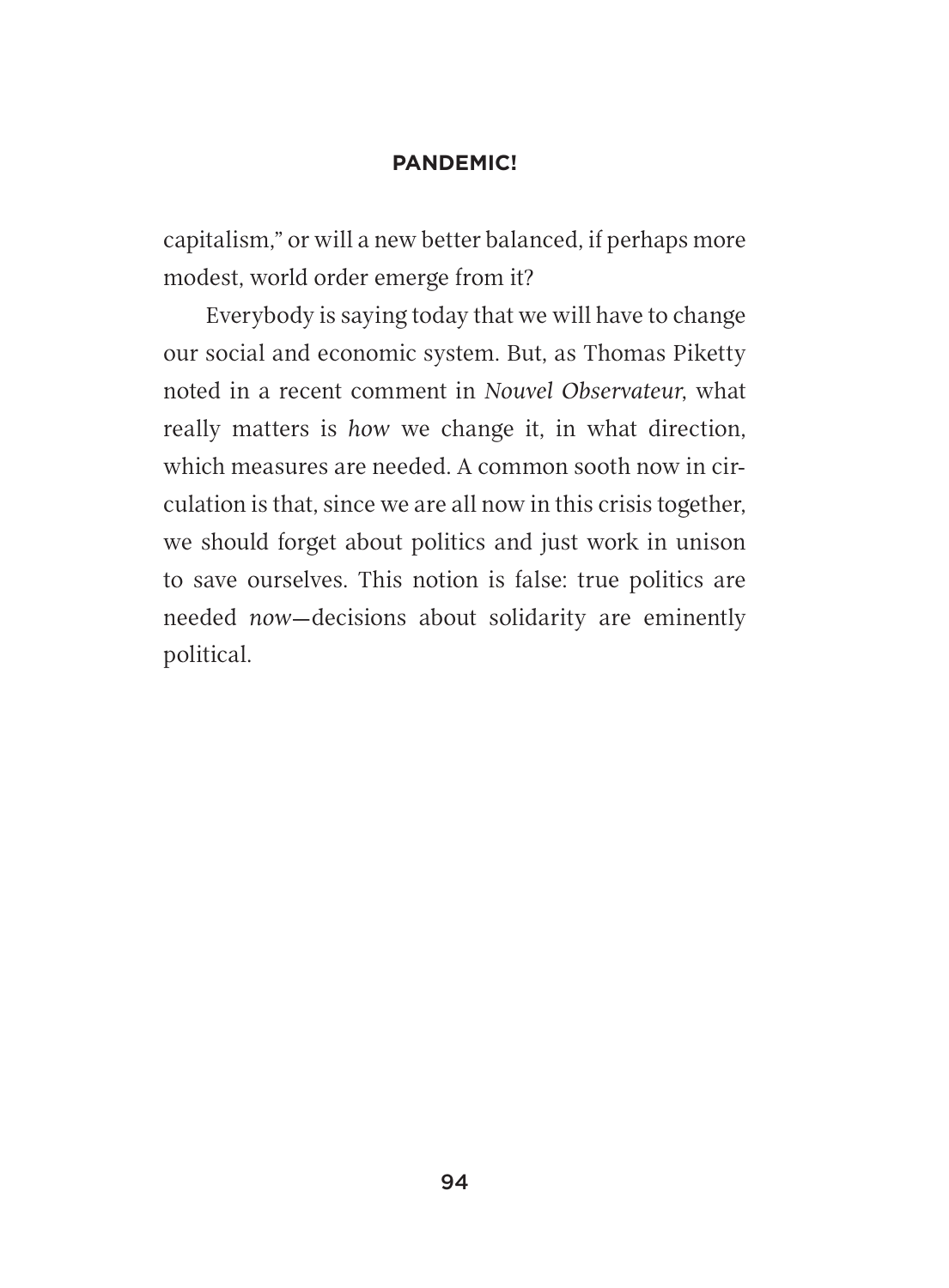# **10.**

# **COMMUNISM OR BARBARISM, AS SIMPLE AS THAT!**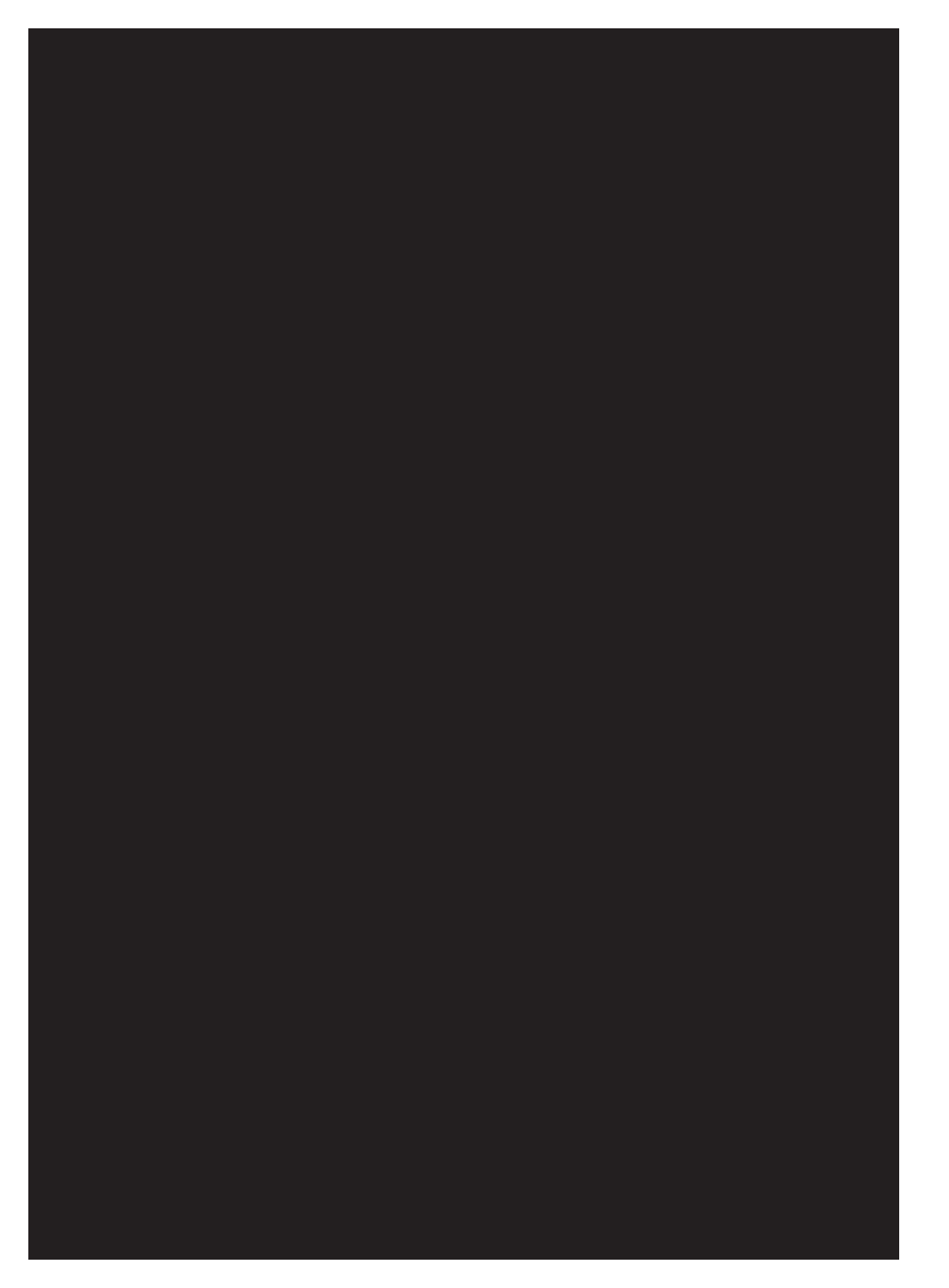**From Alain Badiou to Byung-Chul Han<sup>1</sup> and many others, from the Right and the Left, I have been crit**rom Alain Badiou to Byung-Chul Han<sup>1</sup> and many icized, mocked even, after I repeatedly suggested the arrival of a form of Communism as a result of the coronavirus pandemic. The basic motifs in the cacophony of voices were easily predictable: capitalism will return in an even stronger form, using the epidemic as a disaster boost; we will all silently accept total control of our lives by the state apparatuses in the Chinese style as a medical necessity; the survivalist panic is eminently apolitical, it makes us perceive others as a deadly threat, not as comrades in a struggle. Han added some specific insights into the cultural differences between the East and the West: the developed Western countries are overreacting because they have got used to life without real enemies. Being open and tolerant, and lacking immunity mechanisms, when a real threat emerged, they were thrown into panic. But is the developed West really as permissive as it claims? Is our entire political and social space not

1. [https://www.welt.de/kultur/article206681771/Byung-Chul-Han](https://www.welt.de/kultur/article206681771/Byung-Chul-Han-zu-Corona-Vernunft-nicht-dem-Virus-ueberlassen.html)[zu-Corona-Vernunft-nicht-dem-Virus-ueberlassen.html](https://www.welt.de/kultur/article206681771/Byung-Chul-Han-zu-Corona-Vernunft-nicht-dem-Virus-ueberlassen.html).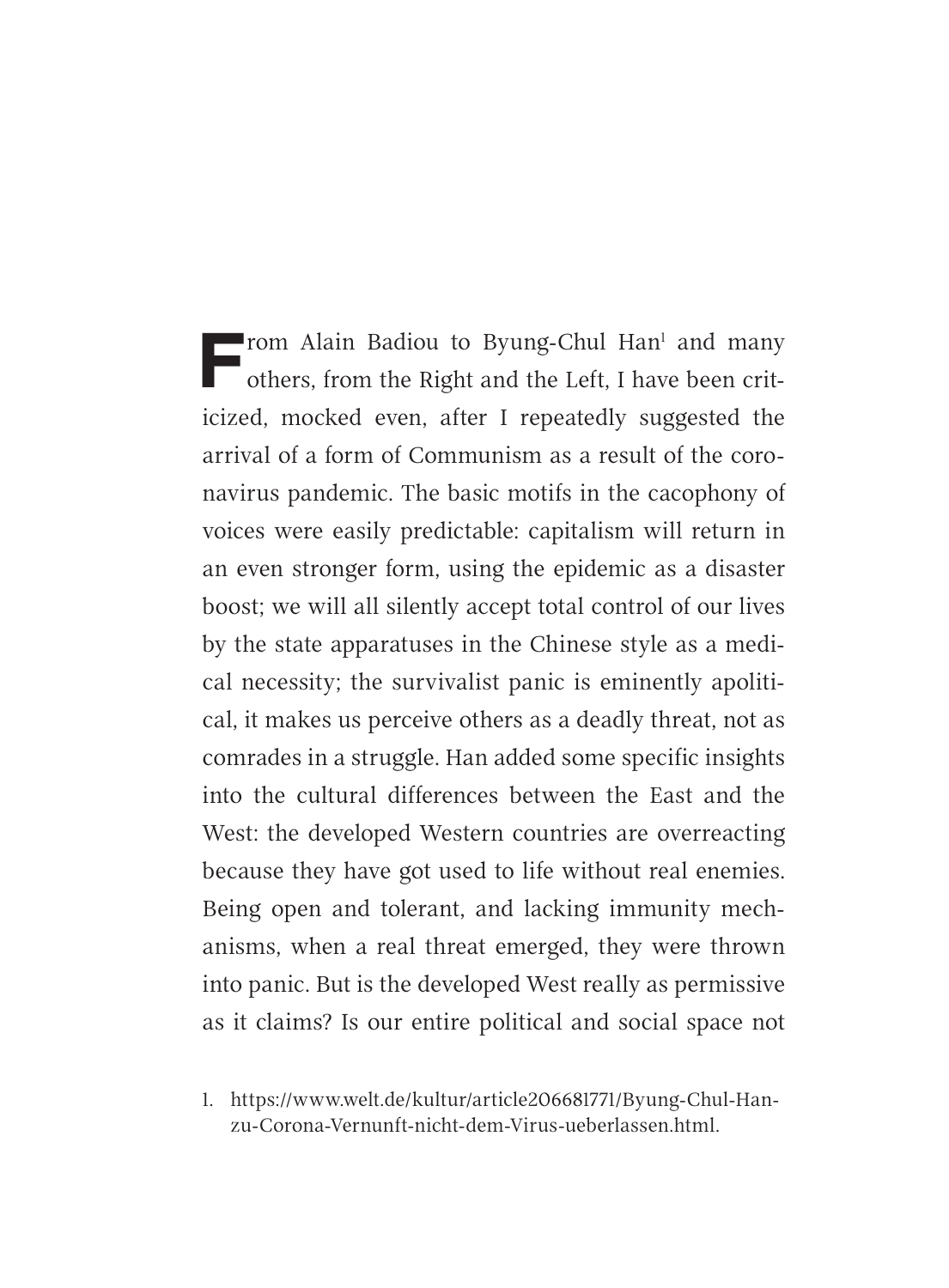permeated by apocalyptic visions: threats of ecological catastrophe, fear of Islamic refugees, panicky defense of our traditional culture against LGBT+ and gender theory? Just try to tell a dirty joke and you will immediately feel the force of Politically Correct censorship. Our permissiveness has years ago turned into its opposite.

Furthermore, does the enforced isolation really imply apolitical survivalism? I am much more in agreement with Catherine Malabou who wrote that "an *epochè*, a suspension, a bracketing of sociality, is sometimes the only access to alterity, a way to feel close to all the isolated people on Earth. Such is the reason why I am trying to be as solitary as possible in my loneliness."2 This is a deeply Christian idea: when I feel alone, abandoned by God, at that point I am like Christ on the cross, in full solidarity with him. And, today, the same goes for Julian Assange, isolated in his prison cell, with no visits permitted. We are all now like Assange and, more than ever, we need figures like him to prevent dangerous abuses of power justified by a medical threat. In

2. [https://critinq.wordpress.com/2020/03/23/to-quarantine](https://critinq.wordpress.com/2020/03/23/to-quarantine-from-quarantine-rousseau-robinson-crusoe-and-i/?fbclid=IwAR2t6gCrl7tpdRPWhSBWXScsF54lCfRH1U-2sMEOI9PcXH7uNtKVWzKor3M)[from-quarantine-rousseau-robinson-crusoe](https://critinq.wordpress.com/2020/03/23/to-quarantine-from-quarantine-rousseau-robinson-crusoe-and-i/?fbclid=IwAR2t6gCrl7tpdRPWhSBWXScsF54lCfRH1U-2sMEOI9PcXH7uNtKVWzKor3M)[and-i/?fbclid=IwAR2t6gCrl7tpdRPWhSBWXScsF](https://critinq.wordpress.com/2020/03/23/to-quarantine-from-quarantine-rousseau-robinson-crusoe-and-i/?fbclid=IwAR2t6gCrl7tpdRPWhSBWXScsF54lCfRH1U-2sMEOI9PcXH7uNtKVWzKor3M) [54lCfRH1U-2sMEOI9PcXH7uNtKVWzKor3M](https://critinq.wordpress.com/2020/03/23/to-quarantine-from-quarantine-rousseau-robinson-crusoe-and-i/?fbclid=IwAR2t6gCrl7tpdRPWhSBWXScsF54lCfRH1U-2sMEOI9PcXH7uNtKVWzKor3M).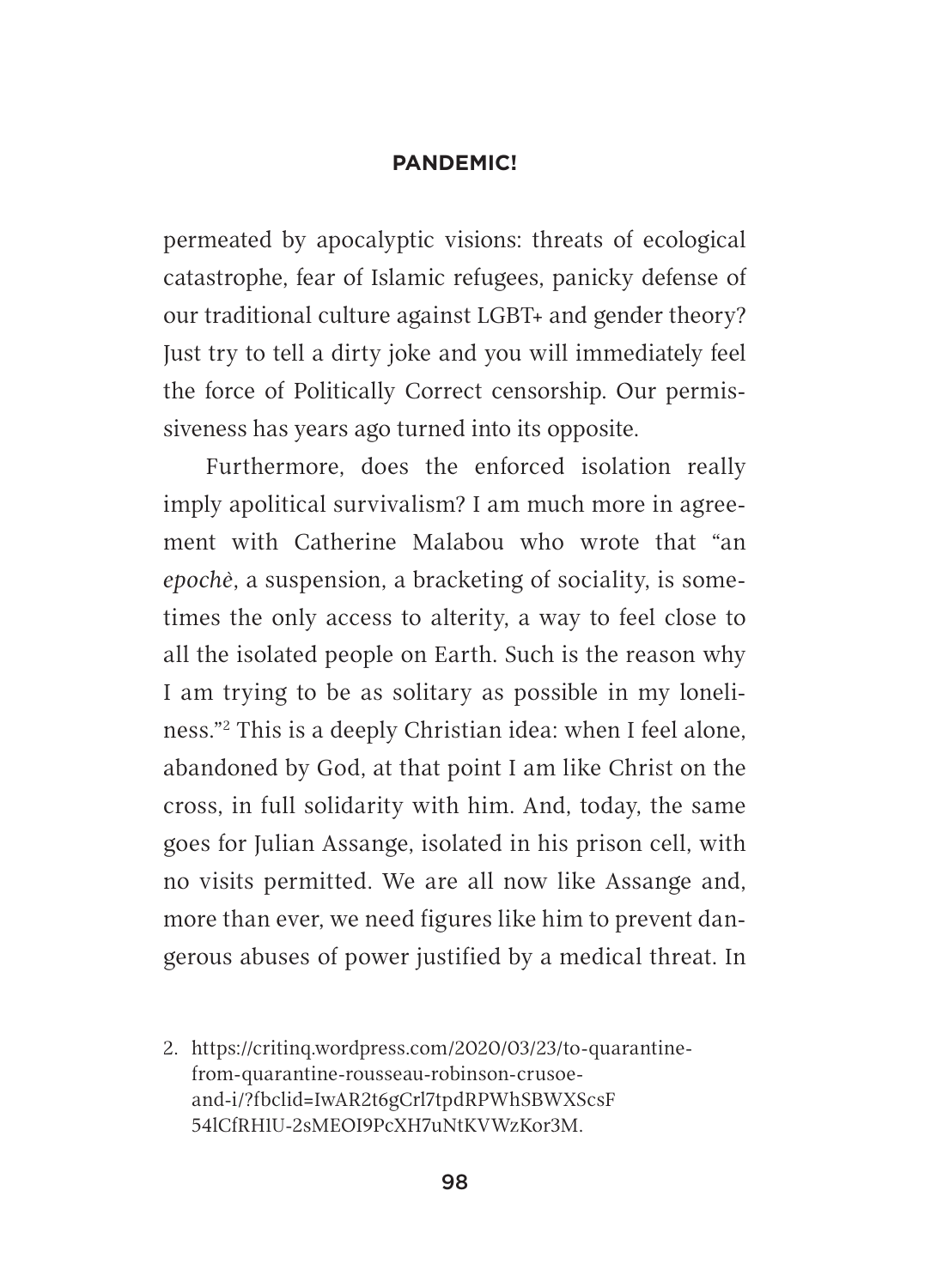# **COMMUNISM OR BARBARISM, AS SIMPLE AS THAT!**

isolation, phone and internet are our principal links with others; and both are controlled by the state who can disconnect us at its will.

So what will happen? What previously seemed impossible is already taking place: For instance on March 24, 2020 Boris Johnson announced the temporary nationalization of the UK's railways. As Assange told Yanis Varoufakis in a brief phone conversation: "this new phase of the crisis is, at the very least, making it clear to us that *anything goes*—that everything is now possible"3 . Of course, everything flows in all directions, from the best to the worst. Our situation now is therefore profoundly political: we are facing radical choices.

It is possible that, in parts of the world, state power will half-disintegrate, that local warlords will control their territories in a general Mad Max-style struggle for survival, especially if threats like hunger or environmental degradation accelerate. It is possible that extremist groups, will adopt the Nazi strategy of "let the old and weak die" to strengthen and rejuvenate our nation" (some groups are already encouraging members who contracted coronavirus to spread the contagion to

3. [https://www.yanisvaroufakis.eu/2020/03/24/last-night-julian](https://www.yanisvaroufakis.eu/2020/03/24/last-night-julian-assange-called-me-here-is-what-we-talked-about/)[assange-called-me-here-is-what-we-talked-about/](https://www.yanisvaroufakis.eu/2020/03/24/last-night-julian-assange-called-me-here-is-what-we-talked-about/).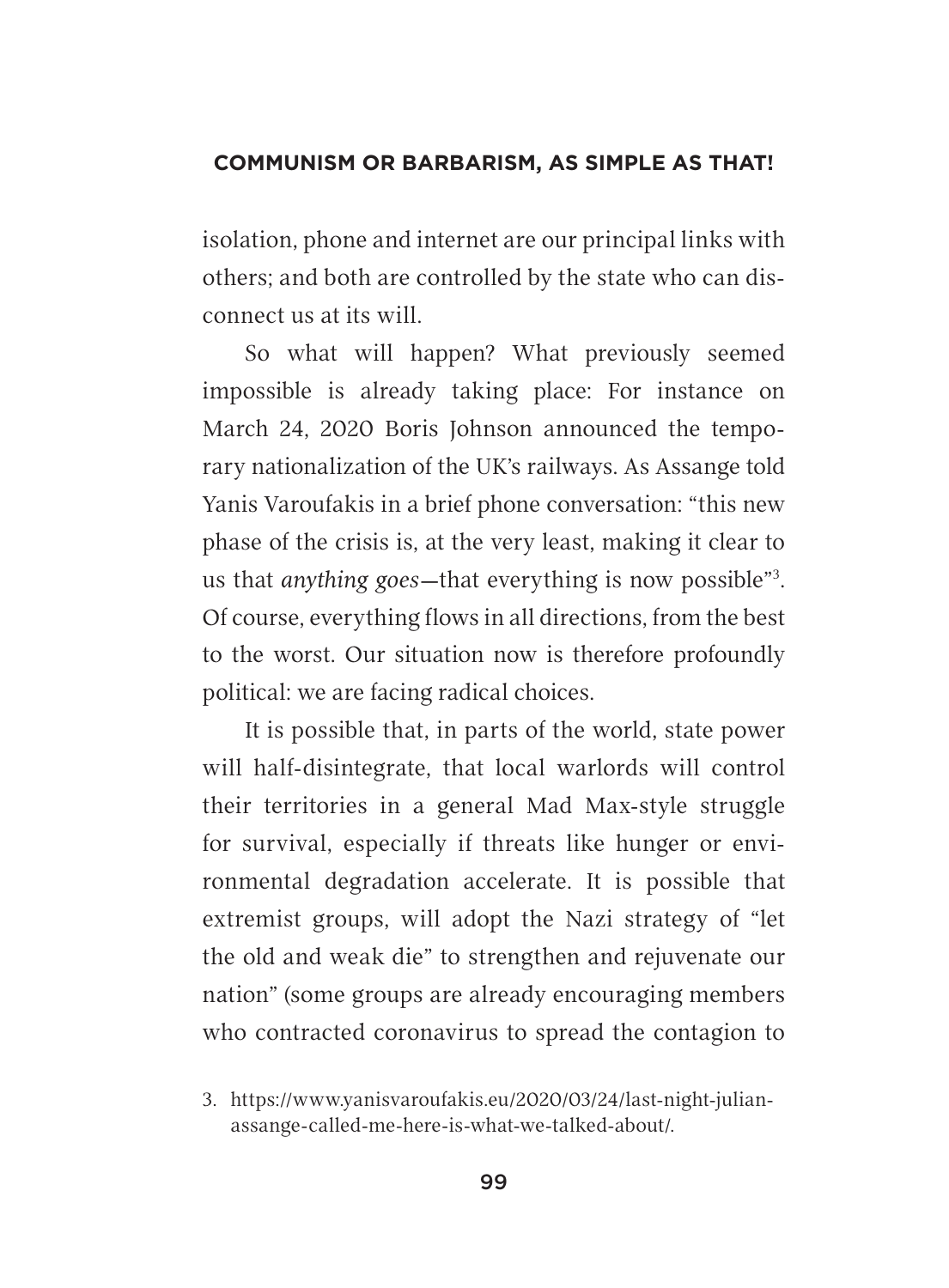cops and Jews, according to intelligence gathered by the FBI). A more refined capitalist version of such relapse into barbarism is already being openly debated in the US. Writing in capital letters in a tweet late on Sunday , March 22nd, the US president said: "WE CANNOT LET THE CURE BE WORSE THAN THE PROBLEM ITSELF. AT THE END OF THE 15-DAY PERIOD WE WILL MAKE A DECISION AS TO WHICH WAY WE WANT TO GO." Vice-President Mike Pence, who heads the White House coronavirus taskforce, said earlier on the same day that the federal Centers for Disease Control and Prevention (CDC) would issue guidance on the following Monday designed to allow people already exposed to the coronavirus to return to work sooner. And the *Wall Street Journal* editorial board warned that "federal and state officials need to start adjusting their anti-virus strategy now to avoid an economic recession that will dwarf the harm from 2008-2009." Bret Stephens, a conservative columnist at *The New York Times*, which Trump monitors closely, wrote that treating the virus as a threat comparable to the second world war "needs to be questioned aggressively before we impose solutions possibly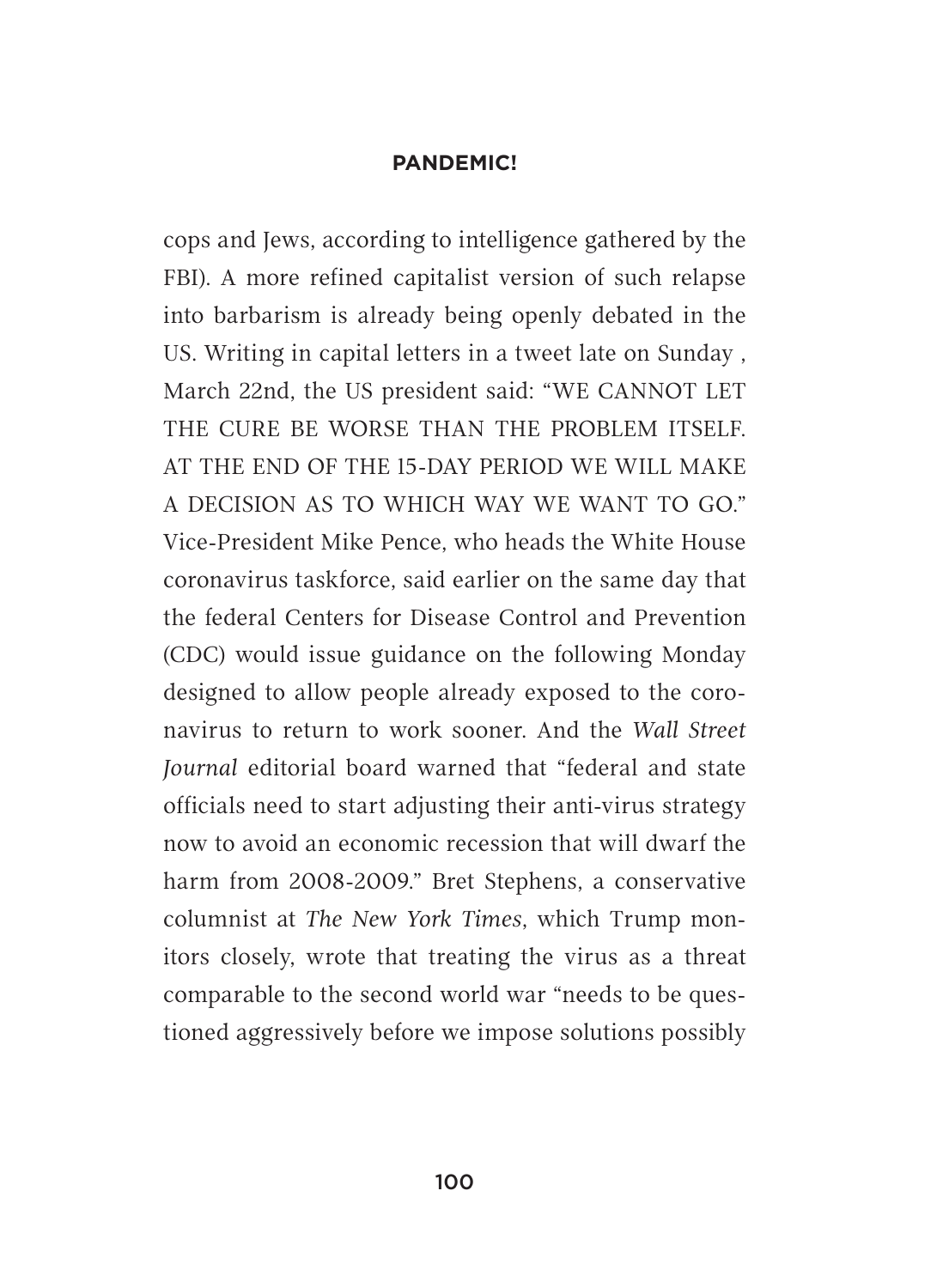#### **COMMUNISM OR BARBARISM, AS SIMPLE AS THAT!**

more destructive than the virus itself."4 Dan Patrick, the lieutenant governor of Texas, went on Fox News to argue that he would rather die than see public health measures damage the US economy, and that he believed "lots of grandparents" across the country would agree with him. "My message: let's get back to work, let's get back to living, let's be smart about it, and those of us who are 70-plus, we'll take care of ourselves."5

The only occasion in recent times that a similar approach was taken, as far as I know, was in the last years of Ceausescu's rule in Romania when retired people were simply not accepted into hospitals, whatever their state, because they were no longer considered of any use to society. The message in such pronouncements is clear: the choice is between a substantial, if incalculable, number of human lives and the American (i.e. Capitalist) "way of life." In this choice, human lives lose. But is this the only choice? Are we not already, even in the US, doing something different? Of course an entire country or even the world cannot indefinitely stay in a lockdown—but it can

- 4. [https://www.theguardian.com/world/2020/mar/23/trump](https://www.theguardian.com/world/2020/mar/23/trump-social-distancing-coronavirus-rules-guidelines-economy)[social-distancing-coronavirus-rules-guidelines-economy.](https://www.theguardian.com/world/2020/mar/23/trump-social-distancing-coronavirus-rules-guidelines-economy)
- 5. [https://www.theguardian.com/world/2020/mar/24/older](https://www.theguardian.com/world/2020/mar/24/older-people-would-rather-die-than-let-covid-19-lockdown-harm-us-economy-texas-official-dan-patrick)[people-would-rather-die-than-let-covid-19-lockdown-harm-us](https://www.theguardian.com/world/2020/mar/24/older-people-would-rather-die-than-let-covid-19-lockdown-harm-us-economy-texas-official-dan-patrick)[economy-texas-o](https://www.theguardian.com/world/2020/mar/24/older-people-would-rather-die-than-let-covid-19-lockdown-harm-us-economy-texas-official-dan-patrick)fficial-dan-patrick.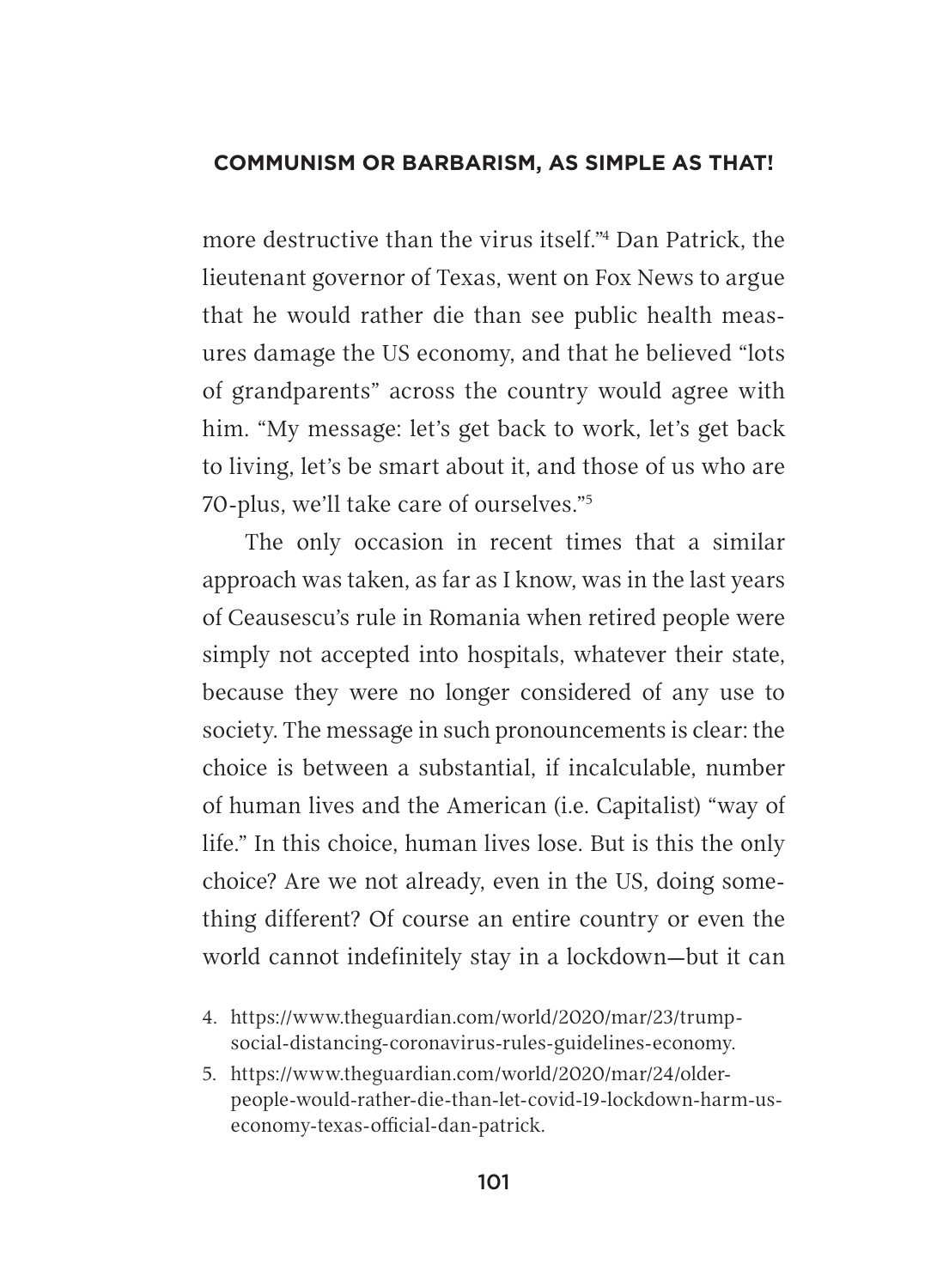be transformed, restarted in a new way. I have no sentimental prejudices here: who knows what we'll have to do, from mobilizing those who recovered and are immune to maintain the necessary social services, up to making available pills to enable painless death for lost cases where life is just a meaningless prolonged suffering. But we not only have a choice, we are already making choices.

This is why the stance of those who see the crisis as an apolitical moment where state power should do its task and we should just follow its instructions, hoping that some kind of normality will be restored in a not too far future, is a mistake. We should follow Immanuel Kant here who wrote with regard to the laws of the state: "Obey, but think, maintain the freedom of thought!" Today we need more than ever what Kant called the "public use of reason." It is clear that epidemics will return, combined with other ecological threats, from droughts to locusts, so hard decisions are to be made now. This is the point that those who claim this is just another epidemic with a relatively small number of dead don't get: yes, it is just an epidemic, but now we see that warnings about such epidemics in the past were fully justified, and that there is no end to them. We can of course adopt a resigned "wise" attitude of "worse things happened, think about the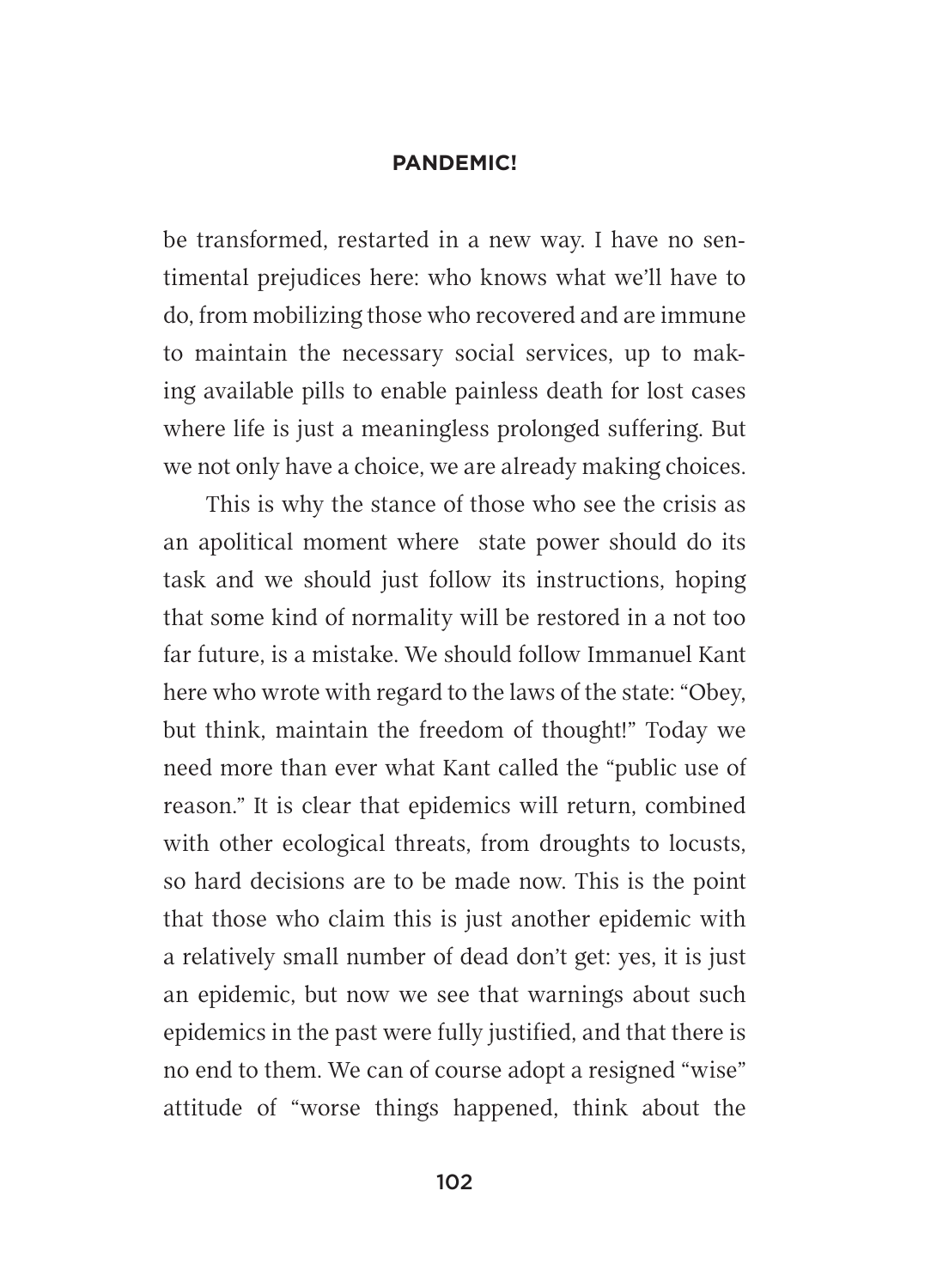#### **COMMUNISM OR BARBARISM, AS SIMPLE AS THAT!**

medieval plagues . . . " But the very need for this comparison tells a lot. The panic we are experiencing bears witness to the fact that there is some kind of ethical progress occurring, even if it is sometimes hypocritical: we are no longer ready to accept plagues as our fate.

This is where my notion of "Communism" comes in, not as an obscure dream but simply as a name for what is already going on (or at least perceived by many as a necessity), measures which are already being considered and even partially enforced. It's not a vision of a bright future but more one of "disaster Communism" as an antidote to disaster capitalism. Not only should the state assume a much more active role, organizing the production of urgently needed things like masks, test kits and respirators, sequestering hotels and other resorts, guaranteeing the minimum of survival of all new unemployed, and so on, doing all of this by abandoning market mechanisms. Just think about the millions, like those in the tourist industry, whose jobs will, for some time at least, be lost and meaningless,. Their fate cannot be left to mere market mechanisms or oneoff stimuluses. And let's not forget that refugees are still trying to enter Europe. It's hard to grasp their level of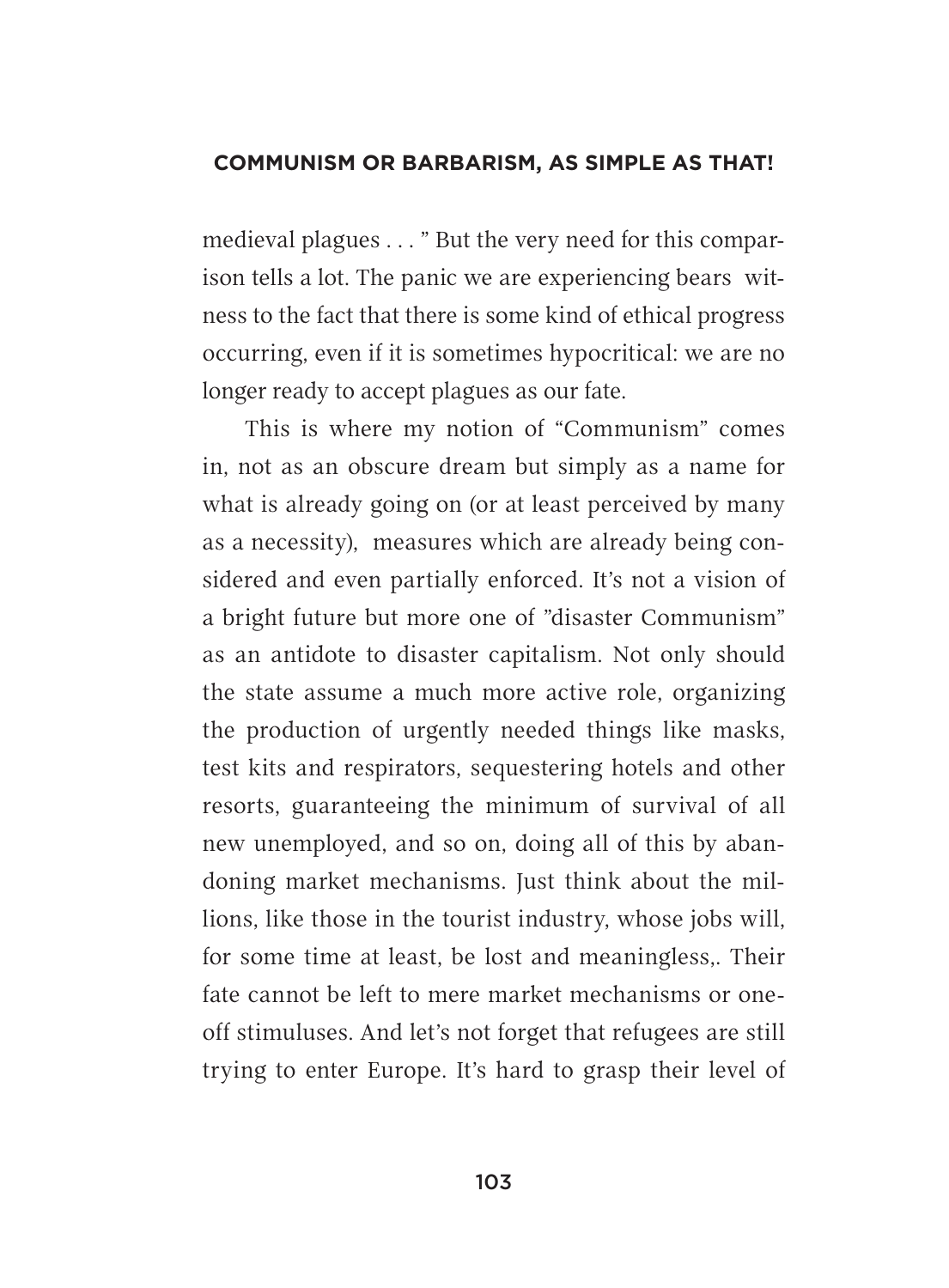despair if a territory under lockdown in an epidemics is still an attractive destination for them?

Two further things are clear. The institutional health system will have to rely on the help of local communities for taking care of the weak and old. And, at the opposite end of the scale, some kind of effective international cooperation will have to be organized to produce and share resources. If states simply isolate, wars will explode. These sorts of developments are what I'm referring to when I talk about "communism," and I see no alternative to it except new barbarism. How far will it develop? I can't say, I just know that the need for it is urgently felt all around, and, as we have seen, it is being enacted by politicians like Boris Johnson, certainly no Communist.

The lines that separate us from barbarism are drawn more and more clearly. One of the signs of civilization today is the growing perception that continuing the various wars that circle the globe as totally crazy and meaningless. So too the understanding that intolerance of other races and cultures, or of sexual minorities, pales into insignificance compared with the scale of the crisis we face. This is also why, although wartime measures are needed, I find problematic the use of the term "war" for our struggle against the virus: the virus is not an enemy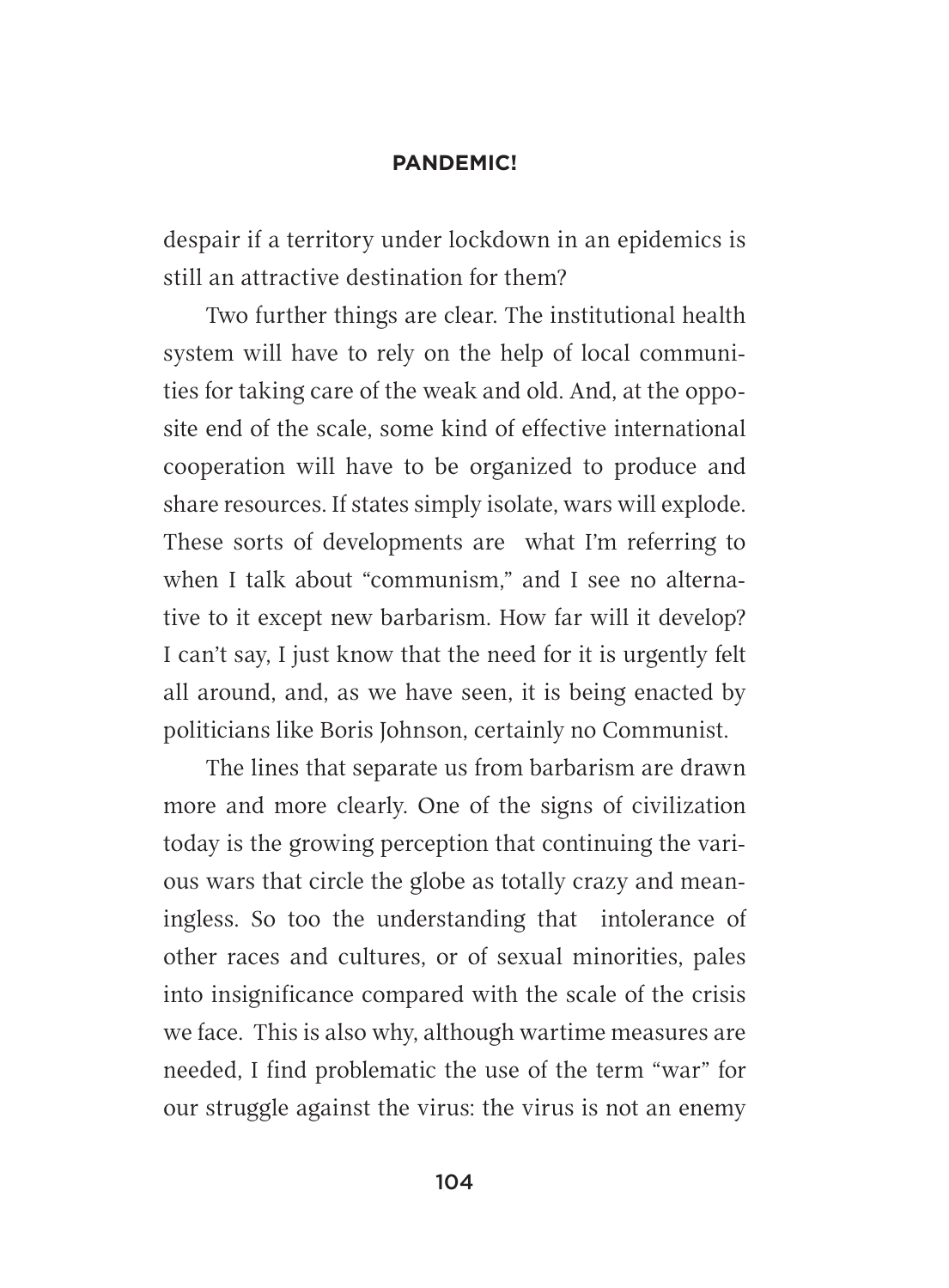# **COMMUNISM OR BARBARISM, AS SIMPLE AS THAT!**

with plans and strategies to destroy us, it is just a stupid self-replicating mechanism.

This is what those who deplore our obsession with survival miss. Alenka Zupančič recently reread Maurice Blanchot's text from the Cold War era about the scare of nuclear self-destruction of humanity. Blanchot shows how our desperate wish to survive does not imply the stance of "forget about changes, let's just keep safe the existing state of things, let's save our bare lives." In fact the opposite is true: it is through our effort to save humanity from self-destruction that we are creating a new humanity. It is only through this mortal threat that we can envision a unified humanity.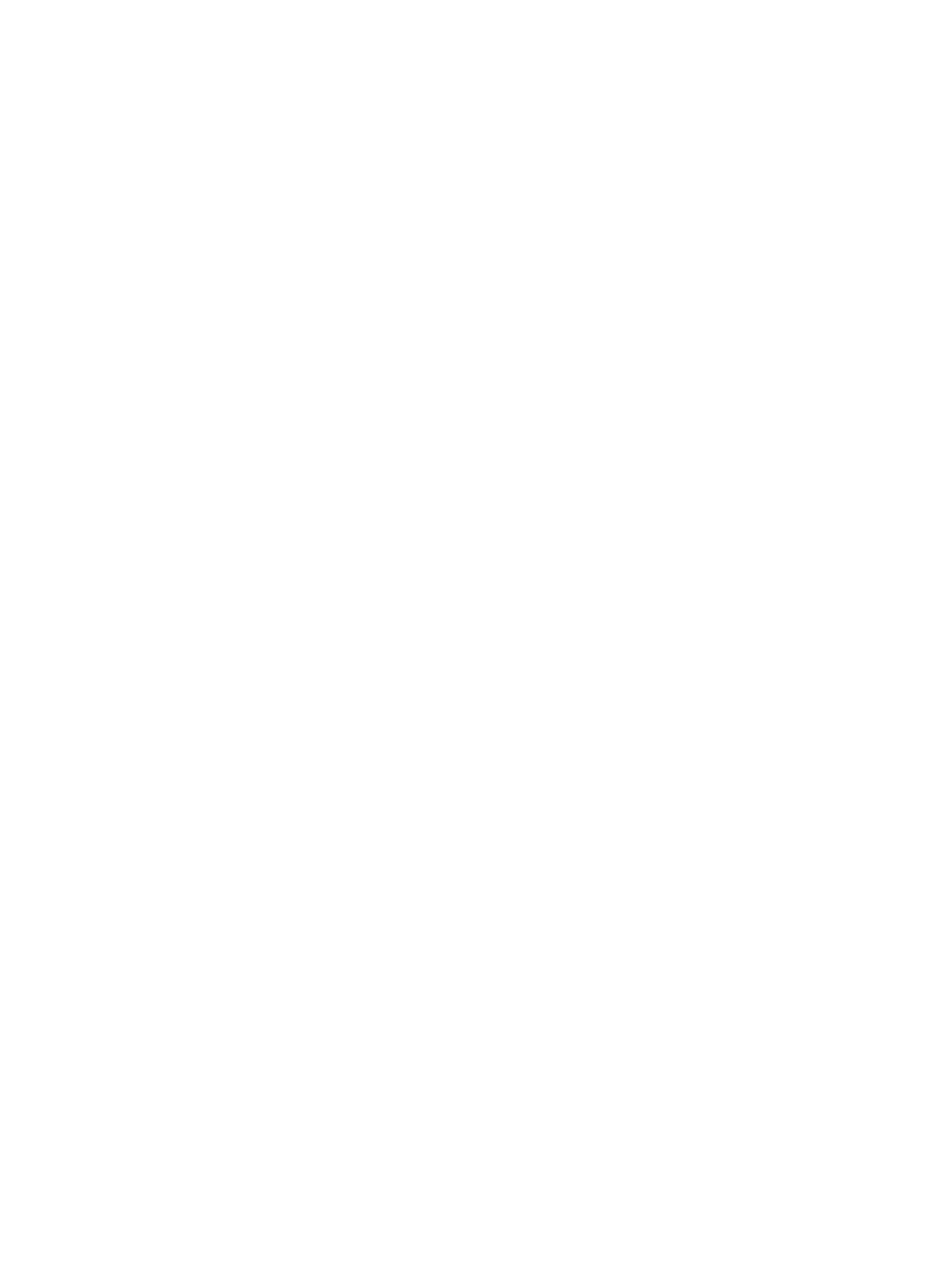# **APPENDIX TWO HELPFUL LETTERS FROM FRIENDS**

**Let** me begin with a personal confession: I like the idea<br>of being confined to one's apartment, with all the time needed to read and work. Even when I travel, I prefer to stay in a nice hotel room and ignore all the attractions of the place I'm visiting. A good essay on a famous painting means much more to me than seeing this painting in a crowded museum. But I've noticed this makes now being obliged to confine myself more difficult. To help explain this let me recount, not for the first time, the famous joke from Ernst Lubitsch's *Ninotchka*: "'Waiter! A cup of coffee without cream, please!' 'I'm sorry, sir, we have no cream, only milk, so can it be a coffee without milk?'" At the factual level, the coffee remains the same, what changes is making the coffee without cream into coffee without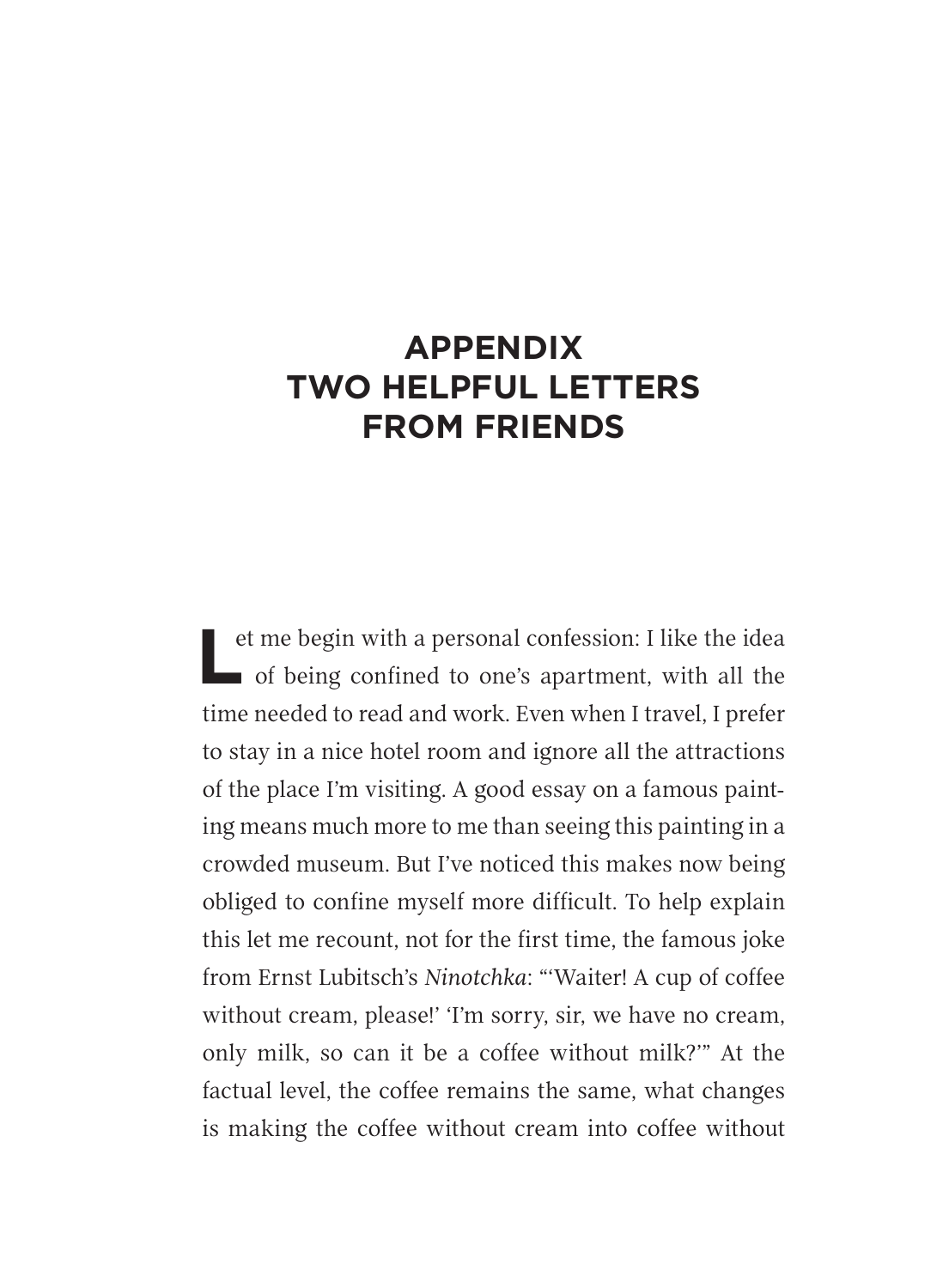milk—or, more simply even, adding the implied negation and making the simple coffee into a coffee without milk. The same thing has happened to my isolation. Prior to the crisis, it was an isolation "without milk"—I could have gone out, I just chose not to. Now it's just the plain coffee of isolation with no possible negation implied.

My friend Gabriel Tupinamba, a Lacanian psychoanalyst who works in Rio de Janeiro, explained this paradox to me in an email message: "people who already worked from home are the ones who are the most anxious, and exposed to the worst fantasies of impotence, since not even a change in their habits is delimiting the singularity of this situation in their daily lives." His point is complex but clear: if there is no great change in our daily reality, then the threat is experienced as a spectral fantasy nowhere to be seen and all the more powerful for that reason. Remember that, in Nazi Germany, anti-Semitism was strongest in those parts where the number of Jews was minimal—their invisibility made them a terrifying specter.

Although self-isolated, Tupinamba continues to analyse patients via phone or skype. In his letter, he noted, with some sarcasm, how analysts who previously, for theoretical reasons, strictly opposed psychoanalytic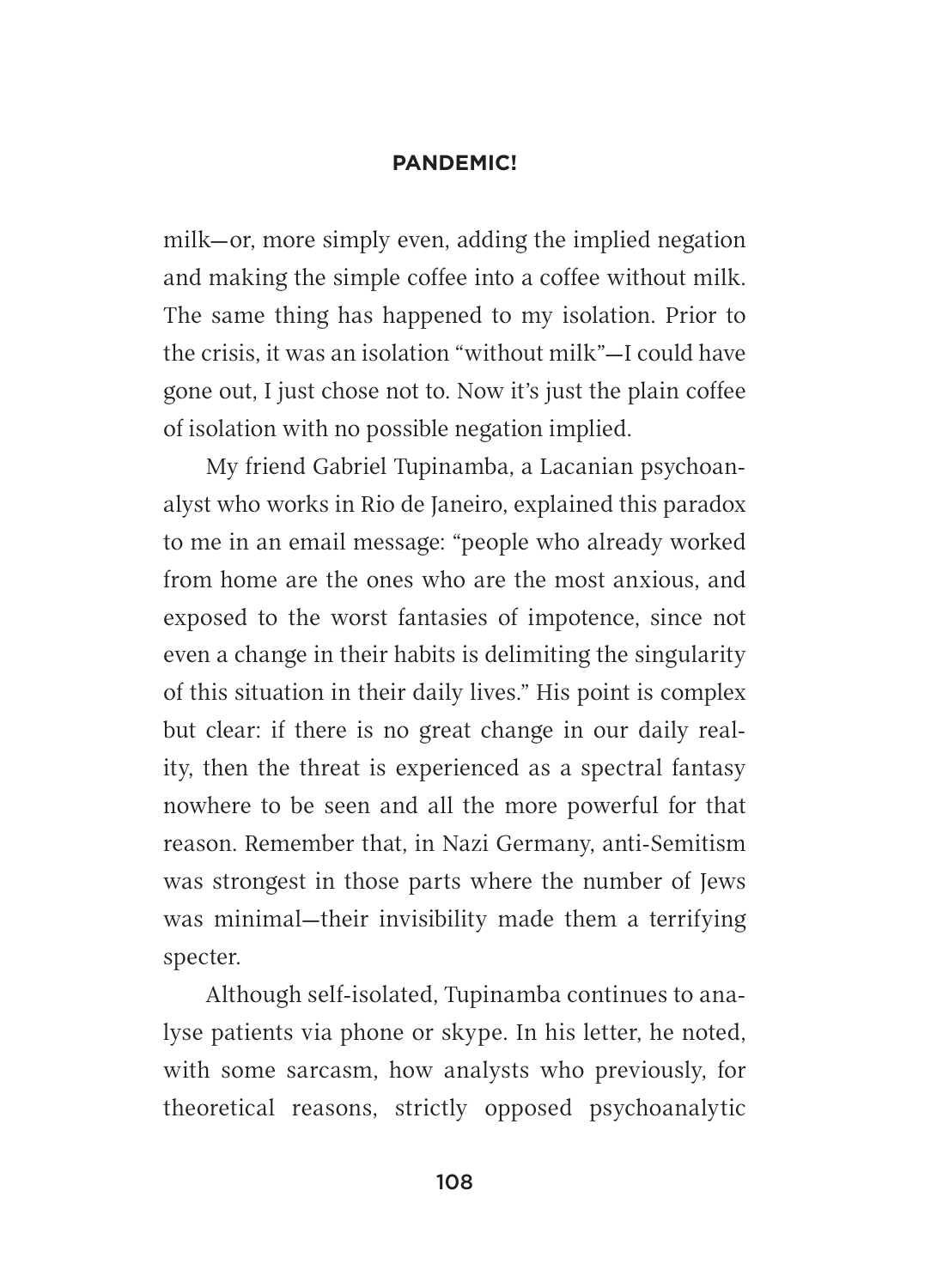# **APPENDIX: TWO HELPFUL LETTERS FROM FRIENDS**

treatment in absentia via phone or skype, immediately accepted it when directly meeting patients in person became impossible and would have meant loss of income.

Tupinamba's first reflection on the threat of coronavirus is that it brought to his mind what Freud noticed at beginning of *Beyond the Pleasure Principle*: the initial enigma that troubled Freud was that "soldiers who had been injured in the war were able to work through their traumatic experiences better than those who returned unscathed—those tended to have repeated dreams, reliving the violent imagery and fantasies from the wartime." Tupinamba links this to his memory of the famous "June Journey" political protests in Brazil in 2013:

. . . so many of my friends from diferent militant organizations who were at the frontline of the protests and who got injured and beaten by the police demonstrated a sort of subjective relief of being 'marked' by the situation—my intuition back then was that the bruises 'scaled down' the invisible political forces shaping that moment to a manageable individual measure, giving some limits to the fantasmatic power of the state. It was as if the cuts and bruises gave the Other some contours."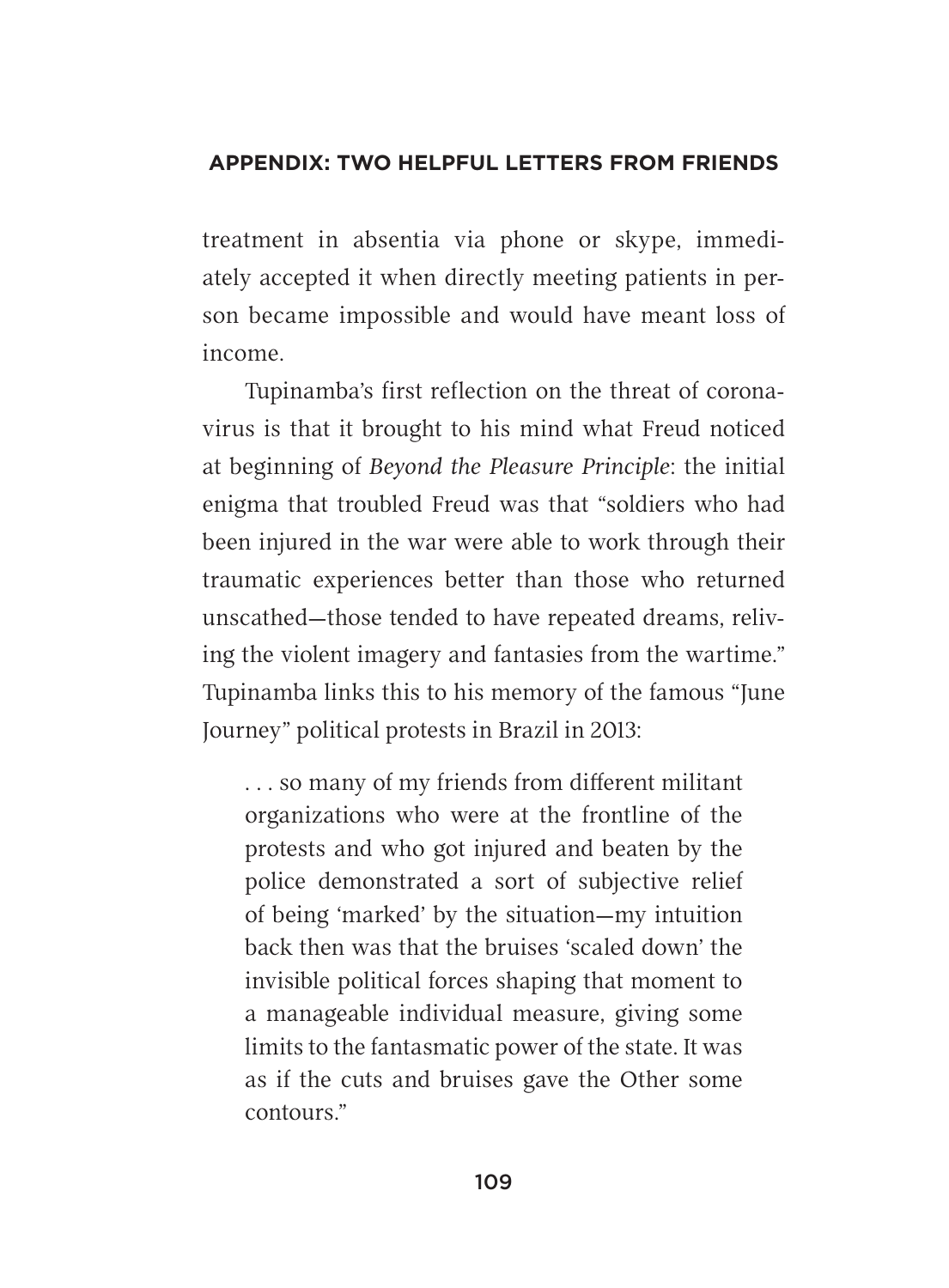("The Other" here is the all-powerful invisible agent who haunts a paranoiac.)

Tupinamba further noticed that the same paradox held during the arrival of the HIV crisis:

. . . the invisible spread of the HIV crisis was so nerve-wracking, the impossibility of rendering ourselves commensurate with the scale of the problem, that having one's passport 'stamped' / with HIV/ did not seem, to some, like too high a price to pay for giving the situation some symbolic contours: it would at least give a measure to the power of the virus and deliver us to a situation in which, already having contracted it, we could then see what sort of freedom we would still have.

What we are dealing with here is the distinction, elaborated by Lacan, between reality and the real: reality is external reality, our social and material space to which we are used and within which we are able to orient ourselves and interact with others, while the real is a spectral entity, invisible and for that very reason appearing as all-powerful. The moment this spectral agent becomes part of our reality (even if it means catching a virus), its power is localized, it becomes something we can deal with (even if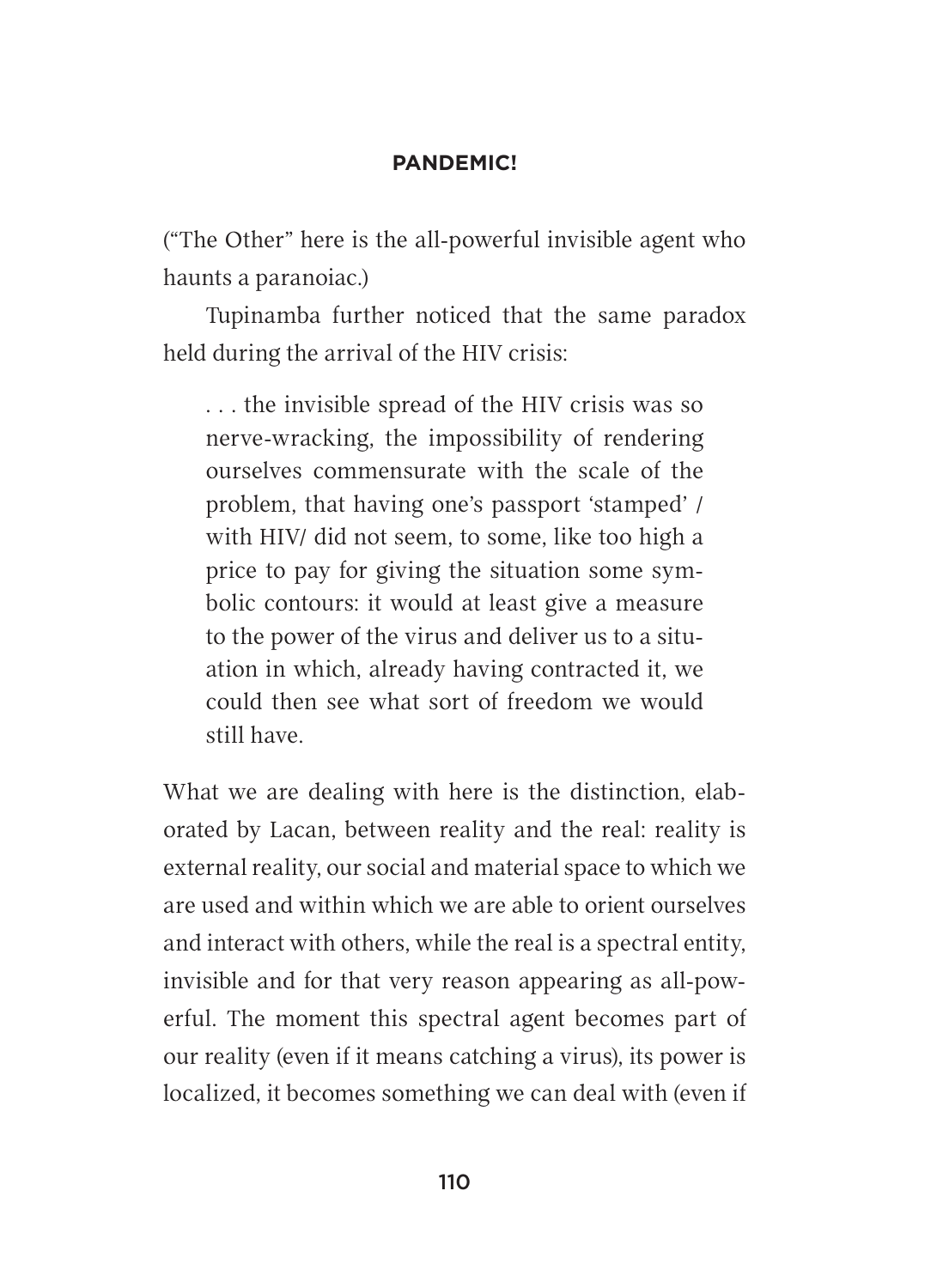# **APPENDIX: TWO HELPFUL LETTERS FROM FRIENDS**

we lose the battle). As long as this transposition into reality cannot take place, we "we get trapped either in anxious paranoia (pure globality) or resort to inefective symbolisations through acting outs that expose us to unnecessary risks (pure locality)." These "ineffective symbolizations" already assumed many forms—the best known of them is Trump's call to ignore the risks and get America back to work. Such acts are much worse than shouting and clapping while watching a soccer match in front of your TV at home, acting as if you can magically influence the outcome. But this does not mean we are helpless: we can get out of this deadlock, even before science provides the technical means to constrain the virus—here is Tupinamba again:

The fact that doctors who are in the frontline of the pandemic, people creating mutual aid systems in peripheral communities, etc., are less likely to give in to crazy paranoias, suggests to me that there is a 'collateral' subjective benefit to certain forms of political work today. It seems that politics done through certain mediations and the State is often the only available means here, but I think this might be contingent — not only provides us with the means to change the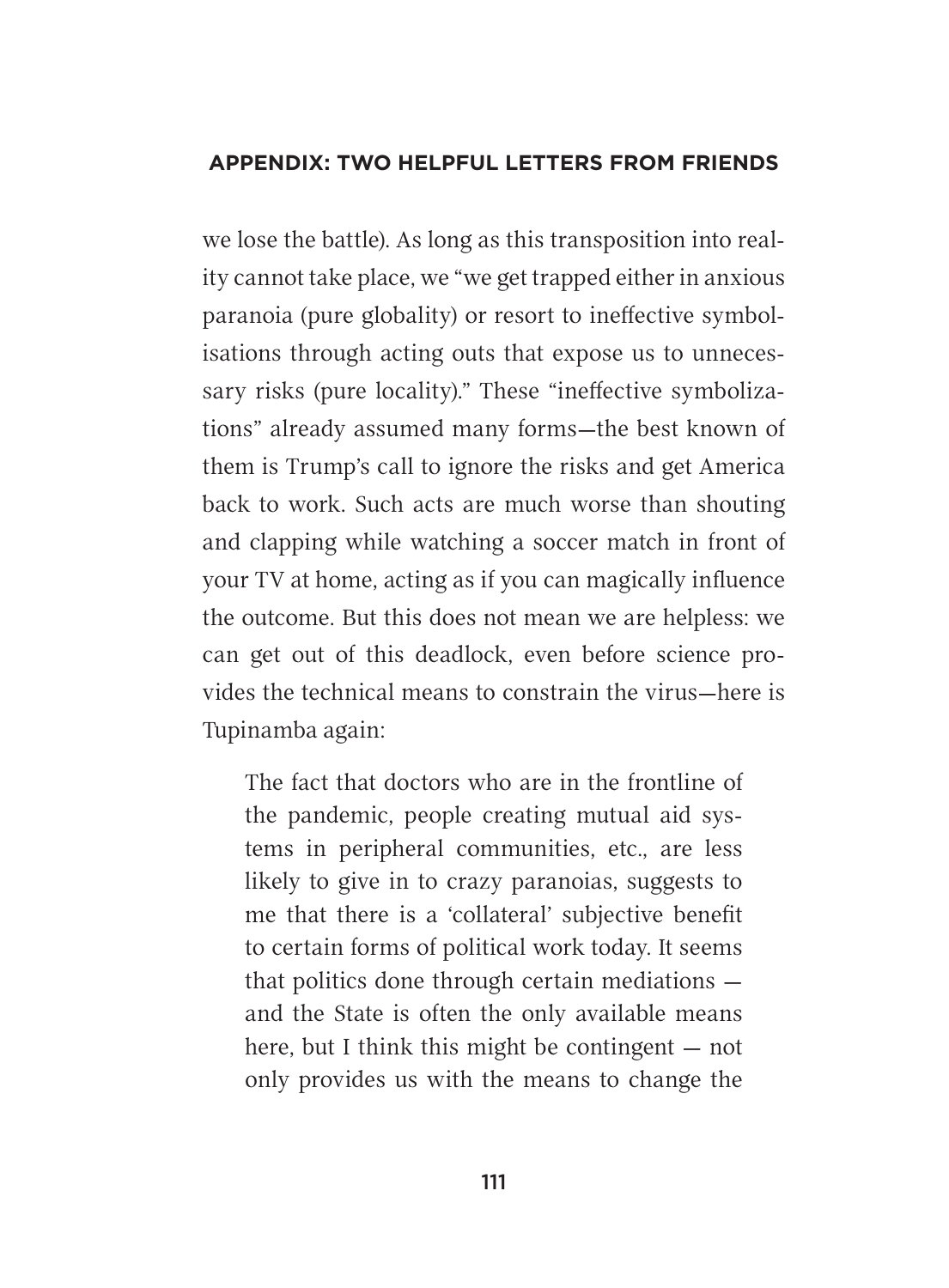situation, but also to give the proper form to the things we have lost.

The fact that, in the UK, more than 400,000 young, healthy people volunteered to help those in need as a result of the virus, is a good sign in this direction. But what about those among us who are not able to engage in this way? What can we do to survive the mental pressure of living in a time of pandemic? My first rule here is: this is not the time to search for some spiritual authenticity, to confront the ultimate abyss of our being. To use an expression by the late Jacques Lacan, try to identify with your symptom, without any shame, which means (I am simplifying a bit here), fully assume all small rituals, formulas, quirks, and so on, that will help stabilize your daily life. Everything that might work is permitted here if it helps to avoid a mental breakdown, even forms of fetishist denial: "I know very well . . . (how serious the situation is), but nonetheless . . . (I don't really believe it)." Don't think too much in the long term, just focus on today, what you will be doing till sleep. You might consider playing the game that features in the movie *Life is Beautiful*: pretend the lockdown is just a game that you and your family join freely and with the prospect of a big reward if you win. And, on the subject of movies and TV,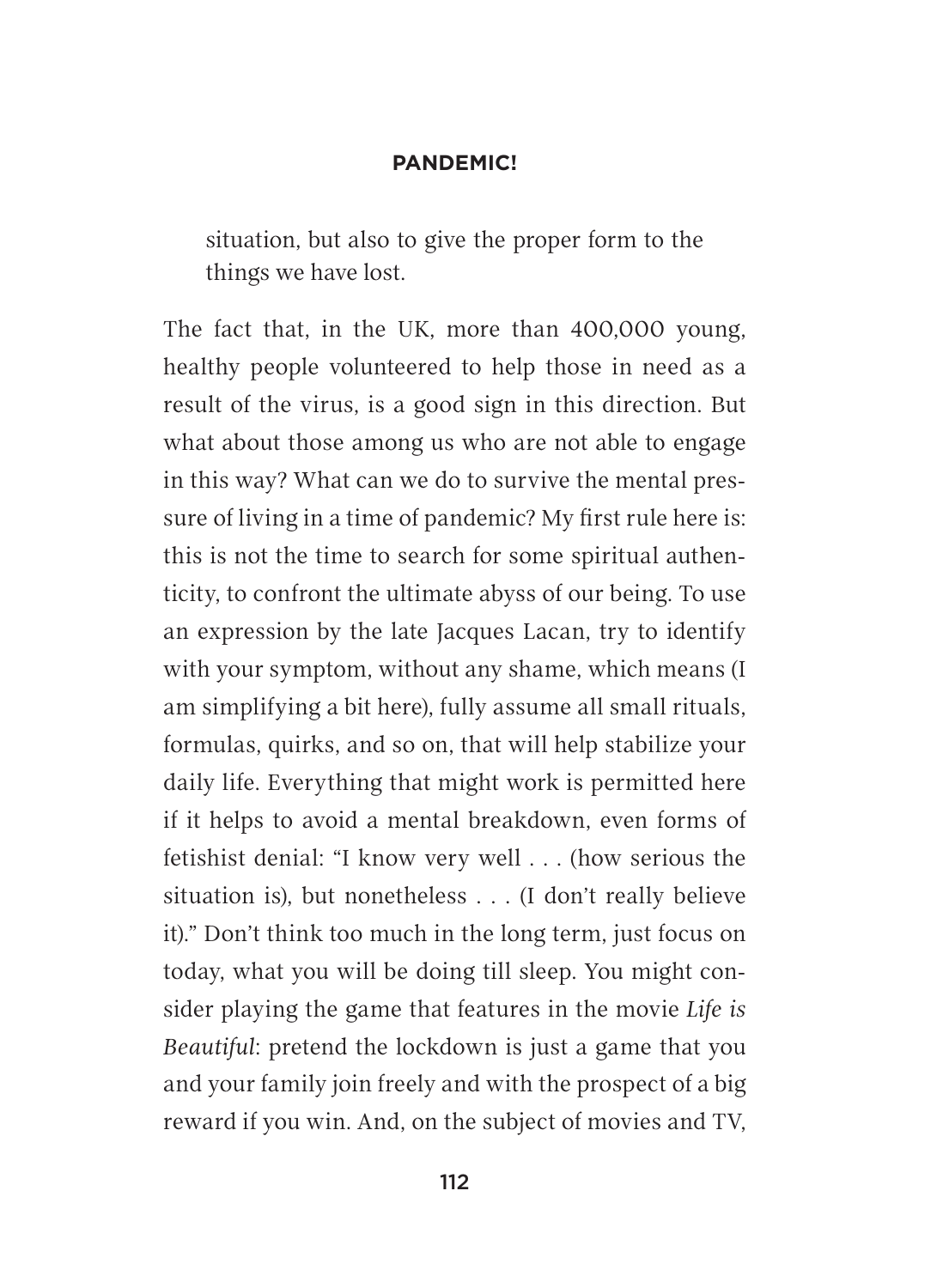# **APPENDIX: TWO HELPFUL LETTERS FROM FRIENDS**

gladly succumb to all your guilty pleasures: catastrophic dystopias, comedy series with canned laughter like *Will and Grace*, YouTube documentaries on the great battles of the past. My preference is for dark Scandinavian—preferably Icelandic—crime series like *Trapped* or *Valhalla Murders*.

However, just surrendering to the screen won't fully save you. The main task is to structure your daily life in a stable and meaningful way. Here is how another of my friends, Andreas Rosenfelder, a German journalist for *Die Welt*, described the new stance towards daily life that is emerging:

I really can feel something heroic about this new ethics, also in journalism—everybody works day and night from their home office, participating in video conferences and taking care of children or schooling them at the same time, but nobody asks why he or she is doing it, because it's not any more a question of so "I get money and can go to vacation etc.," since nobody knows if there will be vacations again and if there will be money. It's the idea of a world where you have an apartment, basics like food and water, the love of others and a task that really matters, now more than ever. The idea that one needs "more" seems unreal now.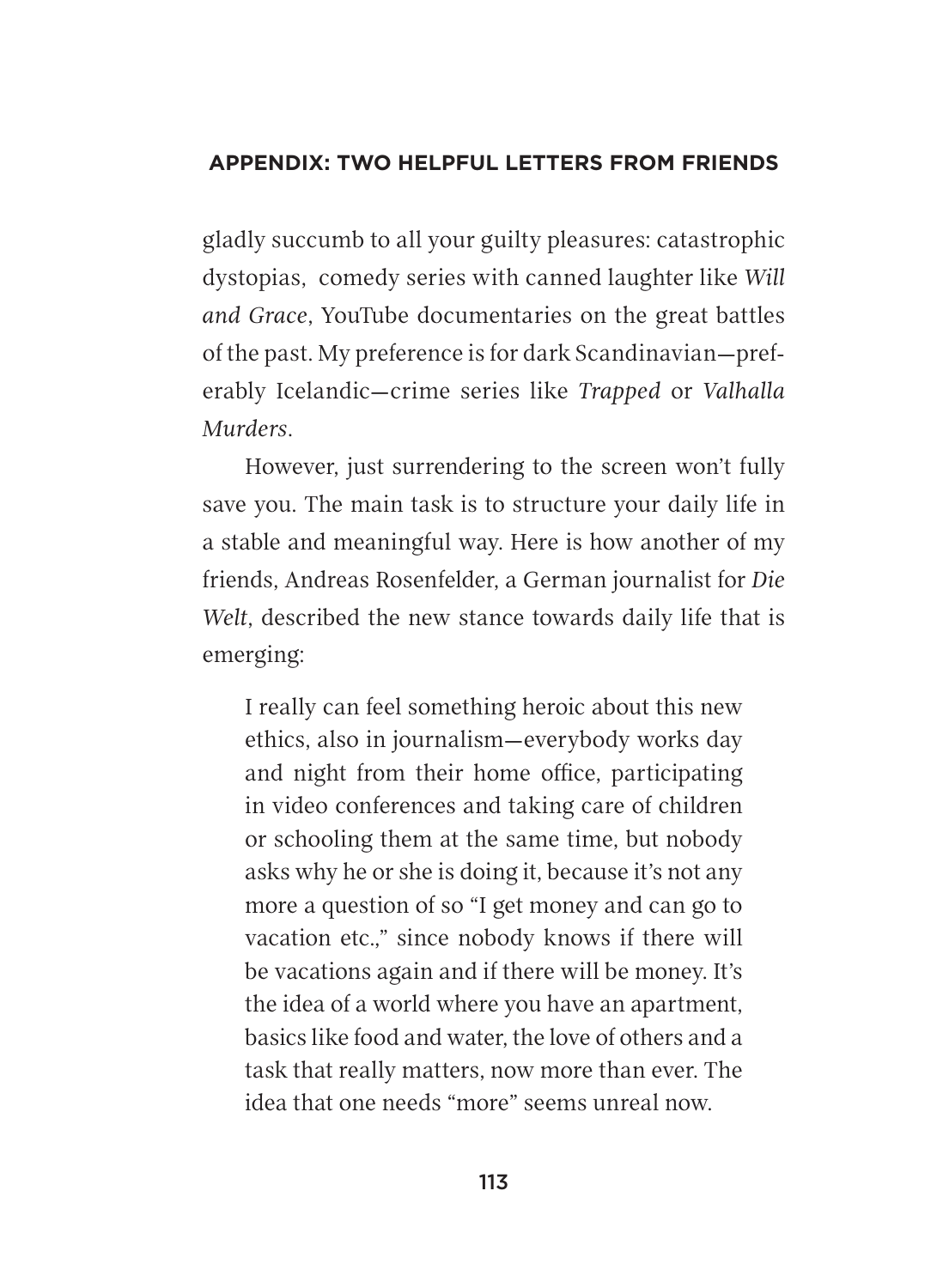I cannot imagine a better description of what one should shamelessly call a non-alienated, decent life, and I hope that something of this attitude will survive when the pandemic passes.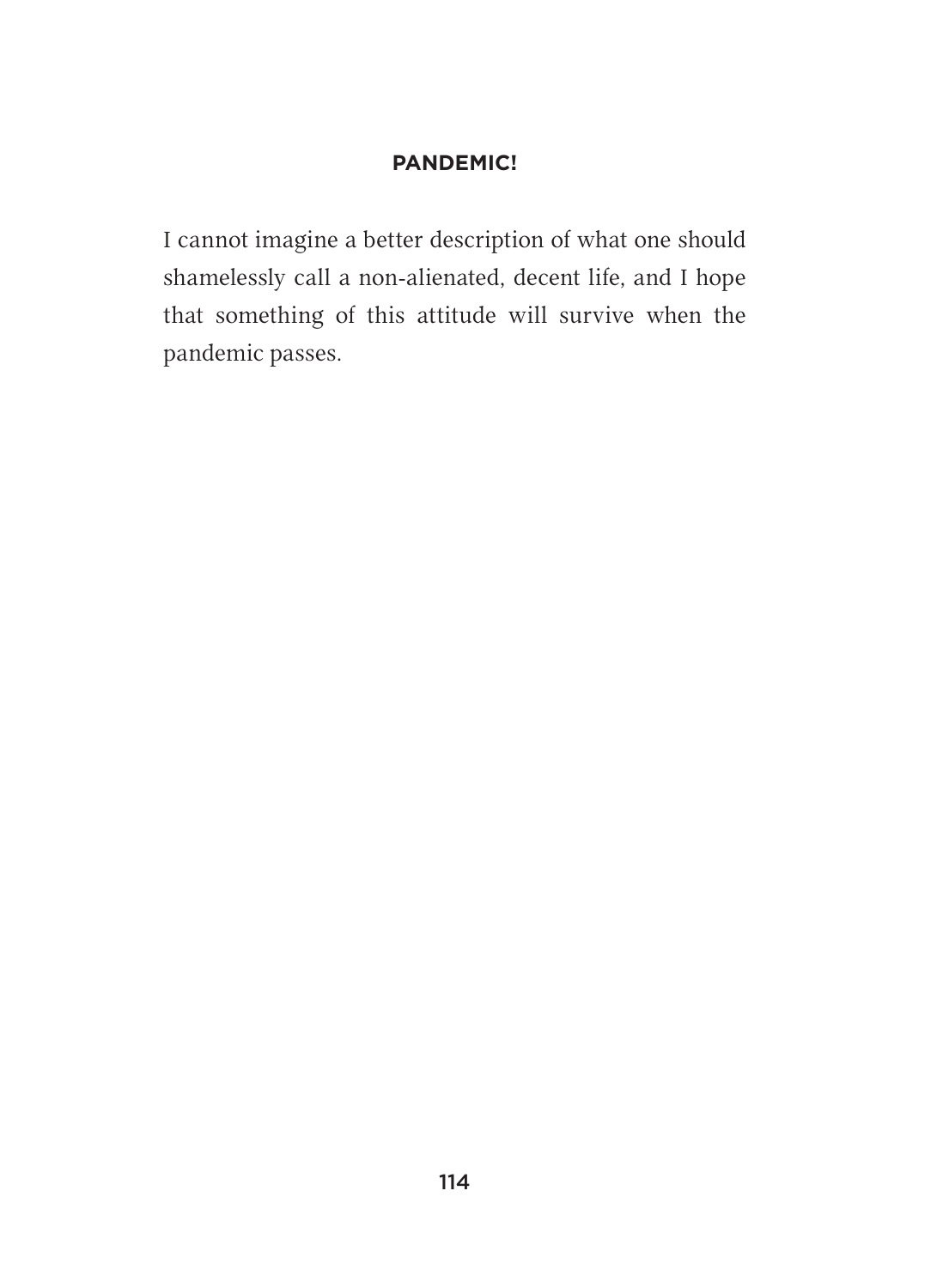Slavoj Žižek is one of the most prolific and well-known philosophers and cultural theorists in the world today. His inventive, provocative body of work mixes Hegelian metaphysics, Lacanian psychoanalysis, and Marxist dialectic in order to challenge conventional wisdom and accepted verities on both the Left and the Right.